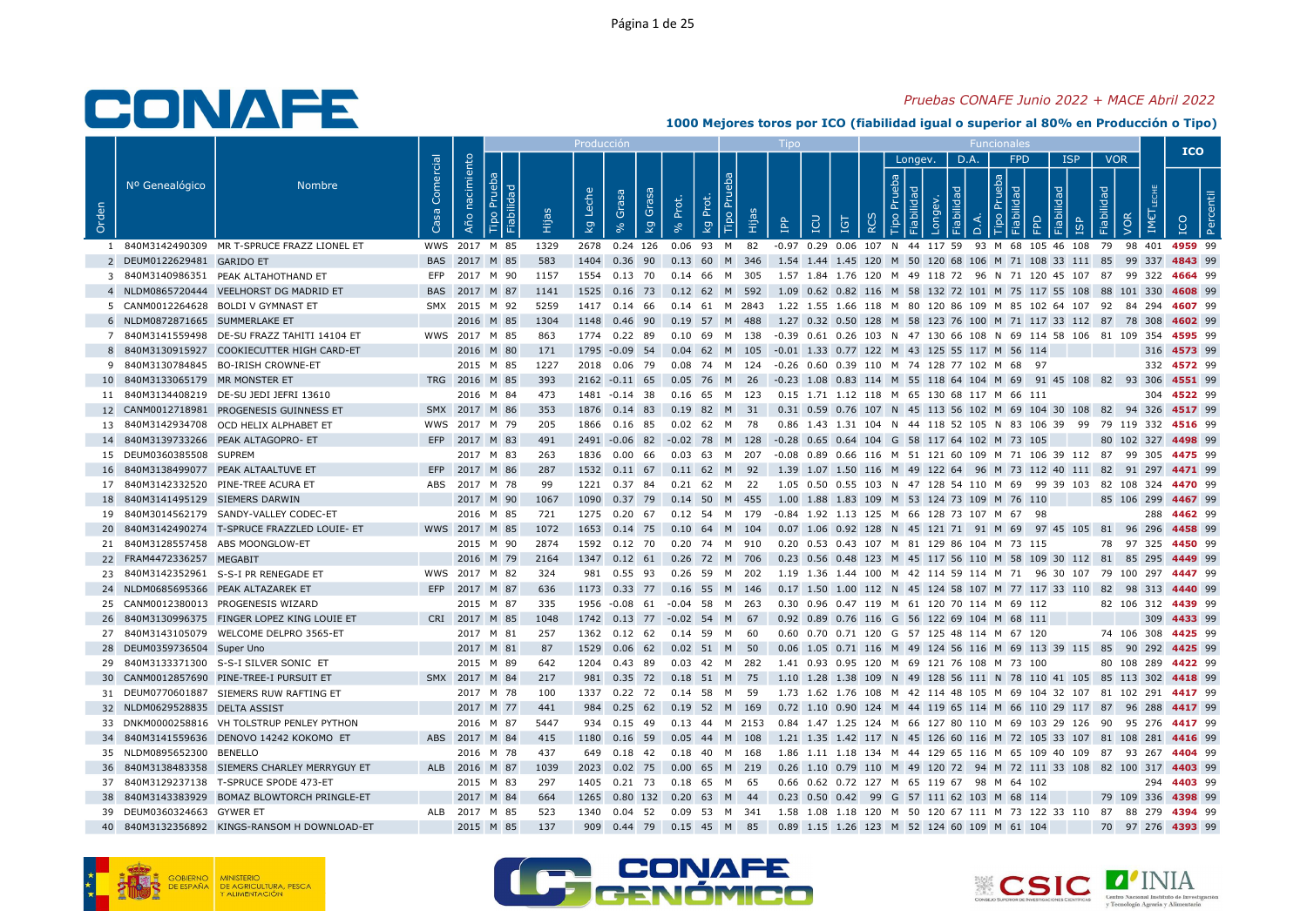### Pruebas CONAFE Junio 2022 + MACE Abril 2022

|       |                                    |                                               |                   |                |                                |       | Producci    |                                  |       |                                              |       |                                              |                                                   |            |                                     |      |                            |   |            |                   | <b>ICO</b>                                                                                      |  |
|-------|------------------------------------|-----------------------------------------------|-------------------|----------------|--------------------------------|-------|-------------|----------------------------------|-------|----------------------------------------------|-------|----------------------------------------------|---------------------------------------------------|------------|-------------------------------------|------|----------------------------|---|------------|-------------------|-------------------------------------------------------------------------------------------------|--|
| Orden | Nº Genealógico                     | <b>Nombre</b>                                 | Comercial<br>Casa | Año nacimiento | Pruel<br>Fiabilidad<br>$\circ$ |       | Leche<br>kg | Grasa<br>Grasa<br>kg             | Prot. | Tipo Pru<br>Prot.<br>$\overline{\mathsf{g}}$ | Hijas | <b>AdI</b>                                   | LCU<br><b>PI</b>                                  | <b>RCS</b> | Longev.<br>$\frac{1}{2}$<br>$\circ$ | D.A. | <b>FPD</b><br>ᅙ<br>$\circ$ | 모 | <b>ISP</b> | <b>VOR</b><br>bep |                                                                                                 |  |
|       | 41 DEUM0360044875 CHARKING ET      |                                               |                   | BAS 2017 M 81  |                                | 136   |             | 1124  0.20  62                   |       | $0.05$ 42 M                                  | 85    |                                              |                                                   |            |                                     |      |                            |   |            |                   | 0.64 1.38 1.09 130 M 49 120 56 111 M 69 100 33 113 84 90 264 4385 99                            |  |
|       | 42 DEUM1501387474 SEMINO           |                                               |                   |                | 2016 M 89                      | 2364  |             |                                  |       |                                              |       |                                              |                                                   |            |                                     |      |                            |   |            |                   | 847 0.43 75 0.30 59 M 1241 1.38 1.40 1.59 107 M 72 123 80 101 M 75 99 46 110 90 121 296 4384 99 |  |
|       |                                    | 43 USAM0073953444 BOMAZ ALTATOPSHOT ET        |                   | EFP 2015 M 91  |                                | 10842 |             | 1247 0.34 82                     |       |                                              |       |                                              |                                                   |            |                                     |      |                            |   |            |                   | 0.23 65 M 2546 -0.45 0.53 0.05 111 M 88 127 89 105 M 82 115 44 108 90 91 316 4378 99            |  |
|       |                                    | 44 USAM0074024948 PINE-TREE BURLEY ET         |                   |                | 2015 M 86                      | 5006  |             | 1068  0.41  82                   |       | $0.09$ 44 M 218                              |       | 0.44 0.70 0.57 107 M 78 135 81 117 M 69 116  |                                                   |            |                                     |      |                            |   |            |                   | 309 4376 99                                                                                     |  |
|       |                                    | 45 840M3143105085 WELCOME GODDARD 3571 ET     |                   | WWS 2017 M 82  |                                | 356   |             | 1391 0.31 84                     |       | 0.11 57 M 52                                 |       |                                              |                                                   |            |                                     |      |                            |   |            |                   | 0.62 0.11 0.09 114 N 45 122 54 111 M 69 116 33 104 81 104 314 4375 99                           |  |
|       | 46 840M3135245897 ABS NEDREBO ET   |                                               |                   | ABS 2016 M 82  |                                | 317   |             | 1925 -0.16 51 -0.04 57 M 46      |       |                                              |       |                                              |                                                   |            |                                     |      |                            |   |            |                   | 0.00 0.90 0.62 117 M 49 132 64 99 M 67 108 36 113 79 92 298 4375 99                             |  |
|       |                                    | 47 840M3129015960 S-S-I PENLEY ALL STAR ET    |                   |                | 2015 M 91                      | 2357  |             | 1464 -0.02 50                    |       | 0.05 53 M 1027                               |       |                                              |                                                   |            |                                     |      |                            |   |            |                   | 1.03  0.84  1.09  129  M  73  123  85  107  M  76  107  26  106  90  96  273  4373  99          |  |
|       |                                    | 48 840M3123615021 MR RUBICON CASHIN-ET        |                   |                | 2015 M 85                      | 901   |             | 1425 0.24 78 0.03 49 M 54        |       |                                              |       | 0.48 1.47 1.22 112 M 61 127 72 101 M 67 108  |                                                   |            |                                     |      |                            |   |            |                   | 300 4366 99                                                                                     |  |
|       |                                    | 49 840M3140986372 PEAK ALTADATELINE ET        |                   | EFP 2017 M 90  |                                | 1717  |             | 1465 0.07 60                     |       | 0.11 59 M 561                                |       |                                              |                                                   |            |                                     |      |                            |   |            |                   | 1.36 2.03 1.85 122 M 51 112 73 94 N 78 115 45 105 88 100 278 4365 99                            |  |
|       |                                    | 50 840M3137616780 TAG-LANE DEFIANCE           |                   |                | 2016 M 85                      | 1593  |             | 1552 0.25 84                     |       | $0.04$ 55 M 143                              |       | -0.07 0.37 0.07 119 M 71 125 76 105 M 66 105 |                                                   |            |                                     |      |                            |   |            |                   | 308 4363 99                                                                                     |  |
|       |                                    | 51 840M3141608169 KINGS-RANSOM BIG DOLLARS ET |                   | WWS 2017 M 78  |                                | 118   |             | 1852 -0.01 65                    |       | -0.02 57 M 43                                |       |                                              |                                                   |            |                                     |      |                            |   |            |                   | -0.78 0.89 0.33 122 N 45 131 54 99 M 69 110 44 103 81 83 299 4363 99                            |  |
|       |                                    | 52 840M3133735619 S-S-I HEINZ VIKING-ET       |                   | 2015 M 81      |                                | 167   |             | 1234 0.17 63                     | 0.06  | 46 M                                         | -66   | 0.53 0.87 0.76 114 M 59 137 59 111 M 61 101  |                                                   |            |                                     |      |                            |   |            |                   | 288 4361 99                                                                                     |  |
|       |                                    | 53 840M3141494670 DENOVO 8084 ENTITY ET       |                   | ABS 2017 M 78  |                                | 107   |             | 1023 0.53 93                     |       | 0.17 51 M 36                                 |       |                                              |                                                   |            |                                     |      |                            |   |            |                   | 0.69 0.68 0.69 107 N 47 127 54 108 M 70 113 36 101 79 88 305 4357 99                            |  |
|       |                                    | 54 ITAM1990871408 FANTASY ALLMEI SHARPE       |                   | GLO 2015 M 88  |                                | 2739  |             | 1607  0.01  59                   |       | 0.00 52 M 1804                               |       |                                              |                                                   |            |                                     |      |                            |   |            |                   | 1.43 1.93 1.77 106 M 76 116 86 103 N 69 105 71 117 87 113 294 4357 99                           |  |
|       |                                    | 55 CANM0012532102 WESTCOAST BACARDI ET        |                   | SMX 2016 M 85  |                                | 1450  |             | 1098  0.35  77                   |       | 0.26 63 M 193                                |       |                                              |                                                   |            |                                     |      |                            |   |            |                   | 0.96 0.93 1.20 115 M 51 110 75 107 M 69 107 40 114 82 95 283 4353 99                            |  |
|       | 56 NLDM0734691569 KOEPON 9156      |                                               |                   |                | 2016 M 85                      | 831   |             | 746 0.36 64                      |       | $0.21$ 46 M 343                              |       |                                              |                                                   |            |                                     |      |                            |   |            |                   | 2.13 0.90 1.42 108 M 58 131 73 109 M 71 116 37 111 87 103 292 4347 99                           |  |
|       |                                    | 57 840M3140503778 N-SPRINGHOPE ESCALATE ET    |                   | ABS 2017 M 87  |                                | 787   |             | 1203  0.30  75  0.13  53  M  117 |       |                                              |       |                                              |                                                   |            |                                     |      |                            |   |            |                   | 0.20 1.25 0.79 121 N 42 125 67 97 M 71 117 43 107 82 99 301 <b>4346</b> 99                      |  |
|       | 58 840M3129037884 MR SALVATORE ET  |                                               |                   | TRG 2015 M 91  |                                | 2526  |             | 1602 -0.12 44 -0.10 40 M 932     |       |                                              |       |                                              |                                                   |            |                                     |      |                            |   |            |                   | 1.84 1.46 1.66 123 M 78 124 85 107 M 85 121 73 107 92 86 264 4345 99                            |  |
|       |                                    | 59 840M3132117133 PINE-TREE SAMIRAH-ET        |                   |                | 2016 M 87                      | 2135  |             | 1266  0.43  92  0.23  66  M  169 |       |                                              |       | 0.49 0.87 0.79 113 M 74 119 80 93 M 71 93    |                                                   |            |                                     |      |                            |   |            |                   | 67 104 302 4343 99                                                                              |  |
|       |                                    | 60 USAM0074345921 HURTGENLEA MONT LEMANS-ET   |                   |                | 2017 M 85                      | 938   | 1502        | 0.40<br>98                       |       | 0.08 57 M 53                                 |       | -0.10 0.57 0.35 113 G 57 118 70 105 M 68 111 |                                                   |            |                                     |      |                            |   |            |                   | 75 109 317 4343 99                                                                              |  |
|       | 61 840M3143099614 TAG-LANE ELEMENT |                                               |                   |                | 2017 M 83                      | 463   |             | 680  0.78  104  0.18  41  M  132 |       |                                              |       | 0.38 0.87 0.65 110 G 53 125 63 115 M 65 107  |                                                   |            |                                     |      |                            |   |            |                   | 69 111 301 4336 99                                                                              |  |
|       |                                    | 62 840M3010353310 MR MEGA-STAR 54563 ET       |                   | DIS 2014 M 87  |                                | 411   |             | 1070 0.25 65                     |       | $0.03$ 38 M 121                              |       |                                              |                                                   |            |                                     |      |                            |   |            |                   | 1.43 1.98 2.08 121 M 69 119 79 105 N 69 106 84 110 79 97 257 4336 99                            |  |
| 63    |                                    | 840M3129038181 TRIPLECROWN JW MATTERS ET      |                   | SMX 2015 M 89  |                                | 2512  | 1374 0.23   | 74                               |       | 0.11 56 M 491                                |       |                                              | 0.65 0.55 0.55 115 M 80 125 82 110 M 71 108 57 95 |            |                                     |      |                            |   |            |                   | 82 95 295 4335 99                                                                               |  |
|       |                                    | 64 840M3136176185 S-S-I LA SANDERSN RAZZLE-ET |                   |                | 2016 M 80                      | 175   |             | 2002 0.04 76                     |       | 0.02 67 M 65                                 |       | 0.27 0.20 0.21 100 M 46 129 56 101 M 65 116  |                                                   |            |                                     |      |                            |   |            |                   | 326 4332 99                                                                                     |  |
|       |                                    | 65 840M3138277108 CAL-ROY-AL YODA ET          |                   | ABS 2016 M 91  |                                | 3277  | 1066        | 82<br>0.41                       |       | $0.17$ 53<br>M                               | 986   |                                              |                                                   |            |                                     |      |                            |   |            |                   | 0.48 1.97 1.68 116 M 75 116 83 99 M 75 104 43 103 88 109 284 4331 99                            |  |
|       |                                    | 66 NLDM0685695296 PEAK RUBYANN TSHOT 9529-ET  |                   |                | 2017 M 80                      | 100   |             | 792 0.48 78                      |       | 0.19 45 M 77                                 |       |                                              |                                                   |            |                                     |      |                            |   |            |                   | 1.27 1.07 0.75 108 M 45 128 52 106 M 71 127 33 113 84 92 303 4328 99                            |  |
|       | 67 DEUM0123031041 KAX KAX Gamboa   |                                               |                   |                | 2017 M 78                      | 91    |             | 1336 0.18 67                     |       | $0.18$ 63 M 73                               |       |                                              |                                                   |            |                                     |      |                            |   |            |                   | 0.90 1.52 1.52 117 M 45 107 52 104 M 67 113 33 111 84 112 291 4327 99                           |  |
|       | 68 NLDM0714486596 FUSION ET        |                                               |                   |                | 2017 M 82                      | 204   |             | 735 0.21 48                      |       | 0.07 31 M 87                                 |       |                                              |                                                   |            |                                     |      |                            |   |            |                   | 1.98 1.53 1.88 121 M 47 128 54 115 M 70 101 41 117 85 111 252 4327 99                           |  |
|       |                                    | 69 840M3138510972 BLUMENFELD GDANC RORY ET    |                   | CRI 2016 M 86  |                                | 906   |             | 1294  0.46  96                   |       | 0.18 61 M 80                                 |       |                                              |                                                   |            |                                     |      |                            |   |            |                   | -0.31 0.81 0.34 109 M 49 126 70 94 N 76 103 60 103 79 110 317 4324 99                           |  |
|       |                                    | 70 840M3131993295 LEANINGHOUSE BANDRS VAN-ET  |                   |                | 2016 M 80                      | 187   |             | 1434  0.25  79  0.12  60         |       |                                              | M 93  | 0.57 0.67 0.84 112 M 49 118 56 108 M 59 106  |                                                   |            |                                     |      |                            |   |            |                   | 293 4322 99                                                                                     |  |
|       |                                    | 71 CANM0012434485 PROGENESIS MONTFORT         |                   | 2015 M 84      |                                | 136   |             | 1111 0.53 96                     |       | 0.26 64 M 121                                |       | 0.81 0.84 1.09 112 M 49 110 55 103 M 62 102  |                                                   |            |                                     |      |                            |   |            |                   | 70 110 292 4315 99                                                                              |  |
|       | 72 DEUM1504281811 BFH Mentos       |                                               |                   |                | 2016 M 83                      | 174   |             | 1777 -0.09 54 0.07 65 M 80       |       |                                              |       |                                              |                                                   |            |                                     |      |                            |   |            |                   | 1.23 1.34 1.31 111 M 51 116 59 96 M 69 109 46 111 84 117 302 4314 99                            |  |
|       | 73 DEUM0360044846 CHESS            |                                               |                   |                | 2017 M 85                      | 612   | 1528 0.00   | 55                               |       | 0.08 58 M 177                                |       |                                              |                                                   |            |                                     |      |                            |   |            |                   | 1.30 1.20 1.23 116 M 50 116 69 102 M 70 115 33 113 85 100 287 4312 99                           |  |
|       |                                    | 74 CANM0012371147 WESTCOAST GUARENTEE ET      |                   | SMX 2016 M 90  |                                | 3349  |             | 723 0.34 61                      |       |                                              |       |                                              |                                                   |            |                                     |      |                            |   |            |                   | 0.27 51 M 1180 -0.58 0.87 0.07 127 M 78 128 85 114 M 72 111 80 114 87 87 282 4308 99            |  |
|       | 75 NLDM0671125486 DELTA RELOADER   |                                               |                   |                | 2016 M 83                      | 471   |             | 898 0.16 49                      |       | 0.05 34 M 296                                |       |                                              |                                                   |            |                                     |      |                            |   |            |                   | 1.95 0.47 1.14 126 M 45 134 67 109 M 65 116 41 118 87 90 265 4308 99                            |  |
|       |                                    | 76 840M3140616194 SANDY-VALLEY LICORICE ET    |                   | SMX 2017 M 86  |                                | 322   |             | 583 0.38 59                      |       | 0.27 46 M                                    | - 148 |                                              |                                                   |            |                                     |      |                            |   |            |                   | 0.53 1.68 1.41 116 M 51 122 56 119 M 73 106 39 113 88 112 272 4298 99                           |  |
|       |                                    | 77 840M3138843085 CHERRY-LILY ZIP LUSTER P ET |                   | WWS 2016 M 90  |                                | 2607  |             | 1015  0.32  70                   |       | 0.07 40 M 718                                |       |                                              |                                                   |            |                                     |      |                            |   |            |                   | 1.94 1.44 1.83 114 M 63 114 76 110 N 81 101 29 116 85 100 258 4296 99                           |  |
|       |                                    | 78 840M3134408570 DE-SU 13961 SANJAY ET       |                   |                | 2016 M 85                      | 1527  | 1279        | 0.39<br>88                       | 0.08  | 50<br>M                                      | 488   | 0.99 0.53 0.72 100 M 47 124 75 114 M 67 107  |                                                   |            |                                     |      |                            |   |            |                   | 300 4294 99                                                                                     |  |
|       |                                    | 79 840M3126218688 S-S-I KINGPIN PHANTOM ET    |                   | WWS 2014 M 88  |                                | 1441  |             | 1668  0.20  82  0.11  66  M  354 |       |                                              |       |                                              |                                                   |            |                                     |      |                            |   |            |                   | 0.76 0.93 1.13 112 M 81 107 83 97 M 76 107 43 109 87 102 283 <b>4290</b> 99                     |  |
|       | 80 NLDM0715951660 R DG NEUTRON ET  |                                               |                   | GLO 2017 M 81  |                                | 1211  |             | 1802 -0.28 33 0.10 70 M 420      |       |                                              |       |                                              |                                                   |            |                                     |      |                            |   |            |                   | 0.70 1.10 1.02 114 N 49 113 68 112 M 65 114 29 114 82 90 276 4284 99                            |  |
|       |                                    |                                               |                   |                |                                |       |             |                                  |       |                                              |       |                                              |                                                   |            |                                     |      |                            |   |            |                   |                                                                                                 |  |





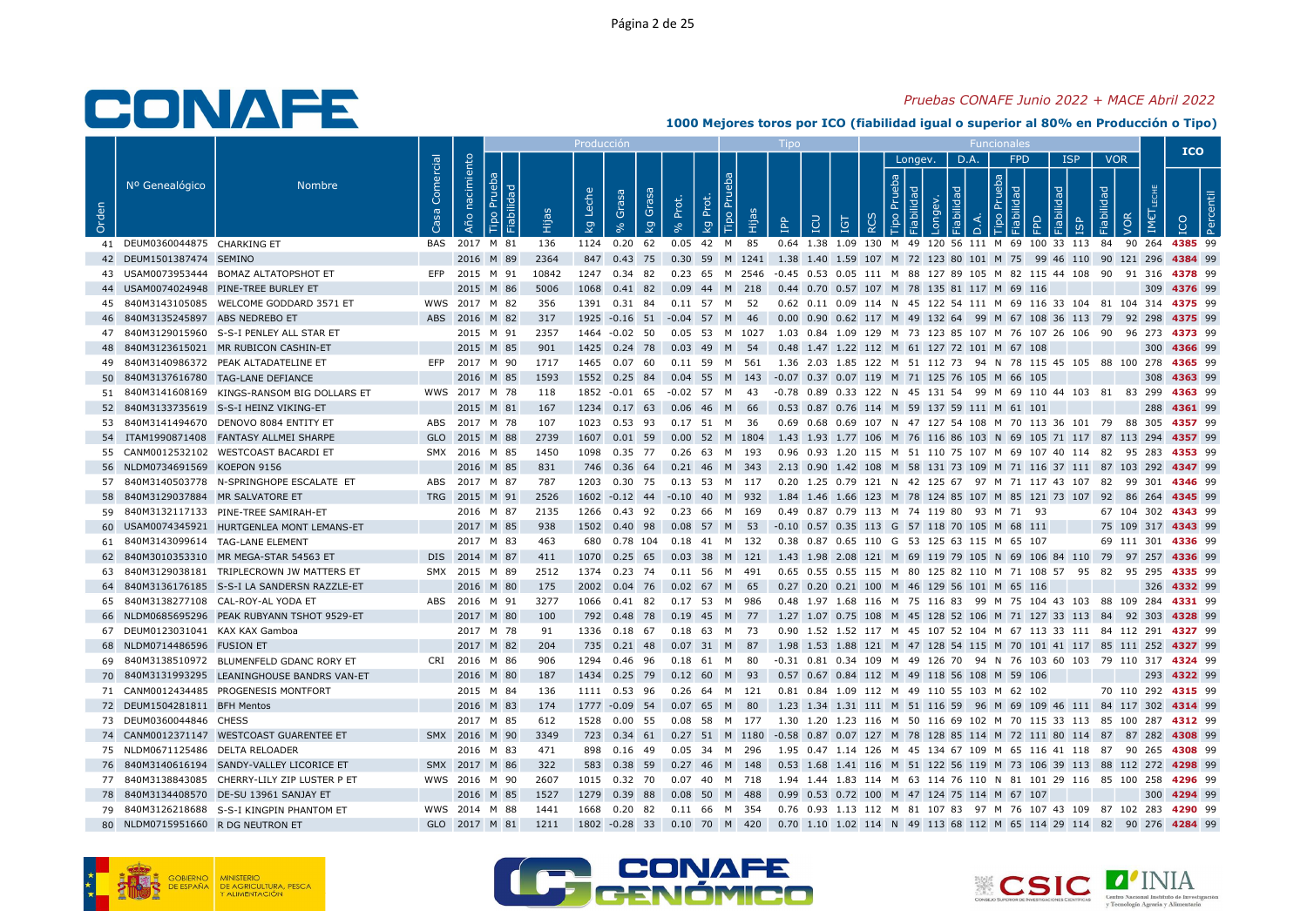## Pruebas CONAFE Junio 2022 + MACE Abril 2022

|       |                                    |                                                 |                   |                |                     |      | Producciór              |                      |           |                                     |     |                                                                                                   |     |                        |         |      |                           |                 |                                        |                          |                    |             | <b>ICO</b> |
|-------|------------------------------------|-------------------------------------------------|-------------------|----------------|---------------------|------|-------------------------|----------------------|-----------|-------------------------------------|-----|---------------------------------------------------------------------------------------------------|-----|------------------------|---------|------|---------------------------|-----------------|----------------------------------------|--------------------------|--------------------|-------------|------------|
| Orden | Nº Genealógico                     | Nombre                                          | Comercial<br>Casa | Año nacimiento | lidad<br>ᄒ<br>Fiabi | 骨    | Leche<br>$\overline{k}$ | Grasa<br>Grasa<br>kg | Prot.     | Tipo Pru<br>Prot.<br>$\overline{Q}$ | Нja | LCN<br>$\overline{B}$                                                                             | IGT | $\ddot{e}$<br>$\alpha$ | Longev. | D.A. | မိ<br>$\circ$<br>$\Omega$ | <b>FPD</b><br>う | <b>ISP</b><br><b>pep!</b><br><b>GP</b> | <b>VOR</b><br>Fiabilidad | VOR<br>IME         | <b>DOI</b>  |            |
|       | 81 840M3128043640 PEAK ALTATIM-ET  |                                                 |                   |                | 2014 M 85           | 574  |                         | 2026 0.17 93         |           | 0.05 71 M 68                        |     | 0.39 0.49 0.43 120 M 72 107 76 84 M 67 115                                                        |     |                        |         |      |                           |                 |                                        |                          |                    | 305 4281 99 |            |
|       | 82 840M3129128788 PEAK LIGERO-ET   |                                                 |                   |                | 2015 M 86           | 534  |                         |                      |           |                                     |     | 1212 0.31 77 0.07 47 M 161 0.76 0.76 0.64 115 M 71 128 75 101 M 66 114 34 105 79 110 298 4281 99  |     |                        |         |      |                           |                 |                                        |                          |                    |             |            |
|       | 83 840M3141494407 ABS ZEBEDEE ET   |                                                 |                   |                | ABS 2017 M 89       | 847  |                         |                      |           |                                     |     | 941  0.56  93  0.24  56  M  244  0.35  1.20  1.18  111  M  41  119  68  101  M  73  107           |     |                        |         |      |                           |                 |                                        |                          | 64 107 295 4279 99 |             |            |
|       |                                    | 84 CANM0012379999 PROGENESIS SEDUCER ET         |                   |                | 2015 M 90           | 958  |                         |                      |           |                                     |     | 1143  0.21  63  0.02  39  M  619  1.32  1.69  1.58  121  M  70  120  80  109  M  73  101          |     |                        |         |      |                           |                 |                                        |                          | 87 101 258 4276 99 |             |            |
|       |                                    | 85 840M3141134983 AOT BLOWTORCH HEALER-ET       |                   |                | 2017 M 84           | 475  |                         |                      |           | 1342  0.59  113  0.20  65  M  46    |     | -0.22 0.27 0.31 112 G 58 107 65 104 M 69 105                                                      |     |                        |         |      |                           |                 |                                        |                          | 76 106 302 4274 99 |             |            |
|       | 86 DNKM0000259048 Saleno           |                                                 |                   |                | 2016 M 85           | 893  |                         |                      |           |                                     |     | 1568 0.08 65 0.17 69 M 473 1.00 1.32 1.32 107 M 56 118 73 93 M 67 106 27 102 84 110 295 4274 99   |     |                        |         |      |                           |                 |                                        |                          |                    |             |            |
|       |                                    | 87 DNKM0000259816 VH ANDERSTRUP CHARLEY CASSIDY |                   |                | GLO 2017 M 78       | 229  |                         | 1211  0.06  50       |           | 0.20 61 M 29                        |     | 0.44 0.56 0.35 123 N 45 121 60 111 M 65 118 33 110 85 91 284 4274 99                              |     |                        |         |      |                           |                 |                                        |                          |                    |             |            |
| 88    |                                    | 840M3132350030 EDG DIRECTOR ROOSTER ET          |                   |                | DIS 2016 M 84       | 570  |                         |                      |           |                                     |     | 763 0.50 79 0.18 43 M 173 -0.11 1.38 1.03 108 M 51 134 65 108 M 65 109 49 106 79 103 289 4269 99  |     |                        |         |      |                           |                 |                                        |                          |                    |             |            |
|       |                                    | 89 840M3140616259 SANDY-VALLEY EMINENT-ET       |                   |                | 2017 M 81           | 273  |                         |                      |           | 635 0.58 82 0.19 40 M 58            |     | 0.35 1.17 0.76 118 G 56 124 53 117 M 67 110                                                       |     |                        |         |      |                           |                 |                                        |                          | 74 113 287 4269 99 |             |            |
| 90    |                                    | 840M3013072056 NO-FLA COURIER-ET                |                   |                | 2013 M 87           | 1395 |                         | 1042 0.38 78         |           |                                     |     | 0.09 43 M 222 -0.26 0.78 0.32 114 M 77 125 81 124 M 68 111                                        |     |                        |         |      |                           |                 |                                        |                          |                    | 285 4267 99 |            |
|       |                                    | 91 840M3133120549 S-S-I BG FRZZLD RIVETING ET   |                   |                | WWS 2017 M 87       | 823  |                         |                      |           | 602  0.32  54  0.19  39  M  328     |     | 0.29 1.33 0.86 122 N 47 135 65 114 M 71 106 40 108 82 101 272 4267 99                             |     |                        |         |      |                           |                 |                                        |                          |                    |             |            |
|       |                                    | 92 CANM0012192447 SILVERRIDGE V WONDER          |                   |                | 2015 M 87           | 342  |                         |                      |           |                                     |     | 1797 -0.10 53 0.08 67 M 49 -0.06 1.04 0.72 116 M 69 122 72 101 M 67 111                           |     |                        |         |      |                           |                 |                                        |                          | 61 94 291 4266 99  |             |            |
|       |                                    | 93 840M3134652407 BLUMENFELD JEDI RESOLVE ET    |                   |                | WWS 2016 M 89       | 1930 |                         |                      |           |                                     |     | 942 0.12 46 0.13 44 M 616 -0.33 1.75 0.95 118 M 75 135 81 115 M 73 108 46 104 81 109 272 4264 99  |     |                        |         |      |                           |                 |                                        |                          |                    |             |            |
|       |                                    | 94 840M3132352752 ST GEN R-HAZE RAPID ET        |                   |                | DIS 2017 M 85       | 448  |                         |                      |           | 1228 0.30 76 0.14 55 M 188          |     | 1.21 1.43 1.71 98 N 47 119 56 107 N 75 108 55 104 82 109 288 4263 99                              |     |                        |         |      |                           |                 |                                        |                          |                    |             |            |
|       |                                    | 95 840M3138510980 BLUMENFELD GDANC RUMBLE-ET    |                   |                | 2016 M 88           | 1093 |                         | 736 0.49 77          |           |                                     |     | 0.64 1.36 1.20 125 M 50 124 72 102 M 72 87                                                        |     |                        |         |      |                           |                 |                                        |                          | 72 104 263 4263 99 |             |            |
|       |                                    | 96 840M3140503775 N-SPRINGHOPE FRZ AVALINO ET   |                   |                | CRI 2017 M 88       | 1259 |                         |                      |           |                                     |     | 1351 0.19 69 0.02 46 M 83 -0.65 1.50 0.72 117 N 47 125 68 105 M 73 106 43 112 84 110 292 4262 99  |     |                        |         |      |                           |                 |                                        |                          |                    |             |            |
|       |                                    | 97 840M3133064316 ENDCO SUPREME ET              |                   |                | 2015 M 89           | 1204 |                         | 1049  0.29  68       |           | 0.26 62 M 466                       |     | 0.23 0.91 0.64 128 M 70 115 82 104 M 72 109                                                       |     |                        |         |      |                           |                 |                                        |                          | 87 93 275 4261 99  |             |            |
|       | 98 DEUM0539063887 WILDER HERMES ET |                                                 |                   |                | ALB 2017 M 86       | 262  | 1069                    | $0.19$ 59            |           | 0.20 56 M 140                       |     | 0.53 1.16 1.26 123 M 47 117 54 107 M 69 102 36 109 85 114 270 4261 99                             |     |                        |         |      |                           |                 |                                        |                          |                    |             |            |
|       |                                    | 99 840M3135087257 S-S-I SCENARIO CONOR-ET       |                   |                | 2016 M 80           | 154  |                         |                      |           | 1263  0.15  62  0.05  46  M  62     |     | 0.46 1.45 1.32 111 M 57 127 58 112 M 62 107                                                       |     |                        |         |      |                           |                 |                                        |                          |                    | 271 4259 99 |            |
|       |                                    | 100 DEUM0539638688 COLONIA COWS KEYWORD ET      |                   |                | ALB 2016 M 83       | 277  |                         | 1854 -0.09 56        | $-0.02$   | 58<br>M                             | 116 | 0.16 1.21 0.81 115 M 51 119 60 99 M 69 102 40 113 85 104 284 4256 99                              |     |                        |         |      |                           |                 |                                        |                          |                    |             |            |
|       |                                    | 101 840M3131842572 S-S-I PROFIT MAKER-ET        |                   |                | 2015 M 82           | 193  |                         |                      |           | 1237 0.19 65 0.16 57 M 88           |     | 0.46 1.04 0.83 117 M 62 123 63 103 M 63 112                                                       |     |                        |         |      |                           |                 |                                        |                          |                    | 286 4253 99 |            |
|       |                                    | 102 CANM0012130518 WESTCOAST WINDMILL ET        |                   |                | SMX 2015 M 91       | 4485 |                         |                      |           |                                     |     | 1119 0.13 54 0.11 48 M 2261 0.43 1.37 1.29 129 M 79 119 86 105 N 78 108 82 112 90 77 246 4253 99  |     |                        |         |      |                           |                 |                                        |                          |                    |             |            |
|       |                                    | 103 840M3123611258 MR DRACO BATTLE 67469 ET     |                   |                | ALB 2015 M 87       | 798  |                         | 918  0.35  70        |           | 0.14 44 M 276                       |     | 0.16 1.78 1.47 109 M 70 128 74 110 M 67 99 65 103 81 107 273 4252 99                              |     |                        |         |      |                           |                 |                                        |                          |                    |             |            |
|       |                                    | 104 840M3132356933 KINGS-RANSOM M DEVINE ET     |                   |                | WWS 2016 M 89       | 1904 |                         |                      |           |                                     |     | 913 0.39 73 0.16 46 M 155 0.55 1.36 1.29 127 M 70 123 79 99 M 71 104                              |     |                        |         |      |                           |                 |                                        |                          |                    | 264 4251 99 |            |
|       | 105 840M3135766689 MELARRY FUEL ET |                                                 |                   |                | SMX 2016 M 91       | 4573 |                         | 1648  0.31  94       |           |                                     |     | 0.00 53 M 2394 0.81 1.05 1.57 100 M 77 118 83 96 M 76 102 71 104 90 113 284 4248 99               |     |                        |         |      |                           |                 |                                        |                          |                    |             |            |
|       |                                    | 106 840M3132353072 MR DYNASTY NASHVILLE ET      |                   |                | ALB 2017 M 83       | 298  |                         |                      |           | 1221 0.30 76 0.17 58 M 137          |     | 1.20 0.24 0.30 104 N 49 126 56 105 M 69 104 35 104 81 107 306 4248 99                             |     |                        |         |      |                           |                 |                                        |                          |                    |             |            |
|       | 107 840M3135245862 ABS MALIBU-ET   |                                                 |                   |                | 2016 M 86           | 1242 |                         |                      |           | 1354  0.39  91  0.08  52  M  99     |     | -0.29 0.77 0.53 121 M 67 126 76 89 M 69 116                                                       |     |                        |         |      |                           |                 |                                        |                          |                    | 296 4244 99 |            |
| 108   |                                    | 840M3142181103 PEAK ALTAINGOLD ET               |                   |                | EFP 2017 M 82       | 186  |                         | 1341 0.18 68         | $0.13$ 58 | M 59                                |     | 1.85 0.86 1.19 108 M 39 110 60 113 M 70 114                                                       |     |                        |         |      |                           |                 |                                        |                          |                    | 280 4244 99 |            |
|       |                                    | 109 840M3130915944 COOKIECUTTER LGND HUSKY ET   |                   |                | WWS 2017 N 95       | 256  |                         |                      |           | 1490 -0.16 36 -0.11 36 M 382        |     | 0.01 1.79 1.17 116 M 45 137 59 113 N 76 102 67 107 79 97 263 4242 99                              |     |                        |         |      |                           |                 |                                        |                          |                    |             |            |
|       |                                    | 110 CANM0012648431 PROGENESIS BERMUDA ET        |                   |                | SMX 2016 M 86       | 305  |                         | 1361 0.05 54         | 0.08      | 53 M                                | 71  | 0.54 0.96 0.87 111 M 49 124 56 110 M 69 109 40 113 84 104 279 4240 99                             |     |                        |         |      |                           |                 |                                        |                          |                    |             |            |
|       |                                    | 111 840M3136661603 HILMAR C ROCKFORD ET         |                   |                | DIS 2017 M 84       | 804  |                         | 1188 0.25 69         |           | 0.06 45 M 172                       |     | 0.83 0.23 0.40 115 N 45 120 68 120 M 67 115 30 112 81 92 275 4238 99                              |     |                        |         |      |                           |                 |                                        |                          |                    |             |            |
|       |                                    | 112 840M3139051904 S-S-I PR CHINCHI CHARGER-ET  |                   |                | 2016 M 82           | 239  |                         |                      |           | 1131 0.43 86 0.10 47 M 104          |     | 0.82 1.07 1.08 114 M 55 125 62 95 M 62 100                                                        |     |                        |         |      |                           |                 |                                        |                          |                    | 277 4235 99 |            |
|       | 113 DNKM0000257840 BONUM           |                                                 |                   |                | BAS 2015 M 88       | 5005 |                         |                      |           |                                     |     | 1252 -0.04 41 0.25 67 M 1495 0.99 1.15 1.31 118 M 74 121 83 98 M 73 117 45 110 90 103 278 4233 99 |     |                        |         |      |                           |                 |                                        |                          |                    |             |            |
|       |                                    | 114 DNKM0000259312 ANDERSTRUP KENSINGTON ET     |                   |                | 2017 M 84           | 441  |                         |                      |           | 1173 0.30 74 0.21 61 M 259          |     | 1.00 0.61 0.90 118 M 50 114 65 100 M 69 98 40 107 85 90 267 4232 99                               |     |                        |         |      |                           |                 |                                        |                          |                    |             |            |
|       | 115 NLDM0571956786 DOWNTOWN ET     |                                                 |                   |                | ALB 2016 M 89       | 997  |                         |                      |           | 1630  0.12  72  0.07  60  M  575    |     | -0.14 1.54 1.43 119 M 61 115 79 92 M 74 95 58 103 88 92 266 <b>4230</b> 99                        |     |                        |         |      |                           |                 |                                        |                          |                    |             |            |
|       |                                    | 116 840M3130010457 DE-SU TORONTO 13212          |                   |                | 2015 M 89           | 1406 |                         | 770 0.07 35          |           |                                     |     | 0.27 53 M 341 0.33 1.53 1.12 112 M 75 127 80 119 M 68 105 29 118 88 105 266 <b>4227</b> 99        |     |                        |         |      |                           |                 |                                        |                          |                    |             |            |
|       |                                    | 117 CANM0012609015 PROGENESIS FABULOUS ET       |                   |                | SMX 2016 M 88       | 402  |                         | 1390 -0.04 45        |           | 0.02    47    M    248              |     | 1.08 2.29 1.87 116 M 55 121 63 100 M 71 109 45 105 87 89 252 <b>4226</b> 99                       |     |                        |         |      |                           |                 |                                        |                          |                    |             |            |
|       |                                    | 118 USAM0074345956 HURTGENLEA RICHARD CHARL ET  |                   |                | ALB 2016 M 87       | 630  |                         | 1359 0.30 81         |           | 0.06 50 M 324                       |     | 0.24 0.98 0.58 108 M 49 119 63 107 M 70 118 30 108 84 112 302 4225 99                             |     |                        |         |      |                           |                 |                                        |                          |                    |             |            |
|       | 119 NLDM0662437877 DELTA BARRAGE   |                                                 |                   |                | 2016 M 82           | 507  |                         |                      |           | 1352 -0.03 45 0.07 51 M 246         |     | 1.44 0.06 0.27 128 M 44 122 72 109 M 65 109 28 111 87 69 251 <b>4222</b> 99                       |     |                        |         |      |                           |                 |                                        |                          |                    |             |            |
|       |                                    | 120 ESPM9204404870 DRAKKAR BABYLONE             |                   |                | ASC 2016 N 95       | 273  |                         |                      |           |                                     |     | 1478 0.12 66 0.07 55 N 180 2.19 1.26 1.89 115 N 47 106 52 96 N 75 78 71 111 86 96 243 4220 99     |     |                        |         |      |                           |                 |                                        |                          |                    |             |            |







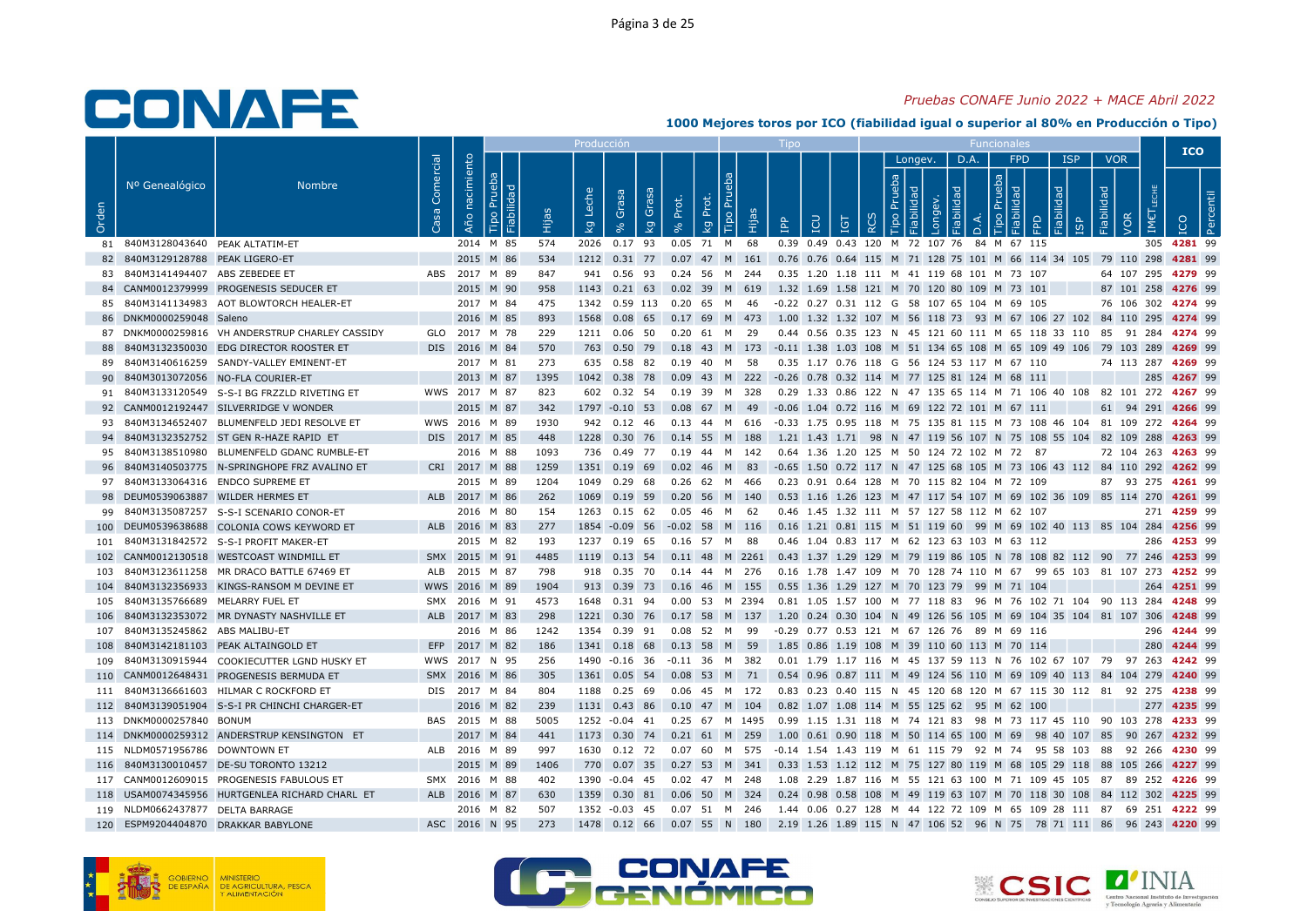## Pruebas CONAFE Junio 2022 + MACE Abril 2022

|       |                                     |                                                |                   |                   |                          |       | Producció                        |                                  |         |                                     |       |                                                                                                   |            |   |                              |                   |                |                                                     |                     |                         |                                 |                    | <b>ICO</b>  |  |
|-------|-------------------------------------|------------------------------------------------|-------------------|-------------------|--------------------------|-------|----------------------------------|----------------------------------|---------|-------------------------------------|-------|---------------------------------------------------------------------------------------------------|------------|---|------------------------------|-------------------|----------------|-----------------------------------------------------|---------------------|-------------------------|---------------------------------|--------------------|-------------|--|
| Orden | Nº Genealógico                      | <b>Nombre</b>                                  | Comercial<br>Casa | nacimiento<br>Año | $\sigma$<br>$\Box$<br>۱i | Hijas | Leche<br>$\overline{\mathsf{g}}$ | Grasa<br>Grasa<br>$\overline{g}$ | Prot.   | <b>Tipo Pru</b><br>Prot.<br>$k_{9}$ | ιËΡ   | <b>POI</b><br><b>P</b>                                                                            | <b>IGT</b> | ≃ | Longev.<br>Prueba<br>$\circ$ | БF<br>Б<br>õ<br>ā | D.A.<br>$\Box$ | <b>FPD</b><br>deu<br>$\mathbb{R}$<br>$\overline{Q}$ | lidad<br>Fiabi<br>≏ | <b>ISP</b><br><b>GP</b> | <b>VOR</b><br>Fiabilidad<br>VOR | IM€                |             |  |
|       | 121 DNKM0000259285 VH BURNER BEYERS |                                                |                   |                   | 2017 M 81                | 653   |                                  | 919 0.26 60                      |         | 0.23 54 M 180                       |       | 0.82 1.07 1.04 127 N 49 116 64 102 M 67 110 39 111 88                                             |            |   |                              |                   |                |                                                     |                     |                         |                                 | 96 258 4219 99     |             |  |
| 122   | ESPM9204634816 SALVUS ET            |                                                |                   | XF 2017 N 83      |                          | 70    |                                  | 1471 -0.22 29 -0.11 35 N 58      |         |                                     |       | 1.60 1.95 1.60 124 N 45 122 52 109 N 86 109 64 112 81                                             |            |   |                              |                   |                |                                                     |                     |                         |                                 | 66 231 4218 99     |             |  |
|       | 123 840M3145229850 PEAK LUKAKU ET   |                                                |                   | CRV 2017 M 80     |                          | 140   | 858                              | 0.33 65                          |         | 0.02 30 M 42                        |       | 1.60 1.14 1.28 114 N 45 130 52 111 M 73 118 39 108 81 104 269 4217 99                             |            |   |                              |                   |                |                                                     |                     |                         |                                 |                    |             |  |
|       |                                     | 124 840M3129340690 WELCOME SILVER GRIFF ET     |                   | WWS 2015 M 89     |                          | 4943  |                                  | 799  0.67  98  0.29  56  M  460  |         |                                     |       | 0.68 0.58 0.66 98 M 77 121 82 105 M 73 104 61 109 87 104 295 4216 99                              |            |   |                              |                   |                |                                                     |                     |                         |                                 |                    |             |  |
|       | 125 DEUM0769953813 MOCON ET         |                                                |                   |                   | 2013 M 87                | 1556  |                                  | 1182 0.05 48                     |         | 0.13 52 M 547                       |       | 0.00 0.93 0.33 124 M 72 125 78 112 M 69 113 29 106 87 87 271 4212 99                              |            |   |                              |                   |                |                                                     |                     |                         |                                 |                    |             |  |
|       |                                     | 126 840M3140616286 SANDY-VALLEY EFFECT ET      |                   | WWS 2017 M 84     |                          | 593   |                                  |                                  |         |                                     |       | 1717 0.09 72 -0.02 53 M 71 0.75 0.71 0.59 107 N 49 125 59 98 M 73 110 44 103 82 105 298 4211 99   |            |   |                              |                   |                |                                                     |                     |                         |                                 |                    |             |  |
|       | 127 DEUM1305446251 DE1305446251 ET  |                                                |                   |                   | 2017 M 85                | 672   |                                  | 1557 -0.05 50                    | 0.00 50 |                                     | M 222 | 0.84 0.83 0.95 118 M 52 127 70 100 M 69 105 28 110 84 113 274 4211 99                             |            |   |                              |                   |                |                                                     |                     |                         |                                 |                    |             |  |
|       |                                     | 128 CANM0109603328 LESPERRON SANTORIUS ETM     |                   | SMX 2016 M 89     |                          | 586   |                                  |                                  |         |                                     |       | 1437 0.04 56 0.11 58 M 249 -0.37 0.94 0.63 119 M 61 116 75 113 M 75 105 57 111 90 74 250 4210 99  |            |   |                              |                   |                |                                                     |                     |                         |                                 |                    |             |  |
|       |                                     | 129 CANM0012464180 SILVERRIDGE V EMERITUS ET   |                   | SMX 2016 M 86     |                          | 628   |                                  | 1603 0.08 66                     |         | $0.01$ 53 M                         | 74    | 1.05 1.68 1.62 99 M 51 116 67 103 M 69 103 45 110 82 99 273 4209 99                               |            |   |                              |                   |                |                                                     |                     |                         |                                 |                    |             |  |
|       | 130 DEUM1504401583 KHE KHE Systole  |                                                |                   |                   | 2017 M 82                | 208   |                                  | 1085  0.09  48                   |         | 0.14 50 M 97                        |       | 1.07 1.25 1.24 119 M 49 118 56 111 M 70 111 37 112 85 106 265 4208 99                             |            |   |                              |                   |                |                                                     |                     |                         |                                 |                    |             |  |
|       |                                     | 131 ITAM4990894741 AGRIGEN ROYAL CROCKETT ET   |                   |                   | GLO 2016 M 78            | 245   |                                  | 894 0.44 78                      |         | 0.11 41 M 87                        |       | 0.85 1.85 1.49 111 N 47 115 54 111 M 63 111 42 104 81 108 267 4207 99                             |            |   |                              |                   |                |                                                     |                     |                         |                                 |                    |             |  |
|       | 132 NLDM0687206696 DELTA CONCERT    |                                                |                   |                   | 2015 M 88                | 6348  |                                  | 857 0.14 45                      |         |                                     |       | 0.13 41 M 3121 0.60 0.64 0.34 113 M 73 135 83 120 M 71 108 31 117 92 103 279 4206 99              |            |   |                              |                   |                |                                                     |                     |                         |                                 |                    |             |  |
|       |                                     | 133 840M3133371009 S-S-I OCTOBERFST PANTHER-ET |                   |                   | 2015 M 85                | 1144  |                                  | 788 0.36 65                      |         | 0.16  42  M  57                     |       | -0.33 0.88 0.47 115 M 72 135 76 119 M 65 102                                                      |            |   |                              |                   |                |                                                     |                     |                         |                                 |                    | 281 4205 99 |  |
|       | 134 DNKM3372306784 Stronghold       |                                                |                   |                   | 2015 M 85                | 480   |                                  | 1325 0.03 51 0.11 55 M 132       |         |                                     |       | 0.18 0.54 0.33 121 M 66 122 73 111 M 69 105 45 112 85 87 263 4204 99                              |            |   |                              |                   |                |                                                     |                     |                         |                                 |                    |             |  |
| 135   |                                     | 840M3132348470 MR SPRING NIGHTCAP 74636 ET     |                   | DIS 2015 M 86     |                          | 1605  |                                  | 1274 0.25 73                     |         | 0.12 54 M 206                       |       | -0.69 1.06 0.78 108 M 55 127 76 108 M 73 113 45 104 85 101 289 4203 99                            |            |   |                              |                   |                |                                                     |                     |                         |                                 |                    |             |  |
|       |                                     | 136 CANM0012789794 PROGENESIS GREATLAKES       |                   |                   | 2017 M 85                | 214   |                                  | 1591 0.13 72 -0.02 49 M 72       |         |                                     |       | 1.02 1.37 1.44 111 G 59 114 58 104 M 73 108                                                       |            |   |                              |                   |                |                                                     |                     |                         |                                 | 74 105 279 4202 99 |             |  |
|       |                                     | 137 840M3142352034 TRENT-WAY-JS RONALD ET      |                   |                   | WWS 2017 M 82            | 158   |                                  | 879 0.06 38                      |         | 0.04 33 M 60                        |       | 2.39 1.88 2.14 116 N 49 125 54 112 N 87 123 59 109 84 103 252 4202 99                             |            |   |                              |                   |                |                                                     |                     |                         |                                 |                    |             |  |
| 138   |                                     | 840M3145055197 S-S-I BG FRAZZLED SPEEDY-ET     |                   |                   | 2017 M 85                | 1614  |                                  |                                  |         |                                     |       | 1707  0.13  76  0.02  57  M  101  -0.59  0.83  0.35  126  G  57  117  71  95  M  68  112          |            |   |                              |                   |                |                                                     |                     |                         |                                 | 74 95 280 4195 99  |             |  |
|       |                                     | 139 840M3132353282 MR WINGS NORTON ET          |                   | ALB 2017 M 81     |                          | 278   |                                  | 1323 0.20 69                     |         | 0.20 64 M 57                        |       | 0.22 0.71 0.48 109 N 44 121 54 103 M 68 116 29 103 79 99 295 4195 99                              |            |   |                              |                   |                |                                                     |                     |                         |                                 |                    |             |  |
| 140   | LUXM0799563458 Lis Lis Senetto      |                                                |                   |                   | 2017 M 80                | 101   |                                  | 1562 -0.04 52                    | $-0.01$ | <b>M</b><br>-49                     | 96    | 0.48 1.61 1.32 117 M 45 114 52 107 M 65 101 39 113 84 93 251 4195 99                              |            |   |                              |                   |                |                                                     |                     |                         |                                 |                    |             |  |
|       | 141 DEUM0770405792 NH Edlock        |                                                |                   |                   | 2016 M 78                | 58    |                                  | 586  0.48  70  0.19  38  M  67   |         |                                     |       | 1.54 1.38 1.40 112 M 47 125 54 110 M 65 101 40 104 81 94 257 <b>4195</b> 99                       |            |   |                              |                   |                |                                                     |                     |                         |                                 |                    |             |  |
|       | 142 840M3138573646 WILRA BURNETT-ET |                                                |                   |                   | 2017 M 80                | 245   |                                  | 710 0.87 115 0.24 48 M 78        |         |                                     |       | 0.89 0.88 0.99 107 G 57 113 55 101 M 64 102                                                       |            |   |                              |                   |                |                                                     |                     |                         |                                 | 78 113 284 4194 99 |             |  |
| 143   | 840M3136264642 OCD ALTASWAG ET      |                                                |                   |                   | 2016 M 91                | 3893  |                                  | 1083  0.52  94                   |         | 0.16 52 M 705                       |       | 1.16 1.31 1.35 103 M 72 110 86 105 M 75 107                                                       |            |   |                              |                   |                |                                                     |                     |                         |                                 | 86 115 284 4194 99 |             |  |
|       | 144 DEUM0538784277 MONTE            |                                                |                   |                   | 2015 M 82                | 122   |                                  | 1659 -0.08 51 -0.04 49 M 45      |         |                                     |       | 1.78 0.93 1.09 116 M 55 120 62 99 M 69 112 41 108 85 92 265 4194 99                               |            |   |                              |                   |                |                                                     |                     |                         |                                 |                    |             |  |
| 145   |                                     | CANM0012379979 PROGENESIS HALO PROFILER ET     |                   |                   | 2015 M 85                | 409   |                                  | 225 0.41 48                      |         | 0.34 41 M                           | 187   | 0.81 1.39 1.18 113 M 61 131 70 121 M 68 114 28 115 85 102 264 4194 99                             |            |   |                              |                   |                |                                                     |                     |                         |                                 |                    |             |  |
|       | 146 ITAM9991671675 GO-FARM BOXER ET |                                                |                   |                   | 2017 M 78                | 222   |                                  | 880  0.36  69  0.18  47  M  54   |         |                                     |       | 0.95 1.60 1.68 115 N 45 114 52 104 M 63 108 39 115 81 110 261 4192 99                             |            |   |                              |                   |                |                                                     |                     |                         |                                 |                    |             |  |
|       |                                     | 147 NLDM0738287780 WEELDER ESPERANTO           |                   | CRV 2016 M 87     |                          | 4046  |                                  | 1145  0.04  45                   |         | 0.08  46  M  2544                   |       | 1.89  0.89  1.17  111  M  58  125  81  110  N  73  107  69  113  92  105  267  4192  99           |            |   |                              |                   |                |                                                     |                     |                         |                                 |                    |             |  |
| 148   |                                     | 840M3136176233 S-S-I LA SYRACSE ALVAREZ ET     |                   | WWS 2017 M 84     |                          | 172   |                                  | 905 0.29 63                      |         | 0.19 49 M 78                        |       | 0.78 1.82 1.84 120 M 45 114 50 103 M 67 98 32 109 84 98 242 4191 99                               |            |   |                              |                   |                |                                                     |                     |                         |                                 |                    |             |  |
|       | 149 NLDM0928772508 DG R NEW YORK ET |                                                |                   | ALB 2015 M 88     |                          | 1542  |                                  | 1488 -0.20 31 -0.02 46 M 529     |         |                                     |       | 0.62 1.00 0.93 121 M 65 123 78 116 M 69 114 45 117 88 92 251 <b>4191</b> 99                       |            |   |                              |                   |                |                                                     |                     |                         |                                 |                    |             |  |
|       |                                     | 150 CANM0109603329 LESPERRON SUCCESSOR ETM     |                   | SMX 2016 M 89     |                          | 591   | 1460                             | $0.00\quad 52$                   |         | 0.11 59 M 342                       |       | -0.51 0.89 0.56 120 M 55 116 71 114 M 75 102 46 111 90 73 245 4190 99                             |            |   |                              |                   |                |                                                     |                     |                         |                                 |                    |             |  |
|       | 151 DEUM0359556232 GGA KEITH ET     |                                                |                   |                   | 2017 M 89                | 1572  |                                  | 1331  0.05  53  0.14  58  M  739 |         |                                     |       | 1.15 1.03 1.18 117 M 57 120 75 99 M 71 99 40 105 88 100 266 4190 99                               |            |   |                              |                   |                |                                                     |                     |                         |                                 |                    |             |  |
|       |                                     | 152 840M3127290423 PRIDE SPARK TRUMP 284-ET    |                   |                   | 2015 M 84                | 578   |                                  |                                  |         |                                     |       | 1484  0.05  59  0.02  50  M  123  -0.05  0.81  0.40  126  M  68  125  72  103  M  66  112         |            |   |                              |                   |                |                                                     |                     |                         |                                 |                    | 280 4190 99 |  |
|       | 153 DEUM0358660547 SINUS            |                                                |                   |                   | 2015 M 88                | 786   |                                  | 1285  0.20  68                   |         | 0.11 53 M 543                       |       | 1.37 1.48 1.20 106 M 67 113 77 101 M 69 109 42 112 87 106 284 4189 99                             |            |   |                              |                   |                |                                                     |                     |                         |                                 |                    |             |  |
|       |                                     | 154 CANM0012283318 WESTCOAST PERSEUS ET        |                   | SMX 2015 M 91     |                          | 7276  |                                  | 561 0.35 55                      |         |                                     |       | 0.29 48 M 3018 -0.05 1.29 0.77 120 M 85 123 88 121 M 73 120 32 107 88 103 270 4189 99             |            |   |                              |                   |                |                                                     |                     |                         |                                 |                    |             |  |
|       |                                     | 155 ITAM7991512628 MIRABELL SOUNDSYSTEM ET     |                   |                   | GLO 2015 M 90            | 6425  |                                  | 1493 0.31 88                     |         | 0.10 59 M 3607                      |       | 0.50 1.10 1.37 101 M 75 112 86 99 N 75 90 71 108 88 119 282 4188 99                               |            |   |                              |                   |                |                                                     |                     |                         |                                 |                    |             |  |
|       |                                     | 156 CANM0012773216 SILVERRIDGE V TIMBERLAKE ET |                   | SMX 2017 N 90     |                          | 125   |                                  | 1851 -0.10 55 -0.03 56 M 64      |         |                                     |       | -0.31 1.49 1.20 110 N 49 124 54 100 N 81 117 66 104 85 100 286 4186 99                            |            |   |                              |                   |                |                                                     |                     |                         |                                 |                    |             |  |
|       | 157 DNKM3372307509 DK3372307509 ET  |                                                |                   |                   | 2016 M 78                | 355   |                                  | 1440 -0.01 50                    |         | 0.10 58 M 91                        |       | 0.71 0.85 0.98 123 M 45 123 50 91 M 61 98 44 113 82 98 262 4184 99                                |            |   |                              |                   |                |                                                     |                     |                         |                                 |                    |             |  |
| 158   | DEUM0359171040 SUPERCUP             |                                                |                   |                   | 2016 M 86                | 785   |                                  | 1371  0.04  54                   | 0.14    | 60                                  | M 299 | -0.39 0.60 0.41 116 M 59 130 72 102 M 69 105 29 108                                               |            |   |                              |                   |                |                                                     |                     |                         | 85 97 280                       |                    | 4182 99     |  |
|       |                                     | 159 CANM0012648479 PROGENESIS BLUFF ET         |                   | SMX 2016 M 89     |                          | 1119  |                                  | 1648 -0.17 40 -0.10 42 M 547     |         |                                     |       | 0.74 1.58 1.37 112 M 53 124 74 110 M 74 114 50 113 88 111 268 <b>4182</b> 99                      |            |   |                              |                   |                |                                                     |                     |                         |                                 |                    |             |  |
|       | 160 LUXM0599442978 Lis Antek P      |                                                |                   |                   | 2016 M 83                | 172   |                                  |                                  |         |                                     |       | 1909 -0.24 41 -0.06 55 M 133 1.20 1.23 1.29 106 M 56 122 64 104 M 65 97 40 107 85 111 273 4181 99 |            |   |                              |                   |                |                                                     |                     |                         |                                 |                    |             |  |







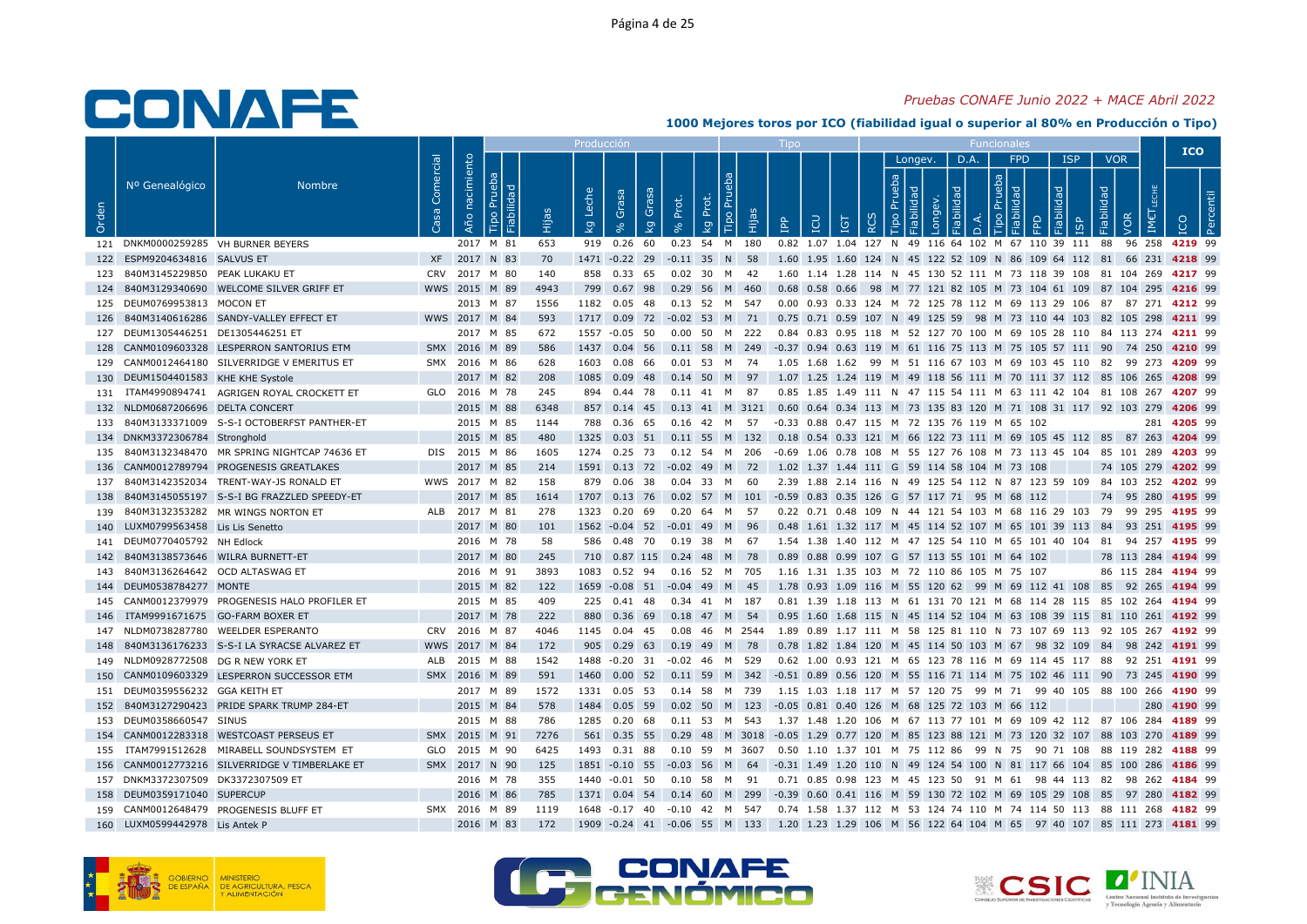## Pruebas CONAFE Junio 2022 + MACE Abril 2022

|       |                                    |                                                                                              |                         |                        |   |            | Producció                        |                            |         |                                                                                                                         |              |                                                                                              |                        |                   |              |                |                                    |       |            |                                 |                    | <b>ICO</b>  |  |
|-------|------------------------------------|----------------------------------------------------------------------------------------------|-------------------------|------------------------|---|------------|----------------------------------|----------------------------|---------|-------------------------------------------------------------------------------------------------------------------------|--------------|----------------------------------------------------------------------------------------------|------------------------|-------------------|--------------|----------------|------------------------------------|-------|------------|---------------------------------|--------------------|-------------|--|
| Orden | Nº Genealógico                     | <b>Nombre</b>                                                                                | Comercial<br><b>S</b> a | Año nacimiento         | 旧 | Нijа       | Leche<br>$\overline{\mathsf{g}}$ | Grasa<br>Grasa<br>kg       | Prot.   | <b>Tipo Pru</b><br>Prot.<br>Hijas<br>kg                                                                                 | $\mathbb{R}$ | <b>POI</b>                                                                                   | <b>IGT</b><br>$\alpha$ | Prueba<br>$\circ$ | Longev.<br>፵ | D.A.<br>õ<br>≏ | <b>FPD</b><br>dən.<br>오<br>$\circ$ | lidad | <b>ISP</b> | <b>VOR</b><br>Fiabilidad<br>VOR | IM€                |             |  |
|       | 161 DEUM0539335800 BRILLIANCE      |                                                                                              |                         | 2016 M 83              |   | 247        |                                  | 1017 0.06 43               |         | $-0.04$ 29 M 166                                                                                                        |              | 1.28 1.58 1.37 128 M 51 122 60 113 M 69 109 31 114 87 90 232 4181 99                         |                        |                   |              |                |                                    |       |            |                                 |                    |             |  |
|       |                                    | 162 840M3142490321 T-SPRUCE FRAZZLE WHISKER-ET                                               |                         | 2017 M 84              |   | 399        |                                  |                            |         | 1596 -0.01 56 0.03 55 M 46 -0.23 1.01 0.54 120 G 57 124 56 103 M 71 109                                                 |              |                                                                                              |                        |                   |              |                |                                    |       |            | 74 103 276 4180 99              |                    |             |  |
|       |                                    | 163 840M3130915863 COOKIECUTTER JDI HODEDOE-ET                                               |                         | 2016 M 85              |   | 892        |                                  |                            |         | 654  0.25  49  0.21  43  M  288                                                                                         |              | 0.09 1.88 1.40 118 M 70 129 75 116 M 69 110                                                  |                        |                   |              |                |                                    |       |            |                                 |                    | 255 4180 99 |  |
|       |                                    | 164 840M3143627842 NO-FLA MERRIMAC ET                                                        |                         | ABS 2017 M 81          |   | 284        |                                  |                            |         | 833 0.40 71 0.20 48 M 61                                                                                                |              | 0.85 0.75 0.83 115 N 42 125 53 104 M 67 123 36 108 78 121 288 4179 99                        |                        |                   |              |                |                                    |       |            |                                 |                    |             |  |
|       |                                    | 165 840M3141428562 OCD LEGENDARY COFFEE-ET                                                   |                         | 2017 M 89              |   | 1220       |                                  | 476 0.63 80                |         | 0.22 38 M 265                                                                                                           |              | 1.09  1.28  1.40  116  M  33  123  68  110  M  70  103                                       |                        |                   |              |                |                                    |       |            |                                 | 75 113 263 4179 99 |             |  |
|       |                                    | 166 840M3140985513 A-S-CANNON FRAZZLD BIG AL ET                                              |                         | WWS 2017 M 82          |   | 325        |                                  |                            |         | 569 0.62 83 0.22 41 M 81                                                                                                |              | -0.28 1.21 0.51 124 N 47 126 56 105 M 71 97 42 101 81 106 271 4178 99                        |                        |                   |              |                |                                    |       |            |                                 |                    |             |  |
|       |                                    | 167 840M3132117317 PINE-TREE TORTUGA-ET                                                      |                         | 2017 M 81              |   | 260        |                                  | 820 0.57 88                |         | 0.22 49 M 99                                                                                                            |              | 0.59 0.75 0.69 108 G 54 121 57 110 M 66 116                                                  |                        |                   |              |                |                                    |       |            |                                 | 71 113 294 4176 99 |             |  |
| 168   |                                    | 840M3141559586 DE-SU FRAZZLD ROME 14192 ET                                                   |                         | 2017 M 84              |   | 796        |                                  |                            |         | 1128 0.45 89 0.13 50 M 188 -0.20 0.25 0.00 123 G 57 124 65 99 M 68 105                                                  |              |                                                                                              |                        |                   |              |                |                                    |       |            | 76 99 283 4175 99               |                    |             |  |
|       | 169 840M3140986357 PEAK LANGLEY ET |                                                                                              |                         | CRV 2017 M 86          |   | 615        |                                  |                            |         | 1388  0.49  103  0.13  59  M  129                                                                                       |              | 0.73 1.16 1.20 95 N 47 110 61 95 M 72 111 42 106 82 108 297 4174 99                          |                        |                   |              |                |                                    |       |            |                                 |                    |             |  |
|       |                                    | 170 USAM0072353457 RI-VAL-RE RAGER RED ET                                                    |                         | WWS 2013 N 94          |   | 224        |                                  |                            |         | 1024 0.12 49 0.07 41 N 149 1.94 1.33 1.74 109 N 58 128 65 103 N 82 95 75 114 88 90 240 4174 99                          |              |                                                                                              |                        |                   |              |                |                                    |       |            |                                 |                    |             |  |
|       | 171 ESPM9204342146 WILDER MOCCA ET |                                                                                              |                         | ABK 2015 N 95          |   | 215        |                                  |                            |         | 1271  0.02  48  0.09  51  N  153                                                                                        |              | 1.88 0.32 0.81 108 N 51 120 56 116 N 65 115 75 115 90 99 265 4172 99                         |                        |                   |              |                |                                    |       |            |                                 |                    |             |  |
|       |                                    | 172 CANM0012719068 PROGENESIS PROSPEROUS ET                                                  |                         | SMX 2017 M 89          |   | 756        |                                  |                            |         | 1110  0.19  60  0.16  53  M  282                                                                                        |              | 0.42 1.46 1.38 126 M 45 118 72 95 M 73 107 54 106 85 102 259 4169 99                         |                        |                   |              |                |                                    |       |            |                                 |                    |             |  |
|       | 173 DEUM1501342829 SL Medon        |                                                                                              |                         | 2015 M 85              |   | 368        |                                  |                            |         | 1805 -0.14 49 -0.08 49 M 193                                                                                            |              | 0.51 1.70 1.16 122 M 63 116 70 97 M 67 112 45 107 87 97 264 4168 99                          |                        |                   |              |                |                                    |       |            |                                 |                    |             |  |
|       |                                    | 174 840M3130829479 AURORA FRAN MARVEL 486-ET                                                 |                         | 2016 M 81              |   | 207        |                                  |                            |         | 1310 -0.08 38 0.05 48 M 101 0.17 1.49 1.10 119 M 58 125 59 117 M 63 116                                                 |              |                                                                                              |                        |                   |              |                |                                    |       |            |                                 |                    | 256 4168 99 |  |
|       |                                    | 175 CANM0012609045 STE ODILE MILKTIME                                                        |                         | SMX 2016 M 90          |   | 1863       |                                  | 2172 -0.10 66              |         | 0.01 71 M 613                                                                                                           |              | -0.18 0.13 0.35 118 M 49 116 77 92 M 75 112 68 102 88 95 287 4166 99                         |                        |                   |              |                |                                    |       |            |                                 |                    |             |  |
|       |                                    | 176 840M3140371520 FB 6860 SPECTRE PERK-ET                                                   |                         | 2017 M 86              |   | 511        |                                  |                            |         | 998  0.63  102  0.22  56  M  85                                                                                         |              | 1.44 0.67 1.17 99 G 59 115 50 98 M 72 103                                                    |                        |                   |              |                |                                    |       |            |                                 | 61 115 292 4166 99 |             |  |
|       |                                    | 177 840M3014562341 SANDY-VALLEY LOTTERY-ET                                                   |                         | 2016 M 89              |   | 1087       |                                  |                            |         | 725  0.51  78  0.26  50  M  134                                                                                         |              | 0.52 1.29 1.26 112 M 64 125 72 100 M 70 105                                                  |                        |                   |              |                |                                    |       |            |                                 | 70 117 280 4166 99 |             |  |
|       |                                    | 178 CANM0012529317 PROGENESIS PASSPORT                                                       |                         | 2016 M 83              |   | 100        |                                  | 1737 -0.29 30              |         | 0.00 56 M 66                                                                                                            |              | 0.09 1.51 1.25 125 M 44 121 57 106 M 65 102                                                  |                        |                   |              |                |                                    |       |            |                                 | 70 94 248 4166 99  |             |  |
|       |                                    | 179 840M3131808314 DOUBLE-EAGLE BAYON DEANO ET                                               |                         | WWS 2016 M 89          |   | 2308       |                                  | 1458 0.18 72               |         | 0.05 53 M 559                                                                                                           |              | 1.13 1.03 1.48 96 M 73 118 81 107 M 73 111 44 109 85 101 273 <b>4165</b> 99                  |                        |                   |              |                |                                    |       |            |                                 |                    |             |  |
| 180   |                                    | ESPM9204383819 GEFRI APOLO PC ET                                                             |                         | FEF 2016 N 88          |   | 76         |                                  | 1160  0.18  61             | 0.17    | 56 N<br>-64                                                                                                             |              | 1.65 0.94 1.55 109 N 45 115 50 104 N 59 95 39 110 81 89 245 4164 99                          |                        |                   |              |                |                                    |       |            |                                 |                    |             |  |
|       |                                    | 181 840M3132198333 MR RUBICON DYNAMO ET                                                      |                         | ALB 2015 M 90          |   | 9451       |                                  | 1451 0.05 58               |         | 0.03 50 M 868                                                                                                           |              | 0.86 1.17 1.21 116 M 79 130 85 94 N 90 110 93 94 88 94 272 4164 99                           |                        |                   |              |                |                                    |       |            |                                 |                    |             |  |
|       |                                    | 182 CANM0012529214 PROGENESIS DEFINITE ET                                                    |                         | SMX 2016 M 84          |   | 667        |                                  | 865 0.28 60                |         | $0.22$ 51 M 167                                                                                                         |              | 0.62 0.65 0.64 125 M 64 118 73 109 M 69 100 56 111 81 96 253 4164 99                         |                        |                   |              |                |                                    |       |            |                                 |                    |             |  |
| 183   | 840M3143160100 PEAK AMPLUS ET      |                                                                                              |                         | CRV 2017 M 85          |   | 510        |                                  | 854 0.30 62                |         | 0.15 43 M<br>167                                                                                                        |              | 0.21 1.10 0.81 112 M 47 126 52 116 M 65 116 41 110 84 87 267 4163 99                         |                        |                   |              |                |                                    |       |            |                                 |                    |             |  |
|       |                                    | 184 840M3139490297 S-S-I KING ROYAL GEORGE-ET                                                |                         | 2017 M 85              |   | 169        |                                  |                            |         | 845 0.27 58 0.29 58 M 94                                                                                                |              | 2.14 1.28 2.02 117 M 36 110 52 105 M 66 107                                                  |                        |                   |              |                |                                    |       |            |                                 | 66 100 246 4162 99 |             |  |
| 185   |                                    | ITAM5990441729 CALNAGO OUTLAST TOTO ET                                                       |                         | SMX 2017 M 78          |   | 332        |                                  | 1391  0.02  52             |         | $-0.08$ 36 M 83                                                                                                         |              | 0.81 1.99 1.44 113 N 45 121 52 108 M 61 97 44 110 81 100 256 4162 99                         |                        |                   |              |                |                                    |       |            |                                 |                    |             |  |
|       |                                    | 186 840M3141559627 DE-SU 14233 KNOX ET                                                       |                         | ABS 2017 M 78          |   | 94         |                                  |                            |         | 1810 -0.04 61 -0.02 56 M 54 -1.17 1.69 1.06 106 N 49 123 56 105 M 69 102 46 104 84 105 279 4161 99                      |              |                                                                                              |                        |                   |              |                |                                    |       |            |                                 |                    |             |  |
|       |                                    | 187 CANM0012529310 PROGENESIS PADAWAN ET                                                     |                         | SMX 2016 N 95          |   | 265        |                                  | 1105 -0.14 25              |         | 0.19 56 M 1627  0.26 1.35 0.94 115 M 67 124 65 119 N 79 105 82 114  92  87 252 <b>4161</b> 99                           |              |                                                                                              |                        |                   |              |                |                                    |       |            |                                 |                    |             |  |
| 188   |                                    | 840M3010086798 KP-ACK STRATEGY-ET                                                            |                         | 2015 M 84              |   | 399        |                                  |                            |         | 743 0.33 61 0.16 41 M 228                                                                                               |              | 0.02 0.63 0.31 121 M 55 132 52 111 M 61 106 35 112 84 94 265 4160 99                         |                        |                   |              |                |                                    |       |            |                                 |                    |             |  |
|       |                                    | 189 840M3123886035 S-S-I MONTROSS JEDI ET                                                    |                         | WWS 2014 N 99          |   | 1606       |                                  |                            |         | 1826 -0.32 29 0.07 67 N 1190 -0.83 1.96 1.03 112 N 80 124 84 103 N 92 108 97 103 98 91 266 4158 99                      |              |                                                                                              |                        |                   |              |                |                                    |       |            |                                 |                    |             |  |
|       |                                    | 190 840M3137916164 OAKFIELD MODESTY EUREKA-ET<br>191 840M3132350880 FARNEAR-TJR-BH TORQUE-ET |                         | 2016 M 86<br>2016 M 81 |   | 1154<br>89 |                                  | 882 0.39 72<br>614 0.57 80 |         | 0.15 44 M 139<br>0.18 38 M 49                                                                                           |              | 0.86 1.71 1.53 112 M 64 116 73 110 M 68 111<br>0.60 1.74 1.79 115 M 35 121 41 108 M 68 105   |                        |                   |              |                |                                    |       |            | 46 116 267 4156 99              | 56 100 251 4156 99 |             |  |
|       |                                    |                                                                                              |                         |                        |   | 193        |                                  |                            |         |                                                                                                                         |              |                                                                                              |                        |                   |              |                |                                    |       |            |                                 |                    | 283 4155 99 |  |
|       |                                    | 192 840M3134408420 DE-SU FLGSP FALCON 13811-ET<br>193 840M3140985990 LEANINGHOUSE CLETE-ET   |                         | 2016 M 80<br>2016 M 87 |   | 1121       |                                  | 1463 0.29 85               |         | 1701 0.03 65 0.02 57 M 83                                                                                               |              | -0.18 1.30 0.93 102 M 48 124 57 103 M 56 104<br>-0.42 0.76 0.43 110 M 48 117 75 112 M 68 112 |                        |                   |              |                |                                    |       |            |                                 |                    | 285 4154 99 |  |
|       |                                    | 194 840M3138498786 PEAK ALTASNAPCHAT-ET                                                      |                         | 2017 M 87              |   | 521        |                                  |                            |         | 1600 -0.09 47 0.14 67 M 94                                                                                              |              | 0.03 1.35 0.96 109 G 59 119 64 105 M 69 117                                                  |                        |                   |              |                |                                    |       |            |                                 | 82 92 280 4152 99  |             |  |
|       | 195 DEUM0358110833 MILTON          |                                                                                              |                         | 2015 M 89              |   | 1593       |                                  | 1590 -0.05 52              |         | 0.07 59 M 962                                                                                                           |              | 0.60 1.42 1.27 106 M 71 116 81 101 M 73 116 58 115 88 101 278 4151 99                        |                        |                   |              |                |                                    |       |            |                                 |                    |             |  |
|       |                                    | 196 USAM0074345967 HURTGENLEA YDR OUTSIDERS- ET                                              |                         | 2015 M 88              |   | 6166       |                                  |                            |         | 1843 0.07 74 0.00 59 M 594                                                                                              |              | 0.67 0.21 0.39 108 M 78 120 83 98 M 70 113                                                   |                        |                   |              |                |                                    |       |            |                                 |                    | 286 4148 99 |  |
|       |                                    | 197 840M3131003387 S-S-I JEDI JABARI ET                                                      |                         | WWS 2016 M 88          |   | 1731       |                                  | 1659 -0.17 41              |         | 0.10 65 M 365                                                                                                           |              | -0.65 1.17 0.79 107 M 66 120 76 115 M 69 112 45 109 82 114 279 <b>4148</b> 99                |                        |                   |              |                |                                    |       |            |                                 |                    |             |  |
| 198   |                                    | 840M3129037908 ENDCO APPRENTICE ET                                                           |                         | SMX 2015 N 99          |   | 960        |                                  | 1464 -0.04 48              | $-0.02$ | 802<br>45<br><b>N</b>                                                                                                   |              | -0.04 1.32 1.15 115 N 71 123 85 113 N 89 109 94 110 97 107 262 4148 99                       |                        |                   |              |                |                                    |       |            |                                 |                    |             |  |
|       |                                    | 199 USAM0073139011 PLAIN-KNOLL FOXHOLE10128-ET                                               |                         | 2014 M 85              |   | 677        |                                  |                            |         | 1874  0.01  68  0.01  62  M  98                                                                                         |              | 0.11 0.92 0.60 106 M 72 120 75 96 M 69 112                                                   |                        |                   |              |                |                                    |       |            |                                 |                    | 288 4147 99 |  |
|       | 200 DNKM0000258184 VH BROOK        |                                                                                              |                         | GLO 2015 M 87          |   | 4881       |                                  |                            |         | 90  0.81  81  0.36  38  M  1832  1.14  0.88  1.00  125  M  75  117  82  112  M  71  115  65  110  90  94  250  4146  99 |              |                                                                                              |                        |                   |              |                |                                    |       |            |                                 |                    |             |  |
|       |                                    |                                                                                              |                         |                        |   |            |                                  |                            |         |                                                                                                                         |              |                                                                                              |                        |                   |              |                |                                    |       |            |                                 |                    |             |  |







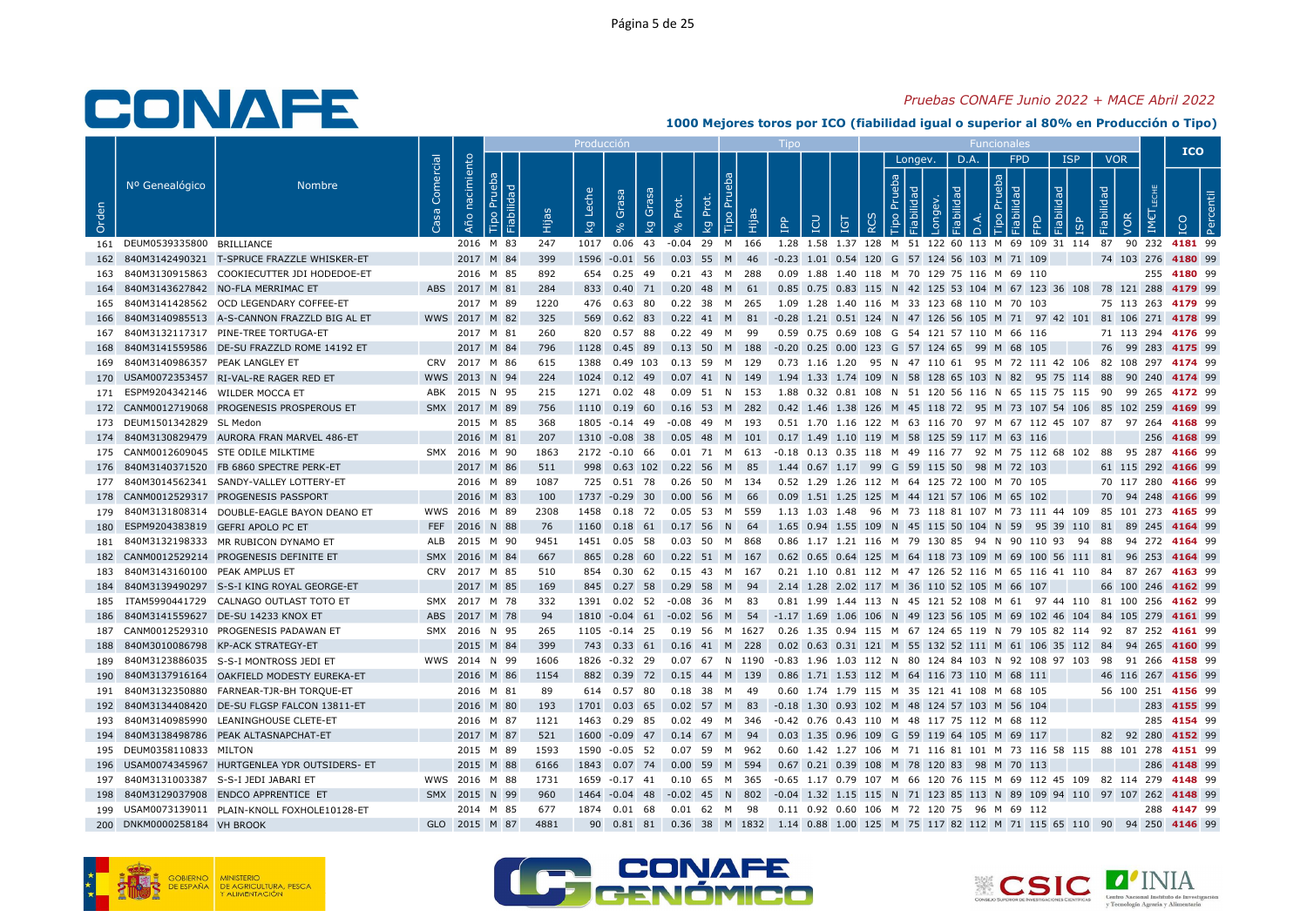## Pruebas CONAFE Junio 2022 + MACE Abril 2022

|       |                                     |                                               |                   |                   |               |      | Producció               |                |                                   |              |                  |                                                                                                   |            |                        |         |          |                                  |                            |                     |                          |                    | <b>ICO</b>  |                |  |
|-------|-------------------------------------|-----------------------------------------------|-------------------|-------------------|---------------|------|-------------------------|----------------|-----------------------------------|--------------|------------------|---------------------------------------------------------------------------------------------------|------------|------------------------|---------|----------|----------------------------------|----------------------------|---------------------|--------------------------|--------------------|-------------|----------------|--|
| Orden | Nº Genealógico                      | <b>Nombre</b>                                 | Comercial<br>Casa | nacimiento<br>Año | ಾ<br>∥ള       | Êщ   | Leche<br>$\overline{k}$ | Grasa          | Grasa<br>Prot.<br>$\overline{k}$  | đ<br>ᅌ<br>kg | Tipo Pru<br>Нijа | <b>CD</b><br>$\mathbb{R}$                                                                         | <b>IGT</b> | Prueba<br>$\circ$<br>≃ | Longev. | bep<br>₫ | D.A.<br>deu<br>$\circ$<br>$\Box$ | <b>FPD</b><br>$\mathbb{R}$ | <b>ISP</b><br>lidad | <b>VOR</b><br>Fiabilidad | VOR<br>IME         |             | $\overline{2}$ |  |
|       | 201 DEUM0121740571                  |                                               |                   |                   | 2014 M 82     | 206  |                         | 717 0.61 88    |                                   |              | 0.39 63 M 145    | 0.71 0.54 0.86 112 M 67 117 63 98 M 65 102                                                        |            |                        |         |          |                                  |                            |                     |                          |                    | 264 4145 99 |                |  |
| 202   |                                     | 840M3126779968 PEAK ALTATUSCAN-ET             |                   |                   | 2014 M 91     | 3839 |                         |                |                                   |              |                  | 953 0.35 71 0.23 55 M 1019 0.23 1.43 1.28 117 M 85 110 87 102 M 74 105 32 115 88 101 259 4143 99  |            |                        |         |          |                                  |                            |                     |                          |                    |             |                |  |
|       |                                     | 203 CANM0012638216 WESTCOAST ROBOTICS ET      |                   |                   | SMX 2016 M 78 | 106  |                         |                | 1502  0.04  58  0.05  54  M  67   |              |                  | 1.43 1.03 1.09 117 M 47 114 52 96 M 65 110 39 108 79 107 270 4142 99                              |            |                        |         |          |                                  |                            |                     |                          |                    |             |                |  |
|       | 204 CANM0012020854 BOLDI V APTITUDE |                                               |                   |                   | 2014 M 90     | 1429 |                         |                | 750 0.29 57 0.14 39 M 558         |              |                  | 1.19 2.25 1.88 117 M 79 118 80 101 M 77 109 33 113 88 102 247 4140 99                             |            |                        |         |          |                                  |                            |                     |                          |                    |             |                |  |
| 205   |                                     | CANM0012638218 WESTCOAST ALCOVE ET            |                   |                   | SMX 2016 M 91 | 2313 |                         |                | 1491  0.44  102  0.13  62  M  915 |              |                  | 0.42 0.85 0.75 93 M 67 109 77 99 N 71 105 66 106 88 98 284 <b>4139</b> 99                         |            |                        |         |          |                                  |                            |                     |                          |                    |             |                |  |
| 206   | 840M3128557570 ABS MEDLEY ET        |                                               |                   |                   | ABS 2015 N 96 | 314  |                         |                |                                   |              |                  | 1149 0.20 63 0.13 51 M 1628 1.13 0.47 0.61 107 M 77 130 68 103 M 76 123 73 104 88 107 287 4139 99 |            |                        |         |          |                                  |                            |                     |                          |                    |             |                |  |
| 207   |                                     | 840M3134408207 DE-SU ALTME JARVIS 13598-ET    |                   |                   | 2016 M 83     | 91   |                         | 852 0.34 66    |                                   |              | 0.18  46  M  78  | 0.41 1.74 1.07 117 M 46 111 55 118 M 60 109                                                       |            |                        |         |          |                                  |                            |                     |                          | 69 96 252 4139 99  |             |                |  |
|       |                                     | 208 CANM0012371165 WESTCOAST YAMASKA ET       |                   |                   | SMX 2016 M 91 | 5125 |                         |                |                                   |              |                  | 467 0.65 82 0.44 60 M 1849 1.01 0.96 1.18 104 M 79 115 86 106 M 75 101 51 108 88 93 265 4138 99   |            |                        |         |          |                                  |                            |                     |                          |                    |             |                |  |
| 209   |                                     | 840M3140616192 SANDY-VALLEY HOTSPRING-ET      |                   |                   | 2017 M 82     | 123  |                         | 1412  0.05  56 |                                   | 0.05 51 M 40 |                  | 0.78 1.16 1.23 108 G 59 120 42 112 M 63 103                                                       |            |                        |         |          |                                  |                            |                     |                          | 62 100 262 4138 99 |             |                |  |
| 210   | DEUM0358110848 PARALLEL ET          |                                               |                   |                   | GLO 2015 M 84 | 840  |                         | 1575 -0.23 31  |                                   |              | 0.03 54 M 594    | 0.62 0.90 0.54 127 M 60 118 77 107 M 65 106 29 112 84 78 245 4138 99                              |            |                        |         |          |                                  |                            |                     |                          |                    |             |                |  |
|       |                                     | 211 840M3133120461 S-S-I MODESTY MEGA LUCK ET |                   |                   | WWS 2016 M 84 | 481  |                         | 1473  0.05  58 |                                   |              | 0.18 67 M 114    | 0.45 1.22 1.11 94 M 56 124 68 101 M 69 106 45 104 81 118 293 4136 99                              |            |                        |         |          |                                  |                            |                     |                          |                    |             |                |  |
|       |                                     | 212 USAM0072851617 DE-SU MILLINGTON 12074 ET  |                   |                   | WWS 2013 M 90 | 4459 |                         | 1023 0.45 84   |                                   |              | 0.14 48 M 932    | 0.66 0.52 0.74 113 M 83 117 88 102 M 73 102 71 114 87 105 269 4136 99                             |            |                        |         |          |                                  |                            |                     |                          |                    |             |                |  |
|       |                                     | 213 CANM0012608917 PROGENESIS KRISTOFF ET     |                   |                   | SMX 2016 M 88 | 1856 |                         | 1340 0.15 64   |                                   |              | 0.08 52 M 537    | 0.55 0.91 0.98 113 M 51 121 78 102 M 70 114 45 106 85 93 265 4136 99                              |            |                        |         |          |                                  |                            |                     |                          |                    |             |                |  |
|       | 214 DEUM0360408598 RUH SULLIVAN     |                                               |                   |                   | 2017 M 85     | 567  |                         |                | 1224 -0.04 39 0.04 44 M 279       |              |                  | 0.26 1.43 0.88 122 M 49 126 67 107 M 70 112 39 112 87 88 251 4136 99                              |            |                        |         |          |                                  |                            |                     |                          |                    |             |                |  |
| 215   |                                     | GBRM8380400603 WILLSBRO LC ADHERE             |                   |                   | 2014 M 88     | 423  |                         | 1114 0.06 46   |                                   |              | 0.08 45 M 203    | 0.45 1.98 1.59 120 M 67 122 74 101 M 69 97 45 110 85 109 256 4135 99                              |            |                        |         |          |                                  |                            |                     |                          |                    |             |                |  |
|       | 216 ESPM9204261800 KIRON ET         |                                               |                   |                   | XF 2015 N 97  | 392  |                         |                |                                   |              |                  | 1126 0.04 45 -0.02 34 N 342 0.34 1.12 0.81 128 N 53 123 74 114 N 77 112 88 116 91 68 229 4133 99  |            |                        |         |          |                                  |                            |                     |                          |                    |             |                |  |
|       | 217 GBRM0989202462 GB560989202462   |                                               |                   |                   | 2015 M 85     | 329  |                         |                | 2168 -0.47 23 -0.05 64 M 140      |              |                  | 0.56 1.01 0.73 114 M 62 119 68 103 M 69 108 43 111 87 89 263 <b>4132</b> 99                       |            |                        |         |          |                                  |                            |                     |                          |                    |             |                |  |
| 218   |                                     | 840M3125066315 WELCOME TROY CHASSY ET         |                   |                   | CRI 2014 M 91 | 3820 |                         |                | 1623 -0.06 51 0.08 61 M 1496      |              |                  | 0.73 0.73 0.90 113 M 82 113 86 103 M 76 110 46 116 90 102 270 4131 99                             |            |                        |         |          |                                  |                            |                     |                          |                    |             |                |  |
|       | 219 DEUM0358633620 RR Playoff       |                                               |                   |                   | 2015 M 85     | 447  |                         |                | 1314 -0.09 37 0.10 53 M 190       |              |                  | 0.92 1.03 0.88 121 M 64 120 72 107 M 69 103 27 110 87 87 244 4131 99                              |            |                        |         |          |                                  |                            |                     |                          |                    |             |                |  |
| 220   |                                     | 840M3138483004 SIEMERS FLAGSHIP MERCY-ET      |                   |                   | 2016 M 82     | 256  |                         |                |                                   |              |                  | 1330 0.14 63 0.08 52 M 90 -0.69 1.12 0.56 106 M 55 130 61 110 M 62 104                            |            |                        |         |          |                                  |                            |                     |                          |                    | 275 4130 99 |                |  |
|       |                                     | 221 NLDM0666249656 DELTA JACUZZI RED          |                   |                   | CRV 2017 M 86 | 1635 |                         |                | 90  0.81  81  0.35  37  M  656    |              |                  | 1.78 0.72 0.86 126 M 43 118 69 104 M 72 108 27 112 89 76 243 4129 99                              |            |                        |         |          |                                  |                            |                     |                          |                    |             |                |  |
|       |                                     | 222 CANM0012283183 WESTCOAST RANDALL          |                   |                   | SMX 2015 M 90 | 1868 |                         |                |                                   |              |                  | 1202 0.07 51 0.04 43 M 1508 1.34 0.90 1.39 126 M 75 116 81 105 M 76 110 57 113 92 90 236 4128 99  |            |                        |         |          |                                  |                            |                     |                          |                    |             |                |  |
| 223   |                                     | CANM0012192429 SILVERRIDGE V EUGENIO ET       |                   |                   | SMX 2015 N 99 | 1248 |                         | 1019  0.02  39 |                                   |              | -0.07 26 N 1023  | 1.54 2.22 2.07 113 N 79 127 89 111 N 95 111 95 113 98 114 246 4126 99                             |            |                        |         |          |                                  |                            |                     |                          |                    |             |                |  |
|       |                                     | 224 USAM0072128196 MR MCCUT DANTE 1407 ET     |                   |                   | 2013 M 90     | 5508 |                         |                | 1922  0.01  70  0.01  63  M  627  |              |                  | 0.50 0.87 1.02 102 M 81 119 84 94 M 73 104                                                        |            |                        |         |          |                                  |                            |                     |                          | 77 102 280 4125 99 |             |                |  |
|       |                                     | 225 DNKM0000259122 VH BOSMAN BAHRAIN          |                   |                   | 2016 M 84     | 3139 |                         | 952 0.31 67    |                                   |              | 0.26 58 M 883    | 1.26 -0.55 -0.26 115 M 43 120 77 114 M 64 113 27 105 88 107 288 4125 99                           |            |                        |         |          |                                  |                            |                     |                          |                    |             |                |  |
|       | 226 LUXM0599563400 Lis Fioretto     |                                               |                   |                   | 2017 M 84     | 305  |                         |                | 855 0.29 61 0.15 43 M 99          |              |                  | 1.22 0.77 1.04 124 M 47 117 60 105 M 67 106 41 116 85 85 239 4124 99                              |            |                        |         |          |                                  |                            |                     |                          |                    |             |                |  |
|       |                                     | 227 840M3127335077 DE-SU SANDERSON 12923 ET   |                   |                   | 2015 M 83     | 223  |                         |                | 1908 -0.19 47 0.00 62 M 136       |              |                  | 0.14 0.60 0.42 113 M 67 122 69 105 M 66 116                                                       |            |                        |         |          |                                  |                            |                     |                          |                    | 280 4123 99 |                |  |
| 228   |                                     | 840M3129037589 T-GEN-AC DIXIE DESOTO-ET       |                   |                   | 2015 M 89     | 2703 |                         | 1194  0.08  51 |                                   |              | $0.12$ 52 M 390  | -0.31 1.10 0.58 109 M 78 137 81 105 M 71 104                                                      |            |                        |         |          |                                  |                            |                     |                          | 76 111 285 4123 99 |             |                |  |
|       |                                     | 229 840M3138310311 REDROCK-VIEW KLUTCH ET     |                   |                   | ALB 2016 N 97 | 414  |                         |                |                                   |              |                  | 768 0.09 37 0.13 38 M 625 -0.66 2.14 1.24 128 M 59 125 65 119 N 78 115 78 106 96 86 234 4121 99   |            |                        |         |          |                                  |                            |                     |                          |                    |             |                |  |
| 230   |                                     | 840M3133106371 OCD SPRING SLAMDUNK ET         |                   |                   | 2015 M 89     | 2129 |                         | 738 0.32 59    |                                   |              | 0.13 37 M 552    | 0.51 1.44 1.41 117 M 77 130 82 110 M 71 91                                                        |            |                        |         |          |                                  |                            |                     |                          | 73 107 244 4120 99 |             |                |  |
| 231   |                                     | 840M3138948156 AURORA MITCHELL ET             |                   |                   | ALB 2016 M 81 | 184  |                         | 593 0.42 64    |                                   | 0.17 37 M 31 |                  | 1.52 1.49 1.75 119 M 45 117 56 108 N 69 107 45 110 78 105 239 4119 99                             |            |                        |         |          |                                  |                            |                     |                          |                    |             |                |  |
| 232   |                                     | 840M3132351486 MR SUPERHERO NOLAN ET          |                   |                   | DIS 2017 M 84 | 576  |                         |                | 1323 -0.01 46 0.07 50 M 178       |              |                  | 0.44 1.00 0.92 108 N 51 125 64 114 M 71 117 38 109 84 113 277 4118 99                             |            |                        |         |          |                                  |                            |                     |                          |                    |             |                |  |
|       |                                     | 233 NLDM0941810667 PEELDIJKER LIMOUSINE       |                   |                   | 2015 M 82     | 585  |                         | 935 0.24 59    |                                   |              | 0.23 55 M 292    | 0.64 0.47 0.34 113 M 44 123 76 105 M 63 108 32 116 88 88 264 4117 99                              |            |                        |         |          |                                  |                            |                     |                          |                    |             |                |  |
|       |                                     | 234 840M3142181280 PEAK ALTAKADERO-ET         |                   |                   | 2017 M 84     | 288  |                         |                |                                   |              |                  | 2607 -0.29 58 -0.01 82 M 60 -0.11 0.75 0.59 88 G 57 113 58 100 M 67 102                           |            |                        |         |          |                                  |                            |                     |                          | 79 104 299 4116 99 |             |                |  |
|       |                                     | 235 840M3137661391 SEAGULL-BAY AHNDER-ET      |                   |                   | 2017 M 83     | 426  |                         |                | 1235  0.53  102  0.03  43  M  53  |              |                  | 0.34 0.79 0.57 106 G 56 119 52 100 M 70 116                                                       |            |                        |         |          |                                  |                            |                     |                          | 79 105 290 4116 99 |             |                |  |
| 236   | 840M3141494296 ABS CRIMSON ET       |                                               |                   |                   | ABS 2017 M 90 | 1862 |                         | 967 0.51 88    |                                   |              | 0.18 50 M 502    | 0.60 0.59 0.61 110 M 68 122 72 102 M 75 106 37 97 85 107 277 4116 99                              |            |                        |         |          |                                  |                            |                     |                          |                    |             |                |  |
|       | 237 DEUM0770417244 DE770417244 RED  |                                               |                   |                   | 2017 M 81     | 136  |                         | 1465 -0.02 50  |                                   | 0.07 55 M 64 |                  | 1.02 1.13 1.11 108 M 47 114 54 108 M 68 116 25 113 84 110 277 4115 99                             |            |                        |         |          |                                  |                            |                     |                          |                    |             |                |  |
| 238   |                                     | CANM0012529328 PROGENESIS TRIVAGO ET          |                   |                   | SMX 2016 M 84 | 485  |                         |                | 2034 -0.21 49 -0.10 54 M 88       |              |                  | 0.04 1.38 0.88 113 M 61 115 66 103 M 69 109 46 107 82 84 254 4113 99                              |            |                        |         |          |                                  |                            |                     |                          |                    |             |                |  |
|       | 239 USAM0073519358 WILRA HARVEST ET |                                               |                   |                   | ABS 2014 M 89 | 987  |                         |                | 912  0.11  44  0.09  39  M  531   |              |                  | 1.71 1.92 1.92 101 M 78 129 79 114 M 75 105                                                       |            |                        |         |          |                                  |                            |                     |                          | 84 116 258 4113 99 |             |                |  |
|       | 240 DNKM0000259607 VH DENT DON RED  |                                               |                   |                   | GLO 2017 M 81 | 912  |                         |                | 690 0.14 39 0.14 37 M 160         |              |                  | 0.35 0.73 0.58 123 N 39 131 67 127 M 59 103 23 106 87 85 241 4113 99                              |            |                        |         |          |                                  |                            |                     |                          |                    |             |                |  |





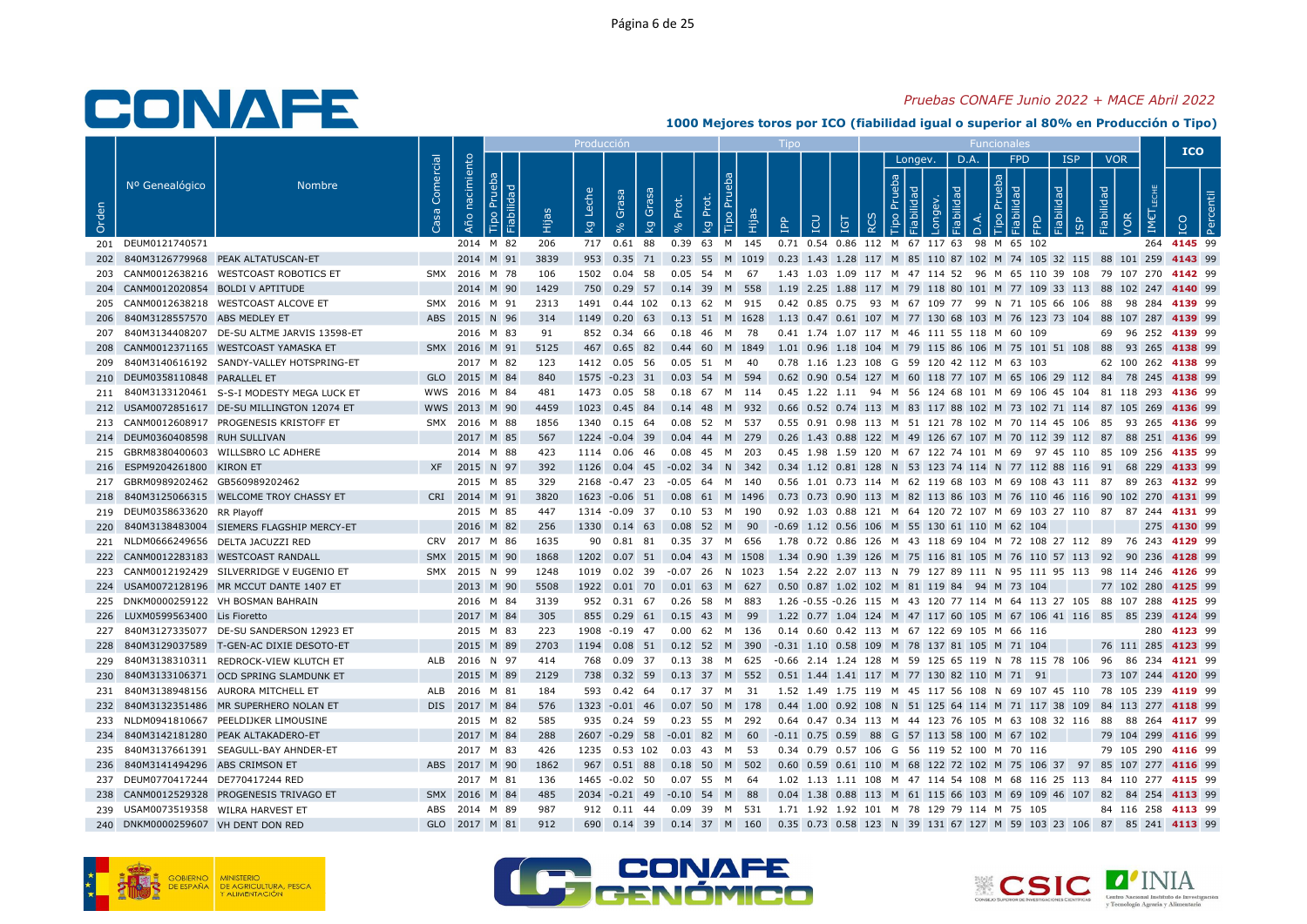### Pruebas CONAFE Junio 2022 + MACE Abril 2022

|       |                                   |                                                 |                        |                |           |      | Producció               |                      |       |                                                                                                 |                           |                                                                                        |                 |                   |         |                |                                   |      |            |                          | <b>ICO</b>         |  |
|-------|-----------------------------------|-------------------------------------------------|------------------------|----------------|-----------|------|-------------------------|----------------------|-------|-------------------------------------------------------------------------------------------------|---------------------------|----------------------------------------------------------------------------------------|-----------------|-------------------|---------|----------------|-----------------------------------|------|------------|--------------------------|--------------------|--|
| Orden | Nº Genealógico                    | <b>Nombre</b>                                   | Comercial<br><b>Sa</b> | Año nacimiento | 곧         | Нijа | Leche<br>$\overline{k}$ | Grasa<br>Grasa<br>kg | Prot. | <b>Tipo Pru</b><br>Prot.<br>ia<br>kg                                                            | $\mathbf{P}^{\mathbf{p}}$ | <b>POI</b>                                                                             | IGT<br>$\alpha$ | Prueba<br>$\circ$ | Longev. | D.A.<br>õ<br>≏ | <b>FPD</b><br>deu<br>ᅙ<br>$\circ$ | idad | <b>ISP</b> | VOR<br>Fiabilidad<br>VOR |                    |  |
|       | 241 FRAM3558442262 NORLAND ET     |                                                 |                        | 2017 M 87      |           | 945  |                         | 80  0.66  66         |       | 0.20 22 M 290                                                                                   |                           | 1.32 1.66 1.72 112 N 44 124 58 122 M 72 121 28 119 88 103 245 4113 99                  |                 |                   |         |                |                                   |      |            |                          |                    |  |
|       |                                   | 242 NLDM0724941269 WEELDER ENDURANCE ET         |                        | CRV 2016 M 87  |           | 2369 |                         | 994 0.23 60          |       | 0.15 48 M 1007                                                                                  |                           | 0.42 0.72 0.52 116 M 63 124 80 103 M 71 117 37 118 90 94 271 4112 99                   |                 |                   |         |                |                                   |      |            |                          |                    |  |
|       |                                   | 243 840M3133371071 TOG RADIANT 1148-ET          |                        | 2015 M 80      |           | 155  |                         |                      |       | 1104  0.20  61  0.04  40  M  62                                                                 |                           | 1.24 1.13 1.21 118 M 60 114 59 117 M 63 105                                            |                 |                   |         |                |                                   |      |            |                          | 244 4112 99        |  |
|       | 244 DNKM3372306936 Messenger      |                                                 |                        | 2015 M 86      |           | 1099 |                         |                      |       | 1245 -0.12 32 0.01 41 M 531                                                                     |                           | 0.43 1.05 0.60 128 M 68 127 77 109 M 70 118 45 113 87 89 251 4111 99                   |                 |                   |         |                |                                   |      |            |                          |                    |  |
|       |                                   | 245 840M3133887372 NO-FLA TYREE 43389-ET        |                        | 2016 M 83      |           | 329  |                         | 1531 0.14 70         |       | 0.08 58 M 47                                                                                    |                           | -0.38 1.58 1.07 110 M 62 116 66 98 M 66 103                                            |                 |                   |         |                |                                   |      |            |                          | 266 4110 99        |  |
|       |                                   | 246 840M3125519623 SIEMERS KINGBOY ROZROYAL-ET  |                        | 2014 M 84      |           | 458  |                         |                      |       | 1979 -0.15 54 -0.12 50 M 180                                                                    |                           | 0.41 1.26 1.07 115 M 72 115 72 104 M 67 97                                             |                 |                   |         |                |                                   |      |            |                          | 252 4110 99        |  |
|       |                                   | 247 840M3141559659 DENOVO 14265 ATTICUS ET      |                        | ABS 2017 M 87  |           | 615  |                         | 499 0.38 56          |       | 0.10 26 M 43                                                                                    |                           | 0.64 1.29 0.88 131 N 49 133 63 106 M 71 109 43 107 84 106 250 4109 99                  |                 |                   |         |                |                                   |      |            |                          |                    |  |
|       |                                   | 248 840M3132920205 FAIRMONT SURGEON RAPTURE     |                        | 2017 M 84      |           | 759  |                         |                      |       | 1173  0.09  52  0.08  46  M  41  0.13  1.78  0.97  115  G  57  123  57  108  M  70  116         |                           |                                                                                        |                 |                   |         |                |                                   |      |            | 75 103 268 4108 99       |                    |  |
|       | 249 840M3128557418 ABS MAYDAY-ET  |                                                 |                        | 2015 M 89      |           | 3889 |                         | 472 0.59 76          |       | 0.32 48 M 1470 -0.06 1.18 0.74 122 M 82 121 86 107 M 69 99                                      |                           |                                                                                        |                 |                   |         |                |                                   |      |            |                          | 81 101 254 4107 99 |  |
| 250   |                                   | 840M3133120511 S-S-I BG LAIDLAW EZRA-ET         |                        | 2016 M 84      |           | 436  |                         | 1086  0.18  58       |       | 0.08 44 M 82                                                                                    |                           | 0.90 0.86 0.78 120 M 59 127 67 103 M 67 108                                            |                 |                   |         |                |                                   |      |            |                          | 265 4107 99        |  |
|       |                                   | 251 840M3144506030 PEAK ALTAPINETTA-ET          |                        | 2017 M 89      |           | 1179 |                         |                      |       | 1225  0.71  121  0.22  63  M  146  -0.15  0.29  0.25  102  G  57  109  73  94  M  74  113       |                           |                                                                                        |                 |                   |         |                |                                   |      |            |                          | 79 99 298 4105 99  |  |
|       |                                   | 252 840M3138037732 S-S-I SASH HOGAN-ET          |                        | 2016 M 81      |           | 321  |                         |                      |       | 1379  0.11  61  0.01  46  M  74                                                                 |                           | 0.41 1.05 0.89 108 M 42 126 52 108 M 65 108                                            |                 |                   |         |                |                                   |      |            |                          | 274 4105 99        |  |
|       |                                   | 253 840M3142934691 OCD HELIX FORTE ET           |                        | WWS 2017 M 82  |           | 350  |                         | 511 0.57 76          |       | 0.13 30 M 34                                                                                    |                           | 0.35 1.47 1.08 120 N 45 122 57 113 M 71 99 39 106 81 99 242 4105 99                    |                 |                   |         |                |                                   |      |            |                          |                    |  |
|       |                                   | 254 CANM0012192423 SILVERRIDGE V ETESIAN ET     |                        | SMX 2015 M 86  |           | 777  |                         |                      |       | 1415 -0.09 41 -0.14 30 M 260                                                                    |                           | 1.45 1.74 1.86 115 M 70 122 71 109 M 75 116 45 114 85 104 244 4105 99                  |                 |                   |         |                |                                   |      |            |                          |                    |  |
|       | 255 ESPM9204521346 HAMILTON ET    |                                                 |                        | 2016 N 89      |           | 115  |                         | 903 0.18 51          |       | $0.06$ 36 N<br>- 84                                                                             |                           | 0.40 1.17 0.87 125 N 47 127 52 106 N 68 103 58 114 81 92 242 4103 99                   |                 |                   |         |                |                                   |      |            |                          |                    |  |
|       |                                   | 256 840M3140239409 MATCREST FRAZZ FIRED-UP- ET  |                        | WWS 2017 M 78  |           | 136  |                         |                      |       | 1561 0.12 69 0.00 50 M 41 -0.84 0.40 -0.12 125 N 45 125 54 98 M 69 111 42 105 79 97 278 4099 99 |                           |                                                                                        |                 |                   |         |                |                                   |      |            |                          |                    |  |
|       |                                   | 257 840M3141559762 DENOVO 14368 CAPRI ET        |                        | ABS 2017 M 82  |           | 273  |                         |                      |       | 1471 -0.05 47 0.00 48 M 53                                                                      |                           | -0.26 1.51 0.90 116 G 58 127 51 105 M 69 109                                           |                 |                   |         |                |                                   |      |            |                          | 79 84 254 4097 99  |  |
|       | 258 FRAM5635515225 MOZILLA        |                                                 |                        | 2016 M 79      |           | 1432 |                         |                      |       | 777  0.05  33  0.09  35  M  282                                                                 |                           | 0.56 0.98 0.61 129 M 49 136 52 112 M 61 114 25 106 82 89 245 4096 99                   |                 |                   |         |                |                                   |      |            |                          |                    |  |
|       |                                   | 259 840M3133743264 MELARRY JEDI FOUL ET         |                        | WWS 2016 M 88  |           | 1457 |                         |                      |       | 1282 -0.05 40 0.13 56 M 163                                                                     |                           | -0.13 1.35 0.80 111 M 71 124 79 108 M 71 116 46 112 82 102 262 <b>4094</b> 99          |                 |                   |         |                |                                   |      |            |                          |                    |  |
|       |                                   | 260 CANM0012302901 PROGENESIS OUTLAST ET        |                        | SMX 2015 N 98  |           | 430  |                         | 875 0.19 51          |       | 0.07 36 N 353                                                                                   |                           | 0.55 2.27 1.77 123 N 63 121 68 104 N 78 98 87 104 95 97 235 <b>4094</b> 99             |                 |                   |         |                |                                   |      |            |                          |                    |  |
|       |                                   | 261 840M3013115112 ROSYLANE-LLC SPOCK ET        |                        | ABS 2015 M 91  |           | 7399 |                         |                      |       | 455  0.82  98  0.20  35  M  928                                                                 |                           | 1.41 0.89 1.04 110 M 86 117 87 106 M 74 108 45 106 87 106 259 <b>4093</b> 99           |                 |                   |         |                |                                   |      |            |                          |                    |  |
|       | 262 DEUM0360208954 FELIX ET       |                                                 |                        | 2017 M 86      |           | 568  |                         |                      |       | 688  0.31  56  0.12  35  M  340                                                                 |                           | 0.88 1.43 1.15 113 M 46 124 66 116 M 69 116 32 110 87 102 256 <b>4093</b> 99           |                 |                   |         |                |                                   |      |            |                          |                    |  |
|       | 263 DNKM0000259116 BALDINI        |                                                 |                        | 2016 M 84      |           | 341  |                         | 1386 0.11 62         |       | 0.19 66 M 164                                                                                   |                           | 0.26 0.59 0.42 116 M 46 112 62 96 M 61 95 31 115 84 98 265 4092 99                     |                 |                   |         |                |                                   |      |            |                          |                    |  |
|       | 264 FRAM4929379683 MANANA RED     |                                                 |                        | EVO 2016 M 88  |           | 558  |                         |                      |       | 780 0.48 78 0.16 42 M 262                                                                       |                           | 0.75 1.00 0.75 114 M 51 123 69 97 M 70 101 30 112 85 94 262 4090 99                    |                 |                   |         |                |                                   |      |            |                          |                    |  |
|       | 265 CANM0109010772 BOLDI ACCURATE |                                                 |                        |                | 2014 M 90 | 1554 |                         |                      |       | 1054  0.23  62  0.10  45  M  1292                                                               |                           | 0.06  0.46  0.54  113  M  79  122  82  118  M  74  94  31  113  90  109  255  4090  99 |                 |                   |         |                |                                   |      |            |                          |                    |  |
|       | 266 DEUM0666869554 RZH DECLIC ET  |                                                 |                        | BAS 2016 M 85  |           | 225  |                         |                      |       | 1703 -0.24 34 -0.07 47 M 160                                                                    |                           | 0.29 0.89 0.82 121 M 54 121 61 116 N 67 106 61 104 87 89 240 4090 99                   |                 |                   |         |                |                                   |      |            |                          |                    |  |
|       |                                   | 267 840M3138766572 TRIPLECROWN DOUBLE DUPRE- ET |                        | WWS 2017 M 84  |           | 809  |                         | 1019  0.20  58       |       | 0.03 36 M 123                                                                                   |                           | 0.28 0.99 0.64 118 N 47 132 67 107 M 69 114 41 105 81 108 266 4090 99                  |                 |                   |         |                |                                   |      |            |                          |                    |  |
| 268   |                                   | 840M3125066459 WELCOME LEGENDARY 2870 ET        |                        | 2015 M 90      |           | 2805 |                         | 229 0.42 49          |       | 0.15 22 M 863                                                                                   |                           | 1.04 1.34 1.11 120 M 78 138 85 121 M 73 100 42 102 87 106 236 4090 99                  |                 |                   |         |                |                                   |      |            |                          |                    |  |
|       |                                   | 269 840M3138498826 PEAK ALTAGILMORE-ET          |                        | 2017 M 89      |           | 2453 |                         |                      |       | 983 0.47 85 0.23 56 M 165                                                                       |                           | 0.36 0.00 -0.17 106 M 38 126 78 103 M 74 118                                           |                 |                   |         |                |                                   |      |            |                          | 298 4089 99        |  |
| 270   |                                   | 840M3133341692 WEBB-VUE JEDI KIOSK-ET           |                        | 2016 M 85      |           | 2159 |                         | 1281 0.17 64         |       | $0.13$ 56 M 65                                                                                  |                           | -0.21 1.14 0.87 118 M 71 118 78 102 M 67 107                                           |                 |                   |         |                |                                   |      |            |                          | 258 4089 99        |  |
|       |                                   | 271 ESPM9204304331 DE CROB 0030 MISIONE         |                        | XF 2015 N 97   |           | 411  |                         | 1792 -0.06 58        |       | -0.16 40 N 345                                                                                  |                           | 1.95 1.61 1.57 115 N 65 106 74 102 N 81 117 90 105 92 114 256 <b>4088</b> 99           |                 |                   |         |                |                                   |      |            |                          |                    |  |
|       | 272 DEUM0770497966 NH Mitch       |                                                 |                        | 2016 M 85      |           | 662  |                         |                      |       | 892 0.60 95 0.25 55 M 177                                                                       |                           | 0.40 0.54 0.52 108 M 47 119 56 95 M 67 105 40 104 82 102 285 4087 99                   |                 |                   |         |                |                                   |      |            |                          |                    |  |
|       |                                   | 273 840M3129037595 MER-JAMES TARNISH 1220 ET    | ALB                    | 2015 M 90      |           | 1073 |                         | 1208  0.06  50       |       | 0.18 58 M 441                                                                                   |                           | 0.97 1.09 1.35 109 M 77 113 82 109 M 71 102 68 112 88 107 248 4087 99                  |                 |                   |         |                |                                   |      |            |                          |                    |  |
|       |                                   | 274 840M3128769279 STANTONS ALLIGATOR ET        |                        | SMX 2015 M 90  |           | 1240 |                         |                      |       | 1089  0.10  50  0.03  38  M  737                                                                |                           | 1.81 2.12 2.23 112 M 76 113 79 104 N 78 104 65 114 92 91 224 4087 99                   |                 |                   |         |                |                                   |      |            |                          |                    |  |
|       |                                   | 275 840M3140239392 MATCREST DEWEY ET            |                        | ABS 2017 M 84  |           | 447  |                         | 1041  0.33  72       |       | 0.07 41 M<br>- 80                                                                               |                           | 0.66 1.14 0.96 99 N 42 125 55 107 M 68 105 27 115 78 113 274 4086 99                   |                 |                   |         |                |                                   |      |            |                          |                    |  |
|       |                                   | 276 CANM0012719193 PROGENESIS PARKAVENUE ET     |                        | SMX 2017 M 87  |           | 407  |                         |                      |       | 1308 -0.14 32 -0.02 40 M 100                                                                    |                           | 0.62 1.63 1.48 120 N 44 123 50 111 M 75 106 44 111 85 103 238 4086 99                  |                 |                   |         |                |                                   |      |            |                          |                    |  |
|       |                                   | 277 CANM0012434610 PROGENESIS CAMERON ET        |                        | SMX 2016 M 89  |           | 957  |                         |                      |       | 1462 -0.14 37 0.13 61 M 465                                                                     |                           | 1.17 0.66 0.98 99 M 64 128 75 112 M 72 110                                             |                 |                   |         |                |                                   |      |            |                          | 85 119 282 4084 99 |  |
|       |                                   | 278 840M3123915128 KHW CRANKIT AGAIN ET         |                        | 2015 M 86      |           | 571  |                         |                      |       | 808 0.27 57 0.26 53 M 128                                                                       |                           | 0.01 1.46 0.90 123 M 51 118 68 106 M 69 108 44 100 87 78 243 4084 99                   |                 |                   |         |                |                                   |      |            |                          |                    |  |
|       |                                   | 279 CANM0012380086 PROGENESIS PRAISE            |                        | 2015 M 87      |           | 345  |                         |                      |       | 1260 -0.06 39 0.11 53 M 51                                                                      |                           | 0.63 1.43 1.34 117 M 59 120 70 110 M 68 108                                            |                 |                   |         |                |                                   |      |            |                          | 80 117 255 4084 99 |  |
|       | 280 DEUM1404580550 REQUEST        |                                                 |                        | 2015 M 86      |           | 316  |                         |                      |       | 804  0.17  46  0.13  40  M  120                                                                 |                           | 0.85 0.52 0.39 121 M 57 120 72 121 M 69 109 31 120 87 79 235 4084 99                   |                 |                   |         |                |                                   |      |            |                          |                    |  |





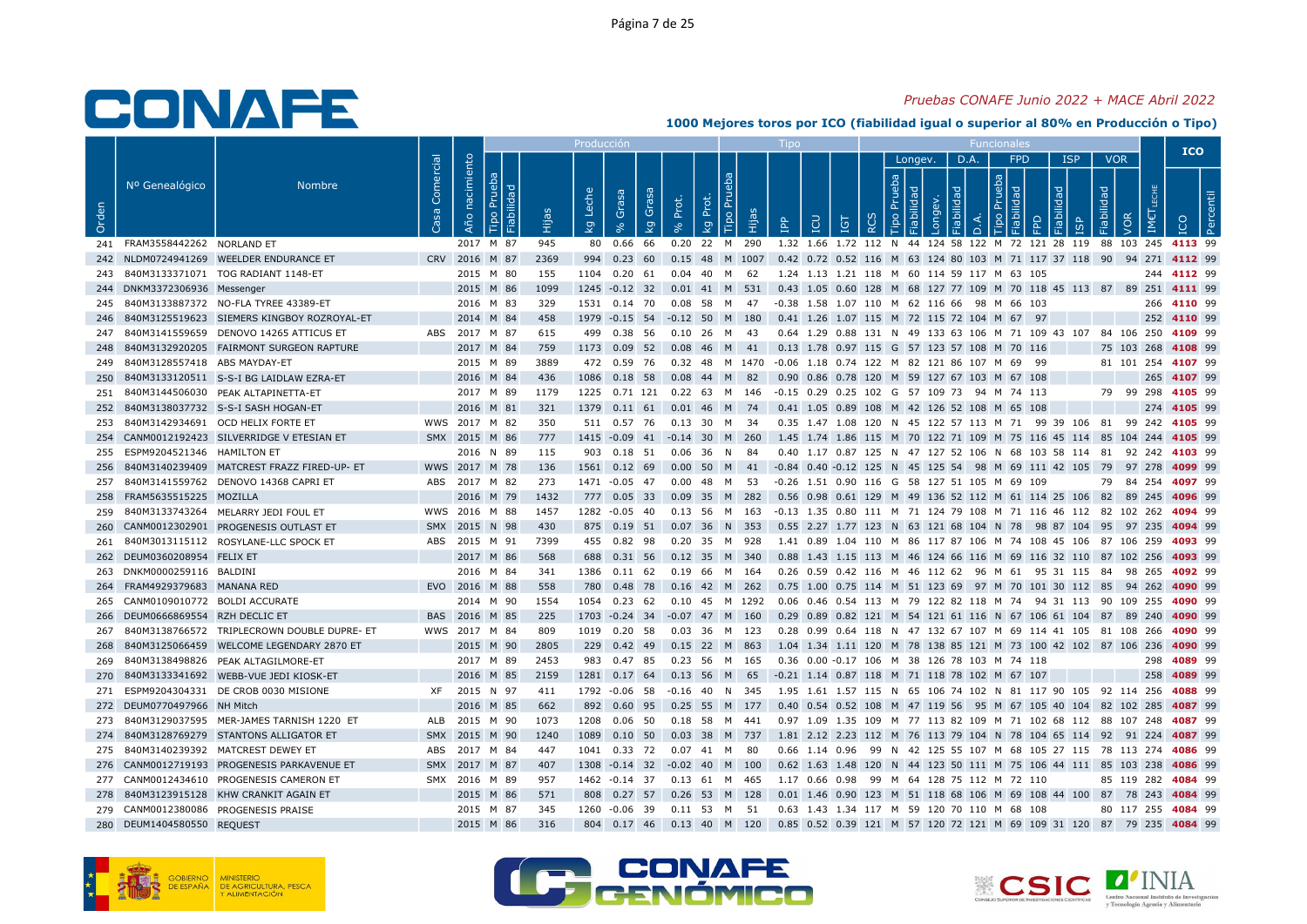## Pruebas CONAFE Junio 2022 + MACE Abril 2022

|       |                                  |                                                 |                   |                               |           |             | Producció                          |                                 |            |                                                                                                   |            |                                              |     |                                  |         |           |                      |                            |                                                                                                                                               |                   |                    | <b>ICO</b>  |  |
|-------|----------------------------------|-------------------------------------------------|-------------------|-------------------------------|-----------|-------------|------------------------------------|---------------------------------|------------|---------------------------------------------------------------------------------------------------|------------|----------------------------------------------|-----|----------------------------------|---------|-----------|----------------------|----------------------------|-----------------------------------------------------------------------------------------------------------------------------------------------|-------------------|--------------------|-------------|--|
| Orden | Nº Genealógico                   | <b>Nombre</b>                                   | Comercial<br>Casa | nacimiento<br>Año             | 'O.<br>ه: | Hijas       | Leche<br>$\overline{\mathsf{k}}$ g | Grasa<br>Gras<br>kg<br>$\infty$ | Prot.      | Tipo Pru<br>Prot.<br>Hijas<br>kg                                                                  | <b>AdI</b> | LCU                                          | IGT | <b>Prueb</b><br>Tipo<br>$\alpha$ | Longev. | D.A.<br>≏ | $\mathbf{Q}$<br>Tipo | <b>FPD</b><br>$\mathbb{R}$ | <b>ISP</b><br>Fiabilidad<br>1SP                                                                                                               | <b>VOR</b><br>dad | VOR                |             |  |
|       | 281 FRAM4401169413 NESCAFE       |                                                 |                   |                               | 2017 M 83 | 429         |                                    | 1568  0.02  58                  |            | 0.11 63 M 39                                                                                      |            |                                              |     |                                  |         |           |                      |                            | 0.02 0.90 0.91 116 N 40 110 48 106 M 70 119 33 103 82                                                                                         |                   | 96 261 4083 99     |             |  |
| 282   |                                  | USAM0069912713 CO-OP BOOKEM YOWZA ET            |                   | CRI 2011 M 89                 |           | 2097        |                                    |                                 |            | 815 0.17 47 0.15 42 M 1217 0.36 1.74 1.11 117 M 87 121 84 107 M 71 99 60 120 87 99 242 4082 99    |            |                                              |     |                                  |         |           |                      |                            |                                                                                                                                               |                   |                    |             |  |
|       |                                  | 840M3141559486 DE-SU LEGEND PORTO 14092-ET      |                   |                               | 2017 M 81 | 93          | 199                                | 0.63 68                         |            | 0.20 26 M 57                                                                                      |            | 0.82 1.35 0.98 126 M 30 132 57 108 M 60 113  |     |                                  |         |           |                      |                            |                                                                                                                                               |                   | 66 102 248 4082 99 |             |  |
|       | 284 DEUM1305311425 METAXA        |                                                 |                   | 2016 M 86                     |           | 3543        |                                    |                                 |            | 1127 0.24 66 0.21 59 M 1465 1.00 1.02 1.09 115 M 64 112 78 94 M 71 121 46 110 87 98 271 4081 99   |            |                                              |     |                                  |         |           |                      |                            |                                                                                                                                               |                   |                    |             |  |
|       |                                  | 285 USAM0073953451 BOMAZ ALTAUPSHOT-ET          |                   |                               | 2015 M 86 | 1062        |                                    | 1424 0.16 69                    |            | 0.05 52 M 89                                                                                      |            | -0.14 0.66 0.26 103 M 75 127 78 108 M 70 114 |     |                                  |         |           |                      |                            |                                                                                                                                               |                   |                    | 285 4080 99 |  |
| 286   |                                  | ESPM9204301931 WILDER MARZIPAN ET               |                   | XF 2015 N 96                  |           | 234         |                                    |                                 |            | 1468 -0.08 44 -0.18 28 N 204                                                                      |            |                                              |     |                                  |         |           |                      |                            | 0.84 0.76 0.50 128 N 51 121 63 115 N 74 120 77 114 88 77 229 4080 99                                                                          |                   |                    |             |  |
| 287   |                                  | 840M3140650345 LADYS-MANOR BND SEAGLASS ET      |                   |                               | 2016 M 84 | 385         |                                    | 944 0.26 61                     |            | 0.14 45 M 67                                                                                      |            | 0.84 1.30 1.29 114 M 48 122 62 106 M 67 114  |     |                                  |         |           |                      |                            |                                                                                                                                               |                   |                    | 260 4079 99 |  |
| 288   |                                  | 840M3142332722 PINE-TREE CW LEGACY ET           |                   | WWS 2017 M 84                 |           | 537         |                                    |                                 |            | 601 0.45 67 0.20 40 M 272 -0.15 1.25 0.53 120 G 56 126 66 112 M 69 106                            |            |                                              |     |                                  |         |           |                      |                            |                                                                                                                                               |                   | 74 101 262 4079 99 |             |  |
| 289   |                                  | NLDM0946221484 DELTA TREASURE ET                |                   | CRV 2016 M 87                 |           | 2712        |                                    | 149  0.14  19                   |            | 0.09 14 M 1315 1.34 1.26 1.27 134 M 50 141 75 123 N 67 113 52 118 90 100 220 <b>4079</b> 99       |            |                                              |     |                                  |         |           |                      |                            |                                                                                                                                               |                   |                    |             |  |
| 290   |                                  | 840M3134407079 PEAK ALTAMONTOYA ET              | EFP               | 2016 M 91                     |           | 6284        |                                    | 1194 0.30 75                    |            | $0.24$ 64 M 1454                                                                                  |            |                                              |     |                                  |         |           |                      |                            | 0.39 1.08 1.18 104 M 80 115 85 92 M 76 105 65 111 88 92 269 4078 99                                                                           |                   |                    |             |  |
|       |                                  | 291 CANM0012609177 PROGENESIS MARIUS ET         |                   | SMX 2016 M 88                 |           | 667         |                                    | 1313 0.16 65                    |            | 0.13 57 M 255                                                                                     |            |                                              |     |                                  |         |           |                      |                            | -0.21 1.47 1.00 106 M 55 118 70 100 M 71 115 45 109 85 105 277 4077 99                                                                        |                   |                    |             |  |
|       | 292 DEUM0122629464 STARELLO ET   |                                                 |                   | BAS 2017 M 86                 |           | 1734        |                                    |                                 |            | 952 0.03 37 0.04 35 M 898                                                                         |            |                                              |     |                                  |         |           |                      |                            | 2.02 1.10 1.22 116 M 56 123 76 117 M 73 118 33 109 88 96 248 4077 99                                                                          |                   |                    |             |  |
|       |                                  | 293 FRAM8574596896 SOURCES JAUNAY MORPHEUS      |                   |                               | 2016 M 85 | 370         |                                    |                                 |            | 1304 -0.12 34 -0.02 40 M 67                                                                       |            |                                              |     |                                  |         |           |                      |                            | 0.69 1.83 1.57 121 M 45 122 52 109 M 70 110 43 105 85 93 233 4076 99                                                                          |                   |                    |             |  |
|       |                                  | 294 CANM0012264620 SILVERRIDGE V IMAX ET        |                   | SMX 2015 N 99                 |           | 898         |                                    |                                 |            | 1188 0.30 75 0.06 45 N 627                                                                        |            |                                              |     |                                  |         |           |                      |                            | 0.39 1.75 1.75 93 N 66 127 71 101 N 91 115 92 103 97 118 285 4074 99                                                                          |                   |                    |             |  |
|       | 295 DEUM0358241745 PERIN         |                                                 |                   |                               | 2015 M 87 | 911         |                                    | 1415 -0.02 48                   |            | 0.10 57 M 412                                                                                     |            |                                              |     |                                  |         |           |                      |                            | 0.88 0.39 0.37 110 M 68 117 77 110 M 67 123 26 115 87 92 266 4074 99                                                                          |                   |                    |             |  |
| 296   |                                  | ESPM9204301926 ZANDENBURG EVAN MELLOR           |                   | XF 2015 N 97                  |           | 375         |                                    |                                 |            | 2218 -0.41 31 -0.23 44 N 307                                                                      |            |                                              |     |                                  |         |           |                      |                            | 0.85 0.51 0.54 125 N 47 121 62 100 N 83 114 87 116 90 77 240 <b>4074</b> 99                                                                   |                   |                    |             |  |
|       |                                  | 297 USAM0073316308 WEIGELINE JACEY TABASCO ET   |                   | CRI 2013 M 92                 |           | 10074       |                                    |                                 |            | 1692 -0.10 49  0.15  72  M  3096                                                                  |            |                                              |     |                                  |         |           |                      |                            | 0.92 0.08 0.50 110 M 87 112 89 105 M 75 111 76 106 90 93 263 <b>4072</b> 99                                                                   |                   |                    |             |  |
| 298   |                                  | NLDM0899486563 MIDWOLDER MOVEMENT               |                   |                               | 2016 M 84 | 368         |                                    |                                 |            | 1460 0.18 72 0.08 56 M 173                                                                        |            |                                              |     |                                  |         |           |                      |                            | 0.46 0.19 0.31 105 M 48 123 73 97 M 67 100 31 113 87 110 282 4072 99                                                                          |                   |                    |             |  |
| 299   |                                  | 840M3136176192 S-S-I LA SANDERSON SHIEK ET      |                   | WWS 2016 M 83                 |           | 500         |                                    |                                 |            | 1128  0.27  69  0.02  39  M  88                                                                   |            |                                              |     |                                  |         |           |                      |                            | 0.65 0.95 0.91 111 N 44 122 58 108 M 68 118 30 108 79 118 274 4072 99                                                                         |                   |                    |             |  |
| 300   |                                  | 840M3131528001 SIEMERS ROUTER ET                |                   | SMX 2015 M 87                 |           | 471         |                                    | 1075  0.21  61                  |            | $0.11$ 47 M 215                                                                                   |            |                                              |     |                                  |         |           |                      |                            | 0.90 1.23 1.07 125 M 66 113 73 100 M 69 99 68 105 84 65 222 <b>4071</b> 99                                                                    |                   |                    |             |  |
| 301   |                                  | CANM0012648392 PROGENESIS PRETENDER ET          |                   | SMX 2016 M 89                 |           | 1296        |                                    |                                 |            | 639  0.49  73  0.16  37  M  238                                                                   |            |                                              |     |                                  |         |           |                      |                            | 1.42 0.96 1.23 106 M 47 124 69 108 M 73 111 37 111 87 103 262 <b>4071</b> 99                                                                  |                   |                    |             |  |
| 302   |                                  | 840M3129016370 STANTONS BLUNDER 3520 ET         |                   | ALB 2015 M 89                 |           | 839         |                                    |                                 |            | 1438 -0.25 24 0.05 52 M 318 -0.09 1.26 0.72 111 M 74 125 79 118 M 71 109 75 114 87 96 254 4071 99 |            |                                              |     |                                  |         |           |                      |                            |                                                                                                                                               |                   |                    |             |  |
| 303   |                                  | 840M3125993715 FARNEAR DELTA-LAMBDA ET          |                   | ALB 2015 N 99                 |           | 1559        |                                    | 1044  0.14  52                  |            | 0.09  43  N  1100                                                                                 |            |                                              |     |                                  |         |           |                      |                            | 1.32 1.95 2.01 108 N 63 120 78 102 N 92 101 95 108 97 110 247 4070 99                                                                         |                   |                    |             |  |
| 304   |                                  | 840M3144776873 RICKLAND PALACE-ET               |                   |                               | 2017 M 83 | 573         |                                    |                                 |            | 130 0.77 79 0.32 36 M 159                                                                         |            | 1.03 1.43 1.18 118 G 55 126 54 102 M 70 120  |     |                                  |         |           |                      |                            |                                                                                                                                               |                   | 75 104 259 4070 99 |             |  |
| 305   |                                  | 840M3141559953 NO-FLA ALTARONDON ET             |                   | EFP 2017 M 90                 |           | 1768        |                                    | 956 0.29 65                     |            | 0.11 43 M 226                                                                                     |            |                                              |     |                                  |         |           |                      |                            | 0.72 1.66 1.31 116 M 49 122 77 95 M 74 116 32 105 82 113 263 4069 99                                                                          |                   |                    |             |  |
| 306   |                                  | NLDM0755898903 COGENT SUPERSHOT                 |                   | CRI 2013 N 98                 |           | 347         |                                    | 1489 -0.22 29                   |            | 0.02 50 N 292                                                                                     |            |                                              |     |                                  |         |           |                      |                            | 0.26 0.92 0.64 119 N 85 122 89 113 N 91 111 95 114 97 88 243 4069 99                                                                          |                   |                    |             |  |
|       | 307 DEUM1305124722 Kingston      |                                                 |                   |                               | 2015 M 85 | 544         |                                    |                                 |            | 1194 -0.02 41 0.05 44 M 149                                                                       |            |                                              |     |                                  |         |           |                      |                            | 1.35 0.98 0.88 102 M 67 125 74 117 M 69 107 40 113 87 109 265 <b>4069</b> 99                                                                  |                   |                    |             |  |
| 308   |                                  | 840M3127565475 CLEAR-ECHO SUMO 569 ET           |                   | 2015 M 85                     |           | 530         |                                    |                                 |            | 1250 0.07 52 0.11 52 M 115                                                                        |            | 0.28 0.52 0.35 99 M 72 130 74 121 M 68 107   |     |                                  |         |           |                      |                            |                                                                                                                                               |                   |                    | 271 4068 99 |  |
|       |                                  | 309 USAM0072851793 DE-SU ROCKFORD 12250-ET      |                   |                               | 2014 M 81 | 162         |                                    |                                 |            | 963 0.38 74 0.05 37 M 48                                                                          |            | 0.48 0.40 0.32 115 M 63 123 62 118 M 61 116  |     |                                  |         |           |                      |                            |                                                                                                                                               |                   |                    | 265 4068 99 |  |
| 310   |                                  | 840M3140616253 SANDY-VALLEY CHAMONIX ET         |                   | SMX 2017 M 87                 |           | 319         |                                    | 966 0.19 55                     |            | $0.09$ 41 M 61                                                                                    |            |                                              |     |                                  |         |           |                      |                            | 0.86 1.59 1.50 113 M 51 123 59 102 M 73 102 46 111 87 117 255 4067 99                                                                         |                   |                    |             |  |
| 311   |                                  | 840M3131003184 S-S-I MILLINGTON TOTEM ET        |                   | WWS 2015 M 87                 |           | 213         |                                    | 618 0.43 66                     |            | 0.16 36 M 123                                                                                     |            |                                              |     |                                  |         |           |                      |                            | 1.58 1.27 1.61 116 M 59 118 71 107 M 73 98 53 110 84 115 242 <b>4067</b> 99                                                                   |                   |                    |             |  |
|       |                                  | 312 USAM0072190820 S-S-I P-K SHTGLSS HOTSHOT ET |                   |                               | 2013 M 90 | 3718        |                                    | 993 0.18 55                     |            | 0.05 37 M 494                                                                                     |            |                                              |     |                                  |         |           |                      |                            | 0.41 0.72 0.23 124 M 83 127 85 108 M 75 108 25 109 88 93 248 4067 99                                                                          |                   |                    |             |  |
|       |                                  | 313 NLDM0571956700 HEIDENSKIPSTER SALVADOR      |                   |                               | 2017 M 83 | 261         |                                    | 853 0.26 58                     |            | 0.02 30 M 128                                                                                     |            |                                              |     |                                  |         |           |                      |                            | 1.77 1.69 1.59 114 M 49 120 56 107 M 71 118 40 109 85 99 245 4067 99                                                                          |                   |                    |             |  |
|       | 314 NLDM0941059013 DG RECKLESS   | 315 ESPM9204595960 MOLENKAMP 6591 KARTEL        |                   | 2016 M 80                     |           | 370         |                                    | 1137 0.38 81<br>1304 -0.07 39   | -0.05 37 N | 0.06 43 M 86                                                                                      |            | 1.34 0.52 0.89 101 M 46 127 59 101 M 50 108  |     |                                  |         |           |                      |                            |                                                                                                                                               |                   | 44 104 274 4066 99 |             |  |
|       |                                  | 316 FRAM5366624921 DRAKKAR BAYLABOY             |                   | XF 2017 N 90<br>ALB 2015 M 86 |           | 123<br>3413 |                                    | 1114 -0.03 37                   |            | - 90<br>$0.05$ 41 M 1725                                                                          |            |                                              |     |                                  |         |           |                      |                            | 1.89 1.44 1.80 122 N 47 116 52 102 N 72 102 70 116 82 123 234 4066 99<br>1.72 0.54 0.97 117 M 61 121 78 117 M 73 114 70 114 88 82 235 4065 99 |                   |                    |             |  |
|       |                                  | 317 USAM0074564798 S-S-I SPARK NICHOLAS         |                   |                               | 2015 M 85 | 1430        |                                    |                                 |            | 1179  0.30  74  0.08  47  M  158                                                                  |            | 0.06 0.72 0.61 123 M 73 119 77 100 M 68 120  |     |                                  |         |           |                      |                            |                                                                                                                                               |                   |                    | 261 4063 99 |  |
|       |                                  | 318 840M3131003536 S-S-I HEISENBERG JAXSON-ET   |                   | 2016 M 85                     |           | 1751        |                                    |                                 |            | 720 0.50 77 0.18 42 M 231 0.12 1.72 1.43 118 M 72 111 77 112 M 68 106                             |            |                                              |     |                                  |         |           |                      |                            |                                                                                                                                               |                   |                    | 242 4063 99 |  |
|       |                                  | 319 840M3129436949 WET RODGERS MYLES            |                   | 2015 M 88                     |           | 2492        |                                    | 1297  0.00  46                  |            | 0.07 50 M 328                                                                                     |            | 0.97 1.54 1.37 114 M 77 118 82 106 M 71 119  |     |                                  |         |           |                      |                            |                                                                                                                                               |                   |                    | 259 4062 99 |  |
|       | 320 840M3128557435 ABS MIRAGE ET |                                                 |                   | 2015 M 89                     |           | 2309        |                                    |                                 |            | 412 0.36 50 0.35 49 M 240 0.86 1.19 1.20 129 M 78 120 83 107 M 71 110                             |            |                                              |     |                                  |         |           |                      |                            |                                                                                                                                               |                   | 69 91 234 4062 99  |             |  |
|       |                                  |                                                 |                   |                               |           |             |                                    |                                 |            |                                                                                                   |            |                                              |     |                                  |         |           |                      |                            |                                                                                                                                               |                   |                    |             |  |





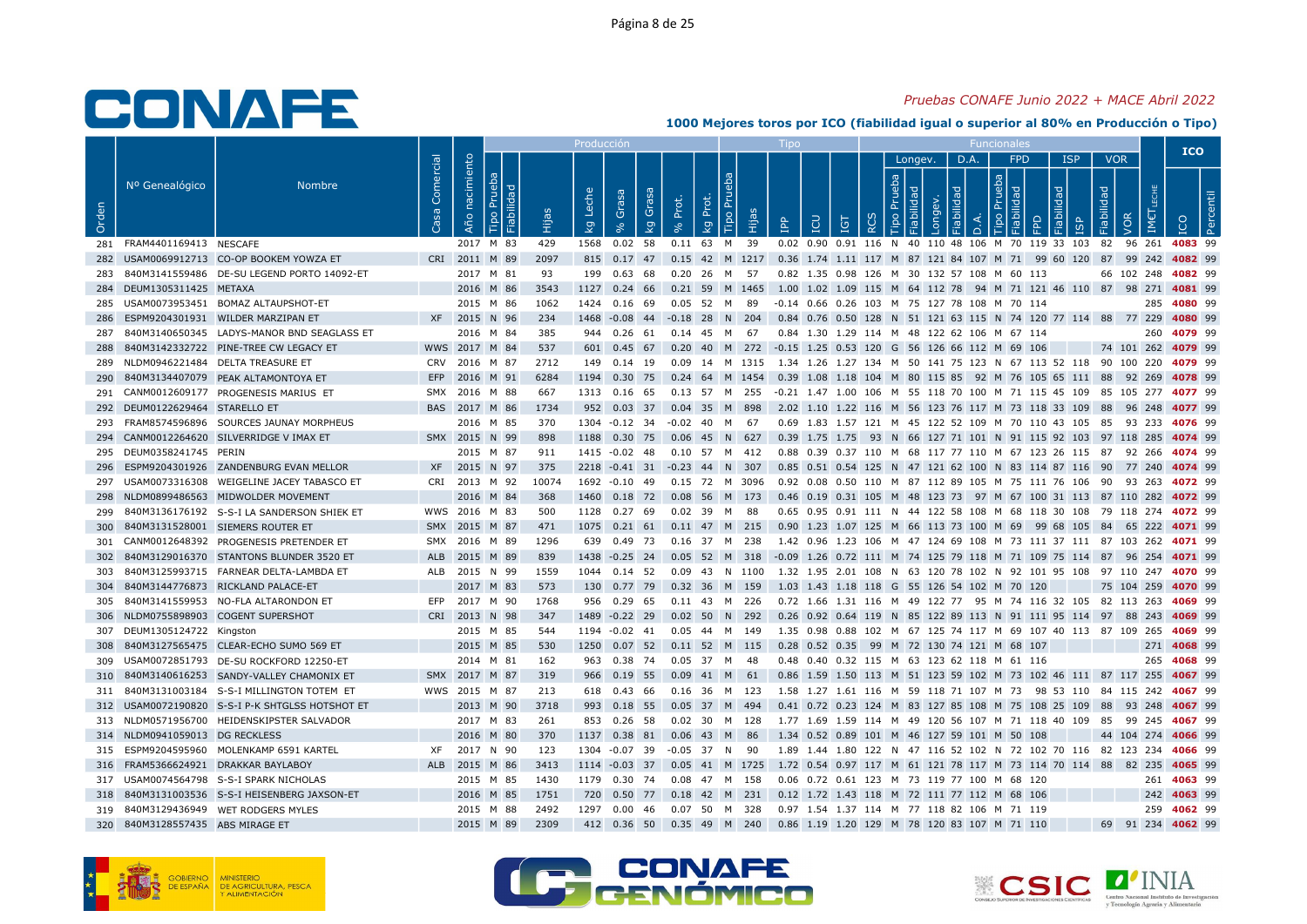## Pruebas CONAFE Junio 2022 + MACE Abril 2022

|       |                                     |                                                |                   |                   |           |       | Producció                          |                                  |       |                                 |      |                                                                                                   |            |                    |                    |                           |                |                                               |                     |            |                   |                          | <b>ICO</b> |  |
|-------|-------------------------------------|------------------------------------------------|-------------------|-------------------|-----------|-------|------------------------------------|----------------------------------|-------|---------------------------------|------|---------------------------------------------------------------------------------------------------|------------|--------------------|--------------------|---------------------------|----------------|-----------------------------------------------|---------------------|------------|-------------------|--------------------------|------------|--|
| Orden | Nº Genealógico                      | <b>Nombre</b>                                  | Comercial<br>Casa | nacimiento<br>Año | ಾ<br>- 그  |       | Leche<br>$\overline{\mathsf{k}}$ g | Grasa<br>Grasa<br>$\overline{k}$ | Prot. | <b>Tipo Pru</b><br>đ<br>ᅌ<br>kg | Нijа | <b>CD</b><br>$\mathbb{R}$                                                                         | <b>IGT</b> | Prueba<br>$\alpha$ | Longev.<br>$\circ$ | bep<br>$\bar{\mathbf{Q}}$ | D.A.<br>$\Box$ | <b>FPD</b><br>deu.<br>$\mathbb{R}$<br>$\circ$ | <b>ISP</b><br>lidad | Fiabilidad | <b>VOR</b><br>VOR | IM€                      |            |  |
|       |                                     | 321 840M3133120425 S-S-I BG DUKE DELROY ET     |                   |                   | 2016 M 87 | 2125  |                                    | 1144 0.33 76                     |       |                                 |      | 0.11 49 M 277 -0.76 0.99 0.56 112 M 70 127 78 102 M 70 115                                        |            |                    |                    |                           |                |                                               |                     |            |                   | 279 4061 99              |            |  |
| 322   |                                     | NLDM0753102213 D'N DRIEHOEK NILSON             |                   |                   | 2012 M 89 | 4644  |                                    | 307 0.45 55                      |       |                                 |      | 0.34 44 M 1179 1.27 0.85 0.85 104 M 80 129 83 115 M 72 112 51 115 90 94 259 4060 99               |            |                    |                    |                           |                |                                               |                     |            |                   |                          |            |  |
|       |                                     | 323 840M3014561980 SANDY-VALLEY ASCENDER-ET    |                   |                   | 2014 M 86 | 3809  |                                    | 1649 -0.02 57                    |       | 0.01 54 M 227                   |      | 1.15 1.78 1.66 103 M 78 113 81 99 M 69 107                                                        |            |                    |                    |                           |                |                                               |                     |            |                   | 258 4058 99              |            |  |
| 324   |                                     | 840M3129037786 CO-OP AARDEMA TRACER ET         |                   | CRI 2015 N 94     |           | 215   |                                    | 1471 0.05 58                     |       | 0.00 48 M 489                   |      | -0.84 1.48 0.65 114 M 70 126 62 100 N 80 110 82 105 89 105 269 4058 99                            |            |                    |                    |                           |                |                                               |                     |            |                   |                          |            |  |
|       | 325 NLDM0714486611 FIXIT ET         |                                                |                   |                   | 2017 M 83 | 198   |                                    | 629 0.09 32                      |       | 0.11 32 M 100                   |      | 2.13 1.02 1.42 112 M 47 129 56 119 M 67 108 41 117 84 107 234 4058 99                             |            |                    |                    |                           |                |                                               |                     |            |                   |                          |            |  |
|       | 326 NLDM0883219744 SPARK RED ET     |                                                |                   |                   | 2017 M 84 | 297   |                                    |                                  |       |                                 |      | 1396 -0.23 25 -0.03 42 M 172 1.86 1.26 1.43 122 M 51 120 63 109 M 73 114 36 105 85 94 238 4056 99 |            |                    |                    |                           |                |                                               |                     |            |                   |                          |            |  |
|       |                                     | 327 840M3142181106 PEAK ALTALIAISON ET         |                   |                   | 2017 M 90 | 1451  |                                    | 717  0.28  54  0.30  54  M  400  |       |                                 |      | 0.83 1.11 1.20 109 M 51 124 76 108 M 73 109 29 102 82 112 260 4055 99                             |            |                    |                    |                           |                |                                               |                     |            |                   |                          |            |  |
| 328   | 840M3141494328 ABS OUTBACK ET       |                                                |                   |                   | 2017 M 83 | 1273  |                                    | 822 0.33 64 0.18 45 M 507        |       |                                 |      | 0.93 0.96 0.59 112 M 70 123 63 109 M 59 120                                                       |            |                    |                    |                           |                |                                               |                     |            |                   | 58 104 274 4054 99       |            |  |
| 329   |                                     | 840M3130010295 DE-SU 13050 SPECTRE ET          | ABS               | 2015 M 92         |           | 9181  |                                    | 1090  0.56  99                   |       | 0.13 49 M 2805                  |      | 0.95  0.34  0.71  103  M  86  117  89  99  M  76  119  61  101  92  115  289 <b>4053</b> 99       |            |                    |                    |                           |                |                                               |                     |            |                   |                          |            |  |
| 330   | DEUM0538920253 DG CHARLEY ET        |                                                | ABS               | 2015 M 91         |           | 10795 |                                    | 1299 -0.06 40                    |       | 0.06 48 M 5477                  |      | 0.66 0.56 0.41 121 M 88 120 89 112 M 82 110 46 112 92 88 246 4052 99                              |            |                    |                    |                           |                |                                               |                     |            |                   |                          |            |  |
|       | 331 840M3135245758 ABS MANSUR ET    |                                                |                   | ABS 2016 M 84     |           | 733   |                                    | 1511  0.20  76  0.15  65  M  244 |       |                                 |      | 0.22 -0.26 0.17 123 M 49 108 68 102 M 62 102                                                      |            |                    |                    |                           |                |                                               |                     |            |                   | 257 4051 99              |            |  |
|       |                                     | 332 840M3130431938 LEANINGHOUSE RUGBY-ET       |                   |                   | 2015 M 87 | 338   |                                    | 1000 0.15 52 0.13 46 M 126       |       |                                 |      | 0.96 1.16 1.40 120 M 65 120 70 107 M 69 105                                                       |            |                    |                    |                           |                |                                               |                     |            |                   | 71 97 237 4051 99        |            |  |
| 333   |                                     | 840M3014562172 SANDY-VALLEY COPYCAT-TW- ET     |                   |                   | 2016 M 89 | 2111  |                                    |                                  |       |                                 |      | 1016  0.34  72  0.11  45  M  561  -0.17  1.64  1.15  115  M  77  116  81  106  M  71  111         |            |                    |                    |                           |                |                                               |                     |            |                   | 61 100 251 4050 99       |            |  |
|       |                                     | 334 CANM0012857898 PROGENESIS WIMBLEDON ET     |                   | SMX 2017 M 83     |           | 514   |                                    | $-113$ 0.84 75 0.47 41 M 70      |       |                                 |      | 0.58 0.89 0.78 114 N 40 122 48 119 M 69 106 31 109 75 93 245 4050 99                              |            |                    |                    |                           |                |                                               |                     |            |                   |                          |            |  |
| 335   | DEUM0359296703 BACKSTAGE ET         |                                                |                   |                   | 2016 M 89 | 2360  |                                    | 726 0.20 46                      |       | 0.20 44 M 771                   |      | 1.15 1.00 0.97 124 M 70 124 79 102 M 71 100 31 111                                                |            |                    |                    |                           |                |                                               |                     |            |                   | 88 92 234 <b>4050</b> 99 |            |  |
|       | 336 DEUM0122212334 HAS BARKEEPER ET |                                                |                   |                   | 2016 M 88 | 4615  |                                    |                                  |       |                                 |      | 217 0.54 60 0.29 36 M 1619 1.42 0.86 1.07 124 M 70 124 81 111 M 71 94 32 106 90 89 223 4050 99    |            |                    |                    |                           |                |                                               |                     |            |                   |                          |            |  |
|       |                                     | 337 CANM0012648638 PROGENESIS WEBSTER ET       |                   | SMX 2017 M 89     |           | 689   |                                    |                                  |       |                                 |      | 1184 0.08 51 0.13 52 M 293 1.23 1.28 1.38 106 M 42 119 67 104 N 75 110 58 107 84 100 256 4048 99  |            |                    |                    |                           |                |                                               |                     |            |                   |                          |            |  |
| 338   |                                     | 840M3133120343 S-S-I BG JEDI EZEKIEL-ET        |                   |                   | 2016 M 87 | 235   |                                    |                                  |       |                                 |      | 1499 -0.17 35 -0.06 42 M 131 -1.02 2.10 1.31 122 M 60 122 66 115 M 66 101                         |            |                    |                    |                           |                |                                               |                     |            |                   | 73 98 229 4048 99        |            |  |
|       |                                     | 339 CANM0012188855 STANTONS ACTUALLY           |                   |                   | 2015 M 87 | 225   |                                    | 642 0.41 65                      |       |                                 |      | 0.09 30 M 145 2.54 1.59 2.07 114 M 66 115 70 110 M 74 100                                         |            |                    |                    |                           |                |                                               |                     |            |                   | 77 118 229 4048 99       |            |  |
| 340   |                                     | FRAM5631923100 RESTO LRH LANDVIEW              |                   | EVO 2015 M 78     |           | 251   |                                    | 923 0.04 37                      |       | $0.03$ 33 N 29                  |      | 0.71 1.52 1.10 122 M 49 126 54 112 M 65 122 46 112 82 103 245 4048 99                             |            |                    |                    |                           |                |                                               |                     |            |                   |                          |            |  |
|       |                                     | 341 840M3014562189 SANDY-VALLEY AIRJET-ET      |                   |                   | 2016 M 81 | 177   |                                    |                                  |       |                                 |      | 1906 0.00 69 -0.02 59 M 72 -0.17 1.71 1.30 102 M 58 110 60 99 M 64 107                            |            |                    |                    |                           |                |                                               |                     |            |                   | 266 4047 99              |            |  |
|       | 342 DNKM2371402785 TIRSVAD GOGO     |                                                |                   |                   | 2015 M 83 | 183   |                                    | 879 0.00 31 0.12 41 M 91         |       |                                 |      | 0.97 0.88 0.73 130 M 52 124 73 113 M 69 109 45 108 87 84 229 4047 99                              |            |                    |                    |                           |                |                                               |                     |            |                   |                          |            |  |
| 343   |                                     | 840M3130829455 AURORA TREMENDOUS ET            |                   | SMX 2016 M 89     |           | 833   |                                    | 2100 -0.28 43                    |       | -0.01 66 M                      | 168  | 0.24 1.12 0.81 103 M 66 113 77 104 M 70 107 46 105 79 95 263 4046 99                              |            |                    |                    |                           |                |                                               |                     |            |                   |                          |            |  |
| 344   |                                     | 840M3132349957 MR SPRING NIGHTHAWK ET          |                   | ALB 2016 N 98     |           | 757   |                                    | 1522  0.12  68                   |       | 0.03 52 N 496                   |      | -0.53 1.33 0.91 107 N 58 124 65 100 N 89 109 94 97 97 111 278 4046 99                             |            |                    |                    |                           |                |                                               |                     |            |                   |                          |            |  |
|       | 345 DEUM0539536462 SHV EUCLAN       |                                                |                   |                   | 2017 M 82 | 188   |                                    | 956 0.19 54                      |       | 0.08 39 M 130                   |      | 1.66 1.28 1.57 112 M 49 117 56 108 M 69 115 37 113 85 112 245 4046 99                             |            |                    |                    |                           |                |                                               |                     |            |                   |                          |            |  |
|       | 346 NLDM0663498659 NL663498659      |                                                |                   |                   | 2017 M 78 | 77    |                                    | 796 0.27 56 0.12 38 M 53         |       |                                 |      | 0.94 1.06 0.94 119 M 49 124 56 109 M 67 110 40 105 85 89 242 4046 99                              |            |                    |                    |                           |                |                                               |                     |            |                   |                          |            |  |
|       |                                     | 347 CANM0012328324 SILVERRIDGE V KEYPUNCH      |                   |                   | 2016 M 87 | 290   |                                    | 1424  0.09  61                   |       | 0.04 50 M 173                   |      | 0.21 0.73 0.74 110 M 43 123 63 107 M 69 118                                                       |            |                    |                    |                           |                |                                               |                     |            |                   | 77 93 263 4045 99        |            |  |
| 348   |                                     | CANM0012648595 PROGENESIS CASUAL               |                   |                   | 2017 M 84 | 178   |                                    | 1720 -0.26 32 -0.03 52 M         |       |                                 | - 89 | 1.33 1.75 1.76 107 M 34 118 60 105 M 69 107                                                       |            |                    |                    |                           |                |                                               |                     |            |                   | 76 107 253 4045 99       |            |  |
|       |                                     | 349 840M3125066355 BACON-HILL HURRICANE ET     |                   | WWS 2014 N 98     |           | 477   |                                    | 1015  0.26  64  0.02  35  N  380 |       |                                 |      | 1.23 1.75 1.74 118 N 66 113 68 105 N 69 122 82 105 95 103 240 4045 99                             |            |                    |                    |                           |                |                                               |                     |            |                   |                          |            |  |
| 350   | DEUM0666882646 DE0666882646         |                                                |                   |                   | 2016 M 82 | 556   |                                    | 1043 -0.13 23                    |       | 0.15 50 M 194                   |      | 2.18 0.86 1.44 118 N 47 123 69 110 M 67 109 36 105 88 104 244 4045 99                             |            |                    |                    |                           |                |                                               |                     |            |                   |                          |            |  |
| 351   |                                     | CANM0012648635 PROGENESIS BUDGET ET            |                   |                   | 2017 M 86 | 271   |                                    | 1287 0.12 59                     |       | 0.10 52 M 146                   |      | 0.21 1.67 1.56 126 M 40 112 53 94 M 69                                                            |            |                    |                    |                           |                |                                               | - 95                |            |                   | 77 77 221 4044 99        |            |  |
| 352   | USAM0072128125 EDG RUBICON ET       |                                                |                   | ALB 2012 N 99     |           | 1782  |                                    | 642 0.58 82                      |       |                                 |      | 0.19 40 N 1366 2.13 0.99 1.52 103 N 82 124 88 94 N 94 102 97 106 98 99 257 4042 99                |            |                    |                    |                           |                |                                               |                     |            |                   |                          |            |  |
| 353   |                                     | ITAM9991486573 GO-FARM MORENO ET               |                   |                   | 2016 M 81 | 887   |                                    | 527 0.40 59                      |       | 0.34 52 M 533                   |      | 0.70 0.16 0.41 113 M 49 117 75 120 M 63 111 39 118 84 106 252 <b>4042</b> 99                      |            |                    |                    |                           |                |                                               |                     |            |                   |                          |            |  |
|       |                                     | 354 840M3014562056 SANDY-VALLEY EVEREST ET     |                   |                   | 2015 M 87 | 4318  |                                    |                                  |       |                                 |      | 719 0.64 91 0.17 41 M 248 -0.35 0.44 -0.15 117 M 77 126 81 104 M 69 104                           |            |                    |                    |                           |                |                                               |                     |            |                   | 273 4041 99              |            |  |
| 355   |                                     | ITAM9991459328 GO-FARM LUTERO ET               |                   |                   | 2016 M 79 | 253   |                                    | 1369 -0.01 48                    |       | 0.06 51 M                       | 142  | 0.57 1.08 0.84 116 N 49 115 62 108 M 65 99 44 108 84 85 239 4041 99                               |            |                    |                    |                           |                |                                               |                     |            |                   |                          |            |  |
| 356   |                                     | 840M3131131438 PEAK ALTALOBELLO ET             | EFP               | 2015 M 91         |           | 3469  |                                    | 488  0.50  68                    |       | 0.22 38 M 896                   |      | 0.78 1.00 1.02 113 M 81 125 87 110 M 75 115 45 108 90 109 256 4040 99                             |            |                    |                    |                           |                |                                               |                     |            |                   |                          |            |  |
| 357   | ESPM9204352241 K&L PY COLINPEN      |                                                |                   |                   | 2015 N 95 | 230   |                                    | 1326 -0.06 41                    |       | -0.04 39 N                      | 183  | 1.53 1.43 1.51 116 N 51 120 56 103 N 71 113 78 111 87 98 239 4040 99                              |            |                    |                    |                           |                |                                               |                     |            |                   |                          |            |  |
|       |                                     | 358 DNKM2371402960 TIR-AN ECONOMY ET           |                   | BAS 2016 M 82     |           | 115   |                                    | 1237 0.00 44                     |       | $0.10$ 51 M 69                  |      | 0.99 0.87 0.96 118 M 49 120 56 102 M 67 106 39 110 85 97 243 4039 99                              |            |                    |                    |                           |                |                                               |                     |            |                   |                          |            |  |
|       |                                     | 359 USAM0074572344 WOODCREST SUPRSHT MR MAX-ET |                   |                   | 2015 M 86 | 1647  |                                    | 1004 -0.13 22 0.04 37 M 188      |       |                                 |      | 0.94 1.44 1.38 130 M 77 128 79 112 M 68 114                                                       |            |                    |                    |                           |                |                                               |                     |            |                   | 226 4039 99              |            |  |
| 360   |                                     | 840M3125201993 S-S-I MONTROSS DUKE ET          |                   | ALB 2014 N 98     |           | 484   |                                    |                                  |       |                                 |      | 1942 0.25 99 0.03 66 N 314 -0.43 0.48 0.72 105 N 69 110 75 85 N 81 94 91 100 95 92 266 4038 99    |            |                    |                    |                           |                |                                               |                     |            |                   |                          |            |  |







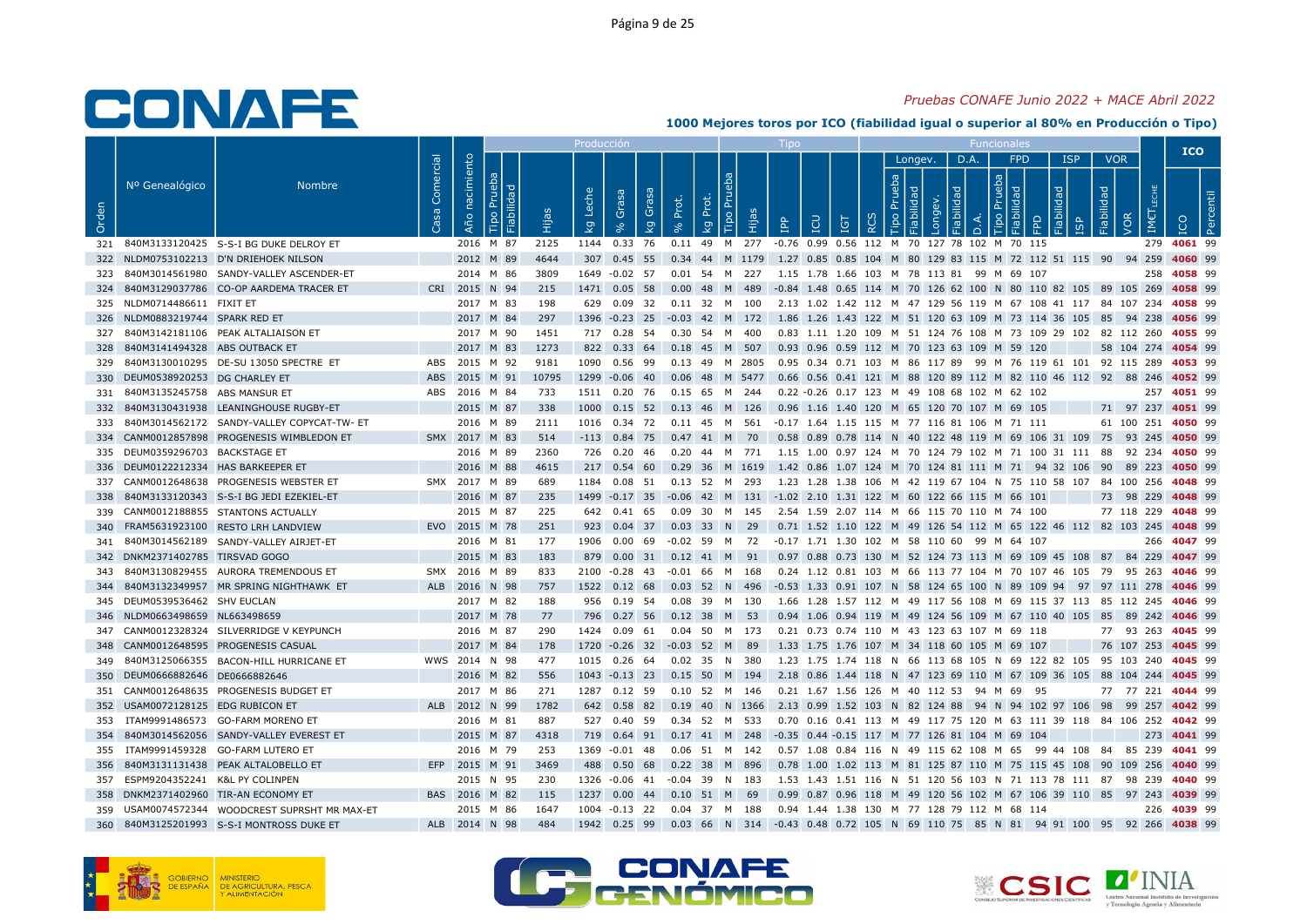## Pruebas CONAFE Junio 2022 + MACE Abril 2022

|       |                                      |                                                |                   |                |                |       |                             |                |       |                                |                                                                                                  |              |                                                                                         |          |                                     |      |                              |                     |                          |                    | <b>ICO</b>  |  |
|-------|--------------------------------------|------------------------------------------------|-------------------|----------------|----------------|-------|-----------------------------|----------------|-------|--------------------------------|--------------------------------------------------------------------------------------------------|--------------|-----------------------------------------------------------------------------------------|----------|-------------------------------------|------|------------------------------|---------------------|--------------------------|--------------------|-------------|--|
| Orden | Nº Genealógico                       | <b>Nombre</b>                                  | Comercial<br>Casa | Año nacimiento | Fiabilida<br>ഥ | Hijas | Leche                       | Grasa<br>Grasa | Prot. | Prot.                          | Tipo Pru<br>Hijas                                                                                |              |                                                                                         |          | Longev.<br><b>Prueba</b><br>$\circ$ | D.A. | <b>FPD</b><br>$\overline{a}$ | <b>ISP</b><br>lidad | <b>VOR</b><br>Fiabilidad |                    |             |  |
|       |                                      |                                                |                   |                |                |       | kg                          | kg             |       | kg                             |                                                                                                  | $\mathbf{P}$ | <b>POI</b><br><b>IGT</b>                                                                | $\alpha$ |                                     | ≏    |                              |                     | VOR                      | IM€                |             |  |
|       | 361 DEUM0539063836 WIL BORN ET       |                                                |                   | 2016 M 87      |                | 932   |                             | 310 0.53 63    |       | 0.29 39<br>M                   | 450                                                                                              |              | 0.85 1.04 0.89 121 M 70 127 79 103 M 69 100 29 109 84 94 237 4038 99                    |          |                                     |      |                              |                     |                          |                    |             |  |
| 362   |                                      | 840M3141428446 OCD RAMBO SEABISCUIT-ET         |                   | 2017 M 87      |                | 1168  |                             |                |       |                                | 333 0.63 74 0.27 38 M 669                                                                        |              | 1.61 1.19 1.50 121 M 41 115 61 107 M 73 103                                             |          |                                     |      |                              |                     |                          | 86 99 228 4037 99  |             |  |
| 363   |                                      | 840M3133184511 WELCOME-TEL SSI SHI PRIZ-ET     |                   | 2015 M 86      |                | 199   |                             | 1076  0.00  38 |       |                                | 0.15 51 M 122                                                                                    |              | 0.72 1.69 1.33 121 M 61 114 66 111 M 66 108                                             |          |                                     |      |                              |                     |                          | 72 102 239 4037 99 |             |  |
| 364   |                                      | 840M3141494321 ABS JERONIMO-P-ET               |                   | 2017 M 82      |                | 458   |                             |                |       |                                | $-261$ 0.89 73 0.38 27 M 126                                                                     | $0.38$ 1.74  |                                                                                         |          |                                     |      | 127 G 57 123 62 117 M 68 111 |                     |                          | 68 129 251 4037 99 |             |  |
|       |                                      | 365 840M3132352462 ST GEN RUBICON JONES ET     |                   | DIS 2017 M 82  |                | 402   |                             | 300 0.87 96    |       | 0.20 30 M 65                   |                                                                                                  |              | 1.34 1.01 1.29 106 N 47 122 54 103 M 72 104 46 112 82 105 250 4036 99                   |          |                                     |      |                              |                     |                          |                    |             |  |
|       | 366 DEUM0358476898 AMOR P ET         |                                                |                   | PLT 2016 M 80  |                | 95    |                             |                |       | 1155 0.31 75 0.26 65 M 25      |                                                                                                  |              | -0.08 0.63 0.47 109 M 45 117 50 97 M 61 103 39 102 79 97 272 4034 99                    |          |                                     |      |                              |                     |                          |                    |             |  |
|       |                                      | 367 CANM0011720551 BRABANTDALE DAX-ET          |                   | 2014 M 89      |                | 471   |                             | 786  0.29  58  |       |                                | 0.25 51 M 318                                                                                    |              | 1.13 1.71 1.68 117 M 71 115 75 99 M 71 109                                              |          |                                     |      |                              |                     |                          | 83 102 245 4034 99 |             |  |
|       | 368 DEUM0357640700 DE 0357640700     |                                                |                   | 2014 M 85      |                | 1190  |                             |                |       |                                | 934 0.10 44 0.19 50 M 763                                                                        |              | 1.83 1.34 1.55 108 M 69 120 79 100 M 63 92 45 114 84 103 238 4034 99                    |          |                                     |      |                              |                     |                          |                    |             |  |
|       |                                      | 369 USAM0072923368 VIEW-HOME CC MONTGOMERY-ET  |                   | 2013 M 81      |                | 140   |                             | 1343 -0.04 44  |       | $0.00$ 43 M                    | - 82                                                                                             |              | 0.02 1.40 0.91 115 M 67 125 65 112 M 65 120                                             |          |                                     |      |                              |                     |                          |                    | 255 4033 99 |  |
|       | 370 DNKM3372306856 Maltino           |                                                |                   | 2015 M 84      |                | 210   | 1562 -0.01 55               |                |       |                                | 0.04 55 M 124                                                                                    |              | 0.03 0.68 0.30 118 M 59 117 66 98 M 67 119 44 113 85 94 267 4032 99                     |          |                                     |      |                              |                     |                          |                    |             |  |
|       |                                      | 371 GBRM6042704306 DENOVO ARCHANGEL ET         |                   | ABS 2017 M 78  |                | 68    |                             | 1219  0.17  62 |       | 0.07 47 M 55                   |                                                                                                  |              | 0.23 0.91 0.73 121 M 49 116 52 106 M 67 104 37 103 82 111 256 4032 99                   |          |                                     |      |                              |                     |                          |                    |             |  |
| 372   |                                      | ESPM9204586122 ANDERSTRUP SUPERHERO HIGHWAY    |                   | 2017 N 78      |                | 28    |                             | 1326 -0.10 37  |       |                                | $0.07$ 50 N 21                                                                                   |              | 0.69 1.12 1.32 119 N 49 115 56 109 N 65 104 51 114 84 102 230 4032 99                   |          |                                     |      |                              |                     |                          |                    |             |  |
|       | 373 DNKM0000257379 VH BERNELL        |                                                |                   | GLO 2014 M 87  |                | 5945  |                             | 840 0.06 36    |       |                                | 0.17 45 M 2421 0.52 0.70 0.61 126 M 63 122 82 116 N 80 103 74 112 90 94 238 4032 99              |              |                                                                                         |          |                                     |      |                              |                     |                          |                    |             |  |
|       | 374 DEUM0358410634 custos            |                                                |                   | 2015 M 87      |                | 3803  |                             |                |       |                                | 1248 0.07 52 0.06 47 M 845                                                                       |              | 1.21 1.03 1.25 121 M 73 114 79 95 M 70 98 45 118 87 95 233 4030 99                      |          |                                     |      |                              |                     |                          |                    |             |  |
|       |                                      | 375 CANM0012021525 STANTONS CLOSE UP           |                   | 2014 M 87      |                | 2398  |                             | 955 0.20 55    |       | 0.15 47 M 783                  |                                                                                                  |              | 0.83 0.86 0.71 121 M 83 115 83 113 M 65 113                                             |          |                                     |      |                              |                     |                          | 77 90 244 4030 99  |             |  |
|       |                                      | 376 840M3127565520 CLEAR-ECHO MANOLO 614-ET    |                   | 2015 M 86      |                | 166   |                             |                |       |                                | 1447 -0.02 50 -0.06 40 M 110 0.54 1.54 1.11 111 M 61 125 66 105 M 67 107                         |              |                                                                                         |          |                                     |      |                              |                     |                          | 66 95 251 4030 99  |             |  |
|       | 377 DEUM0360175040 ROYCE             |                                                |                   | 2017 M 85      |                | 645   |                             | 843 0.19 50    |       |                                | 0.08 36 M 541                                                                                    |              | 1.57 1.27 1.22 118 M 55 118 71 106 M 70 115 32 117 85 100 247 <b>4030</b> 99            |          |                                     |      |                              |                     |                          |                    |             |  |
| 378   |                                      | 840M3132826286 TIGER-LILY SSHOT OXFORD-ET      |                   | 2016 M 87      |                | 2636  |                             | 810 0.09 38    |       |                                | 0.10 37 M 960                                                                                    |              | 1.11 1.30 1.00 122 M 72 129 84 110 M 70 112                                             |          |                                     |      |                              |                     |                          | 67 108 251 4030 99 |             |  |
|       |                                      | 379 CANM0012609131 PROGENESIS MALAWI ET        |                   | SMX 2016 M 83  |                | 125   |                             | 1214 0.13 58   |       | 0.12 52 M 85                   |                                                                                                  |              | 1.11 1.54 1.72 114 M 45 114 50 92 M 65 100 43 108 84 88 233 4028 99                     |          |                                     |      |                              |                     |                          |                    |             |  |
| 380   | NLDM0755764370 DELTA SINDOR ET       |                                                |                   | CRV 2015 M 83  |                | 392   | 1342 -0.01 47               |                | 0.08  | 52 M                           | 160                                                                                              |              | 0.59 1.23 1.28 108 M 53 121 76 102 M 69 102 46 112 88 99 246 4028 99                    |          |                                     |      |                              |                     |                          |                    |             |  |
|       | 381 840M3125078950 NO-FLA BARCLAY    |                                                |                   | 2014 M 86      |                | 1488  |                             |                |       |                                | 1370 0.23 74 0.03 47 M 72 -0.33 0.19 -0.11 120 M 75 123 79 98 M 71 110 47 109 84 108 276 4027 99 |              |                                                                                         |          |                                     |      |                              |                     |                          |                    |             |  |
|       | 382 NLDM0687231768 DELTA HARVESTER   |                                                |                   | 2016 M 84      |                | 546   |                             |                |       |                                | 133 0.80 82 0.46 49 M 187                                                                        |              | 1.53 0.84 1.17 108 M 44 118 68 103 M 64 106 31 107 84 95 250 4027 99                    |          |                                     |      |                              |                     |                          |                    |             |  |
|       |                                      | 383 USAM0074261651 MELARRY JOSUPER FRAZZLED ET |                   | WWS 2015 N 99  |                | 939   |                             | 1458  0.06  59 |       | $-0.05$ 41 N 557               |                                                                                                  |              | -0.58 1.10 0.31 122 N 66 129 75 97 N 92 106 95 102 97 96 260 4027 99                    |          |                                     |      |                              |                     |                          |                    |             |  |
| 384   |                                      | 840M3127334933 DE-SU 12779 ENZO ET             |                   | ABS 2015 M 85  |                | 356   | 1297 -0.11 35 -0.06 35 M 30 |                |       |                                |                                                                                                  |              | 0.63 1.37 0.89 111 M 61 132 61 112 M 67 102 55 107 82 104 250 4027 99                   |          |                                     |      |                              |                     |                          |                    |             |  |
|       |                                      | 385 CANM0012571479 CLAYNOOK FAIRVIEW           |                   | 2016 M 89      |                | 1151  | 1988                        | 0.06 78        |       |                                | -0.09 54 M 372                                                                                   |              | 0.39 1.00 1.01 107 M 53 116 74 86 M 74 103                                              |          |                                     |      |                              |                     |                          | 81 107 268 4026 99 |             |  |
|       | 386 DNKM4165406843 Singer            |                                                |                   | 2015 M 86      |                | 1266  |                             |                |       |                                | 1470 -0.19 32 0.07 55 M 425                                                                      |              | 0.71 0.86 0.92 122 M 69 116 77 102 M 69 113 41 117 87 87 241 <b>4026</b> 99             |          |                                     |      |                              |                     |                          |                    |             |  |
| 387   |                                      | 840M3132352407 ST GEN SUPERHERO SWIFT ET       |                   | ALB 2017 N 94  |                | 212   |                             | 1277 -0.04 41  |       |                                | 0.08 50 M 417                                                                                    |              | 1.38 1.79 1.94 101 M 52 119 62 103 N 82 99 76 112 87 114 249 <b>4026</b> 99             |          |                                     |      |                              |                     |                          |                    |             |  |
| 388   |                                      | 840M3129037603 ENDCO SUPERHERO ET              |                   | TRG 2015 M 92  |                | 3100  |                             |                |       |                                | 720 0.16 42 0.14 38 M 1490                                                                       |              | 0.41 1.72 1.39 114 M 84 123 88 115 M 85 104 69 115 93 117 241 4026 99                   |          |                                     |      |                              |                     |                          |                    |             |  |
|       | 389 DEUM0122451241 VoAªÔ Aurelian    |                                                |                   | 2017 M 83      |                | 178   |                             |                |       |                                | 1195  0.22  67  0.11  51  M  125                                                                 |              | 1.36 0.66 1.03 91 M 47 121 57 108 M 65 106 33 112 84 123 275 <b>4025</b> 99             |          |                                     |      |                              |                     |                          |                    |             |  |
|       | 390 DEUM0357640631 KNS BRASILEIRO    |                                                |                   | GLO 2014 M 88  |                | 3882  |                             | 1297 0.09 56   |       |                                | 0.13 56 M 2547                                                                                   |              | 0.92 0.55 0.83 112 M 83 114 88 104 M 69 120 69 112 88 104 263 4025 99                   |          |                                     |      |                              |                     |                          |                    |             |  |
| 391   |                                      | 840M3142332766 PINE-TREE HOWLER-ET             |                   | 2017 M 80      |                | -264  |                             |                |       | 707  0.36  62  0.17  40  M  55 |                                                                                                  |              | 0.32 1.23 0.84 117 G 57 126 47 108 M 72 109                                             |          |                                     |      |                              |                     |                          | 75 100 253 4025 99 |             |  |
|       | 392 NLDM0765755447 PEELDIJKER LOCKER |                                                |                   | 2016 M 86      |                | 793   |                             |                |       |                                | 592  0.51  73  0.13  33  M  291                                                                  |              | 1.45 1.18 1.25 118 M 51 111 76 109 M 66 110 30 115 88 107 242 4025 99                   |          |                                     |      |                              |                     |                          |                    |             |  |
|       |                                      | 393 DEUM0770111419 Marxen Holsteins Batur      |                   | 2016 M 80      |                | 118   |                             | 1071 0.02 40   |       | $0.09$ 44<br><b>M</b>          | 86                                                                                               |              | 1.71 0.26 0.54 113 M 45 126 52 114 M 63 122 29 108 82 93 260 4025 99                    |          |                                     |      |                              |                     |                          |                    |             |  |
| 394   |                                      | 840M3132198813 MR EDG CYPRUS JAGUAR-ET         |                   | 2016 M 84      |                | 691   |                             |                |       |                                | 1557  0.28  87  0.07  58  M  106                                                                 |              | 0.45 1.10 1.08 88 M 63 114 71 102 M 65 106                                              |          |                                     |      |                              |                     |                          |                    | 280 4023 99 |  |
| 395   |                                      | 840M3138948148 AURORA ALTAANTONIO ET           |                   | EFP 2016 M 90  |                | 1710  |                             | 613 0.46 69    |       | 0.29 50                        | M 533                                                                                            |              | 0.70  0.34  0.57  110  M  67  129  80  100  N  69  107  54  110  85  120  272  4023  99 |          |                                     |      |                              |                     |                          |                    |             |  |
| 396   |                                      | CANM0012719098 PROGENESIS MAURICE ET           |                   | SMX 2017 M 89  |                | 1264  |                             | 907 0.21 54    |       |                                | 0.07 37 M 194                                                                                    |              | 1.09 1.67 1.25 102 N 47 124 70 108 M 73 117 41 115 87 120 272 4023 99                   |          |                                     |      |                              |                     |                          |                    |             |  |
|       |                                      | 397 USAM0071813425 DE-SU PENLEY 11839 ET       |                   | 2013 M 91      |                | 4240  |                             | 763 0.10 38    |       |                                | 0.09 34 M 2160                                                                                   |              | 0.48 1.24 0.85 130 M 88 120 88 114 M 80 114 30 118 93 83 220 4023 99                    |          |                                     |      |                              |                     |                          |                    |             |  |
| 398   | 840M3145398965 BGF YOLO ET           |                                                |                   | TRG 2017 M 86  |                | 594   | 637                         | 0.57<br>81     | 0.17  | 38<br>M                        | 123                                                                                              |              | 0.46 1.40 1.19 105 N 47 117 66 111 M 68 105 41 110 81 133 270 4022 99                   |          |                                     |      |                              |                     |                          |                    |             |  |
|       | 399 NLDM0661726969 DOUBLE W ROTARY   |                                                |                   | 2016 M 81      |                | 852   |                             | 1003  0.01  37 |       |                                | 0.15 48 M 370                                                                                    |              | 1.67 0.79 1.02 120 M 42 123 75 102 M 65 114 37 109 88 105 254 <b>4022</b> 99            |          |                                     |      |                              |                     |                          |                    |             |  |
|       | 400 DEUM0122288213 Aperol P          |                                                |                   | 2016 M 84      |                | 263   |                             |                |       | 800 0.21 50 0.19 46 M 98       |                                                                                                  |              | 0.23 0.99 0.76 118 M 52 129 62 98 M 63 106 38 117 84 101 253 4021 99                    |          |                                     |      |                              |                     |                          |                    |             |  |
|       |                                      |                                                |                   |                |                |       |                             |                |       |                                |                                                                                                  |              |                                                                                         |          |                                     |      |                              |                     |                          |                    |             |  |





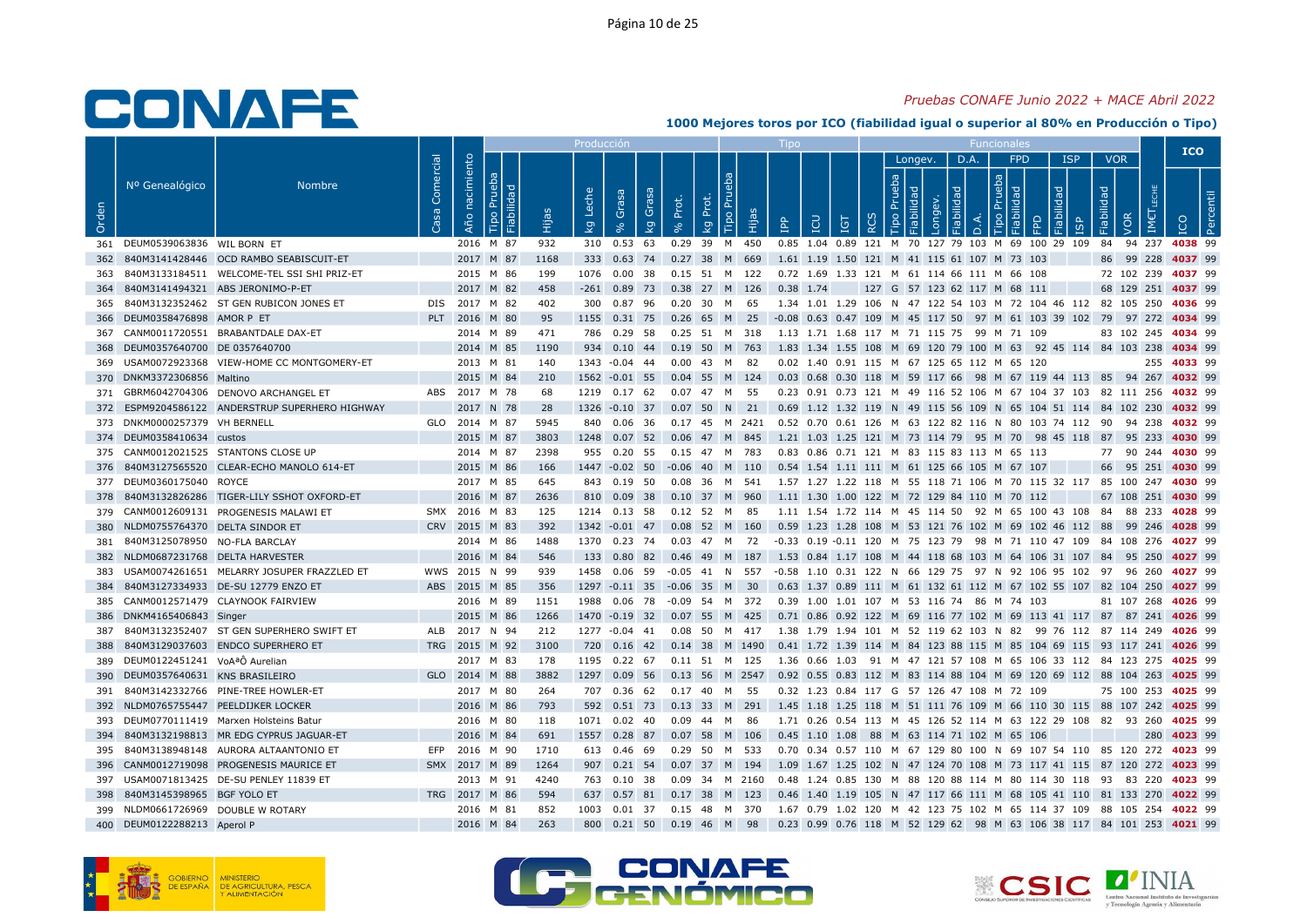### Pruebas CONAFE Junio 2022 + MACE Abril 2022

|       |                                     |                                                |                   |                   |                 |        | Producción                         |                                       |       |                                                 |    |                                                                                                                          |     |                    |               |           |                  |                           |                                       |                    |                    | <b>ICO</b>  |   |
|-------|-------------------------------------|------------------------------------------------|-------------------|-------------------|-----------------|--------|------------------------------------|---------------------------------------|-------|-------------------------------------------------|----|--------------------------------------------------------------------------------------------------------------------------|-----|--------------------|---------------|-----------|------------------|---------------------------|---------------------------------------|--------------------|--------------------|-------------|---|
| Orden | Nº Genealógico                      | <b>Nombre</b>                                  | Comercial<br>Casa | nacimiento<br>Año | ರ<br><u>ٰ ۃ</u> | й<br>Е | Leche<br>$\overline{\mathsf{k}}$ g | Grasa<br>Grai<br>$\overline{k}$<br>వి | Prot. | Tipo Pru<br>ă<br>호<br>$\overline{\mathsf{k}}$ g | ia | LCD<br>$\mathbf{f}$                                                                                                      | IGT | $\frac{1}{2}$<br>≃ | Longev.<br>ರಾ | D.A.<br>õ | Tipo<br>$\Omega$ | <b>FPD</b><br>모<br>$\Box$ | <b>ISP</b><br>Fiabilidad<br><b>GP</b> | <b>VOR</b><br>pep! | IM€<br>VOR         |             | உ |
|       |                                     | 401 CANM0012529327 PROGENESIS TOPNOTCH ET      |                   |                   | SMX 2016 N 94   | 220    |                                    | 796  0.00  28                         |       |                                                 |    | 0.18 45 N 127 -0.01 1.82 1.21 117 N 53 130 62 112 N 75 107 75 106 89 92 234 4021 99                                      |     |                    |               |           |                  |                           |                                       |                    |                    |             |   |
|       | 402 DEUM0360385506 DE0360385506 ET  |                                                |                   |                   | 2017 M 79       | 406    |                                    |                                       |       |                                                 |    | 1219 -0.04 39 0.05 45 M 115 -0.40 1.66 0.84 120 N 47 119 56 111 M 65 112 39 112 82 90 240 4020 99                        |     |                    |               |           |                  |                           |                                       |                    |                    |             |   |
|       |                                     | DNKM0000259291 VH BRUCE BADGER                 |                   |                   | GLO 2016 M 82   | 3765   |                                    |                                       |       |                                                 |    | 413 0.50 65 0.29 43 M 1176 0.47 0.88 0.60 129 M 46 121 77 104 M 59 106 29 103 88 102 243 4019 99                         |     |                    |               |           |                  |                           |                                       |                    |                    |             |   |
| 404   |                                     | ESPM2703999916 RODASINDE XF DOORMAN DERBI ET   | <b>XF</b>         |                   | 2014 N 99       | 733    |                                    | 1049  0.20  59  0.02  36  N  659      |       |                                                 |    | 1.28 1.02 1.53 126 N 82 112 87 104 N 85 108 95 113 95 72 209 4019 99                                                     |     |                    |               |           |                  |                           |                                       |                    |                    |             |   |
|       |                                     | 405 NLDM0685695537 KOEPON CHARLSTON ET         | BAS               |                   | 2017 M 78       | 34     |                                    | 491 0.22 40                           |       | 0.11 27 M 46                                    |    | 1.44 1.45 1.26 122 M 47 126 54 113 M 71 126 33 115 84 99 242 4019 99                                                     |     |                    |               |           |                  |                           |                                       |                    |                    |             |   |
|       | 406 DEUM0770497961 NH Kemal         |                                                |                   |                   | 2016 M 86       | 471    |                                    |                                       |       |                                                 |    | 781 0.54 84 0.27 53 M 190 0.26 1.29 0.88 116 M 54 108 68 97 M 69 99 40 107 88 100 251 4018 99                            |     |                    |               |           |                  |                           |                                       |                    |                    |             |   |
|       | 407 DEUM0770405754 SLATAN           |                                                |                   |                   | 2016 M 87       | 4603   |                                    |                                       |       |                                                 |    | 615 0.49 72 0.30 51 M 1504 0.51 0.59 0.37 118 M 68 121 80 101 M 70 109 29 104 87 93 258 4018 99                          |     |                    |               |           |                  |                           |                                       |                    |                    |             |   |
| 408   | DEUM0770217596 BARBADOS ET          |                                                |                   |                   | 2016 M 89       | 1803   |                                    |                                       |       |                                                 |    | -21 0.40 37 0.19 18 M 1064 2.11 1.80 1.97 124 M 58 127 76 117 M 73 104 30 117 90 90 196 4018 99                          |     |                    |               |           |                  |                           |                                       |                    |                    |             |   |
| 409   |                                     | 840M3138483465 SIEMERS RIPROAR-ET              |                   |                   | 2016 M 87       | 486    |                                    |                                       |       |                                                 |    | 1259  0.09  55  0.02  43  M  392  2.14  1.29  1.54  114  M  44  111  65  104  M  71  112                                 |     |                    |               |           |                  |                           |                                       |                    | 83 107 243 4017 99 |             |   |
|       |                                     | 410 840M3138037556 S-S-I BANDARES CADILLAC ET  |                   |                   | WWS 2016 M 86   | 795    |                                    | 513 0.35 53                           |       | $0.23$ 40 M 40                                  |    | 0.46 1.29 1.05 115 M 56 127 71 111 M 69 97 50 108 82 115 246 4017 99                                                     |     |                    |               |           |                  |                           |                                       |                    |                    |             |   |
|       | 411 ESPM9204292619 AKILIA KIWI ET   |                                                |                   |                   | ABK 2015 N 93   | - 149  |                                    |                                       |       |                                                 |    | 1024  0.22  60  0.04  37  N  119  1.90  1.20  1.57  118  N  53  110  61  103  N  74  113  73  115  88  92  226  4016  99 |     |                    |               |           |                  |                           |                                       |                    |                    |             |   |
|       |                                     | 412 USAM0069763386 VIEW HOME DAY MISSOURI ET   |                   |                   | DIS 2013 N 99   | 857    |                                    |                                       |       |                                                 |    | 1608 -0.21 34 -0.05 46 N 731 0.64 1.54 0.98 119 N 80 116 88 105 N 91 122 96 109 98 89 247 4016 99                        |     |                    |               |           |                  |                           |                                       |                    |                    |             |   |
|       | 413 ESPM9204487905 BACARDI ET       |                                                | XF.               |                   | 2016 N 93       | 160    |                                    | 970 -0.18 16                          |       | 0.16 48 N 119                                   |    | 1.29 1.41 1.39 119 N 49 125 54 107 N 69 113 78 115 87 67 217 <b>4015</b> 98                                              |     |                    |               |           |                  |                           |                                       |                    |                    |             |   |
|       |                                     | 414 840M3130915846 COOKIECUTTER MD HARDROCK ET |                   |                   | WWS 2016 M 91   | 4045   |                                    |                                       |       |                                                 |    | 1687 0.07 68 -0.03 51 M 1377 0.97 1.12 1.27 104 M 76 114 84 98 M 75 117 79 101 88 116 272 4014 98                        |     |                    |               |           |                  |                           |                                       |                    |                    |             |   |
|       | 415 DEUM0358774672 WEH Falstaff     |                                                |                   |                   | 2015 M 82       | 108    |                                    | 1782 -0.12 50                         |       |                                                 |    | 0.00 57 M 72 1.34 0.78 0.90 107 M 51 113 58 98 M 63 103 32 110 84 103 261 <b>4013</b> 98                                 |     |                    |               |           |                  |                           |                                       |                    |                    |             |   |
|       | 416 FRAM3564460144 MOON ET          |                                                |                   |                   | 2016 M 87       | 2055   |                                    |                                       |       |                                                 |    | 860 0.33 65 0.18 47 M 272 0.16 1.06 1.11 116 M 49 116 69 107 M 72 105 32 111 87 104 243 4013 98                          |     |                    |               |           |                  |                           |                                       |                    |                    |             |   |
|       |                                     | 417 840M3127565642 CLEAR-ECHO MODIFY ET        |                   |                   | WWS 2016 N 97   | - 363  |                                    | 938 0.19 54                           |       | 0.09 40 N 264                                   |    | 0.81 1.77 1.41 104 N 55 123 62 110 N 76 121 85 105 92 115 264 4011 98                                                    |     |                    |               |           |                  |                           |                                       |                    |                    |             |   |
| 418   |                                     | USAM0073143739 RONELEE ALTAACEHIGH             | EFP               |                   | 2014 M 89       | 2081   |                                    | 1780 0.02 66 -0.14 41 M 346           |       |                                                 |    | 0.17 1.05 0.93 116 M 79 117 81 101 M 72 105 44 101 85 109 253 4010 98                                                    |     |                    |               |           |                  |                           |                                       |                    |                    |             |   |
|       |                                     | 419 ESPM9204493446 ALH DESU KENIA ET           |                   |                   | ABK 2017 N 92   | 158    |                                    | 1182  0.13  56  0.07  46  N  32       |       |                                                 |    | 1.06 1.12 1.22 109 N 51 114 56 107 N 67 91 65 114 85 109 241 4009 98                                                     |     |                    |               |           |                  |                           |                                       |                    |                    |             |   |
| 420   |                                     | NLDM0646971474 BRAKELS STARMAN                 |                   |                   | CRV 2016 M 80   | 289    |                                    | 557 0.54 74 0.32 51 M 90              |       |                                                 |    | 0.57 0.16 0.14 123 M 40 116 58 102 M 59 107 27 113 82 102 255 4008 98                                                    |     |                    |               |           |                  |                           |                                       |                    |                    |             |   |
| 421   | DEUM0359686738 KARIBU ET            |                                                |                   |                   | 2016 M 84       | 395    |                                    | 1226  0.11  56  0.10  50  M  151      |       |                                                 |    | 0.81 1.43 1.37 99 M 50 117 65 105 M 69 101 37 115 85 118 258 4008 98                                                     |     |                    |               |           |                  |                           |                                       |                    |                    |             |   |
| 422   |                                     | 840M3137288293 FLY-HIGHER MOD CADE-ET          |                   |                   | 2016 M 85       | 535    |                                    |                                       |       |                                                 |    | 181 0.67 72 0.27 33 M 113 0.98 1.62 1.24 110 M 52 124 66 113 M 68 110                                                    |     |                    |               |           |                  |                           |                                       |                    |                    | 247 4007 98 |   |
| 423   |                                     | 840M3130010371 DE-SU SATCHEL 13126-ET          |                   |                   | 2015 M 86       | 2049   |                                    | 1561  0.04  61                        |       | 0.03 54 M 106                                   |    | 0.15  0.90  0.75  107  M  76  122  79  100  M  68  115                                                                   |     |                    |               |           |                  |                           |                                       |                    |                    | 272 4006 98 |   |
|       |                                     | 424 840M3139733285 PEAK ALTAEMIRATES-ET        |                   |                   | 2017 M 89       | 877    |                                    |                                       |       |                                                 |    | 925 0.39 74 0.19 50 M 159 0.50 1.10 0.97 111 M 42 113 72 101 M 72 103 41 110 79 80 244 4006 98                           |     |                    |               |           |                  |                           |                                       |                    |                    |             |   |
|       | 425 NLDM0753556472 DELTA CASTOR     |                                                |                   |                   | 2017 M 81       | 1098   |                                    | 969 0.14 49                           |       | 0.28 61 M 459                                   |    | 1.71 0.89 1.23 105 M 47 109 67 103 M 68 104 32 122 90 97 244 4006 98                                                     |     |                    |               |           |                  |                           |                                       |                    |                    |             |   |
| 426   |                                     | 840M3138498720 PEAK ALTAOSCAR ET               | EFP               |                   | 2016 M 89       | 513    |                                    | 1526 -0.24 28 -0.15 33 M 188          |       |                                                 |    | 1.59 1.34 1.25 114 M 51 120 66 115 M 73 115 30 112 85 98 235 4006 98                                                     |     |                    |               |           |                  |                           |                                       |                    |                    |             |   |
| 427   | BELM0313114634 DELTA MAGNET         |                                                |                   |                   | CRV 2016 M 83   | 530    |                                    |                                       |       |                                                 |    | 1404 -0.17 32 0.10 56 M 177 0.95 0.37 0.32 113 M 43 120 69 110 M 68 111 34 115 85 94 257 4005 98                         |     |                    |               |           |                  |                           |                                       |                    |                    |             |   |
| 428   |                                     | 840M3140616363 SANDY-VALLEY ALTAESCAPE-ET      |                   |                   | 2017 M 81       | 287    |                                    |                                       |       |                                                 |    | 803 0.49 79 0.17 44 M 59 -0.01 1.14 0.92 102 G 57 126 52 107 M 64 112                                                    |     |                    |               |           |                  |                           |                                       |                    | 77 111 270 4003 98 |             |   |
| 429   |                                     | ITAM3990413396 ALL.NURE SST RALLY TV TL TY CF  |                   |                   | 2016 M 81       | 1120   |                                    |                                       |       |                                                 |    | 1051  0.03  41  0.15  50  M  776  0.61  0.28  -0.07  123  M  51  122  79  116  M  48  113                                |     |                    |               |           |                  |                           |                                       |                    | 69 92 249 4003 98  |             |   |
|       | 430 DEUM0122629457 HaS HaS Estragon |                                                |                   |                   | 2017 M 82       | 167    |                                    | 430 0.32 47 0.09 23 M 67              |       |                                                 |    | 0.93 1.15 0.82 131 M 49 126 56 111 M 69 118 33 117 85 93 226 4003 98                                                     |     |                    |               |           |                  |                           |                                       |                    |                    |             |   |
| 431   |                                     | 840M3135332013 KINGS-RANSOM DR AZZ             |                   |                   | 2016 M 84       | 248    |                                    | 1076 -0.05 33                         |       | 0.11 47 M 160                                   |    | 0.09 1.68 1.37 113 M 58 124 67 113 M 67 104 45 106 87 93 231 4002 98                                                     |     |                    |               |           |                  |                           |                                       |                    |                    |             |   |
| 432   |                                     | 840M3134652431 BLUMENFELD JEDI REASON ET       |                   |                   | 2016 M 87       | 1036   |                                    |                                       |       |                                                 |    | 1060 -0.06 32 0.12 47 M 245 -0.22 1.82 0.95 127 M 70 122 76 107 M 69 92                                                  |     |                    |               |           |                  |                           |                                       |                    |                    | 228 4002 98 |   |
|       |                                     | 433 840M3013923922 S-S-I JACKMAN FOXSONG-ET    |                   |                   | 2013 M 85       | 1326   |                                    |                                       |       |                                                 |    | 1023 0.11 48 0.00 33 M 241 -0.02 1.32 0.75 128 M 76 123 79 114 M 67 115                                                  |     |                    |               |           |                  |                           |                                       |                    |                    | 243 4002 98 |   |
|       |                                     | 434 CANM0012719303 PROGENESIS HITECH ET        |                   |                   | SMX 2017 M 87   | 416    |                                    |                                       |       |                                                 |    | 899 0.08 41 0.07 37 M 92 0.07 1.95 1.09 120 M 42 122 53 113 M 69 119 57 105 82 96 238 4002 98                            |     |                    |               |           |                  |                           |                                       |                    |                    |             |   |
|       |                                     | 435 840M3123600792 PROGENESIS PROUD ET         |                   |                   | SMX 2014 M 90   | 1248   |                                    | 1207 -0.13 29 -0.06 33 M 421          |       |                                                 |    | 0.84 1.44 1.20 124 M 78 120 84 113 M 73 111 41 116 90 98 224 <b>4002</b> 98                                              |     |                    |               |           |                  |                           |                                       |                    |                    |             |   |
| 436   |                                     | 840M3131910946 LADYS-MANOR SYLVESTER-ET        |                   |                   | 2015 M 88       | 927    |                                    | 891 -0.02 30                          |       |                                                 |    | 0.06 35 M 210 0.68 1.54 1.20 123 M 67 125 76 119 M 67 106                                                                |     |                    |               |           |                  |                           |                                       |                    |                    | 219 4002 98 |   |
| 437   | ESPM9204630027 SALVAME              |                                                |                   |                   | XF 2017 N 89    | 126    |                                    | 896  0.04  36  -0.08  21  N  108      |       |                                                 |    | 2.63 2.33 2.48 115 N 44 124 50 104 N 93 121 70 106 79 83 212 <b>4002</b> 98                                              |     |                    |               |           |                  |                           |                                       |                    |                    |             |   |
| 438   |                                     | 840M3131003289 S-S-I SILVER SPIKE ET           |                   |                   | WWS 2015 N 94   | 232    |                                    |                                       |       |                                                 |    | 1407 0.03 54 -0.03 42 N 114 1.47 1.62 1.75 114 N 58 109 65 102 N 71 104 74 108 90 114 238 4001 98                        |     |                    |               |           |                  |                           |                                       |                    |                    |             |   |
| 439   |                                     | 840M3129037755 MR SUPER CONTENDER ET           |                   |                   | 2015 M 89       | 1641   |                                    |                                       |       |                                                 |    | 637 0.28 51 0.23 44 M 936 -0.11 1.40 1.26 127 M 72 117 79 116 M 73 107                                                   |     |                    |               |           |                  |                           |                                       |                    | 87 86 219 4001 98  |             |   |
| 440   |                                     | 840M3128824393 CO-OP ME LANDMINE-ET            |                   |                   | 2015 M 86       | 3143   |                                    |                                       |       |                                                 |    | 1856  0.02  69  -0.07  52  M  134  0.50  0.17  0.28  100  M  77  120  80  108  M  68  120                                |     |                    |               |           |                  |                           |                                       |                    |                    | 277 4000 98 |   |





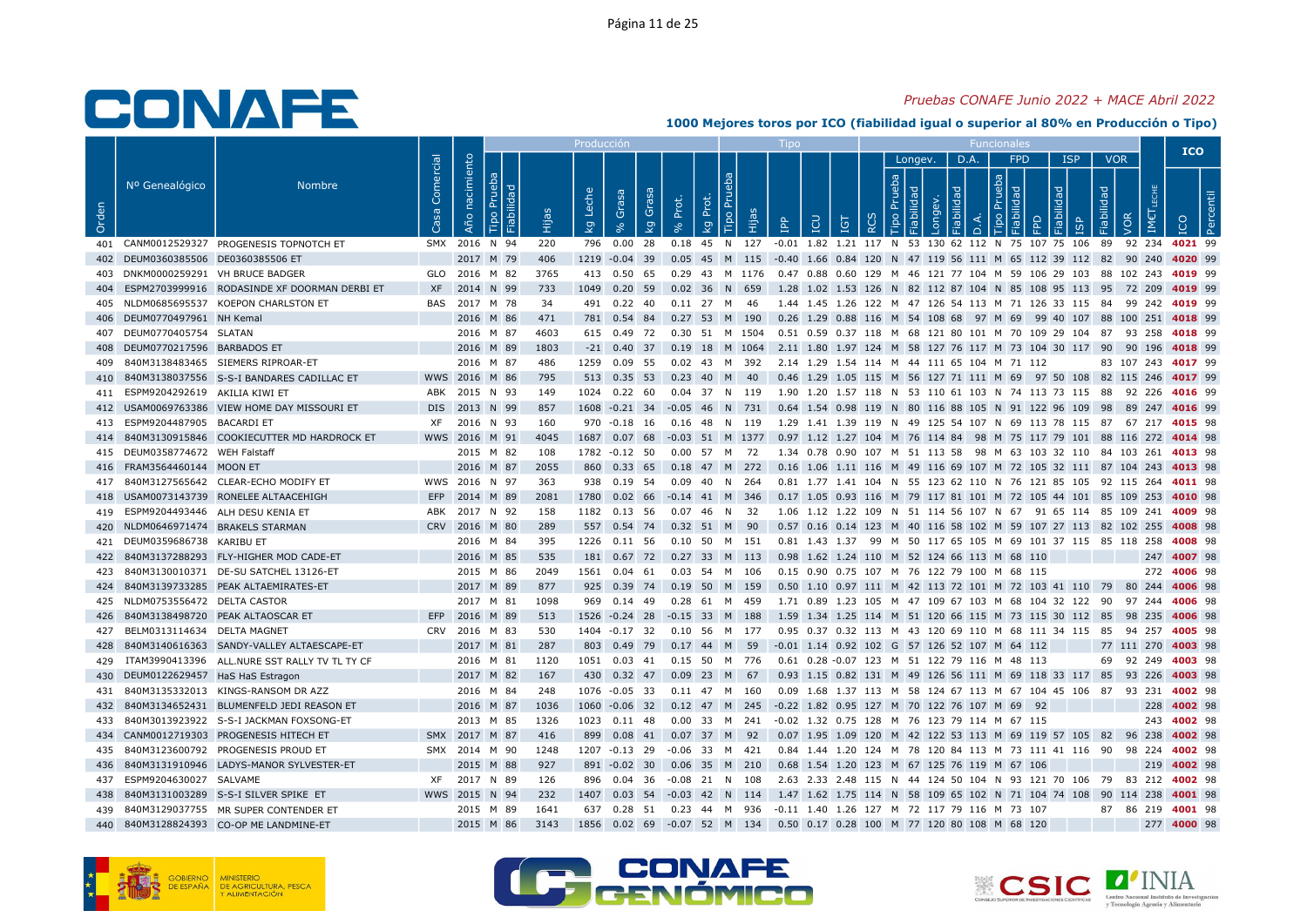### Pruebas CONAFE Junio 2022 + MACE Abril 2022

|       |                                   |                                               |                   |                   |               |      | Producció               |                |                                   |              |                                                                                                                          |                                                        |            |   |                                    |        |                |                                              |                                                                               |            |                   | <b>ICO</b>  |  |
|-------|-----------------------------------|-----------------------------------------------|-------------------|-------------------|---------------|------|-------------------------|----------------|-----------------------------------|--------------|--------------------------------------------------------------------------------------------------------------------------|--------------------------------------------------------|------------|---|------------------------------------|--------|----------------|----------------------------------------------|-------------------------------------------------------------------------------|------------|-------------------|-------------|--|
| Orden | Nº Genealógico                    | <b>Nombre</b>                                 | Comercial<br>Casa | nacimiento<br>Año | ಾ<br>! 프      | Ëщ   | Leche<br>$\overline{k}$ | Grasa          | Grasa<br>Prot.<br>$\overline{k}$  | đ<br>ᅌ<br>kg | <b>Tipo Pru</b><br>ιËΡ                                                                                                   | <b>POI</b><br>$\mathbf{f}$                             | <b>IGT</b> | ≃ | Longev.<br>Prueba<br>$\frac{1}{2}$ | õ<br>פ | D.A.<br>$\Box$ | <b>FPD</b><br>deu<br>$\mathbb{R}$<br>$\circ$ | <b>ISP</b><br>lidad<br>≏<br>$\overline{6}$                                    | Fiabilidad | <b>VOR</b><br>VOR |             |  |
|       |                                   | 441 CANM0012192430 SILVERRIDGE V EUCLID ET    |                   |                   | SMX 2015 M 91 | 2623 | 1115  0.10  51          |                |                                   |              | -0.06 30 M 1854 1.38 1.37 1.42 109 M 83 123 86 108 M 78 110 62 115 92 115 248 4000 98                                    |                                                        |            |   |                                    |        |                |                                              |                                                                               |            |                   |             |  |
|       |                                   | 840M3143029863 KENMORE TRIPLE CROWN-RED ET    |                   |                   | WWS 2017 M 86 | 395  |                         |                | 582 0.31 52 0.18 37 M 83          |              |                                                                                                                          |                                                        |            |   |                                    |        |                |                                              | 1.60 1.52 1.85 117 N 45 125 54 100 M 74 92 42 105 85 110 228 4000 98          |            |                   |             |  |
| 443   |                                   | USAM0070625980 DE-SU 11228 TOPSY ET           |                   |                   | ABS 2012 N 99 | 771  |                         |                | 1216  0.27  73  0.18  59  N  621  |              |                                                                                                                          |                                                        |            |   |                                    |        |                |                                              | 0.76 1.21 1.24 103 N 77 112 82 93 N 78 110 87 108 97 115 269 <b>3999</b> 98   |            |                   |             |  |
|       |                                   | CANM0012283304 WESTCOAST NEPTUNE ET           |                   |                   | SMX 2015 M 86 | 1231 |                         |                |                                   |              | 406 0.43 57 0.25 38 M 234 0.82 0.84 0.98 118 M 75 118 79 118 M 65 100 36 116 82 118 236 3998 98                          |                                                        |            |   |                                    |        |                |                                              |                                                                               |            |                   |             |  |
|       | 445 DEUM0360215716 MB Sir James   |                                               |                   |                   | 2017 M 85     | 456  |                         | 1368 -0.09 39  |                                   |              | -0.01 43 M 183                                                                                                           |                                                        |            |   |                                    |        |                |                                              | 1.06 0.98 0.90 112 M 51 121 68 110 M 71 107 35 111 85 118 254 3996 98         |            |                   |             |  |
| 446   | 840M3138498783 PEAK LEXELL ET     |                                               |                   |                   | TRG 2017 M 78 | 33   |                         |                | 871 0.16 48 0.14 43 N 20          |              |                                                                                                                          |                                                        |            |   |                                    |        |                |                                              | 0.07 2.15 1.60 115 N 47 116 54 108 M 67 107 39 111 82 110 239 3996 98         |            |                   |             |  |
| 447   |                                   | ESPM9204179147 DG KINGBOY SNIPER ET           | ASC               |                   | 2015 N 98     | 470  |                         |                |                                   |              | 1018 -0.10 26 -0.02 31 N 371 1.77 1.52 1.68 118 N 60 117 70 115 N 84 115 79 124 93 98 218 3996 98                        |                                                        |            |   |                                    |        |                |                                              |                                                                               |            |                   |             |  |
| 448   |                                   | CANM0012132900 MURRAYHOLM GLENHAVEN COP ET    |                   |                   | DIS 2015 M 88 | 352  |                         |                |                                   |              | 539  0.79  99  0.22  40  M  236  0.72  1.63  1.55  101  M  61  109  73  103  M  63  109  33  111  85  102  252  3995  98 |                                                        |            |   |                                    |        |                |                                              |                                                                               |            |                   |             |  |
|       | 449 NLDM0659618111 DELTA RELEVANT |                                               |                   |                   | 2015 M 86     | 709  |                         | 652 0.41 65    |                                   |              | 0.26 48 M 351                                                                                                            |                                                        |            |   |                                    |        |                |                                              | 1.23 0.07 0.28 117 M 53 119 77 107 M 65 113 36 111 88 106 262 <b>3995</b> 98  |            |                   |             |  |
| 450   | DEUM0539843403 WIL Ganderas       |                                               |                   |                   | 2017 M 80     | 94   |                         | 784 0.19 48    |                                   |              | $0.18$ 44 M 85                                                                                                           |                                                        |            |   |                                    |        |                |                                              | 0.72 1.48 0.97 115 M 44 120 51 110 M 59 110 38 105 82 89 241 3995 98          |            |                   |             |  |
| 451   |                                   | 840M3128463273 SYRYCZUK SILVER BLOWTORCH ET   |                   |                   | CRI 2015 M 91 | 8074 |                         |                |                                   |              | 687 0.29 54 0.13 36 M 1664 0.98 0.91 0.93 118 M 83 123 86 115 M 77 105 58 104 88 104 233 3995 98                         |                                                        |            |   |                                    |        |                |                                              |                                                                               |            |                   |             |  |
| 452   | 840M3135245892 ABS NEWMAN-ET      |                                               |                   |                   | 2016 M 85     | 755  |                         |                |                                   |              | 1424 -0.20 29 -0.08 37 M 239 -0.81 0.78 0.14 123 M 56 139 70 115 M 67 102                                                |                                                        |            |   |                                    |        |                |                                              |                                                                               |            |                   | 249 3995 98 |  |
| 453   |                                   | 840M3014365477 OCD MONTROSS LAIDLAW ET        |                   |                   | WWS 2014 M 89 | 747  |                         |                | 2017 -0.12 58 -0.01 64 M 157      |              |                                                                                                                          |                                                        |            |   |                                    |        |                |                                              | 0.54 1.06 1.15 102 M 73 107 81 97 M 71 91 47 108 87 104 253 <b>3992</b> 98    |            |                   |             |  |
| 454   |                                   | 840M3132117134 PINE-TREE PROPHECY ET          |                   |                   | ABS 2016 M 91 | 2422 |                         |                |                                   |              | 1084 0.30 71 0.17 53 M 1246 0.54 0.50 0.61 101 M 74 121 86 105 M 75 117 61 108 90 104 275 3992 98                        |                                                        |            |   |                                    |        |                |                                              |                                                                               |            |                   |             |  |
| 455   | 840M3014558962 ABS RAIDEN ET      |                                               |                   |                   | ABS 2014 M 89 | 6584 |                         |                |                                   |              | 1150 0.30 73 0.01 38 M 1037 -0.55 0.65 0.23 116 M 83 132 84 99 M 73 120 60 104 85 95 267 3992 98                         |                                                        |            |   |                                    |        |                |                                              |                                                                               |            |                   |             |  |
|       | 456 DEUM0121523563 MISTER X       |                                               |                   |                   | 2015 M 86     | 803  |                         |                |                                   |              | 1756 -0.22 38 -0.04 52 M 258 0.33 1.50 1.09 120 M 69 115 76 97 M 71 111 43 106 87 101 249 3992 98                        |                                                        |            |   |                                    |        |                |                                              |                                                                               |            |                   |             |  |
| 457   |                                   | 840M3133731806 PINE-SHELTER BYNT DUTEL-ET     |                   |                   | 2015 M 87     | 221  |                         |                | 926  0.32  67  0.12  43  M  71    |              |                                                                                                                          | 0.20 0.70 0.57 117 M 54 125 46 105 M 65 101            |            |   |                                    |        |                |                                              |                                                                               |            |                   | 247 3992 98 |  |
|       | 458 DEUM0359176237 KODIAC P       |                                               |                   |                   | 2016 M 84     | 252  |                         |                |                                   |              | 1517 -0.10 43 0.00 49 M 131 0.05 1.33 0.88 112 M 50 115 63 112 M 67 111 39 109 84 110 257 3992 98                        |                                                        |            |   |                                    |        |                |                                              |                                                                               |            |                   |             |  |
|       |                                   | 459 NLDM0729539557 WEELDER EMPIRE ET          |                   |                   | 2015 M 89     | 7663 |                         |                |                                   |              | 314 0.41 52 0.26 36 M 3907 1.42 0.27 0.27 126 M 62 121 83 116 M 73 121 50 115 91 75 234 3992 98                          |                                                        |            |   |                                    |        |                |                                              |                                                                               |            |                   |             |  |
| 460   | DEUM0358435146 GGA GORDON ET      |                                               |                   |                   | 2016 M 89     | 1545 |                         | 629 0.19 42    | 0.09                              |              | 30 M 766                                                                                                                 | 0.61 0.69 0.53 134 M 66 132 79 112 M 70 109            |            |   |                                    |        |                |                                              |                                                                               |            | 82 81 211 3990 98 |             |  |
| 461   |                                   | 840M3142181434 PEAK ALTAMILESTONE ET          |                   |                   | 2017 M 89     | 1227 |                         |                |                                   |              | 1090  0.19  59  0.19  56  M  274  -0.49  1.80  1.22  112  G  62  119  69  98  M  75  116                                 |                                                        |            |   |                                    |        |                |                                              |                                                                               |            | 62 98 255 3989 98 |             |  |
| 462   |                                   | 840M3126779955 PEAK ALTAPAINTER ET            |                   |                   | EFP 2014 M 91 | 8455 |                         |                |                                   |              | 442 0.27 43 0.26 41 M 2368                                                                                               |                                                        |            |   |                                    |        |                |                                              | 0.31 1.34 1.05 111 M 89 129 89 119 M 76 115 54 107 90 116 252 3989 98         |            |                   |             |  |
| 463   |                                   | 840M3129128780 PEAK ALTAOCASO-ET              |                   |                   | 2015 M 87     | 1731 |                         | 1613  0.04  62 |                                   |              | 0.07 60 M 50                                                                                                             | 0.78  0.50  0.45  109  M  77  118  80  94  M  69  109  |            |   |                                    |        |                |                                              |                                                                               |            |                   | 269 3988 98 |  |
| 464   | USAM0072851596 DE-SU JIMJAM-ET    |                                               |                   |                   | 2013 M 85     | 467  |                         |                | 749 0.25 53 0.07 32 M 85          |              |                                                                                                                          | 0.54 0.63 0.57 124 M 73 127 75 118 M 67 112            |            |   |                                    |        |                |                                              |                                                                               |            |                   | 234 3988 98 |  |
| 465   |                                   | 840M3138498788 PEAK ALTASTARJACK ET           | EFP               |                   | 2017 M 91     | 1777 | 667                     | 0.08 32        |                                   |              | 0.17 39 M 709                                                                                                            |                                                        |            |   |                                    |        |                |                                              | 0.49 2.22 1.64 107 M 56 127 80 116 M 73 113 46 109  87 106 238 <b>3988</b> 98 |            |                   |             |  |
| 466   |                                   | 840M3125645118 BUSH-BROS BALIST TRIDENT ET    |                   |                   | CRV 2014 M 85 | 358  |                         |                |                                   |              | 761 0.47 76 0.25 51 M 214 0.69 1.25 1.21 119 M 57 109 75 93 M 65 108 44 110 87 93 238 3987 98                            |                                                        |            |   |                                    |        |                |                                              |                                                                               |            |                   |             |  |
| 467   | DNKM0000259811 VH RIVER RAMSEY    |                                               |                   |                   | GLO 2017 M 82 | 1113 |                         | 328 0.19 30    |                                   |              | 0.23 34 M 278                                                                                                            |                                                        |            |   |                                    |        |                |                                              | 1.67 0.64 0.92 126 N 40 131 70 116 M 64 119 37 109 87 92 227 <b>3987</b> 98   |            |                   |             |  |
| 468   |                                   | 840M3012559845 S-S-I CASHCOIN VICTOR-ET       |                   |                   | 2013 M 81     | 148  |                         |                | 1620 -0.12 45 -0.01 51 M 40       |              |                                                                                                                          | 0.10 1.13 0.73 113 M 65 116 63 112 M 63 110            |            |   |                                    |        |                |                                              |                                                                               |            |                   | 253 3986 98 |  |
| 469   |                                   | USAM0073143748 RONELEE MIDNIGHT DETOUR ET     |                   |                   | DIS 2014 N 98 | 630  |                         |                | 937  0.16  50  0.12  43  N  484   |              |                                                                                                                          |                                                        |            |   |                                    |        |                |                                              | 1.13 1.72 1.27 110 N 72 117 81 107 N 86 104 92 106 97 117 255 <b>3986</b> 98  |            |                   |             |  |
| 470   | 840M3135245767 ABS JOPLIN ET      |                                               | <b>ABS</b>        |                   | 2016 M 87     | 1203 |                         | 1028  0.46  86 |                                   |              | 0.08 42 M 213                                                                                                            |                                                        |            |   |                                    |        |                |                                              | 0.00 0.84 0.55 114 M 69 118 77 100 M 69 103 40 103 82 103 255 3985 98         |            |                   |             |  |
| 471   |                                   | CANM0042002132 BRABANTDALE ANGLER ET          |                   |                   | ABS 2017 M 87 | 481  |                         |                | 1484  0.26  82  -0.01  47  M  172 |              |                                                                                                                          |                                                        |            |   |                                    |        |                |                                              | 0.77 1.29 1.63 114 M 51 106 59 87 M 72 94 44 111 87 95 228 3984 98            |            |                   |             |  |
|       |                                   | 472 840M3123885981 S-S-I TETRIS VERTEX ET     |                   |                   | WWS 2014 M 86 | 3121 |                         |                |                                   |              | 1551 0.05 61 -0.12 37 M 191 0.96 1.12 1.14 108 M 76 117 80 102 N 67 111 33 114 81 109 251 3984 98                        |                                                        |            |   |                                    |        |                |                                              |                                                                               |            |                   |             |  |
|       |                                   | 473 DNKM0000259614 VH ANDERSTRUP SNIPER SNAKE |                   |                   | GLO 2017 M 83 | 2487 | 967                     | 0.01 36        |                                   |              | 0.06 38 M 604                                                                                                            |                                                        |            |   |                                    |        |                |                                              | 0.45 1.53 1.36 131 N 44 118 75 101 M 65 112 41 120 88 99 222 3984 98          |            |                   |             |  |
|       |                                   | 474 USAM0073967458 DIRT-ROAD KING TUT ET      |                   |                   | WWS 2014 M 86 | 2236 |                         |                | 931 0.04 37 0.00 30 M 498         |              |                                                                                                                          |                                                        |            |   |                                    |        |                |                                              | 0.64 1.56 1.59 126 M 77 113 80 120 M 73 111 47 118 85 94 204 3984 98          |            |                   |             |  |
|       |                                   | 475 840M3123600727 S-S-I RODGERS MESSAGER-ET  |                   |                   | 2014 M 84     | 598  |                         | 1095  0.24  65 |                                   | 0.10 46 M    | 67                                                                                                                       | 0.96  0.52  0.60  120  M  72  112  73  110  M  63  113 |            |   |                                    |        |                |                                              |                                                                               |            |                   | 244 3983 98 |  |
|       | 476 DEUM0816054986 Misha          |                                               |                   |                   | 2015 M 83     | 168  |                         | 979 0.05 40    |                                   |              | $0.14$ 46 M 67                                                                                                           |                                                        |            |   |                                    |        |                |                                              | 0.75 1.07 0.73 118 M 52 119 58 112 M 65 119 41 108 85 89 240 3983 98          |            |                   |             |  |
|       |                                   | 477 840M3012897302 OCD TOPROCK DELHI-ET       |                   |                   | 2013 M 82     | 208  |                         |                | 1275 -0.13 32 -0.02 39 M 41       |              |                                                                                                                          | 0.38 1.78 1.37 105 M 67 129 65 117 M 63 92             |            |   |                                    |        |                |                                              |                                                                               |            |                   | 230 3983 98 |  |
| 478   |                                   | 840M3125993752 FARNEAR-TBR-BH FALLON ET       |                   |                   | DIS 2016 M 85 | 956  |                         | 1028 0.37 76   |                                   |              | 0.14 48 M 166                                                                                                            |                                                        |            |   |                                    |        |                |                                              | 0.50 0.47 0.39 112 M 51 122 70 98 M 69 116 33 103 82 106 271 3981 98          |            |                   |             |  |
|       |                                   | 479 USAM0073956655 MORNINGVIEW JEDI ZEB-ET    |                   |                   | 2016 M 83     | 378  |                         |                |                                   |              | 869 0.24 56 0.12 41 M 158 -0.26 1.48 1.04 125 M 39 123 62 103 M 63 112                                                   |                                                        |            |   |                                    |        |                |                                              |                                                                               |            |                   | 237 3981 98 |  |
| 480   |                                   | 840M3142181491 PEAK ALTAEXPLOSION ET          |                   |                   | EFP 2017 M 88 | 795  |                         |                |                                   |              | 407 0.55 69 0.26 39 M 70 0.41 0.76 0.79 108 N 44 127 52 113 M 74 108 31 110 82 105 252 3981 98                           |                                                        |            |   |                                    |        |                |                                              |                                                                               |            |                   |             |  |





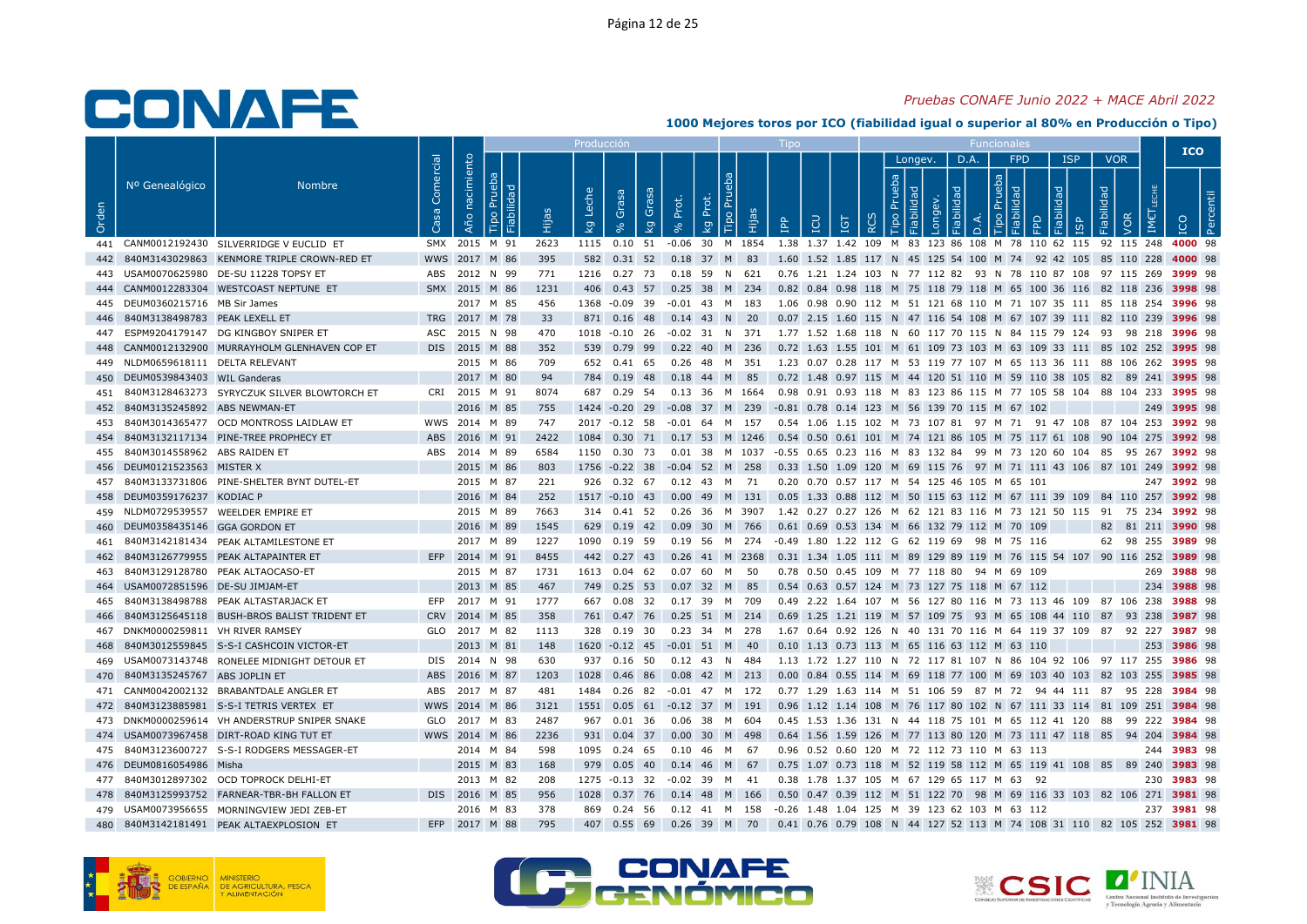### Pruebas CONAFE Junio 2022 + MACE Abril 2022

|       |                                    |                                                |                   |                |      |      | Producció            |             |           |                                                                                                   |                                              |                                             |                               |         |      |     |            |                                                                                             |                                 |                    | <b>ICO</b>  |  |
|-------|------------------------------------|------------------------------------------------|-------------------|----------------|------|------|----------------------|-------------|-----------|---------------------------------------------------------------------------------------------------|----------------------------------------------|---------------------------------------------|-------------------------------|---------|------|-----|------------|---------------------------------------------------------------------------------------------|---------------------------------|--------------------|-------------|--|
| Orden | Nº Genealógico                     | <b>Nombre</b>                                  | Comercial<br>Casa | Año nacimiento | lida | Нijа | Leche<br>Grasa<br>kg | Grasa<br>kg | Prot.     | Tipo Prue<br>Prot.<br>Hijas<br>kg                                                                 | <b>Adi</b>                                   | <b>IGT</b>                                  | Prueba<br>$\circ$<br>$\alpha$ | Longev. | D.A. | deb | <b>FPD</b> | <b>ISP</b><br><b>pep!</b>                                                                   | <b>VOR</b><br>Fiabilidad<br>VOR |                    |             |  |
|       | 481 NLDM0679221023 MS CAMINO ET    |                                                |                   | CRV 2015 M 86  |      | 478  | 1024 -0.01 36        |             |           | 0.15 49 M 161                                                                                     |                                              |                                             |                               |         |      |     |            | 1.48 1.55 1.41 111 M 62 116 78 104 M 69 104 45 114 88 108 244 3981 98                       |                                 |                    |             |  |
|       | 482 DEUM0122629409 HAS KONTEX      |                                                |                   | 2016 M 85      |      | 689  | 1203 0.30 75         |             |           | 0.20 60 M<br>240                                                                                  |                                              |                                             |                               |         |      |     |            | 1.32 1.15 1.49 98 M 53 106 69 97 M 69 105 40 109 87 101 255 3980 98                         |                                 |                    |             |  |
| 483   |                                    | FRAM2925912610 MYBEST DE GRIMIDOU ET           |                   | 2016 M 83      |      | 452  | 597   0.28   50      |             |           | 0.26 46 M<br>- 49                                                                                 |                                              |                                             |                               |         |      |     |            | 0.84 1.22 1.11 114 N 49 113 54 118 M 72 106 46 111 85 111 239 3979 98                       |                                 |                    |             |  |
|       | NLDM0750760885 JAMESON ET          |                                                |                   | ALB 2016 M 87  |      | 2472 |                      |             |           | 528 0.17 36 0.18 35 M 984                                                                         |                                              |                                             |                               |         |      |     |            | 0.96 1.98 1.63 120 M 65 130 78 106 M 73 117 59 100 88 98 233 3979 98                        |                                 |                    |             |  |
| 485   |                                    | 840M3140616195 SANDY-VALLEY FS CAMDEN ET       |                   | 2017 M 85      |      | 883  | 652 0.57 81          |             |           | 0.17 39 M 133                                                                                     | -0.22 1.17 0.86 117 M 36 111 69 118 M 68 105 |                                             |                               |         |      |     |            |                                                                                             |                                 |                    | 238 3978 98 |  |
| 486   |                                    | 840M3011816174 DEBOER AMARILLO CRI-ET          |                   | 2013 M 86      |      | 1598 | 1448 -0.11 40        |             |           | 0.05 52 M 76 1.05 1.34 1.35 114 M 77 115 79 104 M 69 105                                          |                                              |                                             |                               |         |      |     |            |                                                                                             |                                 |                    | 235 3978 98 |  |
|       | 487 DEUM0121719348 Paradiso        |                                                |                   | 2015 M 86      |      | 1393 | 703   0.21   47      |             |           | 0.14 37 M 475                                                                                     |                                              |                                             |                               |         |      |     |            | -0.05 1.32 0.80 129 M 66 121 77 103 M 70 118 29 121 88 102 240 <b>3976</b> 98               |                                 |                    |             |  |
|       | 488 DEUM0666732945 CHARMING ET     |                                                |                   | BAS 2016 M 86  |      | 519  |                      |             |           | 1374 0.14 65 0.07 52 M 330                                                                        |                                              |                                             |                               |         |      |     |            | -0.05 1.39 1.04 116 M 57 106 72 101 M 67 113 38 110 88 99 250 <b>3974</b> 98                |                                 |                    |             |  |
|       | 489 DEUM1504274055 KHE Kubrick     |                                                |                   | 2016 M 85      |      | 851  | 464 0.52 69          |             |           | 0.39 54 M 410                                                                                     | 1.14 0.25 0.92 114 G 58 119 71 107 M 59 108  |                                             |                               |         |      |     |            |                                                                                             |                                 | 80 96 245 3974 98  |             |  |
| 490   |                                    | 840M3134545080 PLAIN-KNOLL MODESTY HONOR       |                   | 2017 M 84      |      | 687  | 890 0.28 61          |             |           | 0.07 36 M 58                                                                                      |                                              | 0.77 1.51 1.12 115 G 57 120 66 107 M 68 108 |                               |         |      |     |            |                                                                                             |                                 | 77 115 249 3974 98 |             |  |
|       | 491 NLDM0921967114 BOUW FINDER ET  |                                                |                   | CRV 2015 M 89  |      | 8267 | -50  0.51  46        |             |           | 0.22 20 M 4824 2.22 0.54 1.31 127 M 75 133 85 112 N 80 114 80 116 93 97 215 <b>3974</b> 98        |                                              |                                             |                               |         |      |     |            |                                                                                             |                                 |                    |             |  |
|       | 492 DEUM0359235304 BESTDAY ET      |                                                |                   | 2016 M 86      |      | 1207 | 863 0.24 56          |             |           | 0.23 52 M 448                                                                                     |                                              |                                             |                               |         |      |     |            | 0.47 1.47 1.03 117 M 59 115 75 95 M 69 108 30 113 87 84 241 3973 98                         |                                 |                    |             |  |
| 493   |                                    | 840M3131664081 PEAK ALTABOMBAST-ET             |                   | 2016 M 91      |      | 2486 | 828 0.16 46          |             |           | 0.13 40 M 380                                                                                     |                                              |                                             |                               |         |      |     |            | 0.82 1.19 1.08 118 M 74 120 85 111 M 75 108 38 109 84 101 231 3972 98                       |                                 |                    |             |  |
|       | 494 DEUM0538281293 BILL ET         |                                                |                   | CRI 2014 M 88  |      | 5103 | $-38$ 0.64 59        |             |           | 0.40 37 M 955                                                                                     |                                              |                                             |                               |         |      |     |            | 0.28 0.89 0.97 130 M 81 122 85 112 M 73 119 45 113 90 92 222 3972 98                        |                                 |                    |             |  |
| 495   |                                    | 840M3130010426 DE-SU 13181 QUANTUM ET          |                   | ABS 2015 M 91  |      | 1988 | 1106 0.13 54         |             | $0.25$ 63 | 932<br>M                                                                                          |                                              |                                             |                               |         |      |     |            | 0.59 1.12 1.18 112 M 81 112 86 95 M 73 105 46 111 88 93 243 3971 98                         |                                 |                    |             |  |
|       | 496 DEUM1264519228 HYPE ET         |                                                |                   | 2016 M 86      |      | 3204 |                      |             |           | 748 0.29 57 0.32 57 M 974                                                                         |                                              |                                             |                               |         |      |     |            | 1.45 0.79 1.24 114 M 68 114 78 95 M 69 111 32 114 85 92 247 3971 98                         |                                 |                    |             |  |
| 497   |                                    | 840M3134408407 DE-SU 13798 OXFORD ET           |                   | ABS 2016 M 84  |      | 670  | 1534 0.19 76         |             |           | 0.16 67 M 163                                                                                     |                                              | 0.53 0.55 0.69 106 M 62 104 70 100 M 66 110 |                               |         |      |     |            |                                                                                             |                                 |                    | 262 3970 98 |  |
| 498   |                                    | 840M3142934562 OCD HELIX MILFORD ET            |                   | 2017 M 83      |      | 478  | 1148                 | 0.42 86     |           | 0.15 53 M 84                                                                                      |                                              | 0.76 0.65 0.71 107 G 57 113 63 96 M 70 102  |                               |         |      |     |            |                                                                                             |                                 | 75 104 262 3970 98 |             |  |
|       | 499 DEUM1272495064 MARTINIUS ET    |                                                |                   | 2015 M 88      |      | 7720 | 1084  0.10  49       |             |           | 0.06 42 M 2719 0.47 0.73 0.23 111 M 73 127 81 108 M 71 116 44 112 87 101 263 3970 98              |                                              |                                             |                               |         |      |     |            |                                                                                             |                                 |                    |             |  |
| 500   |                                    | 840M3127565648 CLEAR-ECHO ALTABOVADER ET       |                   | 2016 M 84      |      | 140  | 1412 -0.12 37        |             | 0.09      | 56 M<br>- 45                                                                                      | -0.35 1.58 1.04 113 M 52 121 59 106 M 66 107 |                                             |                               |         |      |     |            |                                                                                             |                                 | 59 101 245 3969 98 |             |  |
|       |                                    | 502 840M3128792977 CO-OP RB DMRS TERRAIN-ET    |                   | 2015 M 86      |      | 2900 | 1108  0.08  48       |             |           | 0.08  44  M  58                                                                                   | -0.14 1.69 1.11 113 M 76 126 80 105 M 67 102 |                                             |                               |         |      |     |            |                                                                                             |                                 |                    | 239 3969 98 |  |
|       |                                    | 501 CANM0012278110 PROGENESIS HARMONY ET       |                   | SMX 2015 M 90  |      | 1064 | 1124 0.08 49         |             |           | 0.06 43 M 519 -0.36 0.79 0.39 122 M 75 122 82 110 M 71 99 62 111 85 96 232 <b>3969</b> 98         |                                              |                                             |                               |         |      |     |            |                                                                                             |                                 |                    |             |  |
| 503   |                                    | 840M3134167086 HARTFORD RUBI-TAZ ET            |                   | DIS 2016 M 89  |      | 1393 | 739 0.44 72          |             |           | 0.07 31 M 162                                                                                     |                                              |                                             |                               |         |      |     |            | 2.00  0.88  1.06  98  M  69  127  76  107  M  74  109  59  106  81  108  256 <b>3969</b> 98 |                                 |                    |             |  |
|       |                                    | 504 DNKM0000258170 VH ANDERSTRUP SUPERS        |                   | 2015 M 87      |      | 2205 | 1133  0.00  41       |             |           | 0.01 38 M 788                                                                                     |                                              |                                             |                               |         |      |     |            | -0.02 1.63 1.48 118 M 67 123 80 109 M 69 105 46 109 90 100 230 3969 98                      |                                 |                    |             |  |
| 505   |                                    | 840M3124720459 SEAGULL-BAY-MJ APPLEJAX-ET      |                   | 2015 M 89      |      | 6314 | 782 0.20 49          |             |           | 0.16 42 M 1376 0.11 1.10 0.83 117 M 83 120 84 122 M 69 108                                        |                                              |                                             |                               |         |      |     |            |                                                                                             |                                 | 81 85 227 3968 98  |             |  |
|       | 506 DEUM0360157629 Surfer          |                                                |                   | 2017 M 78      |      | 52   |                      |             |           | 680  0.16  41  0.15  38  M  43                                                                    |                                              |                                             |                               |         |      |     |            | 0.11 1.43 0.96 111 M 47 127 54 114 M 67 107 34 119 84 110 244 3968 98                       |                                 |                    |             |  |
|       |                                    | 507 840M3014561903 SANDY-VALLEY AFTERBURNER ET |                   | SMX 2014 M 91  |      | 5108 | 453 0.38 54          |             |           | 0.29 44 M 2273 0.96 0.36 0.79 119 M 89 119 90 114 N 78 98 71 116 92 94 222 3967 98                |                                              |                                             |                               |         |      |     |            |                                                                                             |                                 |                    |             |  |
| 508   | NLDM0626776068 NL626776068         |                                                |                   | 2017 M 84      |      | 317  | 1049  0.26  65       |             |           | 0.11 46 M 141 1.22 1.26 1.41 109 M 49 111 62 101 M 69 99 40 111 84 96 235 3966 98                 |                                              |                                             |                               |         |      |     |            |                                                                                             |                                 |                    |             |  |
|       |                                    | 509 840M3140765936 KINGEMERLING HELX DOCTOR ET |                   | WWS 2016 M 85  |      | 964  | 1056  0.29  69       |             |           | 0.03 37 M 232                                                                                     |                                              |                                             |                               |         |      |     |            | 1.07 1.42 1.29 110 N 47 110 68 108 N 71 110 39 109 82 115 246 <b>3966</b> 98                |                                 |                    |             |  |
| 510   |                                    | 840M3129037879 MR MISSOURI EXTRA ET            |                   | 2015 M 87      |      | 782  | 1123 -0.08 32        |             |           | 0.02 39 M 369                                                                                     |                                              |                                             |                               |         |      |     |            | 1.64 1.89 1.82 119 M 49 115 72 106 M 72 110 42 106 88 82 213 3966 98                        |                                 |                    |             |  |
|       | 511 DEUM0952479468 Suarez          |                                                |                   | 2017 M 81      |      | 103  | 1134 -0.11 29        |             |           | $-0.03$ 33 M 40                                                                                   |                                              |                                             |                               |         |      |     |            | 1.58 1.41 1.57 115 M 49 123 56 111 M 69 101 36 113 87 105 221 <b>3966</b> 98                |                                 |                    |             |  |
|       | 512 DEUM0539638681 FIRST           |                                                |                   | 2016 M 86      |      | 631  |                      |             |           | 340 0.31 43 0.25 36 M 263                                                                         |                                              |                                             |                               |         |      |     |            | 1.73 0.90 1.40 116 M 53 122 72 115 M 71 117 38 117 87 101 223 3965 98                       |                                 |                    |             |  |
|       |                                    | 513 840M3129015989 STANTONS CHIEF ET           |                   | TRG 2015 N 98  |      | 698  | $962 -0.04$ 30       |             |           | $-0.01$ 30 N 486                                                                                  |                                              |                                             |                               |         |      |     |            | 1.47 2.65 2.60 118 N 66 115 71 108 N 85 94 92 111 96 100 200 3965 98                        |                                 |                    |             |  |
|       |                                    | 514 GBRM7942600169 WILTOR DRUMMER BLF BYF CVF  |                   | 2014 M 85      |      | 2404 |                      |             |           | 1278 0.20 67 0.03 45 M 758 -0.04 1.06 0.85 116 M 81 109 78 109 M 71 109 47 109 87 109 247 3964 98 |                                              |                                             |                               |         |      |     |            |                                                                                             |                                 |                    |             |  |
|       | 515 DEUM0357810874 HELLAS ET       |                                                |                   | 2016 M 85      |      | 1050 | 338 0.26 38          |             |           | 0.31 42 M 374                                                                                     |                                              |                                             |                               |         |      |     |            | 0.85 1.53 1.27 123 M 59 113 73 116 M 69 111 29 119 85 104 219 3964 98                       |                                 |                    |             |  |
|       | 516 840M3129128855 PEAK HOTLINE ET |                                                |                   | CRV 2015 N 99  |      | 1238 |                      |             |           | 1117  0.38  81  0.15  52  N  809                                                                  |                                              |                                             |                               |         |      |     |            | 2.59 1.60 2.03 98 N 69 97 71 98 N 94 119 93 102 97 113 250 3963 98                          |                                 |                    |             |  |
|       | 517 DEUM0666882644 BENDINO         |                                                |                   | 2016 M 78      |      | 34   | 1541 -0.03 52        |             |           | 0.06 56 M 20                                                                                      |                                              |                                             |                               |         |      |     |            | 1.05  0.96  0.97  107  M  49  109  54  99  M  65  99  31  117  84  105  250 <b>3963</b> 98  |                                 |                    |             |  |
|       | 518 NLDM0755139693 HET MEER BRAVO  |                                                |                   | 2014 M 86      |      | 6728 | 498                  | $0.27$ 45   |           | 0.24 41 M 3945                                                                                    |                                              |                                             |                               |         |      |     |            | 0.86 0.20 0.30 125 M 63 124 82 117 M 71 114 62 110 92 79 227 3963 98                        |                                 |                    |             |  |
|       | 519 ESPM9204355197 BASIX ET        |                                                |                   | 2016 N 96      |      | 287  | 603 0.24 46          |             |           | 0.09 29 N 209                                                                                     |                                              |                                             |                               |         |      |     |            | 1.95 1.08 1.66 122 N 47 121 59 107 N 67 105 83 115 88 91 202 3963 98                        |                                 |                    |             |  |
|       |                                    | 520 840M3133735646 S-S-I LA CHEVLER CHEETAH-ET |                   | 2016 M 83      |      | 265  |                      |             |           | 1733 -0.13 47 -0.01 55 M 78                                                                       |                                              | 0.28 0.83 0.65 109 M 64 117 65 107 M 64 103 |                               |         |      |     |            |                                                                                             |                                 |                    | 255 3962 98 |  |







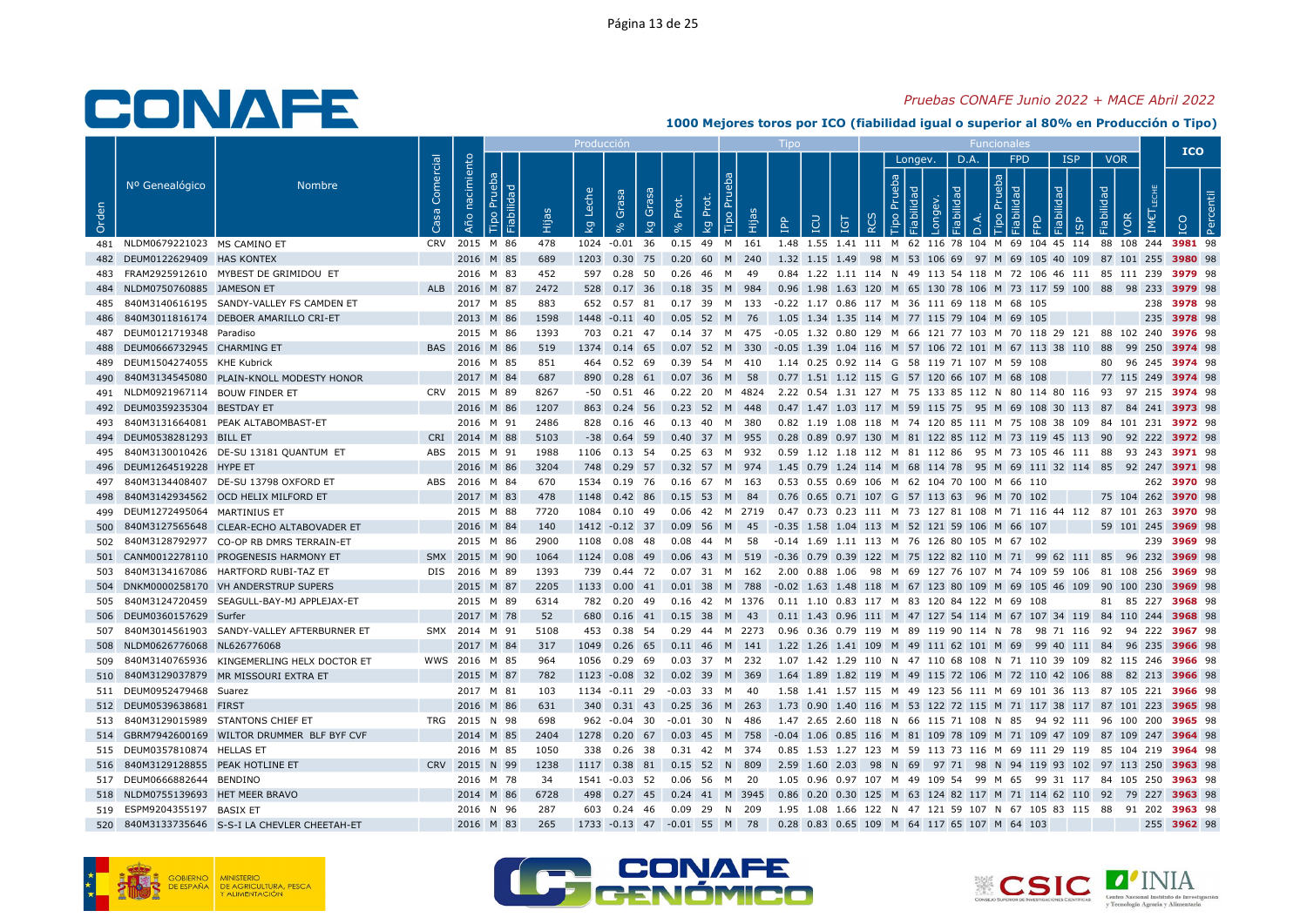### Pruebas CONAFE Junio 2022 + MACE Abril 2022

|       |                                  |                                                 |                         |                |          | Producció                                   |                      |                                |      |                                                                                                    |                 |                   |         |                |                                   |                     |            |                    | <b>ICO</b>  |
|-------|----------------------------------|-------------------------------------------------|-------------------------|----------------|----------|---------------------------------------------|----------------------|--------------------------------|------|----------------------------------------------------------------------------------------------------|-----------------|-------------------|---------|----------------|-----------------------------------|---------------------|------------|--------------------|-------------|
| Orden | Nº Genealógico                   | <b>Nombre</b>                                   | Comercial<br><b>S</b> a | Año nacimiento | 곧<br>ЕÎН | Leche<br>Grasa<br>$\overline{\mathsf{k}}$ g | Grasa<br>Prot.<br>kg | <b>Tipo Pru</b><br>Prot.<br>kg | ia   | <b>CD</b><br>$\mathbf{P}^{\mathbf{p}}$                                                             | IGT<br>$\alpha$ | Prueba<br>$\circ$ | Longev. | D.A.<br>õ<br>≏ | <b>FPD</b><br>deb<br>ᅙ<br>$\circ$ | <b>ISP</b><br>lidad | Fiabilidad | <b>VOR</b><br>VOR  |             |
|       |                                  | 521 NLDM0941032007 AALSHORST RODY RED           |                         | 2016 M 87      | 1030     | 256 0.16 25                                 |                      | 0.20 28 M 231                  |      | 1.24 0.57 0.47 125 M 61 139 77 120 M 69 110 30 110 87 115 234 3962 98                              |                 |                   |         |                |                                   |                     |            |                    |             |
|       |                                  | 522 USAM0072850448 WEBB-VUE SPARK 2060 ET       |                         | WWS 2013 N 97  | 354      |                                             |                      |                                |      | 1861 -0.11 54 -0.03 56 N 302 -0.62 1.15 0.52 122 N 69 116 76 87 N 75 108 80 107 92 85 248 3961 98  |                 |                   |         |                |                                   |                     |            |                    |             |
|       |                                  | 523 840M3132348370 MR SILVER NAUTICAL ET        |                         | DIS 2015 M 86  | 1332     |                                             |                      |                                |      | 1064 0.28 68 0.11 46 M 127 -0.31 0.86 0.38 115 M 68 126 76 100 M 73 116 83 99 84 100 265 3961 98   |                 |                   |         |                |                                   |                     |            |                    |             |
|       | 524 DEUM0359843931 Fisko         |                                                 |                         | 2017 M 87      | 992      |                                             |                      |                                |      | 575 0.39 60 0.17 36 M 475 1.37 1.13 1.37 117 M 53 119 72 101 M 69 104 41 117 87 103 229 3961 98    |                 |                   |         |                |                                   |                     |            |                    |             |
|       | 525 ESPM9204415119 BRAUN ET      |                                                 |                         | XF 2016 N 93   | 172      | 815 0.15 45                                 |                      | 0.01 28 N 143                  |      | 0.62 1.20 1.12 127 N 49 125 54 112 N 69 112 67 105 87 86 214 3961 98                               |                 |                   |         |                |                                   |                     |            |                    |             |
|       |                                  | 526 USAM0073926689 ZIMMERVIEW TOMEK 562-ET      |                         | 2014 M 84      | 461      | 1326  0.14  63  0.06  49  M  87             |                      |                                |      | 1.26 1.34 1.45 100 M 68 114 70 104 M 67 110                                                        |                 |                   |         |                |                                   |                     |            |                    | 248 3960 98 |
|       | 527 840M3133064302 ENDCO ARGO ET |                                                 |                         | TRG 2015 M 89  | 712      | 669  0.28  53  0.16  38  M  327             |                      |                                |      | 0.61 1.81 1.55 117 M 74 116 80 107 M 73 99 64 112 87 111 233 3960 98                               |                 |                   |         |                |                                   |                     |            |                    |             |
|       | 528 DEUM0358665642 MUSTAFI       |                                                 |                         | 2015 M 85      | 544      | 954 0.00 34 0.13 45 M 187                   |                      |                                |      | 1.45 0.71 0.67 118 M 62 121 72 110 M 69 119 45 111 87 79 229 <b>3960</b> 98                        |                 |                   |         |                |                                   |                     |            |                    |             |
|       | 529 CANM0012687225 VOGUE LETSGO  |                                                 |                         | 2017 M 82      | 243      | 437  0.17  32  0.21  35  M  126             |                      |                                |      | 1.64 2.23 2.23 123 G 57 118 50 112 M 67 97                                                         |                 |                   |         |                |                                   |                     |            | 67 101 199 3960 98 |             |
| 530   |                                  | ESPM1504363914 A-COSTA-S.C. XEO ET              |                         | 2016 N 94      | 197      |                                             |                      |                                |      | 1769 -0.30 30 -0.02 55 N 149 -0.17 1.16 0.80 105 N 47 125 52 107 N 70 108 72 108 84 88 243 3959 98 |                 |                   |         |                |                                   |                     |            |                    |             |
|       |                                  | 531 840M3012662785 ST GENOMICPRO FURY 10253-ET  |                         | 2014 M 84      | 483      | 609  0.59  82                               |                      | 0.16 36 M 92                   |      | 0.69 1.20 1.16 109 M 71 117 73 103 M 69 112 44 112 84 114 247 <b>3959</b> 98                       |                 |                   |         |                |                                   |                     |            |                    |             |
|       |                                  | 532 NLDM0678889806 DELTA ELAGAASTER JENEVER     |                         | 2015 M 81      | 298      | 1068  0.08  47  0.09  44  M  126            |                      |                                |      | 1.45 0.35 0.42 101 M 42 126 74 114 M 61 119 31 112 85 108 269 3959 98                              |                 |                   |         |                |                                   |                     |            |                    |             |
|       | 533 DEUM0357706795 PENTOS        |                                                 |                         | 2015 M 86      | 2382     | 1471 -0.17 34                               |                      | $-0.01$ 46 M 486               |      | 0.36 1.45 1.04 117 M 70 113 78 105 M 70 105 29 122 87 105 234 <b>3959</b> 98                       |                 |                   |         |                |                                   |                     |            |                    |             |
|       | 534 DEUM1405290381 SHA Hornbill  |                                                 |                         | 2016 M 81      | 122      | 856 0.37 69 0.02 30 M 68                    |                      |                                |      | 0.06 1.36 0.93 106 M 45 125 53 112 M 63 104 29 110 79 104 245 3959 98                              |                 |                   |         |                |                                   |                     |            |                    |             |
|       |                                  | 535 CANM0012021596 STANTONS ELAPSE 6815 ET      |                         | ALB 2014 N 96  | 258      | 824 0.24 54                                 |                      | 0.05 32 M 272                  |      | 0.75 1.55 1.32 115 M 72 114 68 117 N 75 110 83 112 87 108 228 3959 98                              |                 |                   |         |                |                                   |                     |            |                    |             |
|       |                                  | 536 840M3138498974 PEAK ALTASTOKED-ET           |                         | 2016 M 88      | 850      | 602 0.26 48 0.17 37 M 188                   |                      |                                |      | 0.88 1.23 1.03 104 M 49 130 67 120 M 71 110                                                        |                 |                   |         |                |                                   |                     |            | 73 107 248 3959 98 |             |
|       |                                  | 537 NLDM0711611001 OH DG PATT ALASKA RED ET     |                         | ALB 2016 M 90  | 1881     | 1071 -0.05 33 0.04 39 M 611                 |                      |                                |      | 1.39 1.39 1.65 121 M 66 123 77 102 M 74 105 36 107 88 103 225 <b>3959</b> 98                       |                 |                   |         |                |                                   |                     |            |                    |             |
|       |                                  | 538 USAM0074024960 PINE-TREE VERONA ET          |                         | ABS 2015 M 90  | 4048     | 556  0.50  70  0.28  47  M  1138            |                      |                                |      | 0.14 0.97 0.76 107 M 84 119 87 115 M 73 94 46 103 87 108 250 3958 98                               |                 |                   |         |                |                                   |                     |            |                    |             |
|       |                                  | 539 840M3141429159 OCD BANDARES CABERNET-ET     |                         | 2017 M 83      | 125      | 42 0.73 71 0.36 36 M 88                     |                      |                                |      | 1.85 1.59 1.74 112 M 33 121 59 102 M 65 107                                                        |                 |                   |         |                |                                   |                     |            | 70 121 240 3958 98 |             |
|       |                                  | 540 CANM0012529304 PROGENESIS BEEGEES ET        |                         | SMX 2016 M 90  | 2915     | 940 0.01 35                                 |                      | 0.10 41 M 729                  |      | 0.39 1.08 0.85 112 M 70 125 82 119 N 69 107 67 111 87 106 242 3958 98                              |                 |                   |         |                |                                   |                     |            |                    |             |
|       |                                  | 541 840M3004509743 HOLYLAND ROSSI RAZOR-ET      |                         | 2014 M 81      | 175      | 936  0.09  43  0.03  33  M  53              |                      |                                |      | 0.77 1.04 0.82 114 M 64 127 62 120 M 63 112                                                        |                 |                   |         |                |                                   |                     |            |                    | 239 3958 98 |
|       |                                  | 542 CANM0110508043 PARKHURST SAMARITAN ET       |                         | ABS 2017 M 90  | 1064     | 708  0.50  77  0.20  44  M  393             |                      |                                |      | 1.04 0.55 0.79 105 M 51 118 70 106 M 75 101 46 111 87 103 248 3957 98                              |                 |                   |         |                |                                   |                     |            |                    |             |
|       | 543 NLDM0933447046 K LIDDOM      |                                                 |                         | 2016 M 79      | 140      | 1270 0.05 51                                |                      | 0.04 45 M                      | 37   | 0.87 0.90 1.23 115 M 47 118 67 102 M 65 109 31 110 84 102 231 3957 98                              |                 |                   |         |                |                                   |                     |            |                    |             |
|       | 544 DEUM1603799548 GWH Kougar    |                                                 |                         | 2017 M 81      | 97       | 1099  0.14  54  0.05  41  M  63             |                      |                                |      | 0.60 1.23 0.95 105 M 51 117 59 113 M 69 101 37 115 87 106 245 3957 98                              |                 |                   |         |                |                                   |                     |            |                    |             |
|       |                                  | 545 840M3133887401 NO-FLA ALTAMIKLO-ET          |                         | 2016 M 86      | 1351     | 1425 -0.18 31                               |                      | 0.03 49 M 95                   |      | 0.37 0.81 0.28 112 M 68 127 75 114 M 70 127                                                        |                 |                   |         |                |                                   |                     |            |                    | 264 3957 98 |
|       |                                  | 546 840M3014562337 SANDY-VALLEY FEDORA ET       |                         | WWS 2016 M 90  | 2517     |                                             |                      |                                |      | 420 0.33 48 0.27 41 M 742 -0.23 1.34 0.96 125 M 63 126 81 109 M 71 100 42 106 85 108 228 3957 98   |                 |                   |         |                |                                   |                     |            |                    |             |
|       |                                  | 547 CANM0012719110 PROGENESIS KRAKEN ET         |                         | SMX 2017 M 78  | 107      | 1594 -0.03 54                               |                      | 0.14 67 M 73                   |      | -0.50 0.85 0.76 110 N 49 108 56 104 M 69 97 41 110 84 99 244 <b>3955</b> 98                        |                 |                   |         |                |                                   |                     |            |                    |             |
|       | 548 DEUM0358925137 SILVERSHOT    |                                                 |                         | 2016 M 86      | 891      | 1713 -0.04 57 -0.02 53 M 383                |                      |                                |      | 1.67 0.79 1.13 103 M 62 108 74 103 M 73 106 43 106 90 107 246 3955 98                              |                 |                   |         |                |                                   |                     |            |                    |             |
|       |                                  | 549 840M3140616380 SANDY-VALLEY KR EXCALIBUR ET |                         | WWS 2017 M 86  | 528      | 698  0.56  82                               |                      | 0.20  43  M  100               |      | 1.47 1.36 1.56 99 N 49 115 56 100 M 73 105 45 106 85 121 257 <b>3955</b> 98                        |                 |                   |         |                |                                   |                     |            |                    |             |
|       | 550 DEUM0357640601 DE 0357640601 |                                                 |                         | 2014 M 86      | 816      | 1083 -0.01 38                               |                      | $0.12$ 48 M 233                |      | 0.50 0.88 0.87 120 M 71 125 77 100 M 71 106 44 112 87 117 249 3955 98                              |                 |                   |         |                |                                   |                     |            |                    |             |
|       | 551 DEUM0358389006 Palace        |                                                 |                         | 2015 M 82      | 124      | 586 0.38 59                                 |                      | 0.16 35 M                      | - 86 | 0.77 1.15 0.86 116 M 49 120 57 111 M 63 103 27 111 81 92 226 <b>3955</b> 98                        |                 |                   |         |                |                                   |                     |            |                    |             |
|       | 552 NLDM0718141783 DG HS NOEL ET |                                                 |                         | BAS 2016 M 85  | 444      | 846 -0.09 21 0.10 38 M 229                  |                      |                                |      | 1.45 1.29 1.27 122 M 53 124 66 113 M 71 108 33 109 87 81 212 3955 98                               |                 |                   |         |                |                                   |                     |            |                    |             |
|       |                                  | 553 840M3141560227 NO-FLA HYFLOW-ET             |                         | 2017 M 88      | 1790     | 1730 -0.26 33                               |                      | 0.10 67 M                      | 88   | 0.37 1.10 0.65 104 G 53 119 73 102 M 70 107                                                        |                 |                   |         |                |                                   |                     |            | 58 103 259 3954 98 |             |
|       | 554 DEUM0666860667 Seven Up      |                                                 |                         | 2015 M 86      | 744      |                                             |                      |                                |      | 882 -0.10 21 0.10 39 M 294 1.14 1.50 1.23 112 M 64 125 74 115 M 69 101 46 117 87 102 228 3954 98   |                 |                   |         |                |                                   |                     |            |                    |             |
|       |                                  | 555 USAM0143189714 WA-DEL TROY STETSON-ET       |                         | 2014 M 86      | 1897     | 1000 0.33 71                                |                      | 0.09  42  M  512               |      | 0.64 0.71 0.56 111 M 71 119 78 108 M 71 111                                                        |                 |                   |         |                |                                   |                     |            | 80 96 251 3953 98  |             |
|       |                                  | 556 840M3138498761 PEAK ALTAFORCE-ET            |                         | 2017 M 89      | 1495     | 934 0.12 46 0.20 51 M 273                   |                      |                                |      | 0.18 1.83 1.18 102 M 44 127 76 105 M 72 116                                                        |                 |                   |         |                |                                   |                     |            | 77 105 261 3953 98 |             |
|       |                                  | 557 840M3142490264 T-SPRUCE FRAZZLED HUEY ET    |                         | WWS 2017 M 85  | 2424     | 551 0.42 62                                 |                      | 0.13 31 M 456                  |      | 0.09 1.38 0.78 115 M 49 129 75 109 N 75 106 55 105 81 105 246 3953 98                              |                 |                   |         |                |                                   |                     |            |                    |             |
|       |                                  | 558 DNKM0000257941 HOLDNKM000000257941          |                         | 2015 M 86      | 1321     | 1113 -0.18 21                               |                      | 0.09 46 M 258                  |      | 0.23 1.27 1.00 117 M 70 125 77 111 M 69 122 45 117 87 89 229 3952 98                               |                 |                   |         |                |                                   |                     |            |                    |             |
|       |                                  | 559 CANM0109051031 BLONDIN GRADUATE             |                         | 2014 M 85      | 154      | 596  0.04  25  0.13  33  M  155             |                      |                                |      | 1.03 1.86 1.79 119 M 60 119 67 117 M 69 111 32 122 87 115 220 <b>3952</b> 98                       |                 |                   |         |                |                                   |                     |            |                    |             |
|       |                                  | 560 NLDM0727981787 VEKIS DG LEOPARD MENKO ET    |                         | BAS 2015 M 85  | 398      |                                             |                      |                                |      | 1967 -0.20 48 -0.05 57 M 137 1.07 1.22 1.16 106 M 63 106 71 102 M 67 129 45 103 85 96 260 3951 98  |                 |                   |         |                |                                   |                     |            |                    |             |





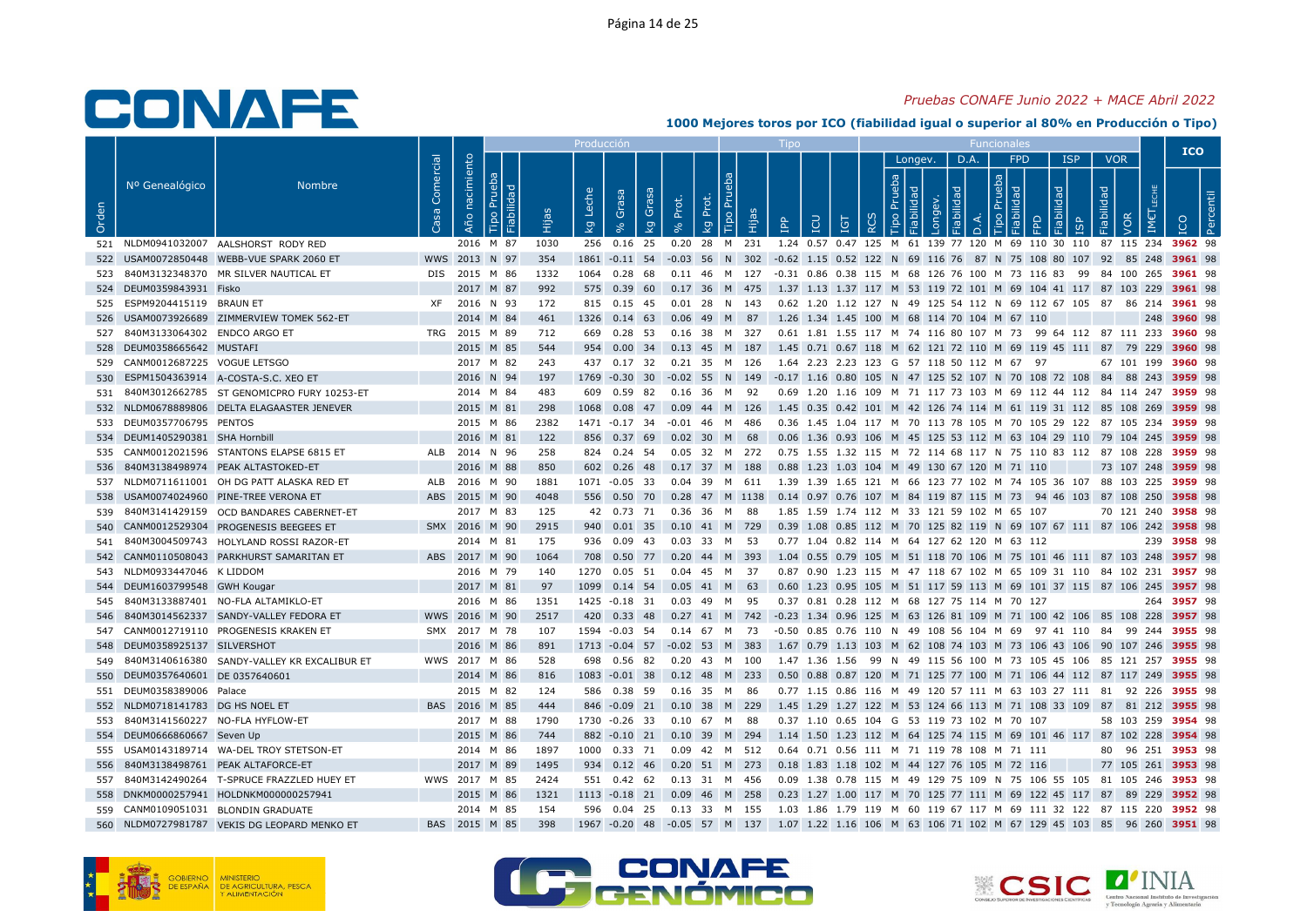### Pruebas CONAFE Junio 2022 + MACE Abril 2022

|       |                                     |                                                 |           |                |           |             | Producció                          |                                            |       |                                |      |                                                                                                                                                                       |     |                               |              |             |                     |                 |                     |                          |                    | <b>ICO</b>  |  |
|-------|-------------------------------------|-------------------------------------------------|-----------|----------------|-----------|-------------|------------------------------------|--------------------------------------------|-------|--------------------------------|------|-----------------------------------------------------------------------------------------------------------------------------------------------------------------------|-----|-------------------------------|--------------|-------------|---------------------|-----------------|---------------------|--------------------------|--------------------|-------------|--|
| Orden | Nº Genealógico                      | <b>Nombre</b>                                   | Comercial | Año nacimiento | 곧         | ËЩ          | Leche<br>$\overline{\mathsf{k}}$ g | Grasa<br>Grasa<br>kg                       | Prot. | <b>Tipo Pru</b><br>Prot.<br>kg | ia   | <b>POI</b><br>$\mathbf{P}^{\mathbf{p}}$                                                                                                                               | IGT | Prueba<br>$\circ$<br>$\alpha$ | Longev.<br>₫ | D.A.<br>bep | deb<br>$\circ$<br>≏ | <b>FPD</b><br>፶ | <b>ISP</b><br>lidad | <b>VOR</b><br>Fiabilidad | VOR<br>IME         |             |  |
|       |                                     | 561 840M3145055350 BADGER S-S-I DAVANTE-ET      |           |                | 2017 M 81 | 104         |                                    | 1182  0.09  52                             |       | 0.04 42 M 57                   |      | -0.08 1.63 1.25 116 G 56 118 56 109 M 66 101                                                                                                                          |     |                               |              |             |                     |                 |                     |                          | 68 110 234 3951 98 |             |  |
|       |                                     | 562 CANM0108839881 DENISTIER V GENERAL          |           |                | 2014 M 85 | 695         |                                    |                                            |       |                                |      | 116 0.67 69 0.30 33 M 107 1.58 1.27 1.66 115 M 74 116 75 116 M 66 106                                                                                                 |     |                               |              |             |                     |                 |                     |                          |                    | 218 3951 98 |  |
|       | 563 DEUM0357773558 Mirabo           |                                                 |           |                | 2015 M 78 | 51          |                                    | 793  0.11  40  0.09  35  M  31             |       |                                |      | 1.19 1.63 1.44 121 M 49 117 56 108 M 65 108 42 113 84 92 216 <b>3951</b> 98                                                                                           |     |                               |              |             |                     |                 |                     |                          |                    |             |  |
|       |                                     | 564 CANM0012380002 PROGENESIS FLAME HOTSHOT 182 |           |                | 2015 M 87 | 1096        |                                    |                                            |       |                                |      | 69 0.45 46 0.23 25 M 391 1.09 0.61 0.57 131 M 47 130 69 118 M 72 95 27 108 87 90 209 3951 98                                                                          |     |                               |              |             |                     |                 |                     |                          |                    |             |  |
|       |                                     | 565 CANM0012371162 WESTCOAST CAYDEN ET          |           | SMX 2016 M 81  |           | 91          |                                    | 263 0.35 44                                |       | 0.39  47  M  63                |      | 1.79  1.21  1.50  113  M  53  116  59  110  M  69  104  39  115  84  96  220 <b>3950</b> 98                                                                           |     |                               |              |             |                     |                 |                     |                          |                    |             |  |
| 566   |                                     | 840M3010356101 MR MARIBEL JACEY MARLOW-ET       |           |                | 2013 M 90 | 858         |                                    | 649  0.06  29  0.09  30  M  438            |       |                                |      | 0.26 1.66 1.15 131 M 76 120 83 117 M 71 104 44 116 90 103 213 3950 98                                                                                                 |     |                               |              |             |                     |                 |                     |                          |                    |             |  |
|       |                                     | 567 ESPM3304079493 MONO LA UZMAX 1 ET           |           | ASC 2015 N 95  |           | 202         |                                    | 824  0.20  50                              |       | 0.16 43 N 189                  |      | 0.80 0.99 0.96 108 N 47 119 68 112 N 70 104 64 118 87 108 239 3948 98                                                                                                 |     |                               |              |             |                     |                 |                     |                          |                    |             |  |
| 568   |                                     | 840M3135087360 LEXVOLD SS CAHILL ET             |           | ALB 2016 M 89  |           | 928         |                                    |                                            |       |                                |      | 1238 -0.19 24 -0.03 37 M 253 0.18 1.75 1.17 119 M 60 126 75 108 M 72 107 76 113 84 92 226 3948 98                                                                     |     |                               |              |             |                     |                 |                     |                          |                    |             |  |
|       |                                     | 569 USAM0055618778 GLEN-D-HAVEN ALTAHOTROD      |           | EFP 2013 N 99  |           | 1026        |                                    | 1605 -0.01 56                              |       | 0.04 56 N 722                  |      | 1.23 1.20 1.41 101 N 79 107 82 101 N 90 108 93 110 98 109 248 <b>3947</b> 98                                                                                          |     |                               |              |             |                     |                 |                     |                          |                    |             |  |
|       | 570 NLDM0676012246 DELTA LUNAR      |                                                 |           |                | 2017 M 78 | 3906        |                                    |                                            |       |                                |      | 530 0.42 61 0.22 40 M 1601 0.81 1.22 1.01 115 M 45 118 71 108 M 70 112 29 109 90 91 228 3946 98                                                                       |     |                               |              |             |                     |                 |                     |                          |                    |             |  |
|       | 571 DEUM1267584152 RBB Jered        |                                                 |           |                | 2016 M 83 | 199         |                                    |                                            |       |                                |      | 897 0.15 48 0.10 40 M 155 1.35 0.92 0.69 117 M 53 127 63 98 M 61 110 41 106 84 108 248 3946 98                                                                        |     |                               |              |             |                     |                 |                     |                          |                    |             |  |
|       | 572 DEUM1305266733 TD BRUNS ET      |                                                 |           |                | 2016 M 86 | 2460        |                                    |                                            |       |                                |      | 763 0.14 42 0.16 41 M 989 -0.10 1.18 0.86 113 M 64 128 77 111 M 69 102 30 116 87 107 241 3946 98                                                                      |     |                               |              |             |                     |                 |                     |                          |                    |             |  |
|       |                                     | 573 840M3129016082 STANTONS ADAGIO P ET         |           | SMX 2015 M 91  |           | 4423        |                                    | 885 0.08 40                                |       |                                |      | 0.09 38 M 2804 1.23 1.54 1.60 117 M 81 110 86 115 M 78 95 29 117 92 99 210 <b>3946</b> 98                                                                             |     |                               |              |             |                     |                 |                     |                          |                    |             |  |
|       |                                     | 574 840M3014562111 SANDY-VALLEY FIVESTAR-ET     |           |                | 2015 M 88 | 867         |                                    |                                            |       |                                |      | 655 0.17 41 0.05 26 M 277 1.05 0.73 0.80 121 M 76 131 81 122 M 69 127                                                                                                 |     |                               |              |             |                     |                 |                     |                          | 74 98 234 3946 98  |             |  |
|       |                                     | 575 840M3015031111 LADYS-MANOR ADVICE-ET        |           |                | 2014 M 86 | 248         |                                    | 1538 -0.05 50                              |       | 0.03 53 M 107                  |      | 0.48 1.53 1.41 113 M 66 113 70 98 M 66 97                                                                                                                             |     |                               |              |             |                     |                 |                     |                          |                    | 234 3945 98 |  |
|       |                                     | 576 840M3013614152 COOKIECUTTER HARPER ET       |           | ABS 2013 M 90  |           | 3828        |                                    |                                            |       |                                |      | 291 0.63 72 0.43 52 M 1140 1.01 0.70 0.93 108 M 86 114 87 107 M 73 111 45 113 88 106 249 3945 98                                                                      |     |                               |              |             |                     |                 |                     |                          |                    |             |  |
|       |                                     | 577 840M3140616346 SANDY-VALLEY EISAKU ET       |           | WWS 2017 M 81  |           | 241         |                                    | 1032  0.33  72  0.12  46  M  122           |       |                                |      | 0.89 0.91 1.12  98 N 47 120 54 108 M 70  97 41 100  81 105 250 <b>3944</b> 98                                                                                         |     |                               |              |             |                     |                 |                     |                          |                    |             |  |
|       | 578 NLDM0548848001 DELTA GALORE     |                                                 |           | CRV 2014 M 88  |           | 2778        |                                    |                                            |       |                                |      | 1077 -0.01 37 0.26 63 M 1464 1.46 0.64 0.73 112 M 55 119 85 95 N 71 117 66 111 90 88 255 3944 98                                                                      |     |                               |              |             |                     |                 |                     |                          |                    |             |  |
|       | 579 DEUM0539689841 FIGHTER          |                                                 |           |                | 2017 M 85 | 594         |                                    |                                            |       |                                |      | 700 0.24 50 0.15 38 M 415 1.19 0.86 1.07 108 M 49 124 67 109 M 70 112 38 120 87 115 244 3944 98                                                                       |     |                               |              |             |                     |                 |                     |                          |                    |             |  |
|       | 580 DEUM1405497614 DE1405497614     |                                                 |           | 2016 M 81      |           | 96          |                                    | 959 0.02 36 -0.03 28 M 73                  |       |                                |      | 0.36 0.96 0.97 124 M 51 128 56 114 M 67 97 27 115 85 109 219 3944 98                                                                                                  |     |                               |              |             |                     |                 |                     |                          |                    |             |  |
|       |                                     | 581 840M3128769264 S-S-I 1STCLAS FEDERAL ET     |           |                | 2015 M 90 | 1704        |                                    |                                            |       |                                |      | 309  0.38  48  0.20  30  M  315  1.18  1.65  1.55  107  M  75  122  82  125  M  73  114  44  108  90  114  236  3944  98                                              |     |                               |              |             |                     |                 |                     |                          |                    |             |  |
| 582   |                                     | 840M3140285000 ZIMMERVIEW HRLDO KICKER-ET       |           |                | 2017 M 81 | 295         |                                    | 1258  0.32  80  0.10  51  M  48            |       |                                |      | 0.76 0.53 0.65 106 G 57 111 50 104 M 67 114                                                                                                                           |     |                               |              |             |                     |                 |                     |                          | 78 96 260 3943 98  |             |  |
| 583   |                                     | ESPM9204301930 VENDAIRYJASI 2 XANCEDA           |           |                | 2015 N 96 | 212         |                                    | 891 0.21 54                                |       | 0.07 36 N 187                  |      | 2.05 1.97 2.05 107 N 57 115 71 97 N 73 115 84 113 90 135 253 3943 98                                                                                                  |     |                               |              |             |                     |                 |                     |                          |                    |             |  |
| 584   |                                     | 840M3136714678 WELCOME CHRIS 3297               |           |                | 2016 M 85 | 220         |                                    |                                            |       |                                |      | 1153 -0.18 22 0.13 51 M 121 -0.57 1.36 0.55 114 M 49 125 56 118 M 67 110 43 109 85 97 236 3943 98                                                                     |     |                               |              |             |                     |                 |                     |                          |                    |             |  |
|       |                                     | 585 NLDM0730628479 VEKIS DG LOCKHEED ET         |           | SMX 2015 M 88  |           | 706         |                                    | 1249  0.30  77  0.00  40  M  573           |       |                                |      | 0.34 1.36 1.47 112 M 67 115 73 100 M 72 97 45 97 88                                                                                                                   |     |                               |              |             |                     |                 |                     |                          | 94 233 3942 98     |             |  |
| 586   |                                     | 840M3012574873 MR DREAMSHOT 15026               |           |                | 2013 M 87 | 3142        |                                    |                                            |       |                                |      | 1321 -0.10 36 -0.06 36 M 804 1.14 1.49 1.32 110 M 73 121 79 110 M 71 103 30 110 87 82 217 3942 98                                                                     |     |                               |              |             |                     |                 |                     |                          |                    |             |  |
|       |                                     | 587 CANM0012283286 WESTCOAST LIGHTHOUSE ET      |           | SMX 2015 N 97  |           | 354         |                                    |                                            |       |                                |      | 644 0.21 44 0.12 33 N 234 -0.07 2.23 2.14 118 N 63 120 68 115 N 74 93 83 107 93 84 197 3942 98                                                                        |     |                               |              |             |                     |                 |                     |                          |                    |             |  |
|       | 588 DEUM0359505397 KELVIN           |                                                 |           |                | 2017 M 82 | 140         |                                    |                                            |       |                                |      | 1794 0.05 70 -0.05 52 M 116 -0.26 1.35 1.19 102 M 49 111 56 100 M 67 90 39 105 85 112 253 3941 98                                                                     |     |                               |              |             |                     |                 |                     |                          |                    |             |  |
|       |                                     | 589 DNKM0000257763 VH TIRSVAD BALISTO BOSMAN    |           | GLO 2014 M 88  |           | 5237        |                                    |                                            |       |                                |      | 918  0.35  69  0.30  61  M  1852  1.20  0.18  0.35  112  M  68  110  82  96  M  71  108  44  113  92  105  258  3941  98                                              |     |                               |              |             |                     |                 |                     |                          |                    |             |  |
|       |                                     | 590 USAM0073896769 FAIRMONT STOIC RAGEN ET      |           |                | 2014 M 88 | 2121        |                                    | 1419  0.09  61                             |       |                                |      | 0.07 54 M 171 0.85 1.16 0.94 102 M 78 114 81 102 M 72 108                                                                                                             |     |                               |              |             |                     |                 |                     |                          | 63 98 254 3941 98  |             |  |
|       | 591 DNKM3372306866 MYWAY            |                                                 |           |                | 2015 M 86 | 855         |                                    | 1541 -0.21 32                              |       |                                |      | 1.14 1.02 0.85 122 M 69 117 76 98 M 67 98 45 112 85 97 231 <b>3941</b> 98                                                                                             |     |                               |              |             |                     |                 |                     |                          |                    |             |  |
|       |                                     | 592 840M3129449398 NO-FLA ALTAEXEMPLAR-ET       |           |                | 2015 M 88 | 844         |                                    | 952 0.06 40 0.11 42 M 72                   |       |                                |      | 0.49 0.95 0.58 120 M 71 122 77 116 M 69 110                                                                                                                           |     |                               |              |             |                     |                 |                     |                          | 74 100 234 3941 98 |             |  |
|       | 593 DEUM0359050372 PALERMO          |                                                 |           |                | 2016 M 82 | 157         |                                    | 873 0.12 44                                |       | 0.19 48 M 34                   |      | 1.41 0.84 0.90 109 M 47 118 57 108 M 65 110 28 115 81 96 234 3939 98                                                                                                  |     |                               |              |             |                     |                 |                     |                          |                    |             |  |
|       | 594 DNKM0000257759 VH BALISTO BRUCE |                                                 |           |                | 2014 M 83 | 2249        |                                    |                                            |       |                                |      | 246 0.56 64 0.35 43 M 1079 0.68 0.81 0.81 122 M 64 121 79 105 M 65 112 44 106 88 108 244 3939 98                                                                      |     |                               |              |             |                     |                 |                     |                          |                    |             |  |
|       | 596 840M3129128793 PEAK EVEREST ET  | 595 ITAM9991459337 GO-FARM LAMSON ET            |           | CRV 2015 M 88  | 2016 M 78 | 114<br>1340 |                                    | 1198 -0.26 15<br>980 0.34 71 0.07 39 M 695 |       | -0.11 27 M                     | - 96 | 1.43  2.03  1.76  127  N  49  119  60  112  M  63  103  44  110  85  78  191  3939  98<br>1.61 0.95 1.23 107 M 77 116 77 107 N 69 104 65 97 85 113 244 <b>3938</b> 98 |     |                               |              |             |                     |                 |                     |                          |                    |             |  |
|       |                                     | 597 POLM5406357819 HOLPOLM005406357819          |           |                | 2017 M 78 | 238         |                                    | 1046  0.08  46                             |       | 0.12    47    M    59          |      | -0.23 0.79 0.51 123 M 47 125 54 107 M 61 116 38 100 82 103 246 3938 98                                                                                                |     |                               |              |             |                     |                 |                     |                          |                    |             |  |
|       | 598 DEUM0770308074 PLENTY           |                                                 |           |                | 2016 M 86 | 1774        |                                    | 817 0.18 48                                |       | 0.16 43 M 708                  |      | 1.07  0.50  0.39  119  M  66  118  77  109  M  70  120  26  116  87  101  251  3938  98                                                                               |     |                               |              |             |                     |                 |                     |                          |                    |             |  |
|       |                                     | 599 USAM0072852002 DE-SU GALAPAGOS ET           |           | SMX 2014 N 97  |           | 341         |                                    | 847 0.20 51                                |       | 0.01 29 N 317                  |      | 0.32 1.23 0.89 113 N 66 123 76 116 N 75 109 90 117 93 106 237 <b>3938</b> 98                                                                                          |     |                               |              |             |                     |                 |                     |                          |                    |             |  |
|       |                                     | 600 USAM0071651047 LAMBRECHT SHAW AICON ET      |           | WWS 2013 M 88  |           | 3883        |                                    |                                            |       |                                |      | 1904 -0.20 46 0.00 61 M 615 1.64 0.99 1.29 101 M 80 109 83 93 M 69 106 72 111 82 105 250 3937 98                                                                      |     |                               |              |             |                     |                 |                     |                          |                    |             |  |
|       |                                     |                                                 |           |                |           |             |                                    |                                            |       |                                |      |                                                                                                                                                                       |     |                               |              |             |                     |                 |                     |                          |                    |             |  |





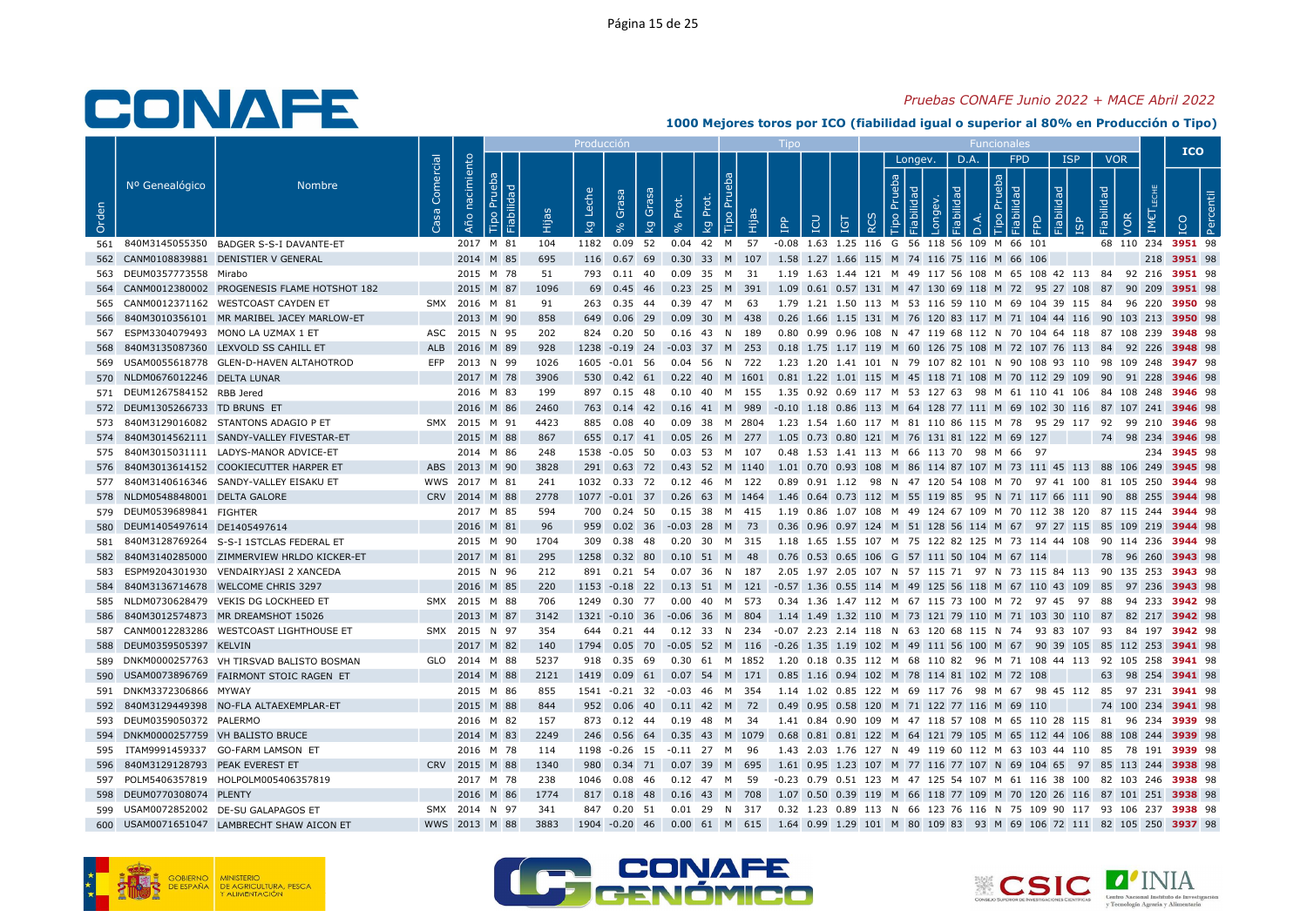## Pruebas CONAFE Junio 2022 + MACE Abril 2022

|       |                                   |                                                |                   |                   |           |       | Producció                          |                                 |           |                                                                                                   |              |                                                                                             |          |                              |                         |                |                                                     |                          |                 |                    |     | <b>ICO</b>         |  |
|-------|-----------------------------------|------------------------------------------------|-------------------|-------------------|-----------|-------|------------------------------------|---------------------------------|-----------|---------------------------------------------------------------------------------------------------|--------------|---------------------------------------------------------------------------------------------|----------|------------------------------|-------------------------|----------------|-----------------------------------------------------|--------------------------|-----------------|--------------------|-----|--------------------|--|
| Orden | Nº Genealógico                    | <b>Nombre</b>                                  | Comercial<br>Casa | nacimiento<br>Año | ಾ<br>- 그  | Êщ    | Leche<br>$\overline{\mathsf{k}}$ g | Grasa<br>Grai<br>$\overline{k}$ | Prot.     | Tipo Pru<br>đ<br>ᅌ<br>Нijа<br>kg                                                                  | $\mathbf{f}$ | LCU<br><b>IGT</b>                                                                           | $\alpha$ | Longev.<br>Prueba<br>$\circ$ | õ<br>$\bar{\mathbf{Q}}$ | D.A.<br>$\Box$ | <b>FPD</b><br>deu<br>$\mathbb{R}$<br>$\overline{5}$ | <b>ISP</b><br>lidad<br>≏ | idad<br>Fiabili | <b>VOR</b><br>VOR. | IM€ |                    |  |
| 601   |                                   | 840M3138766426 CO-OP AARDEMA SUBZERO ET        |                   |                   | 2017 M 88 | 683   |                                    | 496 0.48 66                     |           | 0.32 49 M 101                                                                                     |              | 0.41 2.01 1.51 95 M 35 115 64 116 M 72 96                                                   |          |                              |                         |                |                                                     |                          |                 |                    |     | 69 113 252 3937 98 |  |
| 602   | NLDM0747280806 DG DV CAELUM ET    |                                                |                   | CRI 2015 M 83     |           | 268   |                                    | 811 0.26 56                     |           | 0.14 41 M 146                                                                                     |              | 0.86 0.99 1.02 122 M 59 117 63 100 M 65 109 46 113 85 87 226 3937 98                        |          |                              |                         |                |                                                     |                          |                 |                    |     |                    |  |
|       |                                   | ITAM4990491691 SILA BALISTO EKELI TL           |                   |                   | 2015 M 80 | 403   |                                    |                                 |           | 923  0.04  37  0.17  48  M  290                                                                   |              | 0.81  0.96  0.63  125  M  45  123  71  103  M  45  115                                      |          |                              |                         |                |                                                     |                          |                 |                    |     | 68 91 240 3937 98  |  |
| 604   | NLDM0712948157 DELTA NOBEL        |                                                |                   | CRV 2017 M 78     |           | 503   |                                    | 188 0.28 34                     |           | 0.23 29 M 184                                                                                     |              | 1.87 0.74 1.14 127 M 40 126 65 120 M 62 109 25 107 85 91 204 3937 98                        |          |                              |                         |                |                                                     |                          |                 |                    |     |                    |  |
| 605   |                                   | CANM0012189118 STANTONS ARCHIMEDES ET          |                   |                   | 2015 M 90 | 1438  |                                    | 1223 0.17 62                    |           | 0.07 47 M 799                                                                                     |              | 1.30 1.64 1.83 105 M 77 109 83 103 M 75 105                                                 |          |                              |                         |                |                                                     |                          |                 |                    |     | 89 110 236 3936 98 |  |
| 606   |                                   | BELM0911953889 DOODHOEK KINGSTON               |                   | CRV 2015 M 82     |           | 431   |                                    |                                 |           | 812 -0.05 24 0.23 50 M 221                                                                        |              | 0.67 0.24 0.24 127 M 45 122 77 116 M 63 109 33 113 87 83 223 3936 98                        |          |                              |                         |                |                                                     |                          |                 |                    |     |                    |  |
| 607   |                                   | CANM0012719111 PROGENESIS MOOSE                |                   |                   | 2017 M 82 | 112   |                                    |                                 |           | 422 0.59 74 0.17 31 M 63                                                                          |              | 1.67 1.66 1.68 101 M 34 116 60 115 M 68 105                                                 |          |                              |                         |                |                                                     |                          |                 |                    |     | 70 112 240 3935 98 |  |
| 608   |                                   | USAM0073738550 MELARRY RODGERS FLYNT-ET        |                   |                   | 2014 M 82 | 170   |                                    |                                 |           | 741 0.29 56 0.06 30 M 43                                                                          |              | 1.22 1.21 1.18 121 M 65 122 64 108 M 63 105                                                 |          |                              |                         |                |                                                     |                          |                 |                    |     | 223 3935 98        |  |
| 609   |                                   | ESPM9204521344 BEEZE LAZAROXY JULE P ROJO      |                   |                   | 2016 N 88 | 101   |                                    | 1211 -0.07 36                   |           | -0.03 36 N 67                                                                                     |              | 0.29 1.30 0.92 123 N 39 121 44 109 N 62 108 57 111 78 94 220 3934 98                        |          |                              |                         |                |                                                     |                          |                 |                    |     |                    |  |
| 610   |                                   | CANM0108881807 CRASDALE BLONDIN BH MARS-ET     |                   |                   | 2014 M 85 | 139   |                                    | 773 0.19 47                     |           | 0.03 28 M 111 0.59 1.65 1.12 116 M 63 121 67 110 M 71 108 43 120 88 106 233 3934 98               |              |                                                                                             |          |                              |                         |                |                                                     |                          |                 |                    |     |                    |  |
|       |                                   | 611 CANM0011857459 BRYCEHOLME BRODIE ET        |                   | ABS 2013 M 91     |           | 7754  |                                    |                                 |           | 2147 -0.30 42 -0.09 59 M 3307                                                                     |              | 0.93  0.67  0.65  93  M  89  120  90  99  M  75  110  73  110  90  103  269 <b>3933</b> 98  |          |                              |                         |                |                                                     |                          |                 |                    |     |                    |  |
|       | 612 FRAM2601116748 MERCUTIO       |                                                |                   | EVO 2016 M 87     |           | 1859  |                                    |                                 |           | 932 0.17 51 0.29 61 M 412                                                                         |              | 0.82 0.87 0.87 116 M 42 110 59 103 M 72 117 57 105 88 107 249 3933 98                       |          |                              |                         |                |                                                     |                          |                 |                    |     |                    |  |
|       | 613 DEUM0122828441 OUTLANDER      |                                                |                   |                   | 2017 M 81 | 152   |                                    | 1168 0.11 54                    |           | 87<br>0.06 44 M                                                                                   |              | 0.80 1.52 1.39 112 M 47 112 54 105 M 67 103 44 107 84 104 232 3933 98                       |          |                              |                         |                |                                                     |                          |                 |                    |     |                    |  |
|       |                                   | 614 USAM0073953344 BOMAZ ALTACAPO ET           |                   |                   | 2014 M 90 | 1146  |                                    |                                 |           | 480 0.26 43 0.32 48 M 150                                                                         |              | -0.01 0.78 0.55 117 M 77 126 82 120 M 71 103                                                |          |                              |                         |                |                                                     |                          |                 |                    |     | 64 112 241 3933 98 |  |
|       |                                   | 615 USAM0074519613 TTM ACHIEVER SURREAL-ET     |                   |                   | 2017 M 83 | 424   |                                    | 525 0.64 83                     | $0.13$ 30 | - 69<br>M                                                                                         |              | 0.04 1.44 0.94 110 G 57 122 54 110 M 68 113                                                 |          |                              |                         |                |                                                     |                          |                 |                    |     | 79 106 247 3932 98 |  |
|       |                                   | 616 USAM0069398748 MOUNTFIELD MSY MAURICE-ET   |                   |                   | 2010 M 88 | 2822  |                                    |                                 |           | 504 0.39 57 0.22 39 M 618 0.06 0.56 0.04 120 M 83 128 84 110 M 73 111 45 109 85 99 249 3932 98    |              |                                                                                             |          |                              |                         |                |                                                     |                          |                 |                    |     |                    |  |
|       |                                   | 617 840M3133371377 S-S-I HEINZ AMAZING-ET      |                   |                   | 2015 M 88 | 2868  |                                    | 1084 -0.04 34                   |           | 0.02 37 M 819                                                                                     |              | 0.63 1.60 1.16 121 M 77 123 84 109 M 69 112                                                 |          |                              |                         |                |                                                     |                          |                 |                    |     | 230 3932 98        |  |
| 618   |                                   | 840M3014562339 SANDY-VALLEY BD FREEBORN ET     |                   | WWS 2016 M 86     |           | 1730  |                                    |                                 |           | 266 0.38 47 0.28 36 M 131 -0.56 1.46 0.67 125 M 51 130 76 108 M 71 99 42 112 84 112 236 3932 98   |              |                                                                                             |          |                              |                         |                |                                                     |                          |                 |                    |     |                    |  |
|       | 619 NLDM0687206379 DELTA JUPILER  |                                                |                   |                   | 2015 M 87 | 12217 |                                    |                                 |           | 807 -0.16 12 0.10 37 M 6604 1.17 1.14 1.24 120 M 64 123 82 125 M 71 119 31 114 91 108 222 3932 98 |              |                                                                                             |          |                              |                         |                |                                                     |                          |                 |                    |     |                    |  |
| 620   |                                   | 840M3134652498 BLUMENFELD MOD MAJESTIC-ET      |                   |                   | 2016 M 85 | 1096  |                                    | 1003 0.39 77                    |           | 0.04 37 M 206                                                                                     |              | 0.88 0.99 0.62 110 M 67 123 74 96 M 68 102                                                  |          |                              |                         |                |                                                     |                          |                 |                    |     | 252 3931 98        |  |
|       |                                   | 621 CANM0012638182 WESTCOAST ANKARA ET         |                   | SMX 2016 M 89     |           | 909   |                                    | 841 0.36 68                     |           | 0.08 36 M 98                                                                                      |              | 0.30 1.30 1.16 110 M 49 119 68 107 M 72 101 45 110 85 119 242 <b>3930</b> 98                |          |                              |                         |                |                                                     |                          |                 |                    |     |                    |  |
|       |                                   | 622 USAM0073753400 NO-FLA ALTACRAIG-ET         |                   |                   | 2015 M 91 | 3071  |                                    |                                 |           | 799 0.25 54 0.19 46 M 717 -0.38 1.13 0.62 116 M 84 124 86 105 M 74 107 44 109 87 98 241 3930 98   |              |                                                                                             |          |                              |                         |                |                                                     |                          |                 |                    |     |                    |  |
| 623   |                                   | ESPM9204352139 POPPE K&L BC SNOOPY             |                   |                   | 2016 N 94 | 191   |                                    | 1509 -0.10 43                   |           | -0.08 40 N 153                                                                                    |              | 1.04  0.52  0.68  123  N  47  121  54  100  N  69  102  77  108  85  90  222  3930  98      |          |                              |                         |                |                                                     |                          |                 |                    |     |                    |  |
| 624   |                                   | CANM0011591480 DELABERGE PEPPER ETM            |                   | ALB 2012 N 97     |           | 305   |                                    | 110 0.62 64                     |           | $0.29$ 32 N 278                                                                                   |              | 1.72 1.60 1.97 113 N 80 119 79 104 N 82 118 87 112 95 101 224 <b>3930</b> 98                |          |                              |                         |                |                                                     |                          |                 |                    |     |                    |  |
| 625   |                                   | 840M3135922848 WARGO-ACRES TON OF FUN ET       |                   | ALB 2017 M 86     |           | 311   |                                    | 1460  0.01  53                  |           | 0.04 52 M 109                                                                                     |              | 1.31 0.88 1.26 98 M 45 118 53 104 M 69 107 65 104 84 96 240 3929 98                         |          |                              |                         |                |                                                     |                          |                 |                    |     |                    |  |
| 626   |                                   | USAM0073956623 MORNINGVIEW RAWHIDE ET          |                   | ABS 2015 M 90     |           | 899   |                                    |                                 |           | 816 0.35 66 0.15 42 M 210 1.43 1.63 1.67 110 M 70 113 77 97 M 72 98 58 106 85 101 228 3929 98     |              |                                                                                             |          |                              |                         |                |                                                     |                          |                 |                    |     |                    |  |
|       | 627 ESPM9204631170 K&L POPPE GOAL |                                                |                   | XF 2017 N 88      |           | 105   |                                    | 899 0.03 35                     |           | 0.00 29 N 79                                                                                      |              | 1.86 2.15 1.91 110 N 44 120 50 105 N 92 96 65 116 79 111 218 3929 98                        |          |                              |                         |                |                                                     |                          |                 |                    |     |                    |  |
| 628   | DEUM1305384082 DAVIS              |                                                |                   |                   | 2016 M 85 | 323   |                                    |                                 |           | 788 0.44 74 0.15 41 M 63                                                                          |              | 0.78 1.46 1.36 102 M 50 112 61 109 M 64 117 31 109 79 111 253 3928 98                       |          |                              |                         |                |                                                     |                          |                 |                    |     |                    |  |
|       |                                   | 629 840M3133629974 BUTLERVIEW GOLD MEDAL-ET    |                   |                   | 2015 M 88 | 722   |                                    |                                 |           | 1183 -0.03 39 0.11 50 M 224 0.84 0.73 1.06 112 M 55 118 79 109 M 70 114 45 113 87 112 239 3928 98 |              |                                                                                             |          |                              |                         |                |                                                     |                          |                 |                    |     |                    |  |
| 630   | DEUM0539040537 Camper             |                                                |                   |                   | 2016 M 86 | 1694  |                                    | 1131  0.02  43                  |           | 0.05 42 M 709                                                                                     |              | 0.91 1.30 1.10 118 M 65 111 76 109 M 70 113 31 114 87 84 224 3928 98                        |          |                              |                         |                |                                                     |                          |                 |                    |     |                    |  |
| 631   |                                   | 840M3131083927 AOT SILVER HELIX ET             |                   | WWS 2015 N 95     |           | 160   |                                    | 1706 0.27 92                    |           | 0.06 62 N 143                                                                                     |              | 0.02 0.91 0.69 94 N 66 99 71 99 N 80 105 82 109 92 111 272 <b>3927</b> 98                   |          |                              |                         |                |                                                     |                          |                 |                    |     |                    |  |
| 632   | ESPM9204108005 JULIUS ET          |                                                |                   | XF 2014 N 99      |           | 2598  |                                    |                                 |           | 709 0.49 76 0.28 52 N 2429 1.29 0.65 0.86 116 N 94 108 95 94 N 96 114 98 112 98 88 234 3927 98    |              |                                                                                             |          |                              |                         |                |                                                     |                          |                 |                    |     |                    |  |
| 633   |                                   | 840M3132991895 G-DERUYTER ALTATNT-ET           |                   |                   | 2016 M 90 | 824   |                                    | 1230 -0.19 24                   |           | 0.10 51 M 128                                                                                     |              | 0.05 2.10 1.26 116 M 67 118 77 109 M 73 105                                                 |          |                              |                         |                |                                                     |                          |                 |                    |     | 76 95 228 3927 98  |  |
|       | 634 840M3014558956 ABS ROWDY ET   |                                                |                   | ABS 2014 M 88     |           | 1826  |                                    |                                 |           | 1422 0.15 67 0.06 52 M 69 -0.78 0.34 0.12 108 M 76 127 80 101 M 73 116 45 103 85 103 267 3926 98  |              |                                                                                             |          |                              |                         |                |                                                     |                          |                 |                    |     |                    |  |
| 635   |                                   | DNKM0000257843 HOLDNKM000000257843             |                   |                   | 2015 M 87 | 968   |                                    | 1593 -0.34 19                   |           | 0.08 60 M 383                                                                                     |              | -0.06  0.51  0.26  118  M  70  125  77  103  M  69  97  45  113  87  94  232 <b>3926</b> 98 |          |                              |                         |                |                                                     |                          |                 |                    |     |                    |  |
|       | 636 NLDM0722011755 K L CYCRUS     |                                                |                   |                   | 2016 M 78 | 241   |                                    | 1057 0.25 64                    |           | 0.00 34 M 30                                                                                      |              | 0.99 0.20 0.33 129 M 47 116 62 107 M 63 101 29 103 82 85 215 3926 98                        |          |                              |                         |                |                                                     |                          |                 |                    |     |                    |  |
|       | 637 DEUM0359686734 KOBOLD ET      |                                                |                   |                   | 2016 M 78 | 100   |                                    |                                 |           | 1019  0.07  44  0.07  40  M  21                                                                   |              | 1.18 1.56 1.60 105 N 47 122 54 107 M 67 106 37 108 82 107 240 3926 98                       |          |                              |                         |                |                                                     |                          |                 |                    |     |                    |  |
|       | 638 DEUM0358774409 WEH Bojar      |                                                |                   |                   | 2016 M 85 | 725   |                                    | 1342 -0.19 27                   |           | 0.02 46 M 241                                                                                     |              | 1.16 1.15 1.29 102 M 63 130 74 107 M 67 111 34 107 85 124 259 <b>3926</b> 98                |          |                              |                         |                |                                                     |                          |                 |                    |     |                    |  |
|       |                                   | 639 NLDM0665198319 DOUBLE W RUSH HOUR          |                   |                   | 2016 M 84 | 1495  |                                    |                                 |           | 395 0.33 47 0.34 47 M 993                                                                         |              | 2.21 0.84 1.42 121 M 49 117 77 99 M 71 119 31 109 90 89 225 <b>3926</b> 98                  |          |                              |                         |                |                                                     |                          |                 |                    |     |                    |  |
|       |                                   | 640 840M3129038146 CO-OP AARDEMA POWER TRIP-ET |                   |                   | 2015 M 86 | 3474  |                                    |                                 |           | 1634  0.09  69  0.15  69  M  78  -0.34  0.94  0.81  101  M  77  110  81  97  M  69  107           |              |                                                                                             |          |                              |                         |                |                                                     |                          |                 |                    |     | 261 3925 98        |  |







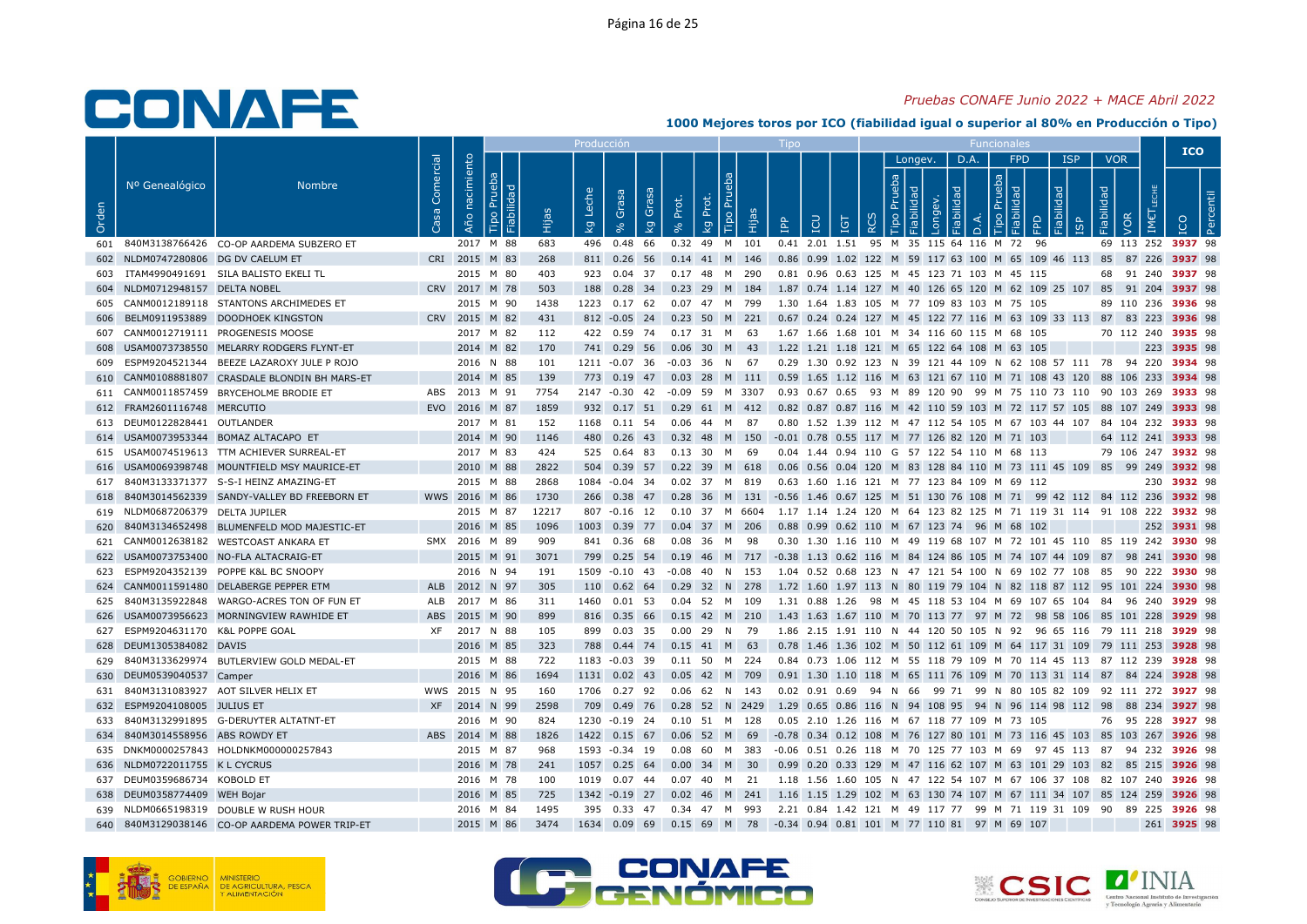## Pruebas CONAFE Junio 2022 + MACE Abril 2022

|       |                                    |                                                   |           |                               |       | Producción              |                     |       |                                  |      |                                                                                                    |            |                             |         |                     |      |                 |                   |                                  |     | <b>ICO</b>         |  |
|-------|------------------------------------|---------------------------------------------------|-----------|-------------------------------|-------|-------------------------|---------------------|-------|----------------------------------|------|----------------------------------------------------------------------------------------------------|------------|-----------------------------|---------|---------------------|------|-----------------|-------------------|----------------------------------|-----|--------------------|--|
| Orden | Nº Genealógico                     | <b>Nombre</b>                                     | Comercial | nacimiento<br>Año<br>$\Omega$ | Нijа  | Leche<br>k <sub>g</sub> | Grasa<br>Gras<br>kg | Prot. | <b>Tipo Pru</b><br>Prot.<br>kg   | Hija | <b>CD</b><br>음                                                                                     | <b>IGT</b> | $\circ$<br>$\tilde{\alpha}$ | Longev. | D.A.<br>$\triangle$ | Tipo | <b>FPD</b><br>◠ | <b>ISP</b><br>bep | <b>VOR</b><br>idad<br><b>JOR</b> | IM€ | ICO<br>உ           |  |
|       | 641 USAM0073953464 BOMAZ ZIGZAG-ET |                                                   |           | 2015 M 86                     | 1396  |                         | 1189  0.36  81      |       | 0.12 51 M 62                     |      | 0.89 0.85 0.84 98 M 75 117 78 97 M 70 109                                                          |            |                             |         |                     |      |                 |                   |                                  |     | 264 3925 98        |  |
|       |                                    | 642 USAM0071630809 SPRUCE-HAVEN STOIC ET          |           | CRI 2012 M 91                 | 13187 |                         |                     |       |                                  |      | 1349 -0.13 34 0.12 57 M 3125 0.39 1.27 0.83 103 M 89 123 89 102 N 80 101 90 111 92 103 251 3925 98 |            |                             |         |                     |      |                 |                   |                                  |     |                    |  |
|       |                                    | 643 840M3014365400 OCD RODGERS FRANCHISE ET       |           | 2014 M 91                     | 10142 |                         | 908  0.17  50       |       | 0.09 39 M 2278                   |      | 0.60 1.47 1.01 111 M 86 124 88 109 M 74 124                                                        |            |                             |         |                     |      |                 |                   |                                  |     | 85 97 248 3925 98  |  |
|       |                                    | 644 840M3123610940 FARNEAR DELCO PICANTE ET       |           | ALB 2015 M 82                 | 351   |                         |                     |       | 1926 -0.05 64 -0.04 57 N 132     |      | 0.13 1.21 0.45 103 M 52 113 63 96 M 63 108 83 95 78 108 276 3923 98                                |            |                             |         |                     |      |                 |                   |                                  |     |                    |  |
|       | 645 DEUM0359172941 KENT            |                                                   |           | 2016 M 85                     | 359   |                         | 1077 0.25 65        |       | 0.12 48 M 333                    |      | 0.20 0.46 0.21 109 M 54 118 67 105 M 69 112 40 115 87 100 262 3923 98                              |            |                             |         |                     |      |                 |                   |                                  |     |                    |  |
|       |                                    | 646 USAM0072923374 VIEW-HOME LITTLEROCK-ET        |           | 2013 M 88                     | 2391  |                         |                     |       | 840 0.17 48 0.17 45 M 489        |      | -0.38 0.62 0.18 117 M 84 125 85 120 M 71 119                                                       |            |                             |         |                     |      |                 |                   |                                  |     | 63 115 261 3923 98 |  |
|       | 647 DEUM0358665602 MARANATHA       |                                                   |           | 2015 M 82                     | 178   |                         |                     |       | 1170 -0.19 21 0.06 44 M 91       |      | 0.67 0.97 0.60 127 M 49 123 56 108 M 67 124 42 108 85 92 231 3923 98                               |            |                             |         |                     |      |                 |                   |                                  |     |                    |  |
| 648   |                                    | ITAM9991486432 GO-FARM MODEL ET                   |           | 2016 M 80                     | 536   |                         |                     |       | 484 0.21 38 0.11 27 M 255        |      | 1.88 1.64 1.64 124 N 45 119 67 113 M 61 110 29 105 81 82 194 3923 98                               |            |                             |         |                     |      |                 |                   |                                  |     |                    |  |
|       | 649 DEUM0358774535 Aberdeen        |                                                   |           | 2016 M 83                     | 194   |                         |                     |       | 721  0.40  67  0.26  50  M  67   |      | 2.03 0.92 1.39 104 M 47 107 56 106 M 63 96 31 109 82 118 232 3922 98                               |            |                             |         |                     |      |                 |                   |                                  |     |                    |  |
|       | 650 DEUM0121814251 SYLVERT         |                                                   |           | 2015 M 88                     | 10572 |                         | 1188 0.11 54        |       | 0.12 51 M 3336                   |      | 1.70 0.79 1.02 107 M 73 115 81 101 M 73 95 46 104 88 106 240 3922 98                               |            |                             |         |                     |      |                 |                   |                                  |     |                    |  |
|       |                                    | 651 DEUM0538914918 JON-LU RUW DREAMBOY RED ET     |           | BAS 2015 M 87                 | 1334  |                         |                     |       | 1085  0.05  44  0.13  49  M  454 |      | 0.34 1.13 0.94 101 M 68 118 78 118 M 70 110 26 112 87 100 248 <b>3922</b> 98                       |            |                             |         |                     |      |                 |                   |                                  |     |                    |  |
|       | 652 DEUM0770405808 FABULUS         |                                                   |           | 2016 M 86                     | 1042  |                         |                     |       | 206  0.91  96  0.35  41  M  506  |      | 0.10 0.77 0.28 121 M 66 112 75 100 M 70 114 29 109 88 93 247 3921 98                               |            |                             |         |                     |      |                 |                   |                                  |     |                    |  |
|       | 653 840M3013023074 EDG ALTAYURA-ET |                                                   |           | 2013 M 90                     | 2834  |                         | 1238  0.10  55      |       | 0.12 53 M 702                    |      | -0.43 1.20 0.54 108 M 86 121 86 106 M 72 108                                                       |            |                             |         |                     |      |                 |                   |                                  |     | 82 104 261 3921 98 |  |
|       |                                    | 654 USAM0072754110 PEN-COL SS AMBITION ET         |           | WWS 2013 M 86                 | 2745  |                         |                     |       |                                  |      | 1488 0.01 54 0.01 49 M 81 -0.07 1.02 0.74 113 M 78 121 81 99 M 71 106 47 102 85 114 254 3921 98    |            |                             |         |                     |      |                 |                   |                                  |     |                    |  |
|       |                                    | 655 840M3127422222 OCD JOSUPER ZAMBONI-ET         |           | 2015 M 86                     | 10095 | 1356                    | 0.07 56             |       | 0.05 49 M 618                    |      | 0.82 1.42 1.31 108 M 77 116 82 98 M 70 107                                                         |            |                             |         |                     |      |                 |                   |                                  |     | 242 3921 98        |  |
| 656   |                                    | 840M3130641747 S-S-I AICON ASHTON-ET              |           | 2015 M 86                     | 1565  |                         |                     |       |                                  |      | 1449  0.11  64  0.14  62  M  219  1.04  0.79  0.97  110  M  77  111  80  89  M  69  103            |            |                             |         |                     |      |                 |                   |                                  |     | 251 3920 98        |  |
|       |                                    | 657 840M3137794590 FLY-HIGHER SABER-ET            |           | 2017 M 84                     | 623   |                         |                     |       | 1414  0.13  65  0.08  54  M  100 |      | 0.47 0.54 0.44 109 G 57 120 65 95 M 68 116                                                         |            |                             |         |                     |      |                 |                   |                                  |     | 75 99 265 3920 98  |  |
|       | 658 DEUM0358633549 LELICE          |                                                   |           | 2015 M 87                     | 2821  |                         |                     |       | 1316 -0.04 43 0.04 47 M 612      |      | 0.86 1.04 0.98 116 M 53 115 74 105 M 74 112 46 107 90 94 236 3920 98                               |            |                             |         |                     |      |                 |                   |                                  |     |                    |  |
|       |                                    | 659 DNKM0000258969 VH ANDERSTRUP BETTLECRY BAYLOR |           | 2016 M 84                     | 6919  |                         |                     |       |                                  |      | 191 0.35 41 0.22 28 M 2826 1.30 0.81 0.82 129 M 62 123 79 118 M 69 110 31 112 90 102 218 3920 98   |            |                             |         |                     |      |                 |                   |                                  |     |                    |  |
|       |                                    | 660 NLDM0716349981 SCHREUR ARGUS RED ET           |           | BAS 2015 M 84                 | 239   |                         | 1065  0.20  59      |       | $0.09$ 44 M 123                  |      | 0.07 1.04 0.84 121 M 54 116 63 100 M 64 117 35 110 81 80 231 3919 98                               |            |                             |         |                     |      |                 |                   |                                  |     |                    |  |
| 661   |                                    | ESPM1504057975 SAN-RIAN NORD+S BALISTO FIV ET     |           | 2015 N 95                     | 165   |                         |                     |       | 699  0.37  63  0.24  47  N  150  |      | 1.78 0.70 0.82 123 N 57 110 69 92 N 63 103 78 114 87 98 232 3919 98                                |            |                             |         |                     |      |                 |                   |                                  |     |                    |  |
|       |                                    | 662 CANM0012434621 PROGENESIS FLIRT ET            |           | SMX 2016 M 83                 | 319   |                         |                     |       | 1068 0.15 54 0.10 45 M 24        |      | 0.66 1.51 1.49 100 M 59 117 66 113 M 69 106 58 104 84 103 237 3919 98                              |            |                             |         |                     |      |                 |                   |                                  |     |                    |  |
| 663   |                                    | 840M3135087098 S-S-I MIDGARD MIGUEL-ET            |           | 2016 M 86                     | 541   |                         | 1639  0.15  76      |       | 0.11 65 M 188                    |      | 0.18 -0.24 -0.03 100 M 64 120 73 94 M 64 113                                                       |            |                             |         |                     |      |                 |                   |                                  |     | 284 3918 98        |  |
| 664   |                                    | 840M3141657461 BLUMENFELD BOURBON SAID ET         |           | CRI 2017 M 86                 | 585   |                         | 1574 -0.04 52       |       |                                  |      | 0.05 56 M 51 -0.35 1.13 0.60 98 N 47 123 64 100 M 69 119 37 110 84 117 279 <b>3918</b> 98          |            |                             |         |                     |      |                 |                   |                                  |     |                    |  |
|       |                                    | 665 840M3140616229 SANDY-VALLEY EXPRESSO ET       |           | SMX 2017 M 83                 | 251   |                         | 1264  0.10  56      |       | -0.07 33 M 63                    |      | 0.74 1.20 0.95 109 N 47 120 54 110 M 71 110 44 106 82 93 239 3917 98                               |            |                             |         |                     |      |                 |                   |                                  |     |                    |  |
|       | 666 FRAM2229184160 JACTIVE         |                                                   |           | EVO 2014 M 96                 | 7339  |                         |                     |       |                                  |      | 998 0.14 51 0.05 38 M 1876 0.75 1.11 1.00 125 M 59 113 85 108 M 74 112 62 106 95 86 216 3917 98    |            |                             |         |                     |      |                 |                   |                                  |     |                    |  |
|       |                                    | 667 NLDM0765751337 MOLENKAMP KP CARTER ET         |           | 2015 M 89                     | 4340  |                         | 462 0.34 50         |       |                                  |      | 0.24 39 M 2329  1.08 1.80 2.09 118 M 56 113 77 111 M 73 108 62 105  90  93 206 <b>3917</b> 98      |            |                             |         |                     |      |                 |                   |                                  |     |                    |  |
| 668   |                                    | 840M3141559530 DE-SU 14136 GENESIS-ET             |           | 2017 M 83                     | 376   |                         | 1296 0.37 87        |       | $0.03$ 45 M 110                  |      | 0.69 0.29 0.68 100 G 56 120 60 100 M 66 112                                                        |            |                             |         |                     |      |                 |                   |                                  |     | 75 126 278 3916 98 |  |
|       |                                    | 669 840M3140986199 S-S-I KING ROYAL CHARLES-ET    |           | 2017 M 82                     | 112   |                         |                     |       | 756  0.48  77  0.24  49  M  61   |      | 1.17 1.30 1.45 101 M 35 110 36 105 M 56 94                                                         |            |                             |         |                     |      |                 |                   |                                  |     | 67 99 235 3916 98  |  |
| 670   |                                    | 840M3128910264 S-S-I SPRING SNAP-ET               |           | 2015 M 83                     | 243   |                         | 1041 0.23 62        |       | 0.04 38 M 53                     |      | 0.33 1.30 1.01 107 M 65 119 65 114 M 64 101                                                        |            |                             |         |                     |      |                 |                   |                                  |     | 240 3916 98        |  |
|       | 671 FRAM2238143858 MONROE ET       |                                                   |           | 2016 M 82                     | 244   |                         | 580 0.11 32         |       | 0.05 24 M 48                     |      | -0.07 1.14 0.66 122 N 45 133 52 125 M 72 112 42 110 85 106 228 3914 98                             |            |                             |         |                     |      |                 |                   |                                  |     |                    |  |
|       |                                    | 672 USAM0072436762 MR BAZAAR 8215 ET              |           | 2013 M 86                     | 1598  |                         |                     |       | 571  0.02  22  0.00  19  M  602  |      | 1.89 1.85 1.83 121 M 73 128 78 112 M 71 116 47 116 88 106 210 3914 98                              |            |                             |         |                     |      |                 |                   |                                  |     |                    |  |
|       |                                    | 673 840M3132117346 PINE-TREE CHARL PROSPER-ET     |           | 2017 M 84                     | 732   |                         | 1439  0.26  80      |       | 0.01 48 M 180                    |      | 0.36 0.73 0.63 103 G 56 115 70 100 M 66 121                                                        |            |                             |         |                     |      |                 |                   |                                  |     | 75 107 270 3913 98 |  |
|       |                                    | 674 840M3134408139 DE-SU 13530 SEVILLE-ET         |           | 2016 M 91                     | 3189  |                         |                     |       |                                  |      | 770  0.34  63  0.20  46  M  646  0.84  0.87  0.68  109  M  75  115  86  114  M  75  114            |            |                             |         |                     |      |                 |                   |                                  |     | 83 89 237 3913 98  |  |
|       | 675 DNKM3372306619 Dante           |                                                   |           | 2014 M 85                     | 225   |                         | 1490 -0.22 29       |       | 0.08 57 M 133                    |      | 0.76 0.68 0.45 120 M 62 112 73 102 M 65 103 43 117 85 83 232 3913 98                               |            |                             |         |                     |      |                 |                   |                                  |     |                    |  |
|       | 676 DEUM1405153971 SHA Star Red P  |                                                   |           | 2016 M 85                     | 756   |                         |                     |       | 1206  0.01  44  0.06  45  M  223 |      | 0.49 0.75 0.85 120 M 59 119 73 105 M 69 110 37 109 85 96 232 3913 98                               |            |                             |         |                     |      |                 |                   |                                  |     |                    |  |
|       |                                    | 677 ITAM8990352947 GUTHI SUPERSHOT SIMOX          |           | 2015 M 87                     | 1958  |                         | 1196 -0.17 25       |       |                                  |      | 0.24 1.38 1.26 118 M 69 121 79 108 M 70 106 46 112 87 112 227 <b>3913</b> 98                       |            |                             |         |                     |      |                 |                   |                                  |     |                    |  |
|       |                                    | 678 840M3130641983 STANTONS SIXPACK ET            | SMX       | 2015 M 89                     | 1093  |                         |                     |       | 471 0.34 51 0.12 28 M 378        |      | 1.71 1.64 1.61 109 M 74 122 79 114 M 78 112 80 105 90 121 231 3913 98                              |            |                             |         |                     |      |                 |                   |                                  |     |                    |  |
|       |                                    | 679 USAM0072436715 EDG UNO LENNY 8168 ET          |           | ALB 2013 M 87                 | 936   |                         |                     |       | 1383  0.05  55  0.02  47  M  288 |      | -0.75 1.08 0.59 109 M 73 118 82 107 M 73 100 65 116 90 117 252 <b>3912</b> 98                      |            |                             |         |                     |      |                 |                   |                                  |     |                    |  |
|       |                                    | 680 CANM0108969399 CHARPENTIER BUBBLEBOX ET       |           | SMX 2015 M 88                 | 2454  |                         |                     |       |                                  |      | 1353 0.04 53 -0.04 39 M 535 0.94 1.12 1.02 100 M 76 126 83 107 M 70 102 78 101 82 113 251 3912 98  |            |                             |         |                     |      |                 |                   |                                  |     |                    |  |





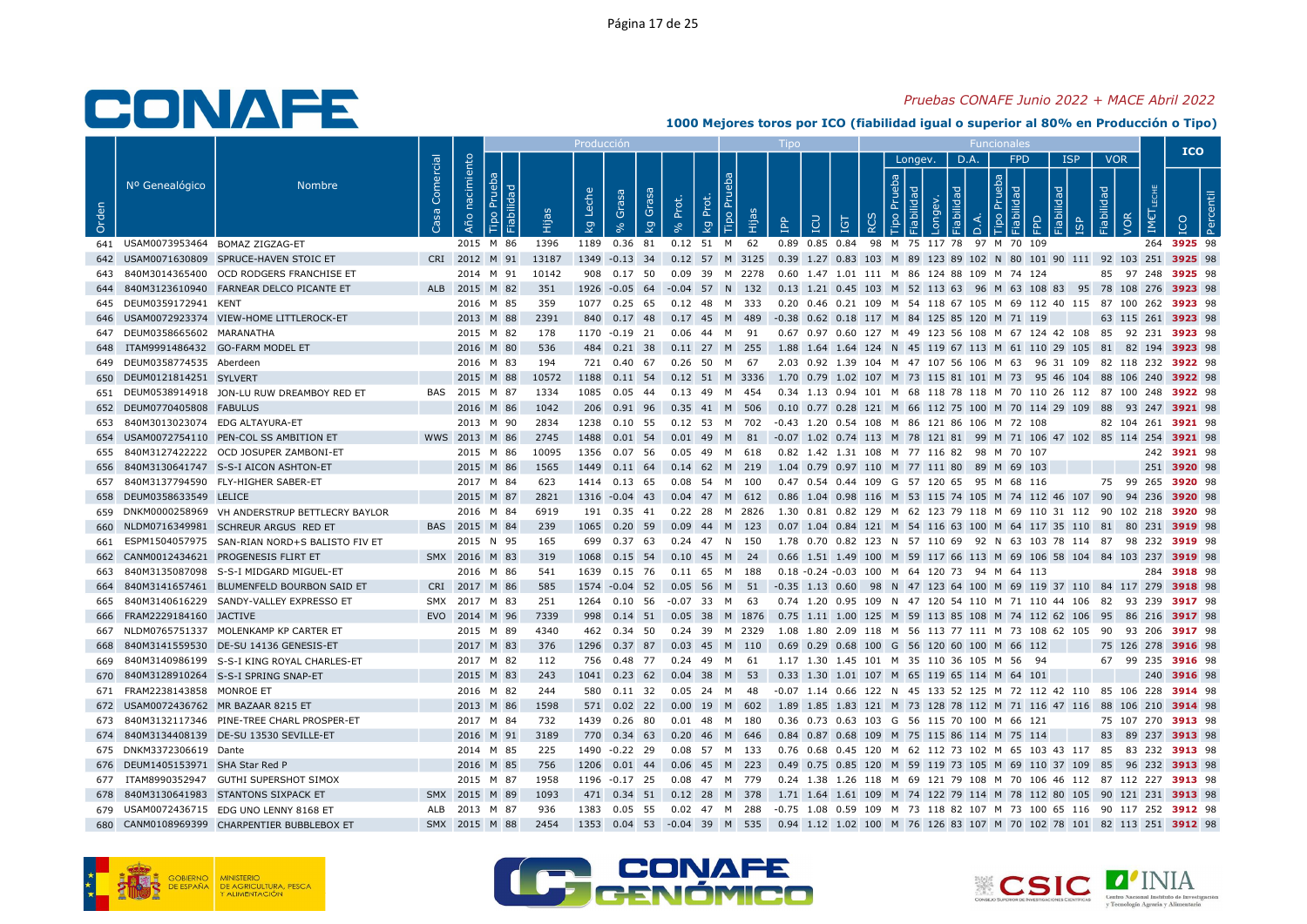## Pruebas CONAFE Junio 2022 + MACE Abril 2022

|       |                                     |                                                |                   |                        |                                    |      | <b>Producción</b>      |                                       |            |                                                |      | <b>LIDO</b>                                                                                   |            |                        |              |              | <b>Funcionales</b>       |                            |                                 |                          |                    | <b>ICO</b>  |    |  |
|-------|-------------------------------------|------------------------------------------------|-------------------|------------------------|------------------------------------|------|------------------------|---------------------------------------|------------|------------------------------------------------|------|-----------------------------------------------------------------------------------------------|------------|------------------------|--------------|--------------|--------------------------|----------------------------|---------------------------------|--------------------------|--------------------|-------------|----|--|
| Orden | Nº Genealógico                      | <b>Nombre</b>                                  | Comercial<br>Casa | nacimiento<br>Año      | ಾ<br> ≌<br>$\overline{\mathbf{a}}$ |      | Lecl<br>$\overline{5}$ | Grasa<br>Grai<br>$\overline{k}$<br>వి | Prot.<br>% | Tipo Pru<br>Prot.<br>$\overline{\mathsf{k}}$ g | Нijа | LCD<br>$\overline{B}$                                                                         | <b>IGT</b> | Prueba<br>$\circ$<br>≃ | Longev.<br>ō | . D.A.<br>ĎЕ | deb<br>$\circ$<br>$\Box$ | <b>FPD</b><br>$\mathbb{R}$ | <b>ISP</b><br>lidad<br><b>G</b> | <b>VOR</b><br>Fiabilidad | VOR<br>IME         |             | டீ |  |
|       |                                     | 681 NLDM0872395747 DE BIESHEUVEL JOSHUA        |                   | 2016 M 77              |                                    | 77   |                        | 410 0.31 45                           |            | 0.29 42 M 53                                   |      | 1.05 0.80 0.66 122 M 44 121 64 110 M 61 113 31 109 84 97 230 3912 98                          |            |                        |              |              |                          |                            |                                 |                          |                    |             |    |  |
| 682   |                                     | CANM0012638186 WESTCOAST BUDWEISER ET          |                   | SMX 2016 M 84          |                                    | 150  |                        |                                       |            |                                                |      | 698 0.28 54 0.06 29 M 111 1.01 1.28 1.06 113 M 47 127 56 104 M 67 112 36 112 85               |            |                        |              |              |                          |                            |                                 |                          | 95 232 3912 98     |             |    |  |
|       | 683 DEUM0360157714 SLATE ET         |                                                |                   | 2017 M 78              |                                    | 60   |                        | 480 0.13 30                           |            | 0.13 29 M 52                                   |      | 1.25 1.59 1.53 120 M 49 123 54 118 M 71 123 37 111 84 83 206 3912 98                          |            |                        |              |              |                          |                            |                                 |                          |                    |             |    |  |
| 684   |                                     | 840M3129016236 S-S-I JOSUPER ROCKETFIRE ET     |                   | WWS 2015 M 84          |                                    | 507  |                        | 1730 -0.15 45                         |            |                                                |      | 0.08 65 M 171 -0.85 0.55 0.15 110 M 68 120 72 105 M 71 100 41 99 84 113 262 3911 98           |            |                        |              |              |                          |                            |                                 |                          |                    |             |    |  |
| 685   |                                     | USAM0074564764 PLAIN-KNOLL KING ROYAL ET       |                   | WWS 2015 N 99          |                                    | 2042 |                        | 658 0.43 67                           |            | 0.29 51 N 1508                                 |      | 1.53 1.10 1.43 97 N 80 113 86 105 N 94 100 97 111 98 111 241 3911 98                          |            |                        |              |              |                          |                            |                                 |                          |                    |             |    |  |
| 686   | LUXM0099435198 K&K Blanko           |                                                |                   |                        | 2016 M 83                          | 182  |                        | 1295  0.04  51  -0.03  39  M  59      |            |                                                |      | 0.62 0.87 0.84 116 M 54 119 64 104 M 69 103 33 111 85 114 242 3911 98                         |            |                        |              |              |                          |                            |                                 |                          |                    |             |    |  |
| 687   |                                     | 840M3135087143 STANTONS USEFUL-ET              |                   |                        | 2015 M 90                          | 2219 |                        | 390  0.60  74  0.32  45  M  859       |            |                                                |      | 0.94 0.82 0.88 105 M 75 119 79 111 M 74 112                                                   |            |                        |              |              |                          |                            |                                 |                          | 86 113 253 3910 98 |             |    |  |
| 688   |                                     | 840M3012574967 EDG BOB CYPRUS 15120 ET         |                   | ALB 2013 M 90          |                                    | 1190 |                        | 694 0.41 67 0.19 42 M 536             |            |                                                |      | 0.20 0.80 0.88 111 M 82 111 84 116 M 72 103 33 118 87 89 223 3910 98                          |            |                        |              |              |                          |                            |                                 |                          |                    |             |    |  |
| 689   | DNKM0000258117 VF ANDESTRUP         |                                                |                   |                        | 2015 M 83                          | 1924 |                        | 992 0.02 38                           |            | 0.13 46 M 862                                  |      | 0.17 -0.12 -0.14 116 M 63 120 78 126 M 69 117 28 117 90 101 243 3910 98                       |            |                        |              |              |                          |                            |                                 |                          |                    |             |    |  |
| 690   |                                     | CANM0109010794 BLONDIN MY BOY ET               |                   | ALB 2014 M 81          |                                    | 39   |                        | 1310 -0.03 44 -0.04 38                |            | N.                                             | 100  | 0.29 0.78 0.88 123 M 55 115 59 110 M 69 102 60 116 85 99 217 3909 98                          |            |                        |              |              |                          |                            |                                 |                          |                    |             |    |  |
|       |                                     | 691 NLDM0758140357 R DG NIKKELBACK ET          |                   |                        | 2015 M 89                          | 1347 |                        | 1029 -0.12 24 0.13 47 M 583           |            |                                                |      | 0.05 1.14 0.65 118 M 69 120 80 117 M 73 118 46 114 90 96 232 3909 98                          |            |                        |              |              |                          |                            |                                 |                          |                    |             |    |  |
| 692   |                                     | CANM0012609140 PROGENESIS POSITIVE ET          |                   | SMX 2016 M 89          |                                    | 1178 |                        | 879 0.68 102 0.18 47 M 388            |            |                                                |      | 0.57 0.79 1.11 96 M 45 115 73 94 N 78 108 62 106 85 110 267 3908 98                           |            |                        |              |              |                          |                            |                                 |                          |                    |             |    |  |
| 693   |                                     | 840M3136877210 MR STONE-FRONT REEVE-RED ET     |                   |                        | 2017 M 80                          | 208  |                        | 740 0.23 50                           |            | 0.17 42 M                                      | - 49 | 1.13 1.20 1.37 118 G 57 115 42 111 M 73 109                                                   |            |                        |              |              |                          |                            |                                 |                          | 80 98 212 3908 98  |             |    |  |
| 694   | DEUM0539274554 DKR DG BONNE ET      |                                                |                   | CRI 2016 M 79          |                                    | 697  |                        | 519 0.30 49 0.18 35 M 338             |            |                                                |      | 1.10 1.06 0.96 114 M 51 125 54 112 M 63 105 27 106 87 108 236 3908 98                         |            |                        |              |              |                          |                            |                                 |                          |                    |             |    |  |
| 695   |                                     | 840M3014561945 SANDY-VALLEY ABRO-ET            |                   |                        | 2014 M 81                          | 250  |                        | 747 0.46 74                           | 0.21 46    | M                                              | - 94 | 1.02 1.09 1.35 108 M 69 115 68 101 M 63 105                                                   |            |                        |              |              |                          |                            |                                 |                          | 55 113 242 3907 98 |             |    |  |
| 696   | NLDM0928772539 TW SHONESTAR         |                                                |                   | 2015 M 86              |                                    | 1139 |                        | 1307 -0.02 45 0.07 50 M 436           |            |                                                |      | 0.85 0.81 0.83 117 M 69 118 76 99 M 69 101 46 105 87 97 233 3907 98                           |            |                        |              |              |                          |                            |                                 |                          |                    |             |    |  |
| 697   | DEUM0359741455 AXMINSTER ET         |                                                |                   | 2016 M 85              |                                    | 815  |                        | 1280 0.31 79                          |            | 0.12 54 M 409                                  |      | 1.91 0.15 0.77 106 M 52 106 71 95 M 69 100 30 107 87 111 247 3906 98                          |            |                        |              |              |                          |                            |                                 |                          |                    |             |    |  |
| 698   |                                     | 840M3125202055 S-S-I KINGBOY MALIBU-ET         |                   |                        | 2014 M 82                          | 156  |                        | 1465 -0.06 46                         |            | $0.00$ 47 M 81                                 |      | 0.51 1.10 1.05 119 M 68 110 67 109 M 66 98                                                    |            |                        |              |              |                          |                            |                                 |                          |                    | 220 3906 98 |    |  |
| 699   |                                     | 840M3012574853 MR COIN DRACO 15006 ET          |                   | ALB 2013 M 91          |                                    | 2244 |                        | 1314 -0.07 39                         |            |                                                |      | 0.04 47 M 1093 -1.13 1.70 0.75 114 M 84 126 87 108 M 73 102 82 100 90 107 247 <b>3906</b> 98  |            |                        |              |              |                          |                            |                                 |                          |                    |             |    |  |
| 700   | 840M3128557482 ABS ACHIEVER ET      |                                                | ABS               | 2015 M 91              |                                    | 6786 |                        | -67 1.04 96                           |            |                                                |      | 0.27 24 M 2024 1.04 0.83 0.63 116 M 83 127 87 102 M 78 115 84 98 90 111 254 3906 98           |            |                        |              |              |                          |                            |                                 |                          |                    |             |    |  |
| 701   |                                     | ESPM9204474515 WILLEM'S HOEVE W-H BARANSINGH   |                   | XF 2016 N 97           |                                    | 355  |                        | 1199  0.04  47  0.07  46  N  276      |            |                                                |      | 1.16 1.50 1.64 117 N 47 113 52 95 N 79 103 86 108 89 87 215 3905 98                           |            |                        |              |              |                          |                            |                                 |                          |                    |             |    |  |
| 702   | 840M3142181108 PEAK ALTAAZTEC       |                                                |                   |                        | 2017 M 83                          | 516  |                        | 540 0.34 54                           |            | 0.29 47 M 78                                   |      | 0.55 1.03 0.98 105 G 57 121 54 119 M 68 115                                                   |            |                        |              |              |                          |                            |                                 |                          | 80 112 251 3905 98 |             |    |  |
| 703   |                                     | 840M3132417775 WOODCREST KING DOC ET           |                   | WWS 2015 N 99          |                                    | 1034 | 999                    | 0.09 45                               |            | $0.07$ 40 N                                    | 680  | 2.40 1.59 2.18 95 N 63 117 71 106 N 94 105 91 113 96 107 224 <b>3905</b> 98                   |            |                        |              |              |                          |                            |                                 |                          |                    |             |    |  |
| 704   |                                     | USAM0070412495 JENNY-LOU MCUTCHEN CRANK IT     |                   | WWS 2013 N 99          |                                    | 1082 |                        | 1022  0.06  43                        |            | 0.07 41 N 988                                  |      | 1.20 1.65 1.73 124 N 88 107 90 108 N 86 105 95 103 97 92 201 3905 98                          |            |                        |              |              |                          |                            |                                 |                          |                    |             |    |  |
| 705   |                                     | ESPM9203812586 ALH CARMEN MIXER                |                   | ABK 2012 N 96          |                                    | 280  |                        | 1223 -0.13 30                         |            | $-0.01$ 38 N 155                               |      | 0.78 1.02 0.61 126 N 66 117 64 110 N 73 101 80 112 90 91 211 <b>3905</b> 98                   |            |                        |              |              |                          |                            |                                 |                          |                    |             |    |  |
| 706   |                                     | 840M3010365423 BUTZ-HILL SILVER WINGS ET       |                   | 2015 M 85              |                                    | 938  |                        | 997 0.48 86                           |            | $0.12$ 45 M 164                                |      | 1.03 1.04 1.17 106 M 68 109 75 100 M 68 102                                                   |            |                        |              |              |                          |                            |                                 |                          |                    | 238 3904 98 |    |  |
|       | 707 DEUM0360105506 KARIBIK          |                                                |                   |                        | 2017 M 78                          | 170  |                        | 785 0.14 42                           |            | 0.15 41 M 50                                   |      | 0.49 1.32 0.98 120 N 44 115 50 119 M 63 106 34 101 84 86 214 3904 98                          |            |                        |              |              |                          |                            |                                 |                          |                    |             |    |  |
| 708   |                                     | CANM0012529251 PROGENESIS MANITOBA ET          |                   | 2016 M 90              |                                    | 1657 |                        | 655 0.19 43                           |            | 0.09 31 M 325                                  |      | 0.53 1.12 0.77 119 M 71 131 80 113 M 75 108                                                   |            |                        |              |              |                          |                            |                                 |                          | 81 99 229 3904 98  |             |    |  |
|       |                                     | 709 CANM0012208552 CLAYNOOK COUNTRY ET         |                   | SMX 2015 M 89          |                                    | 902  | 608                    | 0.28 50                               |            | 0.05 25 M 229                                  |      | 0.16 2.05 1.68 119 M 61 124 73 109 M 71 92 46 109 87 104 209 3904 98                          |            |                        |              |              |                          |                            |                                 |                          |                    |             |    |  |
|       |                                     | 710 USAM0074599862 ENDCO THE ANSWER ET         |                   | TRG 2015 M 89          |                                    | 705  |                        | 1604 0.04 62                          |            | $0.02$ 54 M 217                                |      | 0.30 0.86 0.83 95 M 75 119 81 100 M 73 108 43 108 85 104 261 3903 98                          |            |                        |              |              |                          |                            |                                 |                          |                    |             |    |  |
|       | 711 NLDM0872395800 BALOU            |                                                |                   |                        | 2016 M 86                          | 682  |                        | 1247 0.09 54                          |            | 0.13 54 M 567                                  |      | 0.51 1.18 1.17 112 M 61 112 74 98 M 69 113 29 108 87 103 244 3903 98                          |            |                        |              |              |                          |                            |                                 |                          |                    |             |    |  |
|       | 712 840M3126126265 SIEMERS BONES ET |                                                |                   | SMX 2015 M 85          |                                    | 457  |                        | 1398  0.02  52  0.17  64  N  88       |            |                                                |      | -0.49 1.04 0.64 104 M 57 121 71 100 M 69 108 78 98 84 103 261 3902 98                         |            |                        |              |              |                          |                            |                                 |                          |                    |             |    |  |
|       |                                     | 713 CANM0012529209 PROGENESIS BENJAMIN ET      |                   | SMX 2016 M 87          |                                    | 1288 | 890                    | 0.08 40                               | 0.17 47    | M                                              | -450 | 0.33 0.90 0.78 115 M 63 118 80 112 M 69 106 54 116 82 106 232 3902 98                         |            |                        |              |              |                          |                            |                                 |                          |                    |             |    |  |
|       | 714 DEUM0667098856 ADVOKAT PP       |                                                |                   |                        | 2017 M 84                          | 429  |                        | 628 0.20 43 0.15 36 M 134             |            |                                                |      | 0.66 1.79 1.52 120 M 47 111 64 118 M 71 124 24 109 84 103 224 <b>3902</b> 98                  |            |                        |              |              |                          |                            |                                 |                          |                    |             |    |  |
|       |                                     | 715 840M3133300248 S-S-I RMD TOPGUN DECKER-ET  |                   | 2016 M 86              |                                    | 173  |                        | 1872 -0.24 40                         |            | -0.06 54 M                                     | 116  | 0.05 1.28 0.96 118 M 56 111 61 101 M 64 108                                                   |            |                        |              |              |                          |                            |                                 |                          | 71 95 233 3900 98  |             |    |  |
|       |                                     | 716 840M3127334880 DE-SU KENYON 12726 ET       |                   | WWS 2014 M 89          |                                    | 839  |                        | 932 -0.06 27 -0.12 18 M 645           |            |                                                |      | 1.34 1.97 1.93 122 M 74 123 78 115 M 73 109 43 110 85 98 197 3900 98                          |            |                        |              |              |                          |                            |                                 |                          |                    |             |    |  |
|       |                                     | 717 840M3138498821 PEAK MYSTRY BRBN 80341-ET   |                   |                        | 2017 M 78                          | 147  |                        | 894 0.36 70                           |            | 0.18 48 M                                      | 59   | -0.42 1.27 0.81 100 N 47 124 54 102 M 65 107 38 107 81 97 252 3899 98                         |            |                        |              |              |                          |                            |                                 |                          |                    |             |    |  |
|       | 718 840M3128557718 ABS DANNER-P-ET  |                                                |                   |                        |                                    | 1378 | 1150                   | $0.05$ 46                             |            | 58 M 81                                        |      | -0.23 1.05 0.66 112 M 74 113 79 114 M 71 124                                                  |            |                        |              |              |                          |                            |                                 |                          |                    | 251 3899 98 |    |  |
|       |                                     | 719 840M3132356896 KINGS-RANSOM THSTR MAGEE ET |                   | 2015 M 88<br>2015 M 86 |                                    | 2973 |                        | 251  0.51  59  0.33  41  M  128       | 0.19       |                                                |      | 0.69 1.40 1.07 114 M 76 126 80 103 M 68 111                                                   |            |                        |              |              |                          |                            |                                 |                          |                    | 235 3899 98 |    |  |
|       |                                     | 720 NLDM0930896036 NEWHOUSE JASPER             |                   | 2012 M 83              |                                    | 158  |                        |                                       |            |                                                |      | 390 0.31 45 0.31 44 M 91 0.58 0.96 0.72 126 M 53 112 75 116 M 69 112 44 112 88 85 219 3899 98 |            |                        |              |              |                          |                            |                                 |                          |                    |             |    |  |
|       |                                     |                                                |                   |                        |                                    |      |                        |                                       |            |                                                |      |                                                                                               |            |                        |              |              |                          |                            |                                 |                          |                    |             |    |  |







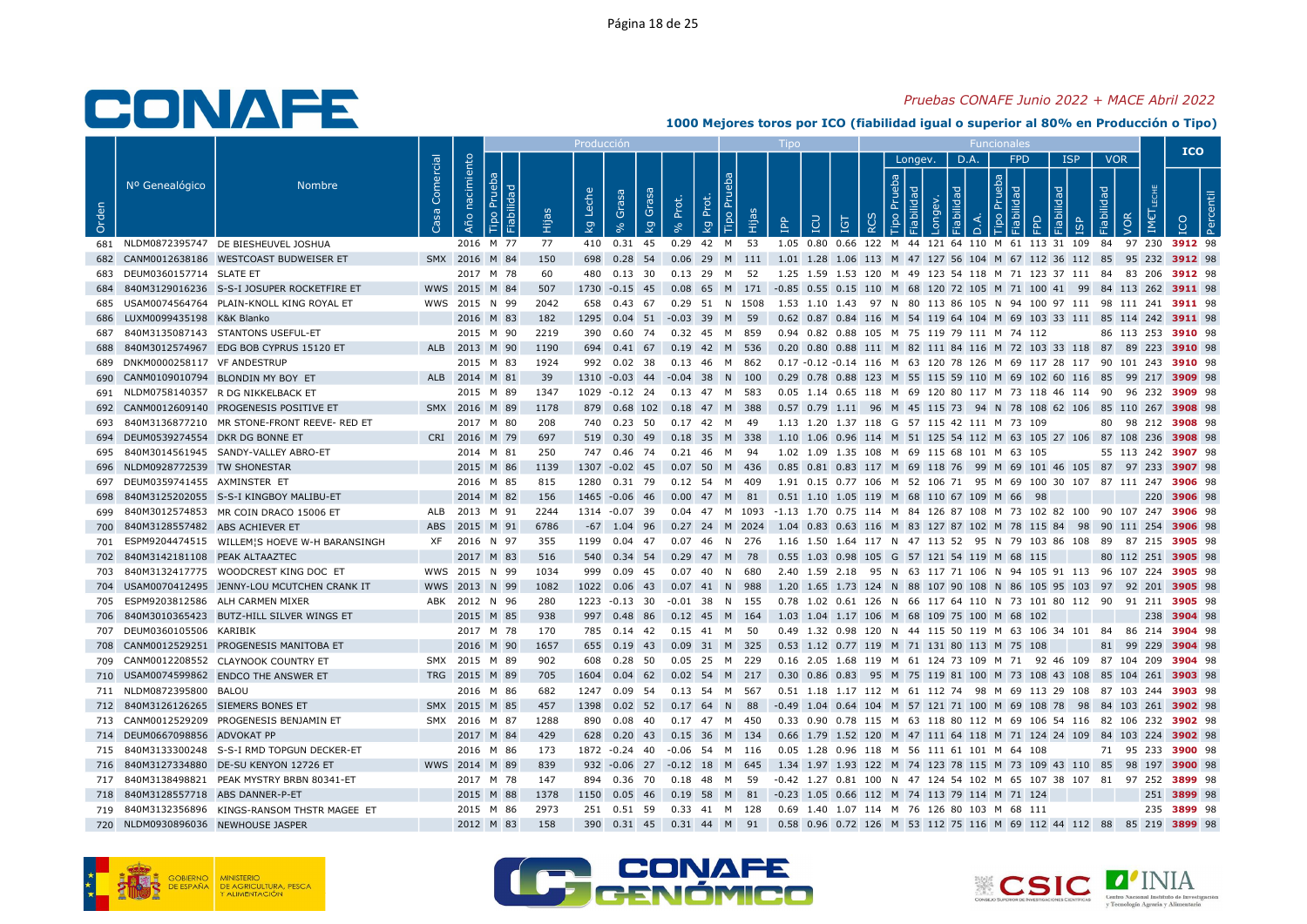## Pruebas CONAFE Junio 2022 + MACE Abril 2022

|       |                                  |                                                   |                   |                   |                            |             | Producció                          |                                  |            |                                                                                                     |                           |                                              |                        |              |             |                          |                            |                                                                                                                                               |                                 |                    | <b>ICO</b>  |  |
|-------|----------------------------------|---------------------------------------------------|-------------------|-------------------|----------------------------|-------------|------------------------------------|----------------------------------|------------|-----------------------------------------------------------------------------------------------------|---------------------------|----------------------------------------------|------------------------|--------------|-------------|--------------------------|----------------------------|-----------------------------------------------------------------------------------------------------------------------------------------------|---------------------------------|--------------------|-------------|--|
| Orden | Nº Genealógico                   | <b>Nombre</b>                                     | Comercial<br>Casa | nacimiento<br>Año | ಾ<br>- 그                   | Êщ          | Leche<br>$\overline{\mathsf{k}}$ g | Grasa<br>Grasa<br>$\overline{k}$ | Prot.      | Tipo Pru<br>đ<br>ᅌ<br>Нijа<br>kg                                                                    | $\mathbf{P}^{\mathbf{p}}$ | <b>CD</b><br><b>IGT</b>                      | Prueba<br>$\circ$<br>≃ | Longev.<br>₫ | D.A.<br>bep | deu<br>$\circ$<br>$\Box$ | <b>FPD</b><br>$\mathbb{R}$ | <b>ISP</b><br>lidad                                                                                                                           | <b>VOR</b><br>Fiabilidad<br>VOR | IM€                |             |  |
|       |                                  | 721 840M3135245740 ABS JOHNSTOWN-ET               |                   |                   | 2016 M 84                  | 623         |                                    | 1091  0.39  81                   |            | 0.06 42 M 54 -0.35 0.46 0.18 109 M 60 128 69 97 M 67 113                                            |                           |                                              |                        |              |             |                          |                            |                                                                                                                                               |                                 |                    | 260 3898 98 |  |
| 722   |                                  | ITAM9991363560 GARIONI RYL VANHALEN               |                   |                   | GLO 2015 N 99              | 1642        |                                    | 981 0.15 51                      |            | 0.09 41 N 1251 1.32 1.38 1.47 110 N 76 119 83 103 N 91 106 95 102 98 107 230 3898 98                |                           |                                              |                        |              |             |                          |                            |                                                                                                                                               |                                 |                    |             |  |
|       |                                  | 723 840M3137164155 REGAN-DANHOF CASCADE ET        |                   |                   | WWS 2017 M 78              | 121         |                                    | 782  0.21  50                    |            | 0.10 36 M 69                                                                                        |                           |                                              |                        |              |             |                          |                            | 1.18 1.44 1.57 112 N 45 116 52 109 M 69 103 46 112 81 107 219 3898 98                                                                         |                                 |                    |             |  |
|       | 724 DEUM0121922752 OFH DUTCHMAN  |                                                   |                   |                   | 2015 M 85                  | 365         |                                    |                                  |            | 887 -0.09 22 -0.02 27 M 146 1.17 1.28 1.11 117 M 65 130 71 115 M 65 111 44 114 84 112 229 3898 98   |                           |                                              |                        |              |             |                          |                            |                                                                                                                                               |                                 |                    |             |  |
|       | 725 NLDM0937451236 DG NEBULA ET  |                                                   |                   |                   | 2016 M 86                  | 2961        |                                    | 1425 -0.06 44                    |            | 0.13 60 M 1467 0.81 0.24 0.26 112 M 39 115 82 107 M 61 113                                          |                           |                                              |                        |              |             |                          |                            |                                                                                                                                               |                                 |                    | 252 3897 98 |  |
| 726   |                                  | 840M3014365213 OCD JABIR HEISENBERG ET            |                   |                   | 2014 M 88                  | 6347        |                                    |                                  |            | 507 0.43 61 0.19 36 M 1152 1.07 1.58 1.54 106 M 79 114 82 120 M 70 109                              |                           |                                              |                        |              |             |                          |                            |                                                                                                                                               |                                 |                    | 218 3897 98 |  |
|       |                                  | 727 840M3136176313 S-S-I LA KNIGHT ALARIC-ET      |                   |                   | 2017 M 82                  | 122         |                                    | 1097 0.17 57                     |            | 0.11 47 M 56                                                                                        |                           | 0.72 1.49 1.14 103 M 27 116 56 107 M 62 110  |                        |              |             |                          |                            |                                                                                                                                               |                                 | 63 112 249 3896 98 |             |  |
| 728   | ESPM9204300529 SANXURXO ET       |                                                   |                   |                   | XF 2015 N 99               | 3682        |                                    |                                  |            | 1276 -0.18 26 -0.05 36 N 3054 0.99 1.60 1.46 108 N 86 117 92 117 N 98 115 98 118 99 103 218 3896 98 |                           |                                              |                        |              |             |                          |                            |                                                                                                                                               |                                 |                    |             |  |
| 729   |                                  | 840M3133370993 STANTONS NORFOLK-ET                |                   |                   | 2015 M 85                  | 175         |                                    | 957 0.14 49                      |            | 0.13 45 M 146                                                                                       |                           | 0.63 1.44 1.33 117 M 46 118 57 102 M 61 104  |                        |              |             |                          |                            |                                                                                                                                               |                                 | 69 95 222 3895 98  |             |  |
| 730   |                                  | NLDM0880208035 VEKIS POWERBOSS                    |                   |                   | 2014 M 85                  | 1814        |                                    | 542 0.32 52                      |            | 0.22 40 M 930                                                                                       |                           |                                              |                        |              |             |                          |                            | 0.79 0.97 0.78 116 M 58 118 80 109 M 69 107 41 116 87 85 223 3895 98                                                                          |                                 |                    |             |  |
|       |                                  | 731 840M3141657524 BLUMENFELD FRAZLD BASIC ET     |                   |                   | WWS 2017 N 90              | 132         |                                    |                                  |            | 1101  0.07  47  -0.07  28  M  199                                                                   |                           |                                              |                        |              |             |                          |                            | 0.30 1.52 1.12 126 N 45 126 56 101 N 91 110 72 100 79 94 223 <b>3895</b> 98                                                                   |                                 |                    |             |  |
|       | 732 NLDM0756517124 DG R NYKK ET  |                                                   |                   |                   | 2015 M 78                  | 470         | 1088                               |                                  |            | 0.06 45 0.03 38 M 302                                                                               |                           |                                              |                        |              |             |                          |                            | 0.34 1.24 1.11 114 M 58 120 54 109 N 63 107 45 112 87 110 233 3894 98                                                                         |                                 |                    |             |  |
|       | 733 DEUM0357385767 GRAVITY       |                                                   |                   |                   | 2014 M 85                  | 574         |                                    | 1000 0.10 46                     |            | $0.00$ 32 M<br>140                                                                                  |                           |                                              |                        |              |             |                          |                            | 0.27 1.21 0.95 133 M 66 120 73 97 M 67 98 29 114 84 109 215 3894 98                                                                           |                                 |                    |             |  |
|       |                                  | 734 NLDM0944581881 DELTA BOUNCER ET               |                   |                   | 2016 M 84                  | 1233        |                                    |                                  |            | 275 0.39 48 0.28 37 M 607                                                                           |                           |                                              |                        |              |             |                          |                            | 0.52 0.93 0.67 130 M 44 122 70 109 M 66 115 33 107 89 84 219 3894 98                                                                          |                                 |                    |             |  |
| 735   |                                  | USAM0071181872 SANDY-VALLEY DREAMWEAVER ET        | ABS               |                   | 2013 N 99                  | 943         |                                    | 976 -0.19 15                     | $-0.02$ 30 | N<br>850                                                                                            |                           |                                              |                        |              |             |                          |                            | 0.74 2.33 1.81 118 N 87 121 88 117 N 78 108 87 111 98 107 211 3894 98                                                                         |                                 |                    |             |  |
|       |                                  | 736 840M3132352145 ST GEN MODESTY LAREDO ET       |                   |                   | DIS 2017 M 84              | 709         |                                    |                                  |            | 1791  0.04  69  0.07  66  M  100                                                                    |                           |                                              |                        |              |             |                          |                            | 0.47 1.29 0.99 88 N 45 110 67 94 M 65 110 65 100 79 131 287 3893 98                                                                           |                                 |                    |             |  |
|       |                                  | 737 840M3127335079 DE-SU 12925 KEENAN             |                   |                   | 2015 M 86                  | 668         |                                    | 799 0.28 58                      |            | 0.19 46 M 98                                                                                        |                           | -0.11 1.16 0.98 114 M 70 123 73 104 M 64 107 |                        |              |             |                          |                            |                                                                                                                                               |                                 | 47 104 235 3893 98 |             |  |
| 738   |                                  | 840M3128043621 PEAK ACCELROYALTY-ET               |                   |                   | 2014 M 84                  | 376         |                                    |                                  |            | $-231$ 0.78 64 0.28 19 M 53                                                                         |                           | 0.71 1.69 1.33 116 M 67 130 69 119 M 68 111  |                        |              |             |                          |                            |                                                                                                                                               |                                 |                    | 220 3893 98 |  |
|       |                                  | 739 CANM0011851820 FEPRO MAPLETREE ET             |                   |                   | SMX 2016 M 89              | 999         |                                    | 857 0.08 39                      |            |                                                                                                     |                           |                                              |                        |              |             |                          |                            | 0.01 1.71 1.55 126 M 70 120 79 97 N 71 113 75 111 87 105 224 3892 98                                                                          |                                 |                    |             |  |
| 740   |                                  | 840M3130641832 STANTONS DISPLAY ET                |                   |                   | SMX 2015 M 89              | 1291        |                                    | 706 0.32 58                      |            | 0.07 30 M 901                                                                                       |                           |                                              |                        |              |             |                          |                            | 1.26 1.59 1.59 117 M 77 115 79 104 M 74 115 46 111 90 109 227 3892 98                                                                         |                                 |                    |             |  |
|       |                                  | 741 NLDM0920855490 HEIDENSKIPSTER KINGMAN         |                   |                   | ALB 2015 M 89              | 2171        |                                    |                                  |            | 1137  0.04  45  -0.08  28  M  678                                                                   |                           |                                              |                        |              |             |                          |                            | 1.04 1.45 1.41 113 M 73 115 82 115 M 74 106 65 114 88 110 219 3892 98                                                                         |                                 |                    |             |  |
|       |                                  | 742 CANM0012556108 LEGEND-MAKER VICTOR            |                   |                   | SMX 2016 M 90              | 2676        |                                    |                                  |            | 311 0.28 39 0.31 41 M 1353 1.77 2.36 2.58 111 M 74 113 80 110 M 74 99 43 104 92 101 201 3892 98     |                           |                                              |                        |              |             |                          |                            |                                                                                                                                               |                                 |                    |             |  |
|       | 743 DEUM0359252647 BASALT        |                                                   |                   |                   | 2016 M 88                  | 589         |                                    | 775 -0.02 26                     |            | 0.16 42 M 467                                                                                       |                           |                                              |                        |              |             |                          |                            | 1.16 1.05 1.03 123 M 52 124 71 107 M 71 99 31 108 88 92 208 3892 98                                                                           |                                 |                    |             |  |
|       | 744 DEUM1501463006 SL Kubero     |                                                   |                   |                   | 2014 M 86                  | 798         |                                    |                                  |            | 1418 -0.26 22 -0.11 34 M 210                                                                        |                           |                                              |                        |              |             |                          |                            | 0.68 1.23 0.69 111 M 70 125 77 117 M 69 124 29 113 87 97 239 3892 98                                                                          |                                 |                    |             |  |
|       | 745 ESPM9204586120 KL KYO ET     |                                                   | XF                |                   | 2017 N 78                  | 38          |                                    | 1420 -0.02 49                    |            | 0.02 48 N 23                                                                                        |                           |                                              |                        |              |             |                          |                            | 0.86 1.50 1.27 114 N 49 105 56 101 N 72 108 57 112 84 93 227 3891 98                                                                          |                                 |                    |             |  |
| 746   |                                  | 840M3130010384 DE-SU 13139 TECHNO ET              |                   |                   | 2015 M 89                  | 3020        |                                    |                                  |            | 640 0.20 43 0.20 41 M 1382 0.97 1.09 1.04 110 M 71 128 85 105 M 72 107 34 110 87 114 239 3891 98    |                           |                                              |                        |              |             |                          |                            |                                                                                                                                               |                                 |                    |             |  |
|       |                                  | 747 840M3137878481 BOMAZ SKYWALKER ET             |                   |                   | ABS 2016 M 90              | 2269        |                                    | 884 0.18 50                      |            | 0.26 56 M 766                                                                                       |                           |                                              |                        |              |             |                          |                            | 0.53 1.49 1.17 93 M 75 120 81 109 M 76 129 46 105 87 109 264 3889 98                                                                          |                                 |                    |             |  |
| 748   | ESPM9204292620 DANICA SICILIA ET |                                                   |                   |                   | ABK 2015 N 96              | 242         |                                    | 1185  0.06  49                   |            | $0.02$ 41 N 223                                                                                     |                           |                                              |                        |              |             |                          |                            | 0.87 1.48 1.34 113 N 59 113 69 103 N 65 96 74 111 88 110 224 3889 98                                                                          |                                 |                    |             |  |
|       |                                  | 749 840M3138701597 SYNERGY WALTER-ET              |                   |                   | 2016 M 81                  | 229         |                                    |                                  |            | 954  0.22  57  0.12  44  M  114                                                                     |                           | 0.57 1.23 1.14 104 M 55 115 59 118 M 61 106  |                        |              |             |                          |                            |                                                                                                                                               |                                 |                    | 233 3888 98 |  |
| 750   |                                  | 840M3140503758 N-SPRINGHOPE HONDA ET              | ABS               |                   | 2017 M 87<br>DIS 2015 M 90 | 497<br>1642 |                                    | 927 0.06 39<br>554 0.47 67       |            | $0.14$ 45 M 144                                                                                     |                           |                                              |                        |              |             |                          |                            | 0.73 1.76 1.33 105 M 45 121 59 105 M 74 112 41 111 81 92 236 3888 98<br>0.88 1.45 1.34 112 M 74 111 82 105 M 73 103 55 108 87 101 233 3887 98 |                                 |                    |             |  |
| 751   | 840M3126776429 EDG DELTA-B52 ET  | 752 DNKM0000258932 VH Anderstrup Bestboss Bestboy |                   |                   | 2016 M 81                  | 354         |                                    |                                  |            | 0.24 42 M 632<br>463 0.32 48 0.26 41 M 123                                                          |                           |                                              |                        |              |             |                          |                            | 0.63 1.09 1.06 126 M 47 120 66 103 M 63 104 31 109 87 97 219 3887 98                                                                          |                                 |                    |             |  |
| 753   |                                  | CANM0012638241 WESTCOAST ATHABASKA                |                   |                   | 2016 M 89                  | 624         |                                    | 746 0.28 56                      |            | 0.02 26 M 347                                                                                       |                           | 1.06 1.19 1.27 121 M 54 121 69 111 M 73 108  |                        |              |             |                          |                            |                                                                                                                                               |                                 | 85 91 210 3887 98  |             |  |
|       | 754 DNKM0000257842 SANDOR        |                                                   |                   |                   | 2015 M 88                  | 4188        |                                    |                                  |            | 683 -0.05 19 0.18 41 M 1476 -0.58 1.53 0.90 115 M 73 133 81 118 M 72 115 46 112 88 114 241 3887 98  |                           |                                              |                        |              |             |                          |                            |                                                                                                                                               |                                 |                    |             |  |
| 755   |                                  | 840M3141135006 AOT BLOWTORCH HANDLE ET            |                   |                   | CRI 2017 M 83              | 173         |                                    | 567 0.70 91                      |            | 0.23 42 M<br>- 76                                                                                   |                           |                                              |                        |              |             |                          |                            | 0.06 0.95 0.95 106 N 47 113 54 106 M 69 99 37 107 84 112 241 3886 98                                                                          |                                 |                    |             |  |
| 756   |                                  | 840M3012584793 RAMA-WAY RAYNOR 218                |                   |                   | 2013 M 86                  | 1389        |                                    |                                  |            | 1484 - 0.08 44 - 0.05 42 M 97                                                                       |                           | 0.95 0.29 0.52 106 M 76 128 80 111 M 68 118  |                        |              |             |                          |                            |                                                                                                                                               |                                 |                    | 247 3886 98 |  |
| 757   |                                  | ESPM2704363918 CAMPOLONGO XF BC DOMINADOR ET      |                   |                   | 2016 N 92                  | 161         |                                    | 536 0.20 39                      |            | 0.10 28 N 125                                                                                       |                           |                                              |                        |              |             |                          |                            | 1.63 1.20 1.48 126 N 45 118 52 112 N 65 96 72 111 84 92 191 3886 98                                                                           |                                 |                    |             |  |
| 758   |                                  | 840M3124651386 CO-OP JABIR TESTAROSSA-ET          |                   |                   | 2014 M 89                  | 3568        |                                    |                                  |            | 879 -0.14 17 -0.03 25 M 155                                                                         |                           | 0.17 1.23 0.77 127 M 80 127 81 133 M 70 97   |                        |              |             |                          |                            |                                                                                                                                               |                                 | 65 106 198 3886 98 |             |  |
|       | 759 DEUM0666847135 CYRANO ET     |                                                   |                   |                   | BAS 2015 M 88              | 3571        |                                    | 1434  0.06  58                   |            | 0.01 47 M 1595 1.23 0.66 0.76 110 M 73 114 82 98 M 73 103 38 107 88 103 243 <b>3885</b> 97          |                           |                                              |                        |              |             |                          |                            |                                                                                                                                               |                                 |                    |             |  |
|       |                                  | 760 840M3141657532 BLUMENFELD FRAZLD BRASS ET     |                   |                   | WWS 2017 M 83              | 453         |                                    |                                  |            | 896 0.29 62 0.07 36 M 141 0.36 1.17 1.06 118 N 45 125 59 98 N 69 106 56 100 79 105 236 3885 97      |                           |                                              |                        |              |             |                          |                            |                                                                                                                                               |                                 |                    |             |  |
|       |                                  |                                                   |                   |                   |                            |             |                                    |                                  |            |                                                                                                     |                           |                                              |                        |              |             |                          |                            |                                                                                                                                               |                                 |                    |             |  |





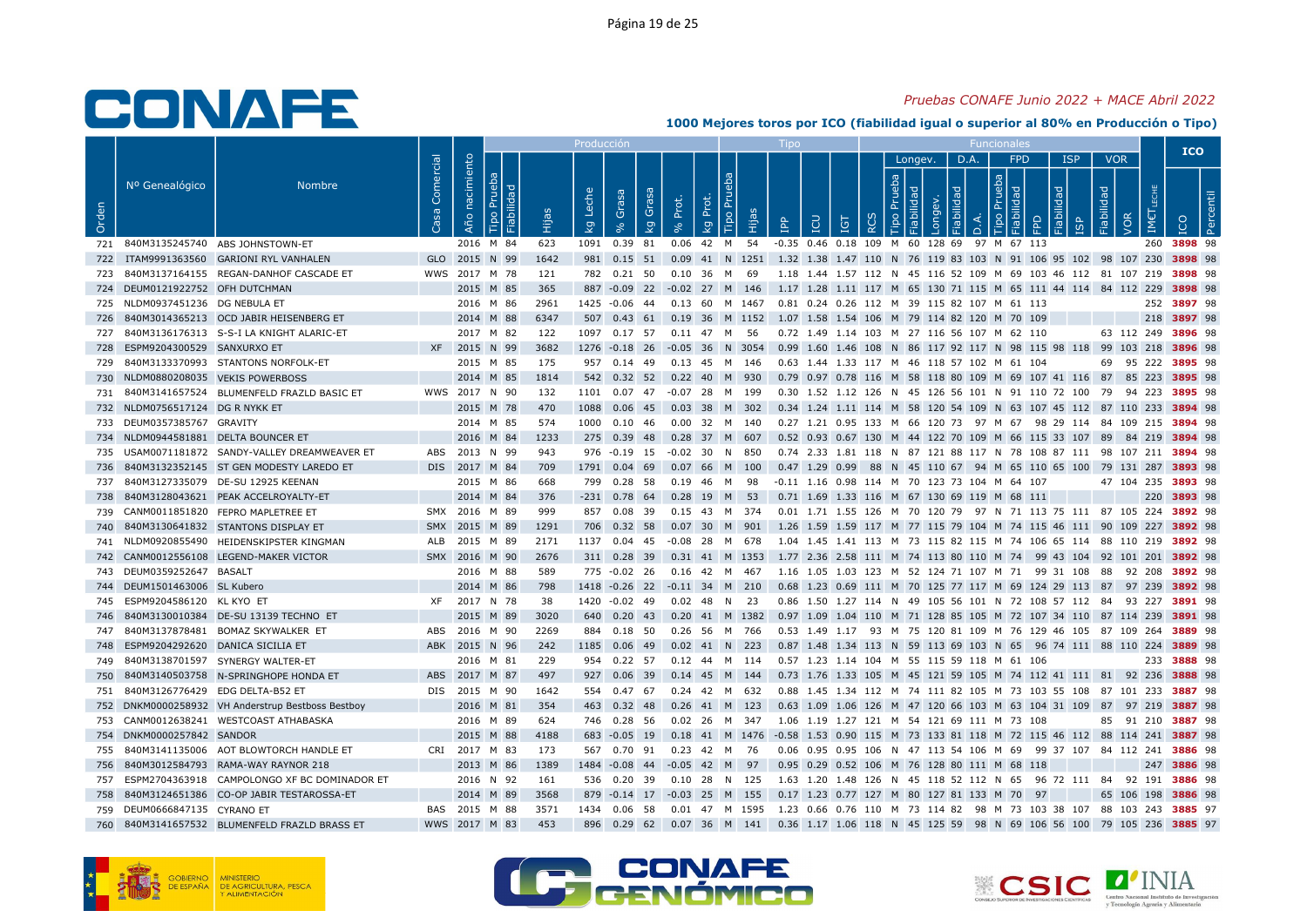## Pruebas CONAFE Junio 2022 + MACE Abril 2022

|       |                                     |                                                                                |                   |                   |                        |             | Producció               |                                  |       |                                 |      |                                                                                                                                                |            |                               |              |                           |                                |                 |                                       |                          |                   | <b>ICO</b>  |  |
|-------|-------------------------------------|--------------------------------------------------------------------------------|-------------------|-------------------|------------------------|-------------|-------------------------|----------------------------------|-------|---------------------------------|------|------------------------------------------------------------------------------------------------------------------------------------------------|------------|-------------------------------|--------------|---------------------------|--------------------------------|-----------------|---------------------------------------|--------------------------|-------------------|-------------|--|
| Orden | Nº Genealógico                      | <b>Nombre</b>                                                                  | Comercial<br>Casa | nacimiento<br>Año | ಾ<br>∥ ≌               | Êщ          | Leche<br>$\overline{k}$ | Grasa<br>Grasa<br>$\overline{k}$ | Prot. | <b>Tipo Pru</b><br>đ<br>ᅌ<br>kg | Нijа | <b>CD</b><br>$\mathbb{R}$                                                                                                                      | <b>IGT</b> | Prueba<br>$\circ$<br>$\alpha$ | Longev.<br>₫ | D.A.<br>БF<br>õ<br>$\Box$ | dep<br>$\mathbb{R}$<br>$\circ$ | <b>FPD</b><br>≏ | <b>ISP</b><br>lidad<br>$\overline{9}$ | <b>VOR</b><br>Fiabilidad | VOR<br>IM€        |             |  |
|       | 761 FRAM3704302430 LEBOY            |                                                                                |                   |                   | 2015 M 78              | 339         |                         | 961 0.14 49                      |       | 0.06 37 M 135                   |      | 0.63 1.07 0.83 120 N 49 117 58 108 M 63 104 45 109 84 102 222 3885 97                                                                          |            |                               |              |                           |                                |                 |                                       |                          |                   |             |  |
| 762   |                                     | 840M3013514956 MIDAS-TOUCH JACY PAGEONE ET                                     |                   |                   | WWS 2014 M 88          | 6039        |                         | 904 -0.01 31 0.07 37 M 347       |       |                                 |      | 0.65 0.42 0.05 118 M 79 131 82 115 M 70 126 69 109 82 99 246 3885 97                                                                           |            |                               |              |                           |                                |                 |                                       |                          |                   |             |  |
| 763   |                                     | 840M3135146635 END ROAD HEISBERG MASSEY ET                                     |                   |                   | 2016 M 86              | 570         |                         | 99  0.58  59  0.14  17  M  127   |       |                                 |      | 1.33 1.38 1.31 120 N 40 120 56 120 M 71 106 31 110 87 116 214 <b>3885</b> 97                                                                   |            |                               |              |                           |                                |                 |                                       |                          |                   |             |  |
|       |                                     | 764 USAM0069829746 LONE-OAK-ACRES ALTARABO ET                                  |                   |                   | EFP 2012 N 98          | 500         |                         | 776 0.24 53                      |       | 0.04 29 N 399                   |      | 1.38 1.84 1.83 120 N 73 114 75 104 N 81 118 87 105 95 103 221 3884 97                                                                          |            |                               |              |                           |                                |                 |                                       |                          |                   |             |  |
|       | 765 NLDM0659618414 DELTA INDUCTOR   |                                                                                |                   |                   | CRV 2015 M 83          | 565         |                         | 486 0.41 58                      |       | 0.20 36 M 320                   |      | 1.02 1.27 1.26 119 M 45 115 76 112 N 75 106 49 101 88 96 213 3883 97                                                                           |            |                               |              |                           |                                |                 |                                       |                          |                   |             |  |
| 766   |                                     | 840M3132353418 MR D-WORTH MENACE ET                                            |                   |                   | DIS 2017 M 82          | 348         |                         | 623 0.40 63 0.08 29 M 58         |       |                                 |      | 0.52 1.44 1.20 114 N 44 122 52 105 M 67 110 27 111 79 101 235 3883 97                                                                          |            |                               |              |                           |                                |                 |                                       |                          |                   |             |  |
| 767   |                                     | USAM0072615076 BOMAZ ALTASABRE ET                                              | EFP               |                   | 2013 M 91              | 4034        |                         | 645 -0.09 14 0.19 40 M 810       |       |                                 |      | 0.15 1.05 0.97 126 M 84 131 86 119 M 75 108 41 105 87 98 208 <b>3883</b> 97                                                                    |            |                               |              |                           |                                |                 |                                       |                          |                   |             |  |
|       | 768 FRAM8565416985 LYODER           |                                                                                |                   |                   | DIS 2015 M 81          | 368         |                         |                                  |       |                                 |      | 537 0.52 72 0.18 36 M 217 1.50 0.94 1.22 115 M 51 116 56 105 M 63 99 58 98 82 108 224 3882 97                                                  |            |                               |              |                           |                                |                 |                                       |                          |                   |             |  |
| 769   |                                     | ESPM9204300530 SJONNY SUPERTORO                                                | XF                |                   | 2015 N 99              | 3364        |                         | 1343 -0.11 36                    |       | -0.06 37 N 2829                 |      | 1.01 1.08 1.16 120 N 88 116 93 103 N 97 98 98 118 99 80 200 <b>3882</b> 97                                                                     |            |                               |              |                           |                                |                 |                                       |                          |                   |             |  |
| 770   |                                     | USAM0072436632 BUTLERVIEW SHUT-OUT ET                                          |                   |                   | TRG 2013 M 86          | 1622        |                         | 801 0.32 62 -0.04 22 M 154       |       |                                 |      | 1.24 0.98 1.20 108 M 77 130 83 104 M 70 127 77 112 84 116 251 3882 97                                                                          |            |                               |              |                           |                                |                 |                                       |                          |                   |             |  |
|       |                                     | 771 NLDM0571956748 HEIDENSKIPSTER SANTANA                                      |                   |                   | 2016 M 84              | 716         |                         | 949 0.22 57                      |       | 0.08 39 M 207                   |      | 0.37 1.16 0.95 107 M 55 119 71 107 M 71 111 47 116 85 117 248 <b>3881</b> 97                                                                   |            |                               |              |                           |                                |                 |                                       |                          |                   |             |  |
|       |                                     | 772 840M3129016374 S-S-I SUPERSHOT SPEED UP-ET                                 |                   |                   | 2015 M 86              | 163         |                         |                                  |       |                                 |      | 1050  0.04  42  0.04  38  M  134  -0.32  1.49  1.10  124  M  63  120  68  111  M  68  107                                                      |            |                               |              |                           |                                |                 |                                       |                          | 74 96 210 3881 97 |             |  |
|       | 773 DEUM0360175060 ROLLS            |                                                                                |                   |                   | 2017 M 84              | 441         |                         | 1126 -0.04 36                    |       | 0.03 40 M 323                   |      | 1.11 1.63 1.38 111 M 49 119 66 104 M 70 113 32 110 84 99 233 3881 97                                                                           |            |                               |              |                           |                                |                 |                                       |                          |                   |             |  |
|       |                                     | 774 840M3005586888 S-S-I HOR CHARLEY RAFAEL-ET                                 |                   |                   | 2017 M 82              | 368         |                         | 975  0.02  37  0.09  41  M  67   |       |                                 |      | 0.78 1.03 0.83 119 G 56 122 57 111 M 66 109                                                                                                    |            |                               |              |                           |                                |                 |                                       |                          | 76 99 227 3881 97 |             |  |
| 775   | DEUM0359223644 MB Alderan           |                                                                                |                   |                   | 2016 M 86              | 1080        |                         | 468 0.17 34                      |       | 0.10 25 M 332                   |      | 1.28 0.95 1.03 134 M 57 120 74 118 M 69 116 37 108 85 86 193 3881 97                                                                           |            |                               |              |                           |                                |                 |                                       |                          |                   |             |  |
|       | 776 840M3142181231 PEAK ALTAMAUI ET |                                                                                |                   |                   | EFP 2017 M 87          | 353         |                         | 627 0.49 72 0.16 37 M 155        |       |                                 |      | 0.99 1.09 1.20 100 M 49 123 59 105 N 73 104 45 107 87 112 242 <b>3880</b> 97                                                                   |            |                               |              |                           |                                |                 |                                       |                          |                   |             |  |
|       |                                     | 777 840M3135301237 RONELEE FREEDOM ET                                          |                   |                   | SMX 2016 N 97          | 470         |                         |                                  |       |                                 |      | 1093 0.11 51 0.06 42 N 270 1.19 1.33 1.18 102 N 58 124 65 101 N 71 112 87 103 96 114 254 3880 97                                               |            |                               |              |                           |                                |                 |                                       |                          |                   |             |  |
|       | 778 NLDM0661726440 DOUBLE W RODEO   |                                                                                |                   |                   | 2016 M 88              | 994         |                         | 342 0.42 54 0.25 36 M 305        |       |                                 |      | 1.35 1.06 1.01 116 M 59 121 80 104 M 69 118 31 114 88 90 229 3880 97                                                                           |            |                               |              |                           |                                |                 |                                       |                          |                   |             |  |
|       | 779 840M3133886819 NO-FLA LUXURY ET |                                                                                |                   |                   | 2015 M 90              | 2566        |                         |                                  |       |                                 |      | 1616 0.06 65 -0.05 47 M 253 0.33 0.83 0.70 105 M 77 117 82 101 M 73 95                                                                         |            |                               |              |                           |                                |                 |                                       |                          | 64 91 246 3879 97 |             |  |
| 780   |                                     | 840M3013129323 LADYS-MANOR DOORSOPEN ET                                        |                   |                   | SMX 2013 M 93          | 4017        |                         | 610 0.32 54                      |       |                                 |      | 0.09 29 M 2416 1.24 1.81 2.00 130 M 88 116 90 96 M 81 90 81 103 93 75 183 3879 97                                                              |            |                               |              |                           |                                |                 |                                       |                          |                   |             |  |
| 781   |                                     | 840M3134408771 PEAK ALTACOMFORT-ET                                             |                   |                   | 2016 M 89              | 544         |                         | 907  0.11  44  0.13  43  M  61   |       |                                 |      | 0.13 1.28 0.82 110 M 58 122 73 109 M 72 113 45 112 84 106 241 3878 97                                                                          |            |                               |              |                           |                                |                 |                                       |                          |                   |             |  |
|       |                                     | 782 CANM0012189047 STANTONS ADORABLE ET                                        |                   |                   | SMX 2015 M 92          | 2995        |                         |                                  |       |                                 |      | 502 0.20 38 0.16 33 M 1459 1.12 2.21 1.93 108 M 79 118 87 113 N 78 103 74 115 92 108 213 3878 97                                               |            |                               |              |                           |                                |                 |                                       |                          |                   |             |  |
| 783   |                                     | CANM0012652367 STANTONS CONFIDENT                                              |                   |                   | 2016 M 86              | 335         |                         | 1149 0.26 69                     |       | 0.14 52 M 215                   |      | 0.58 0.92 1.02 112 M 43 109 60 100 M 71 104                                                                                                    |            |                               |              |                           |                                |                 |                                       |                          | 80 87 224 3877 97 |             |  |
| 784   |                                     | 840M3125613834 S-S-I DAMARIS WINSTON-ET                                        |                   |                   | 2014 M 84              | 296         |                         | 1337 -0.06 41                    |       | 0.09 53 M 59                    |      | 0.09 1.02 0.61 101 M 70 125 70 110 M 65 117                                                                                                    |            |                               |              |                           |                                |                 |                                       |                          |                   | 257 3877 97 |  |
| 785   |                                     | CANM0012719092 PROGENESIS DUMBLEDORE ET                                        |                   |                   | 2017 M 88              | 719         |                         | 1557 -0.15 39 -0.02 48 M 347     |       |                                 |      | -0.96 1.62 1.27 120 M 43 118 61 105 M 75 110                                                                                                   |            |                               |              |                           |                                |                 |                                       |                          | 84 90 217 3877 97 |             |  |
|       | 786 DEUM0357640608 KNS BALDUR ET    |                                                                                |                   |                   | 2014 M 89              | 14234       |                         |                                  |       |                                 |      | 1111 0.05 45 0.12 49 M 2945 0.67 1.05 1.07 112 M 77 114 84 103 M 73 101 45 116 90 106 229 3877 97                                              |            |                               |              |                           |                                |                 |                                       |                          |                   |             |  |
|       | 787 DEUM0539391998 WIL CASHPOINT ET |                                                                                |                   |                   | 2016 M 86              | 749         |                         | 418  0.50  65                    |       | 0.22 36 M 297                   |      | 1.01 0.91 0.95 113 M 60 116 74 109 M 68 115 37 115 85 115 238 3877 97                                                                          |            |                               |              |                           |                                |                 |                                       |                          |                   |             |  |
| 788   |                                     | CANM0012789661 PROGENESIS HEMINGWAY ET                                         |                   |                   | SMX 2017 M 88          | 454         |                         | 853 0.15 46                      | 0.00  | 28 M 212                        |      | 0.27 1.64 1.34 120 M 44 118 52 114 M 74 112 57 110 85 100 208 3877 97                                                                          |            |                               |              |                           |                                |                 |                                       |                          |                   |             |  |
| 789   |                                     | 840M3135087052 S-S-I PROVIDER PORSCHE-ET                                       |                   |                   | 2015 M 82              | 216         |                         | 953 0.26 61 0.14 46 M 82         |       |                                 |      | 0.66 0.69 0.72 115 M 61 115 62 108 M 61 122                                                                                                    |            |                               |              |                           |                                |                 |                                       |                          |                   | 244 3876 97 |  |
| 790   |                                     | ESPM9204595969 GYMNAST GENIAL ET                                               |                   |                   | XF 2017 N 95           | 276         |                         | 1466 -0.01 52 -0.03 44 N 163     |       |                                 |      | 0.32 2.08 1.61 123 N 45 107 52 90 N 93 116 76 105 81 67 210 3876 97                                                                            |            |                               |              |                           |                                |                 |                                       |                          |                   |             |  |
| 791   |                                     | 840M3127334847 DE-SU 12693 SKYFALL ET                                          | ABS               |                   | 2014 M 90              | 7275        |                         | 827 0.45 76                      |       | 0.06 33 M 1219                  |      | 0.82 0.92 0.79 113 M 82 116 86 105 M 73  96 73 104  87  95 226 <b>3876</b> 97                                                                  |            |                               |              |                           |                                |                 |                                       |                          |                   |             |  |
| 792   |                                     | 840M3135087031 S-S-I JEDI SABER ET                                             |                   |                   | 2015 M 86              | 485         |                         | 1229 -0.19 23 0.15 56 M 252      |       |                                 |      | 0.26 1.25 0.87 125 M 53 115 74 106 M 71 105 42 101 84 96 222 3876 97                                                                           |            |                               |              |                           |                                |                 |                                       |                          |                   |             |  |
| 793   |                                     | 840M3127601764 OCD LOTTOMAX DARROW-ET<br>794 USAM0072615089 BOMAZ ALTABANCO ET |                   |                   | 2015 M 82<br>2014 M 91 | 235<br>2416 | 1168                    | 0.02 44 -0.04 33 M 63            |       |                                 |      | 0.24 0.98 0.80 120 M 65 124 64 113 M 63 110<br>677 0.17 42 0.14 36 M 715 0.22 1.07 0.74 113 M 86 122 86 124 M 73 119 43 107 90 100 232 3876 97 |            |                               |              |                           |                                |                 |                                       |                          |                   | 223 3876 97 |  |
|       |                                     | 795 CANM0012638155 WESTCOAST SECURE ET                                         |                   |                   | SMX 2016 M 80          | 202         |                         | 695 0.46 72                      |       | 0.09 32 M                       | 34   | 0.65 1.08 0.96 110 M 49 114 56 114 M 67 104 56 108 82 106 228 3875 97                                                                          |            |                               |              |                           |                                |                 |                                       |                          |                   |             |  |
|       | 796 NLDM0571956755 Monroy           |                                                                                |                   |                   | 2016 M 81              | 70          |                         | 984 0.29 66                      |       | $0.15$ 48 M 38                  |      | 0.36 1.10 0.98 109 M 51 114 56 99 M 67 108 46 110 84 101 240 3874 97                                                                           |            |                               |              |                           |                                |                 |                                       |                          |                   |             |  |
| 797   |                                     | 840M3132349851 MR SPRING NOBLE ET                                              |                   |                   | DIS 2016 M 87          | 923         | 899                     | 0.07 39                          |       | 0.00 29 M 244                   |      | 0.18 1.44 1.28 115 M 58 128 75 116 N 85 108 71 104 84 101 222 3874 97                                                                          |            |                               |              |                           |                                |                 |                                       |                          |                   |             |  |
| 798   |                                     | 840M3015031100 LADYS-MANOR R LATITUDE-ET                                       |                   |                   | 2014 M 81              | 172         |                         | 678 0.34 59                      |       | $0.04$ 26 M 87                  |      | 1.08 1.19 1.25 110 M 65 132 64 105 M 62 109                                                                                                    |            |                               |              |                           |                                |                 |                                       |                          |                   | 231 3873 97 |  |
|       | 799 FRAM7712613181 GJ MINOIS        |                                                                                |                   |                   | 2016 M 81              | 180         |                         | 675  0.08  32  0.20  42  M  71   |       |                                 |      | 1.12 1.32 1.36 119 N 47 118 54 113 M 67 94 29 105 85 101 206 3873 97                                                                           |            |                               |              |                           |                                |                 |                                       |                          |                   |             |  |
| 800   |                                     | 840M3135245911 ABS NOTORIOUS ET                                                |                   |                   | ABS 2016 M 78          | 115         |                         | 1534 0.04 60 -0.03 46 M 63       |       |                                 |      | 0.13 0.21 -0.03 105 M 49 121 54 106 M 65 91 39 110 81 93 244 3872 97                                                                           |            |                               |              |                           |                                |                 |                                       |                          |                   |             |  |
|       |                                     |                                                                                |                   |                   |                        |             |                         |                                  |       |                                 |      |                                                                                                                                                |            |                               |              |                           |                                |                 |                                       |                          |                   |             |  |





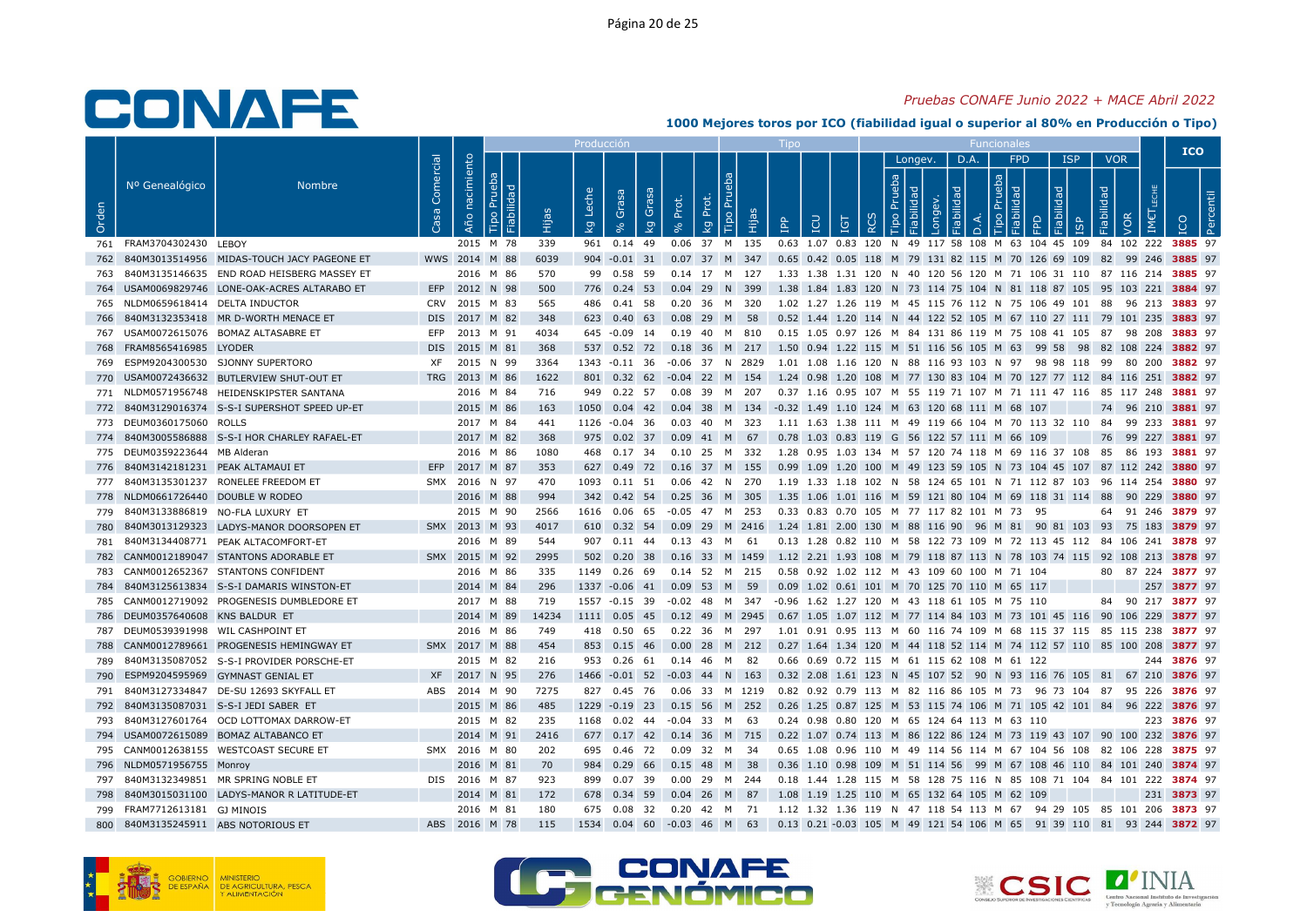### Pruebas CONAFE Junio 2022 + MACE Abril 2022

|       |                                           |                                                |                   |                   |           |      | Producció                        |                                  |                   |                                                                                                     |              |                                              |   |                              |              |                           |                                        |                                                                              |                          |                    | <b>ICO</b>  |  |
|-------|-------------------------------------------|------------------------------------------------|-------------------|-------------------|-----------|------|----------------------------------|----------------------------------|-------------------|-----------------------------------------------------------------------------------------------------|--------------|----------------------------------------------|---|------------------------------|--------------|---------------------------|----------------------------------------|------------------------------------------------------------------------------|--------------------------|--------------------|-------------|--|
| Orden | Nº Genealógico                            | <b>Nombre</b>                                  | Comercial<br>Casa | nacimiento<br>Año | ಾ<br>∥≌   | Ëщ   | Leche<br>$\overline{\mathsf{g}}$ | Grasa<br>Grasa<br>$\overline{k}$ | Prot.             | <b>Tipo Pru</b><br>đ<br>ᅌ<br>ιËΡ<br>kg                                                              | $\mathbb{R}$ | <b>CO</b><br><b>IGT</b>                      | ≃ | Longev.<br>Prueba<br>$\circ$ | DЕ<br>õ<br>פ | D.A.<br>$\circ$<br>$\Box$ | <b>FPD</b><br>deu<br>$\mathbb{R}$<br>≏ | <b>ISP</b><br>lidad<br>$\overline{9}$                                        | <b>VOR</b><br>Fiabilidad | VOR                |             |  |
|       | 801 DEUM0666869573 RZH Blondin            |                                                |                   |                   | 2016 M 85 | 524  |                                  | 849 0.32 64                      |                   | 0.22 50 M 211 1.54 0.79 1.08 111 M 54 105 69 99 M 68 116 30 118 85 89 229 3872 97                   |              |                                              |   |                              |              |                           |                                        |                                                                              |                          |                    |             |  |
| 802   |                                           | 840M3138817693 BACON-HILL MONTGOMERY ET        |                   | ALB 2016 M 78     |           | 51   |                                  | 1098  0.11  51                   |                   | 0.05 41 M 93                                                                                        |              |                                              |   |                              |              |                           |                                        | 1.17 1.10 1.02 96 M 49 124 56 111 M 69 111 46 103 85 114 253 3872 97         |                          |                    |             |  |
|       |                                           | ESPM1504363978 CAMPA SIMEONE ET                |                   |                   | 2017 N 88 | 95   |                                  |                                  |                   | 843  0.13  44  -0.05  22  N  74                                                                     |              |                                              |   |                              |              |                           |                                        | 1.54 1.87 1.72 115 N 44 116 50 109 N 63 101 63 117 82 92 198 3872 97         |                          |                    |             |  |
| 804   | DEUM0357795060 WEH Gloryday               |                                                |                   |                   | 2015 M 84 | 197  |                                  |                                  |                   | 1157 0.34 78 0.17 56 M 97                                                                           |              |                                              |   |                              |              |                           |                                        | 0.72 0.67 0.89 99 M 56 116 69 89 M 65 95 30 109 82 119 260 3871 97           |                          |                    |             |  |
| 805   | CZEM0928831061 AGRAS URANUS ET            |                                                |                   | ASG 2015 M 82     |           | 1109 |                                  | 1794 -0.02 62                    |                   | -0.01 57 M 847                                                                                      |              |                                              |   |                              |              |                           |                                        | 1.21 0.42 0.73 94 M 62 107 54 104 N 63 99 47 111 87 101 240 3871 97          |                          |                    |             |  |
|       |                                           | 840M3123685375 CO-OP RB MNTRS GENIUS ET        |                   | CRI 2014 M 90     |           | 2368 |                                  |                                  |                   | 1204  0.03  46  0.05  44  M  495                                                                    |              |                                              |   |                              |              |                           |                                        | 0.33 0.97 0.49 109 M 80 130 82 100 M 73 102 72 101 88 98 246 3871 97         |                          |                    |             |  |
| 807   | ESPM9204301922 ALVITE ET                  |                                                |                   |                   | 2015 N 90 | 92   |                                  | 864 0.11 42                      |                   | -0.01 27 N 79                                                                                       |              |                                              |   |                              |              |                           |                                        | 0.73 1.45 1.24 114 N 45 123 50 113 N 59 98 61 113 84 97 211 3871 97          |                          |                    |             |  |
| 808   | FRAM6414474240 LIWAY SIL ET               |                                                |                   | EVO 2015 N 97     |           | 410  |                                  |                                  |                   | 378 0.14 27 0.01 13 N 281 2.24 2.20 2.11 131 N 53 117 62 113 M 73 111 78 112 93 104 189 3871 97     |              |                                              |   |                              |              |                           |                                        |                                                                              |                          |                    |             |  |
| 809   |                                           | 840M3130681826 EILDON-TWEED J CHAGRIN-ET       |                   |                   | 2014 M 83 | 323  |                                  |                                  |                   | 1559  0.12  69  -0.11  38  M  93                                                                    |              | 0.07 0.98 0.72 108 M 68 115 63 107 M 63 120  |   |                              |              |                           |                                        |                                                                              |                          |                    | 244 3870 97 |  |
| 810   |                                           | 840M3014562017 SANDY-VALLEY CALVON ET          |                   | SMX 2014 M 86     |           | 1490 |                                  | 889 0.22 55                      |                   | 0.12 41 M 78 -0.24 0.86 0.56 121 M 70 120 73 106 M 69 106 41 109 84 90 221 3870 97                  |              |                                              |   |                              |              |                           |                                        |                                                                              |                          |                    |             |  |
|       | 811 NLDM0843890655 DELTA LENDOR           |                                                |                   |                   | 2016 M 83 | 6810 |                                  |                                  |                   | 369 0.39 52 0.29 41 M 3325 0.95 0.79 0.68 128 M 41 112 73 111 M 68 102 48 108 91 73 206 3870 97     |              |                                              |   |                              |              |                           |                                        |                                                                              |                          |                    |             |  |
|       | 812 DEUM0358665633 KNS CICERO ET          |                                                |                   |                   | 2015 M 85 | 486  |                                  |                                  |                   | 2416 -0.13 71 -0.07 69 M 376 0.36 0.03 0.21 99 M 64 106 72 82 M 67 110 41 115 87 114 287 3869 97    |              |                                              |   |                              |              |                           |                                        |                                                                              |                          |                    |             |  |
|       | 813 DEUM0538894921 DE0538894921           |                                                |                   |                   | 2015 M 86 | 586  |                                  | 1045  0.12  50                   |                   | 0.16 51 M 117                                                                                       |              |                                              |   |                              |              |                           |                                        | 0.49 0.49 0.74 117 M 69 116 79 103 M 67 110 45 111 85 105 230 <b>3869</b> 97 |                          |                    |             |  |
|       |                                           | 814 840M3127565786 CLEAR-ECHO FRAZZ NEWSTAR ET |                   | WWS 2017 M 87     |           | 920  |                                  |                                  |                   | 1422 0.02 53 -0.04 41 M 145 -0.99 0.59 -0.11 117 N 45 130 68 100 M 71 111 45 109 82 102 255 3869 97 |              |                                              |   |                              |              |                           |                                        |                                                                              |                          |                    |             |  |
|       | 815 CANM0107993374 MYSTIQUE ALSACE        |                                                |                   |                   | 2013 M 90 | 1199 |                                  | 917 0.06 39                      |                   | 0.17 48 M 267                                                                                       |              | 0.94 1.63 1.48 111 M 80 117 80 107 M 74 98   |   |                              |              |                           |                                        |                                                                              |                          | 79 100 218 3869 97 |             |  |
|       | 816 ESPM9204595968 SNOB ET                |                                                |                   | XF 2017 N 85      |           | 85   |                                  |                                  |                   | 1252 -0.17 26 -0.02 38 N 41 1.54 1.38 1.79 111 N 45 116 52 111 N 84 105 66 115 82 127 218 3868 97   |              |                                              |   |                              |              |                           |                                        |                                                                              |                          |                    |             |  |
|       |                                           | 817 840M3128792975 CO-OP RB BYNT ALABI         |                   |                   | 2015 M 85 | 734  |                                  |                                  |                   | 769  0.02  29  0.04  29  M  63                                                                      |              | -0.17 0.97 0.48 113 M 69 141 73 122 M 69 112 |   |                              |              |                           |                                        |                                                                              |                          |                    | 231 3868 97 |  |
| 818   |                                           | 840M3128713944 MELARRY ALTAWORMONT-ET          |                   |                   | 2015 M 87 | 1166 |                                  |                                  |                   | 547 0.12 32 0.10 28 M 82                                                                            |              | 0.52 0.73 0.42 125 M 74 135 78 118 M 73 119  |   |                              |              |                           |                                        |                                                                              |                          |                    | 228 3868 97 |  |
|       | 819 FRAM8536946067 LOUCAS ET              |                                                |                   | DIS 2015 M 87     |           | 1091 | 1609                             | 0.02 60                          |                   | 0.05 58 M 254                                                                                       |              |                                              |   |                              |              |                           |                                        | 1.22 0.74 1.17 104 M 55 105 73 97 M 73 100 44 108 90 110 242 <b>3867</b> 97  |                          |                    |             |  |
| 820   |                                           | 840M3014562029 SANDY-VALLEY EFFUSIVE ET        |                   | SMX 2015 M 86     |           | 2201 |                                  | 1540 0.13 70                     | 0.00 <sub>1</sub> | 50 M 318                                                                                            |              |                                              |   |                              |              |                           |                                        | -0.82 1.05 0.52 100 M 75 123 82 97 M 70 117 68 103 82 111 276 <b>3867</b> 97 |                          |                    |             |  |
| 821   |                                           | CANM0012608938 PROGENESIS KEYSTONE ET          |                   | SMX 2016 M 89     |           | 865  |                                  |                                  |                   | 847 0.20 51 0.19 47 M 286                                                                           |              |                                              |   |                              |              |                           |                                        | 0.47 1.60 1.39 111 M 55 111 71 108 M 74 110 45 108 85 96 229 3867 97         |                          |                    |             |  |
|       | 822 CZEM0048124064 NO-PE ZEKON ET         |                                                |                   |                   | 2017 M 80 | 184  |                                  |                                  |                   | 643 0.31 55 0.19 40 M 148 0.12 1.32 0.76 100 M 41 127 59 117 M 61 113                               |              |                                              |   |                              |              |                           |                                        |                                                                              |                          | 68 133 261 3867 97 |             |  |
| 823   |                                           | 840M3133064211 T-GEN-AC DIXIE EDWARD-ET        |                   |                   | 2015 M 82 | 87   |                                  | 1352 0.06 55                     |                   | 0.05 49 M 77                                                                                        |              | -0.13 1.53 1.13 112 M 44 117 54 96 G 62 104  |   |                              |              |                           |                                        |                                                                              |                          | 70 97 237 3866 97  |             |  |
| 824   |                                           | 840M3133743236 MELARRY MODESTY FIRST-ET        |                   |                   | 2016 M 87 | 1460 |                                  |                                  |                   | 1219  0.13  58  0.02  42  M  123                                                                    |              | 1.31 1.43 1.48 93 M 71 120 77 106 M 69 104   |   |                              |              |                           |                                        |                                                                              |                          |                    | 243 3866 97 |  |
| 825   |                                           | 840M3012178111 COYNE-FARMS EAVES ET            |                   |                   | 2013 M 86 | 163  |                                  | 511 0.34 52                      |                   | 0.26 43 M 107                                                                                       |              | 0.59 1.28 1.46 129 M 61 107 69 113 M 59 94   |   |                              |              |                           |                                        |                                                                              |                          | 73 85 186 3866 97  |             |  |
|       | 827 NLDM0878890945 VISSTEIN 9094          |                                                |                   |                   | 2014 M 85 | 292  |                                  | 1138 0.23 65                     |                   | 0.09 46 M 75                                                                                        |              |                                              |   |                              |              |                           |                                        | 1.13 0.72 0.82 102 M 66 113 70 106 M 67 104 44 108 85 107 244 3865 97        |                          |                    |             |  |
| 826   |                                           | 840M3146083231 TTM ACHIEVER WESTERN ET         | ABS               | 2017 M 81         |           | 291  |                                  | 903 0.52 87                      |                   | 0.04 34 M 93                                                                                        |              |                                              |   |                              |              |                           |                                        | 0.54 0.84 0.74 101 N 45 117 54 108 M 67 111 43 104 81 105 250 3865 97        |                          |                    |             |  |
| 828   | DEUM0666644451 MR COBAIN ET               |                                                |                   | CRI 2015 M 83     |           | 298  |                                  | 1315 -0.02 45                    |                   | $0.04$ 47 M 208                                                                                     |              |                                              |   |                              |              |                           |                                        | 0.36 0.61 0.70 118 M 58 119 66 104 M 67 109 46 105 87 106 230 3865 97        |                          |                    |             |  |
| 829   |                                           | CANM0012571450 CLAYNOOK CARNIVAL               |                   |                   | 2016 M 87 | 249  |                                  |                                  |                   | 906 0.29 63 0.01 30 M 187 -0.42 1.72 1.17 112 M 57 124 65 108 M 66 111                              |              |                                              |   |                              |              |                           |                                        |                                                                              |                          | 77 113 234 3865 97 |             |  |
| 830   | DEUM0359236810 DE0359236810               |                                                |                   |                   | 2016 M 78 | 71   |                                  | 1252 -0.20 23 -0.02 38 M         |                   | - 36                                                                                                |              |                                              |   |                              |              |                           |                                        | 2.25 0.21 0.74 117 M 45 121 52 110 M 61 108 27 116 79 85 211 3865 97         |                          |                    |             |  |
| 831   |                                           | 840M3126218670 PEAK ALTAFEATURE-ET             |                   |                   | 2014 M 91 | 1464 |                                  |                                  |                   | 924 -0.09 24 -0.03 27 M 338                                                                         |              |                                              |   |                              |              |                           |                                        | 0.40 1.77 1.38 118 M 79 125 84 115 M 74 112 33 116 88 113 221 3865 97        |                          |                    |             |  |
|       |                                           | 832 USAM0072851755 DE-SU RADMAN 12212-ET       |                   |                   | 2014 M 85 | 438  |                                  |                                  |                   | 642 0.05 28 0.06 27 M 79                                                                            |              | 1.27 0.70 0.68 124 M 71 130 72 121 M 66 124  |   |                              |              |                           |                                        |                                                                              |                          |                    | 221 3865 97 |  |
| 833   | 840M3137839448 MR M-DUKE NECKO            |                                                |                   |                   | 2016 M 84 | 847  |                                  | 1917 -0.09 59                    | -0.09 51          | <b>M</b><br>159                                                                                     |              | 0.05 0.79 0.68 108 M 51 115 70 97 M 63 101   |   |                              |              |                           |                                        |                                                                              |                          |                    | 248 3864 97 |  |
|       | 834    USAM0072851690    DE-SU ALLSTAR ET |                                                |                   | ABS 2014 M 91     |           | 2480 |                                  |                                  |                   | 886 0.11 43 0.28 58 M 761                                                                           |              |                                              |   |                              |              |                           |                                        | 0.49 1.07 1.13 112 M 81 113 88 105 M 75 107 60 109 92 114 235 3864 97        |                          |                    |             |  |
|       | 835 DEUM0121478656 BLACKLIST ET           |                                                | BAS               | 2014 M 88         |           | 3219 |                                  | 1334 -0.18 28                    |                   | 0.16 60 M 1109                                                                                      |              |                                              |   |                              |              |                           |                                        | 1.38 0.05 0.64 123 M 76 118 81 98 M 73 117 44 104 90 103 240 <b>3864</b> 97  |                          |                    |             |  |
| 836   |                                           | DEUM0770188609 THURLER RUW COVER ET            |                   | BAS 2015 M 88     |           | 4519 |                                  |                                  |                   | 753 0.34 62 0.12 37 M 1694 1.13 1.21 1.10 115 M 72 113 82 104 M 72 114 45 108 88 100 234 3864 97    |              |                                              |   |                              |              |                           |                                        |                                                                              |                          |                    |             |  |
| 837   |                                           | 840M3013001490 CO-OP JABIR TRANSFORMER-ET      |                   |                   | 2014 M 86 | 3883 |                                  |                                  |                   | 1239 -0.11 33 -0.04 36 M 33                                                                         |              |                                              |   |                              |              |                           |                                        | -0.51 0.54 0.18 112 M 79 125 82 128 M 70 116 44 114 82 107 235 3864 97       |                          |                    |             |  |
| 838   | DEUM0356650139 STEP RED ET                |                                                |                   | ALB 2013 M 89     |           | 1512 |                                  |                                  |                   | 1879 -0.31 32 -0.05 55 M 541                                                                        |              |                                              |   |                              |              |                           |                                        | 0.62 0.79 0.74 115 M 80 110 84 99 M 73 107 65 116 88 105 237 3863 97         |                          |                    |             |  |
|       |                                           | 839 USAM0072512169 ROYLANE SGLASS SHEP 6941 ET |                   |                   | 2013 M 87 | 278  |                                  |                                  |                   | 1307  0.08  56  0.04  47  M  92                                                                     |              |                                              |   |                              |              |                           |                                        | 1.22 0.42 0.61 110 M 72 117 74 97 M 73 104 30 111 87 91 234 <b>3863</b> 97   |                          |                    |             |  |
|       | 840 DEUM0951596690 RHO Sumo               |                                                |                   |                   | 2017 M 80 | 121  |                                  |                                  |                   | 909 0.13 46 0.12 42 M 46                                                                            |              |                                              |   |                              |              |                           |                                        | 0.47 1.75 1.49 105 M 47 121 54 105 M 67 103 38 109 85 127 241 3863 97        |                          |                    |             |  |
|       |                                           |                                                |                   |                   |           |      |                                  |                                  |                   |                                                                                                     |              |                                              |   |                              |              |                           |                                        |                                                                              |                          |                    |             |  |





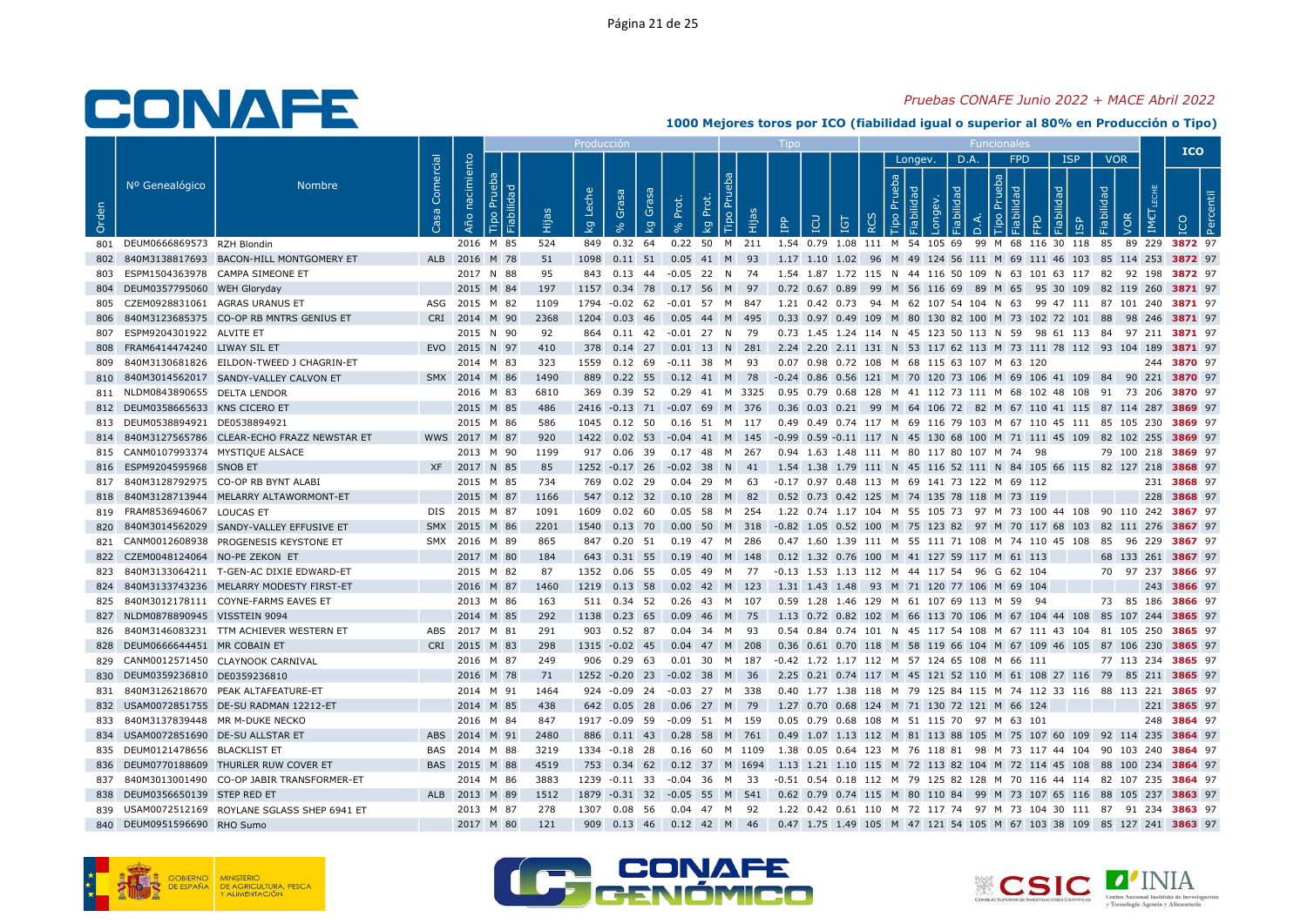### Pruebas CONAFE Junio 2022 + MACE Abril 2022

|       |                                    |                                                |                 |                        |               |             | Produccio               |                      |       |                                                                                                   |                           |                                                        |                    |                           |             |     |                 |                                                                                             |                                 |                    | <b>ICO</b>  |  |
|-------|------------------------------------|------------------------------------------------|-----------------|------------------------|---------------|-------------|-------------------------|----------------------|-------|---------------------------------------------------------------------------------------------------|---------------------------|--------------------------------------------------------|--------------------|---------------------------|-------------|-----|-----------------|---------------------------------------------------------------------------------------------|---------------------------------|--------------------|-------------|--|
| Orden | Nº Genealógico                     | <b>Nombre</b>                                  | Comercial<br>5a | Año nacimiento         | $\sigma$<br>음 | й<br>Нід    | Leche<br>$\overline{k}$ | Grasa<br>Grasa<br>kg | Prot. | Tipo Pru<br>Prot.<br>ഗ<br><b>E</b><br>kg                                                          | $\mathbf{P}^{\mathbf{p}}$ | <b>POI</b><br><b>IGT</b>                               | ueba<br><b>RCS</b> | Longev.<br>$\overline{Q}$ | D.A.<br>pep | deb | <b>FPD</b><br>모 | <b>ISP</b><br>lidad<br><b>GP</b>                                                            | <b>VOR</b><br>Fiabilidad<br>VOR | IM€                |             |  |
|       | 841 LUXM0199442868 LIS SOUKI       |                                                |                 | 2015 M 90              |               | 1836        |                         | 371 0.33 46          |       | 0.18 30 M 898                                                                                     |                           |                                                        |                    |                           |             |     |                 | 1.58 1.03 1.03 112 M 70 129 83 108 M 73 104 47 110 90 106 227 3863 97                       |                                 |                    |             |  |
|       | 842 DEUM0359353758 YANDEX ET       |                                                |                 | TRG 2016 M 80          |               |             |                         |                      |       |                                                                                                   |                           |                                                        |                    |                           |             |     |                 |                                                                                             |                                 |                    |             |  |
|       |                                    | 843 840M3136838544 S-S-I BERRYRIDGE ALTABLAST  |                 | 2016 M 90              |               | 449<br>1852 |                         |                      |       | 1759 -0.05 58 0.07 65 M 229<br>1357  0.19  69  0.00  44  M  492                                   |                           | 0.47 1.57 1.17 101 M 71 119 82 93 M 73 106             |                    |                           |             |     |                 | 0.71 0.32 0.40 96 N 45 113 65 96 M 59 109 30 109 81 119 277 3862 97                         |                                 | 82 108 255 3862 97 |             |  |
|       |                                    | 844 840M3130915947 COOKIECUTTER MOD HADRIAN-ET |                 | 2017 M 80              |               | 188         |                         |                      |       | 1255 0.19 66 0.06 47 M 47 0.14 1.03 0.49 92 G 57 121 54 111 M 66 111                              |                           |                                                        |                    |                           |             |     |                 |                                                                                             |                                 | 77 107 267 3862 97 |             |  |
|       | 845 DEUM0816396270 AGH Balbun      |                                                |                 |                        |               | 232         |                         |                      |       |                                                                                                   |                           |                                                        |                    |                           |             |     |                 |                                                                                             |                                 |                    |             |  |
|       |                                    | 846 840M3014562243 SANDY-VALLEY CORTADO        |                 | 2016 M 83<br>2016 M 83 |               | 353         |                         |                      |       | 1320 -0.14 32 -0.02 41 M 113 0.58 0.98 0.93 124 M 51 118 58 105 M 69 113 34 109 85 94 216 3862 97 |                           |                                                        |                    |                           |             |     |                 |                                                                                             |                                 |                    |             |  |
|       |                                    | 847 CANM0109148559 DUDOC STETSON ET            |                 | SMX 2015 M 88          |               | 248         |                         |                      |       | 798 0.04 33 0.10 36 M 66 -0.14 1.86 1.40 127 N 47 119 52 110 M 72 97 45 106 85 85 187 3862 97     |                           |                                                        |                    |                           |             |     |                 | -0.23 0.83 0.71 101 M 60 119 67 99 M 68 100 39 112 84 98 244 3861 97                        |                                 |                    |             |  |
|       |                                    |                                                |                 | 2015 M 88              |               | 1778        |                         |                      |       | 1089  0.30  71  0.15  51  M  120                                                                  |                           |                                                        |                    |                           |             |     |                 |                                                                                             |                                 |                    |             |  |
| 848   |                                    | 840M3128977805 SEAGULL-BAY DIGNIFIED-ET        |                 |                        |               |             |                         |                      |       | 297 0.46 56 0.31 41 M 378 0.38 1.12 0.97 114 M 76 126 84 109 M 70 106                             |                           |                                                        |                    |                           |             |     |                 |                                                                                             |                                 | 72 101 232 3861 97 |             |  |
|       | 849 ESPM9204468575 GO-FARM LUGO ET |                                                |                 | 2016 N 97              |               | 413         |                         |                      |       | 982 -0.08 27 -0.01 31 N 319 1.34 1.16 0.98 128 N 47 124 52 108 N 84 114 87 100 91 93 213 3861 97  |                           |                                                        |                    |                           |             |     |                 |                                                                                             |                                 |                    |             |  |
|       | 850 DEUM0358860638 MONDAY          |                                                |                 | 2016 M 83              |               | 222         |                         |                      |       | 1974 -0.16 53 -0.08 54 M 193                                                                      |                           |                                                        |                    |                           |             |     |                 | 1.03 0.05 0.24 112 M 51 111 60 92 M 67 116 30 114 85 98 250 3860 97                         |                                 |                    |             |  |
|       |                                    | 851 USAM0070625988 DE-SU 11236 BALISTO ET      |                 | ABS 2012 N 98          |               | 197         |                         |                      |       | 647 0.38 62 0.36 58 N 186                                                                         |                           |                                                        |                    |                           |             |     |                 | 0.99  0.64  1.04  114  N  89  113  94  95  M  94  112  91  107  98  103  239  3860  97      |                                 |                    |             |  |
| 852   |                                    | 840M3131668940 OCD SLV STORM PROOF ET          |                 | ALB 2015 M 81          |               | 216         |                         |                      |       | 557 0.49 69 0.33 52 M 38                                                                          |                           |                                                        |                    |                           |             |     |                 | 1.09 1.02 1.13 97 M 59 111 61 110 M 65 106 42 108 81 108 243 3860 97                        |                                 |                    |             |  |
|       |                                    | 853 840M3136040169 LADYS-MANOR MJED LANTERN-ET |                 | 2016 M 85              |               | 727         |                         |                      |       | 427 0.27 42 0.20 34 M 115 0.14 1.75 1.37 129 M 69 121 72 109 M 66 103                             |                           |                                                        |                    |                           |             |     |                 |                                                                                             |                                 |                    | 205 3860 97 |  |
|       |                                    | 854 CANM0109319169 SILVERRIDGE V ERIC ET       |                 | SMX 2014 M 90          |               | 914         |                         |                      |       | 771 0.24 52 -0.13 12 M 405                                                                        |                           |                                                        |                    |                           |             |     |                 | 1.43 1.68 1.83 117 M 77 124 82 107 M 73 111 33 113 90 104 207 3860 97                       |                                 |                    |             |  |
|       | 855 DEUM0358362779 FWS COMMARE     |                                                |                 | 2015 M 86              |               | 1250        |                         | 1119  0.12  53       |       | 0.21 59 M 370                                                                                     |                           |                                                        |                    |                           |             |     |                 | 0.49  0.47  0.70  111  M  70  112  77  105  M  67  99  42  106  87  108  236  3859  97      |                                 |                    |             |  |
|       |                                    | 856 CANM0012371190 WESTCOAST OMNIUM            |                 | 2016 M 83              |               | 98          |                         |                      |       | 668 0.27 51 0.26 48 M 101 -0.53 1.58 1.40 123 M 44 116 56 106 M 62 102                            |                           |                                                        |                    |                           |             |     |                 |                                                                                             |                                 | 71 103 217 3859 97 |             |  |
|       | 857 NLDM0642172631 DELTA REVISOR P |                                                |                 | 2016 M 81              |               | 979         |                         |                      |       | 278  0.51  60  0.37  46  M  423                                                                   |                           |                                                        |                    |                           |             |     |                 | 1.07  0.33  0.94  113  M  42  120  71  107  M  63  98  37  113  88  104  227 <b>3859</b> 97 |                                 |                    |             |  |
|       |                                    | 858 DNKM0000258121 VH MOZART MANFOLK           |                 | 2015 M 82              |               | 1490        |                         |                      |       | 461 0.42 58 0.26 41 M 588                                                                         |                           |                                                        |                    |                           |             |     |                 | 0.96 0.34 0.24 114 M 59 128 77 105 M 58 117 25 104 87 109 259 3859 97                       |                                 |                    |             |  |
|       | 859 ESPM9204300527 ARION           |                                                |                 | 2015 N 98              |               | 436         |                         |                      |       | 795 -0.15 13 -0.02 24 N 371                                                                       |                           |                                                        |                    |                           |             |     |                 | 0.88 1.91 1.33 121 N 53 127 72 118 N 86 123 87 112 91 99 217 3859 97                        |                                 |                    |             |  |
| 860   |                                    | 840M3132349859 MR SPRING NITRO-ET              |                 | 2016 M 83              |               | 336         |                         | 1367 0.02 51         |       | $0.00$ 44 M 64                                                                                    |                           | -0.11 1.35 1.11 109 M 60 122 67 103 M 67 104           |                    |                           |             |     |                 |                                                                                             |                                 |                    | 240 3858 97 |  |
|       |                                    | 861 USAM0073138985 PLAIN-KNOLL DRAGON-ET       |                 | 2014 M 84              |               | 116         |                         |                      |       | 849 0.21 52 0.19 47 M 97                                                                          |                           | 0.07 1.43 1.17 122 M 59 109 66 110 M 64 98             |                    |                           |             |     |                 |                                                                                             |                                 | 71 97 211 3858 97  |             |  |
| 862   |                                    | 840M3010364844 EDG DELTA CHANCE ET             |                 | ALB 2015 M 85          |               | 1044        |                         |                      |       | 795 0.37 67 0.09 35 M 62                                                                          |                           |                                                        |                    |                           |             |     |                 | 0.14 1.33 1.02 101 M 64 122 75 109 M 67 107 29 111 82 107 243 3858 97                       |                                 |                    |             |  |
| 863   |                                    | 840M3127334831 DE-SU BASKETBALL-ET             |                 | 2014 M 84              |               | 416         |                         | 1451  0.09  62       |       | 0.07 54 M 235                                                                                     |                           | -0.48  0.64  0.47  110  M  68  116  56  104  M  63  94 |                    |                           |             |     |                 |                                                                                             |                                 |                    | 239 3857 97 |  |
| 864   |                                    | 840M3135246043 WILRA ABS BRANTLEY ET           |                 | ABS 2016 M 82          |               | 296         |                         |                      |       | 796 0.60 91 0.08 34 M 110 0.77 1.22 0.98 102 M 44 114 57 100 M 70 112 57 106 78 114 258 3856 97   |                           |                                                        |                    |                           |             |     |                 |                                                                                             |                                 |                    |             |  |
| 865   |                                    | 840M3140650344 LADYS-MANOR ALTASCION-ET        |                 | 2016 M 87              |               | 291         |                         | 380 0.52 65          |       | 0.23 35 M 172                                                                                     |                           | 0.74 1.74 1.62 116 M 47 115 63 106 M 70 113            |                    |                           |             |     |                 |                                                                                             |                                 | 74 108 229 3856 97 |             |  |
| 866   |                                    | ESPM9204631169 CLEVELAND SALARIO ET            |                 | XF 2017 N 88           |               | 108         |                         |                      |       | 855 -0.01 30 -0.01 27 N 84 1.53 1.67 1.61 121 N 45 119 50 110 N 87 121 65 110 81 93 206 3856 97   |                           |                                                        |                    |                           |             |     |                 |                                                                                             |                                 |                    |             |  |
| 867   |                                    | 840M3135301224 RONELEE ALTADROID-ET            |                 | 2016 M 90              |               | 1115        | 1709 -0.07 54           |                      |       | 0.04 60 M 169 -1.21 0.37 0.05 110 M 71 118 78 107 M 73 107                                        |                           |                                                        |                    |                           |             |     |                 |                                                                                             |                                 | 66 97 247 3855 97  |             |  |
|       | 868 DEUM0358911108 Ducati          |                                                |                 | 2016 M 83              |               | 237         |                         |                      |       | 1094 0.22 63 0.16 52 M 60                                                                         |                           |                                                        |                    |                           |             |     |                 | 1.68 1.05 1.24 107 M 48 108 60 95 M 63 110 31 104 79 98 237 3855 97                         |                                 |                    |             |  |
|       |                                    | 869 840M3128769256 T-SPRUCE SUPRSHT WIGGINS-ET |                 | 2015 M 88              |               | 720         |                         |                      |       | 1292 -0.07 39 0.19 62 M 307                                                                       |                           | 0.66 1.30 1.38 108 M 73 111 78 103 M 70 103            |                    |                           |             |     |                 |                                                                                             |                                 |                    | 227 3855 97 |  |
|       |                                    | 870 USAM0072826899 HARTFORD UPD AVIATOR RAY    |                 | 2015 M 87              |               | 1620        |                         |                      |       | 1073 0.02 41 0.10 45 M 62                                                                         |                           | 0.73 1.32 0.99 110 M 75 118 80 110 M 68 105            |                    |                           |             |     |                 |                                                                                             |                                 |                    | 229 3855 97 |  |
|       |                                    | 871 840M3013841943 RIVER-BRIDGE CO-OP YOUNT-ET |                 | 2014 M 89              |               | 4301        |                         |                      |       | 1197 -0.07 35 0.03 42 M 201                                                                       |                           |                                                        |                    |                           |             |     |                 | 0.46 1.69 1.28 105 M 79 118 82 108 M 69 94 41 117 81 119 231 3855 97                        |                                 |                    |             |  |
|       | 872 NLDM0920287996 PLATAAN FALCON  |                                                |                 | 2016 M 80              |               | 326         |                         |                      |       | 634 0.39 62 0.10 31 M 122 1.25 0.22 0.30 111 M 44 119 71 115 M 61 111 35 118 85 103 235 3855 97   |                           |                                                        |                    |                           |             |     |                 |                                                                                             |                                 |                    |             |  |
|       | 873 DEUM0539283084 ARKTIS ET       |                                                |                 | 2016 M 84              |               | 341         |                         | 613 0.22 44          |       | 0.22  42  M  200                                                                                  |                           |                                                        |                    |                           |             |     |                 | 0.84 1.04 1.09 126 M 49 115 63 107 M 63 102 28 106 84 86 206 3855 97                        |                                 |                    |             |  |
|       |                                    | 874 840M3129016101 STANTONS PERFORMER ET       |                 | SMX 2015 M 89          |               | 517         |                         |                      |       | 980 0.00 35 0.10 42 M 145 -0.50 1.19 0.63 108 M 69 124 75 117 M 71 111 29 118 88 101 230 3855 97  |                           |                                                        |                    |                           |             |     |                 |                                                                                             |                                 |                    |             |  |
|       | 875 DEUM0121740662 Mortimer        |                                                |                 | 2014 M 87              |               | 1572        |                         | 988  0.04  40        |       | 0.03 35 M 368                                                                                     |                           |                                                        |                    |                           |             |     |                 | -0.52 0.87 0.35 124 M 72 130 78 109 M 69 106 34 105 87 106 228 <b>3855</b> 97               |                                 |                    |             |  |
|       |                                    | 876 840M3129038226 T-GEN-AC DIXIELAND ET       |                 | DIS 2015 M 85          |               | 967         |                         |                      |       | 429 0.28 43 0.16 30 M 44                                                                          |                           |                                                        |                    |                           |             |     |                 | 0.45 1.47 0.87 113 M 72 133 76 111 M 65 108 44 103 79 98 231 3855 97                        |                                 |                    |             |  |
|       |                                    | 877 USAM0072851671 DE-SU 12128 TAILOR ET       |                 | 2014 M 88              |               | 1438        |                         |                      |       | 554  0.12  32  0.14  32  M  207                                                                   |                           | -0.25 1.10 0.76 126 M 80 133 83 116 M 70 110           |                    |                           |             |     |                 |                                                                                             |                                 | 72 119 225 3855 97 |             |  |
| 878   |                                    | 840M3126779961 PEAK ALTAMORENO ET              | EFP             | 2014 M 91              |               | 8225        | 1492                    | $0.07$ 61            | 0.09  | 58 M 2737                                                                                         |                           |                                                        |                    |                           |             |     |                 | 0.47 0.70 0.85 102 M 88 110 89 98 M 76 102 63 112 90 85 236 3854 97                         |                                 |                    |             |  |
|       |                                    | 879 840M3132198398 MR RUBICON DYNASTY ET       |                 | DIS 2015 M 87          |               | 9000        |                         |                      |       | 847 0.42 74 0.21 49 M 461                                                                         |                           |                                                        |                    |                           |             |     |                 | 0.28  0.62  0.59  108  M  79  121  84  98  M  75  102  69  100  85  92  242  3854  97       |                                 |                    |             |  |
|       | 880 NLDM0656787711 L W CRESCENDO   |                                                |                 | 2013 M 86              |               | 1066        |                         |                      |       | 1003 0.26 63 0.13 46 M 358 0.60 0.11 0.06 98 M 54 122 79 112 M 67 117 41 113 90 109 263 3854 97   |                           |                                                        |                    |                           |             |     |                 |                                                                                             |                                 |                    |             |  |







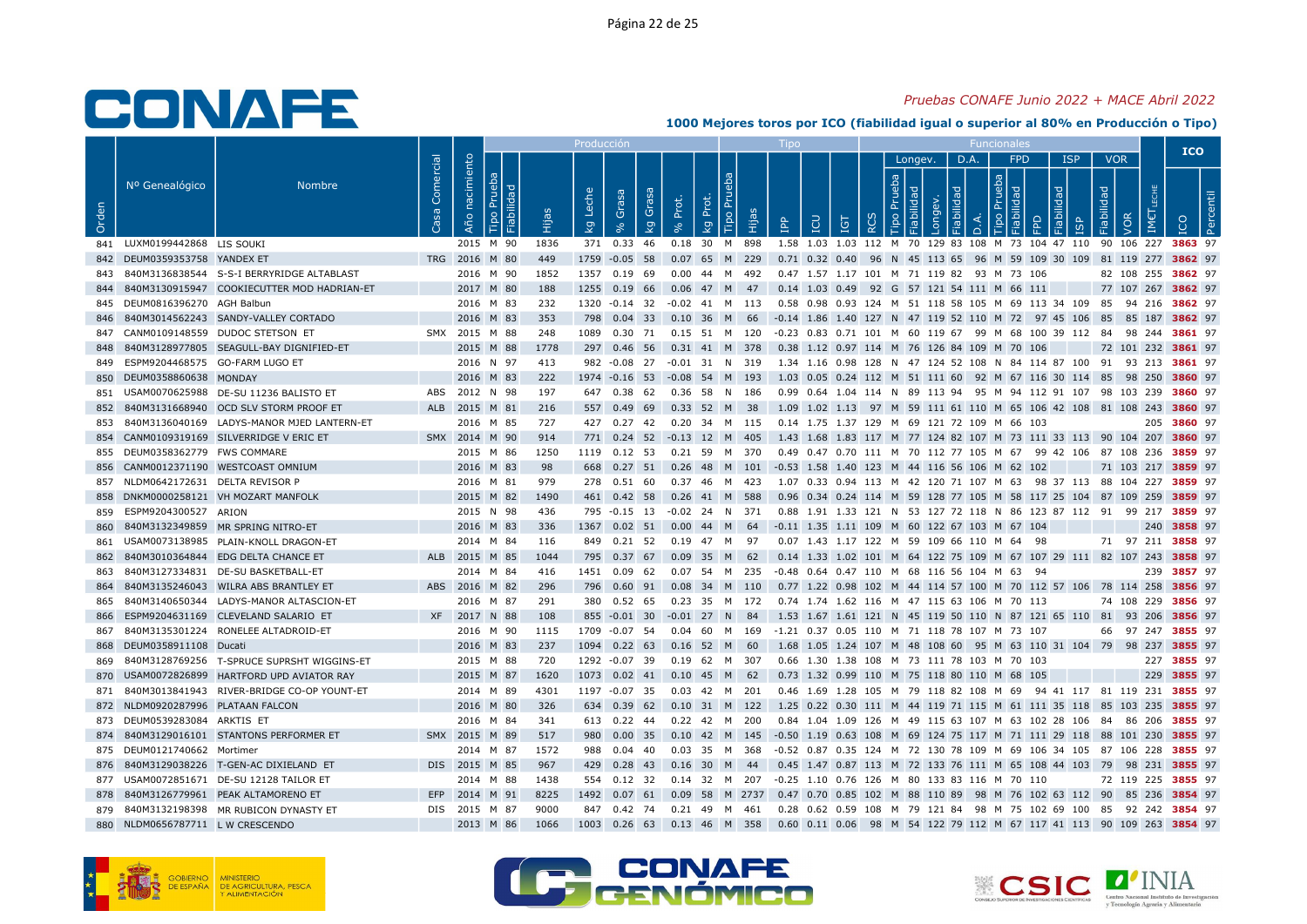## Pruebas CONAFE Junio 2022 + MACE Abril 2022

|       |                                       |                                                |                   |                |      |       | Producció      |                      |       |                                   |       |                                                                                                  |            |                   |         |      |                              |                     |                                 | <b>ICO</b>  |  |
|-------|---------------------------------------|------------------------------------------------|-------------------|----------------|------|-------|----------------|----------------------|-------|-----------------------------------|-------|--------------------------------------------------------------------------------------------------|------------|-------------------|---------|------|------------------------------|---------------------|---------------------------------|-------------|--|
| Orden | Nº Genealógico                        | <b>Nombre</b>                                  | Comercial<br>Casa | Año nacimiento | lida | Hija  | Leche          | Grasa<br>Grasa<br>kg | Prot. | Tipo Prue<br>Prot.                | Hijas | $\mathbf{P}^\mathbf{p}$                                                                          |            | Prueba<br>$\circ$ | Longev. | D.A. | <b>FPD</b><br>deb<br>$\circ$ | <b>ISP</b><br>lidad | <b>VOR</b><br>Fiabilidad<br>VOR |             |  |
|       |                                       |                                                |                   |                |      |       | kg             |                      |       | kg                                |       |                                                                                                  | <b>IGT</b> | $\alpha$          |         |      |                              |                     |                                 |             |  |
|       | 881 840M3131306835 ENDCO DRAGON ET    |                                                |                   | TRG 2016 M 81  |      | 84    | 1157 0.08 50   |                      |       | 0.07 45 M 20                      |       | 0.82 1.13 1.32 117 M 49 116 52 95 M 63 108 53 108 82 106 226 3854 97                             |            |                   |         |      |                              |                     |                                 |             |  |
|       | 882 DEUM0359514746 London             |                                                |                   | 2016 M 83      |      | 236   | 418 0.43 58    |                      |       | 0.28 42 M 105                     |       | 1.10 1.57 1.18 115 M 44 110 60 104 M 67 118 27 111 81 81 216 3854 97                             |            |                   |         |      |                              |                     |                                 |             |  |
|       | 883 DEUM0816701478 KEROSS             |                                                |                   | 2017 M 83      |      | 191   |                |                      |       | 774  0.18  46  0.14  40  M  109   |       | 0.71 0.97 0.80 105 M 49 121 56 115 M 69 102 40 114 85 96 225 3854 97                             |            |                   |         |      |                              |                     |                                 |             |  |
|       | 884 DNKM0000259417 MATCH ET           |                                                |                   | 2017 M 86      |      | 1333  |                |                      |       | 1215 0.09 53 0.08 48 M 573        |       | 0.36 1.22 0.91 108 M 56 117 74 103 M 71 106 39 102 85 98 237 <b>3853</b> 97                      |            |                   |         |      |                              |                     |                                 |             |  |
|       | 885 DNKM0000259293 VH Bosman Bliet RC |                                                |                   | 2016 M 83      |      | 3364  |                | 600 0.33 55          |       | 0.24 44 M 1081                    |       | 0.93 0.36 0.33 110 M 45 120 77 112 M 59 113 27 111 87 96 237 3853 97                             |            |                   |         |      |                              |                     |                                 |             |  |
|       | 886 DEUM0122523964 MERIAN PP          |                                                |                   | 2017 M 86      |      | 1660  |                |                      |       |                                   |       | 990 0.01 36 0.16 49 M 604 -0.03 1.28 0.85 115 M 54 121 75 105 M 71 112 38 109 85 103 232 3853 97 |            |                   |         |      |                              |                     |                                 |             |  |
| 887   |                                       | CANM0012478052 VOGUE NEVER AGAIN ET            |                   | SMX 2016 M 88  |      | 581   |                | 310 0.29 40          |       | 0.10 20 M 297                     |       | 1.76 1.41 1.69 118 M 52 122 68 117 M 71 102 31 114 87 98 193 <b>3853</b> 97                      |            |                   |         |      |                              |                     |                                 |             |  |
| 888   |                                       | 840M3014562255 SANDY VALLEY ABSOLUTE ET        |                   | 2016 M 85      |      | 300   |                |                      |       | 1334  0.10  59  -0.06  36  M  121 |       | 1.20 1.28 1.22 106 N 51 117 56 98 M 72 109 45 108 87 112 238 3852 97                             |            |                   |         |      |                              |                     |                                 |             |  |
| 889   |                                       | 840M3129016000 S-S-I MONTEREY MONTAY-ET        |                   | 2015 M 81      |      | 188   |                | 860 0.22 54          |       | 0.15 44 M                         | - 69  | 0.61 0.97 0.87 118 M 64 120 63 101 M 63 109                                                      |            |                   |         |      |                              |                     |                                 | 235 3852 97 |  |
| 890   | 840M3142181325 PEAK MOTION-ET         |                                                |                   | 2017 M 84      |      | 716   |                | 75 0.69 69           |       | 0.36 38 M 155                     |       | 1.14 1.16 1.05 100 G 55 118 64 122 M 69 112                                                      |            |                   |         |      |                              |                     | 75 99 234 3852 97               |             |  |
|       | 891 DEUM0358097415 KENTUCKY           |                                                |                   | 2016 M 85      |      | 760   |                | 997 0.02 38          |       | 0.02 34 M 237                     |       | 1.05  0.94  1.07  120  M  67  115  74  119  M  67  105  41  105  85  94  201  3852  97           |            |                   |         |      |                              |                     |                                 |             |  |
|       | 892 NLDM0688096391 BWN ERNST          |                                                |                   | 2016 M 84      |      | 250   |                |                      |       | 735  0.12  39  0.13  37  M  177   |       | 1.38 1.10 1.21 124 M 54 117 65 100 M 69 104 32 117 87 86 201 3852 97                             |            |                   |         |      |                              |                     |                                 |             |  |
|       | 893 DEUM0357530509 Trans-Am           |                                                |                   | 2015 M 86      |      | 983   | 1357 -0.23 24  |                      |       | -0.07 36 M 248                    |       | 1.16 1.20 1.23 116 M 68 127 76 93 M 68 107 29 123 85 95 217 3852 97                              |            |                   |         |      |                              |                     |                                 |             |  |
|       |                                       | 894 USAM0073728275 DF ALTAPARISIAN ET          |                   | EFP 2014 M 91  |      | 1572  |                |                      |       | 392  0.26  40  0.17  30  M  468   |       | 2.09 1.23 1.60 111 M 81 120 85 116 M 74 112 42 111 88 108 214 3852 97                            |            |                   |         |      |                              |                     |                                 |             |  |
|       | 895 DEUM0816459479 Karuso             |                                                |                   | 2017 M 78      |      | 52    | 1492 -0.05 48  |                      |       | 0.07 56 M                         | 27    | -0.04  0.78  0.62  106  M  47  117  54  97  M  65  95  37  117  84  119  246  3851  97           |            |                   |         |      |                              |                     |                                 |             |  |
| 896   |                                       | 840M3014334961 S-S-I PARTYROCK PROFIT ET       |                   | 2014 M 91      |      | 7154  |                |                      |       |                                   |       | 594 0.13 34 0.26 46 M 1417 0.88 1.15 0.69 114 M 85 121 86 106 M 75 109 29 116 88 107 235 3851 97 |            |                   |         |      |                              |                     |                                 |             |  |
| 897   |                                       | 840M3141559589 DE-SU BARCELONA 14195-ET        |                   | 2017 M 83      |      | 502   | 733 0.51 79    |                      |       | 0.21 45 M 50                      |       | 1.13 0.88 0.94 106 G 55 112 50 102 M 67 111                                                      |            |                   |         |      |                              |                     |                                 | 245 3850 97 |  |
| 898   |                                       | CANM0108731331 GEN-I-BEQ PRINCIPAL             |                   | 2014 M 83      |      | 95    | 1607 -0.26 29  |                      |       | $-0.07$ 44 M 85                   |       | 1.13 0.67 0.75 122 M 54 120 60 102 M 57 105                                                      |            |                   |         |      |                              |                     | 66 95 216 3850 97               |             |  |
|       | 899 DEUM0121523373 Budapest           |                                                |                   | 2014 M 84      |      | 165   | 1298 -0.10 36  |                      |       | 0.00 42 M 70                      |       | 0.88 0.12 0.39 133 M 63 116 68 104 M 69 99 37 109 87 92 207 3850 97                              |            |                   |         |      |                              |                     |                                 |             |  |
| 900   |                                       | 840M3134408252 DE-SU ANSLY ODELL 13643-ET      |                   | 2016 M 81      |      | 219   | 771 0.22 50    |                      | 0.12  | -38<br>M                          | - 48  | 0.20 1.13 0.56 117 M 48 123 59 110 M 63 110                                                      |            |                   |         |      |                              |                     |                                 | 233 3850 97 |  |
|       |                                       | 901 USAM0070626040 DE-SU DAVINCI 11288 ET      |                   | 2012 M 92      |      | 11970 |                |                      |       |                                   |       | 803 0.36 66 0.19 46 M 3314 0.92 1.61 1.59 108 M 90 113 89 98 M 78 110                            |            |                   |         |      |                              |                     | 91 110 236 3849 97              |             |  |
| 902   |                                       | 840M3126680166 LISMORE KNGBOY TUBB 6198 ET     |                   | DIS 2015 N 95  |      | 215   |                |                      |       | 1348 -0.02 46 -0.09 34 N 160      |       | -0.26 2.31 1.82 118 N 58 110 65 105 N 69 97 78 110 92 96 200 3849 97                             |            |                   |         |      |                              |                     |                                 |             |  |
| 903   |                                       | 840M3138483531 SIEMERS S-HERO SURE-ROZ-ET      |                   | 2017 M 84      |      | 451   |                | 905 0.02 34          |       | 0.09 39 M 115                     |       | 0.12 1.41 0.84 113 G 57 132 63 107 M 73 106                                                      |            |                   |         |      |                              |                     | 80 109 236 3849 97              |             |  |
|       | 904 NLDM0660158767 MANDERS DON        |                                                |                   | 2016 M 84      |      | 740   |                | 173 0.43 48          |       | 0.24 29 M 300                     |       | 0.85 1.16 0.95 119 M 46 130 73 108 M 67 114 41 108 88 99 224 3849 97                             |            |                   |         |      |                              |                     |                                 |             |  |
|       | 905 DEUM0538399796 SIMBA              |                                                |                   | 2015 M 87      |      | 2792  |                | 949 0.11 46          |       |                                   |       | 0.05 36 M 1215 1.50 1.38 1.22 114 M 69 115 79 102 M 73 110 45 112 88 102 230 <b>3848</b> 97      |            |                   |         |      |                              |                     |                                 |             |  |
|       | 906 DNKM0000259288 VH Bernell Bilde   |                                                |                   | 2016 M 82      |      | 1259  |                | 497 0.22 40          |       | 0.06 22 M 384                     |       | 0.78 1.16 0.66 127 N 39 123 72 118 M 59 106 35 108 87 93 210 3848 97                             |            |                   |         |      |                              |                     |                                 |             |  |
| 907   | ESPM9204487904 BRUCE ET               |                                                |                   | XF 2016 N 95   |      | 240   | 1270 0.32 80   |                      |       | $0.01$ 42 N 188                   |       | 0.71  0.51  0.34  115  N  49  112  54  92  N  76  106  72  106  85  103  245 <b>3847</b> 97      |            |                   |         |      |                              |                     |                                 |             |  |
| 908   |                                       | 840M3128557317 ABS MAXIMOTION-ET               |                   | 2015 M 84      |      | 97    | 993 0.25 62    |                      |       | 0.18 51 M 72                      |       | 0.16 1.59 1.33 104 M 51 109 60 109 M 61 106                                                      |            |                   |         |      |                              |                     | 69 100 236 3847 97              |             |  |
|       |                                       | 909 840M3142181578 PEAK ALTAGINGER-ET          |                   | 2017 M 84      |      | 173   |                |                      |       | 1045  0.24  63  0.12  47  M  83   |       | 1.16 1.96 1.75 106 M 34 102 38 103 M 68 114                                                      |            |                   |         |      |                              |                     | 73 115 232 3846 97              |             |  |
|       | 910 DEUM0360157474 Brosnan            |                                                |                   | 2017 M 79      |      | 81    | 993 0.10 46    |                      |       | 0.16 49 M 50                      |       | 1.01 0.98 1.03 105 M 49 118 54 102 M 67 107 28 114 82 99 231 3846 97                             |            |                   |         |      |                              |                     |                                 |             |  |
|       |                                       | 911 840M3137916633 OCD FRANCHISE RIO ET        |                   | 2016 M 88      |      | 3452  | 1068  0.12  51 |                      |       | 0.03 38 M 507                     |       | 0.26 0.93 0.70 107 M 73 122 80 118 M 71 126                                                      |            |                   |         |      |                              |                     |                                 | 243 3846 97 |  |
|       |                                       | 912 CANM0012609048 PROGENESIS BUTTERFLY ET     |                   | SMX 2016 M 87  |      | 338   |                |                      |       |                                   |       | 721 0.45 72 0.20 44 M 167 -1.04 0.77 0.30 111 M 51 119 65 109 M 71 109 45 113 87 109 248 3844 97 |            |                   |         |      |                              |                     |                                 |             |  |
|       |                                       | 913 840M3134408370 DE-SU 13761 BOLIVIA ET      |                   | ABS 2016 M 88  |      | 1645  | 1201           | $0.06$ 50            |       | 0.08  47  M  514                  |       | -0.06 1.00 0.81 119 M 64 112 78 105 M 70 107 41 109 82 92 222 3844 97                            |            |                   |         |      |                              |                     |                                 |             |  |
|       |                                       | 914 840M3141227727 LARCREST B COMPLETE         |                   | 2016 M 84      |      | 650   |                |                      |       |                                   |       | 406 0.40 54 0.26 39 M 161 0.88 1.51 1.35 109 M 45 119 67 113 M 67 109                            |            |                   |         |      |                              |                     |                                 | 226 3844 97 |  |
| 915   |                                       | 840M3132198704 FARNEAR TBR DELTA-JOLT ET       |                   | DIS 2016 M 87  |      | 1420  |                | 420 0.39 54          |       | 0.13 27 M 195                     |       | 0.55 1.14 0.99 112 M 68 132 75 109 M 67 112 55 107 81 117 236 3844 97                            |            |                   |         |      |                              |                     |                                 |             |  |
|       |                                       | 916 840M3131131390 PEAK ALTAFOREVER-ET         |                   | 2015 M 92      |      | 3178  |                | 798 0.34 64          |       |                                   |       | 0.16 43 M 1071 0.91 1.58 1.42 105 M 82 109 87 104 M 76 111 42 111 90 116 239 3843 97             |            |                   |         |      |                              |                     |                                 |             |  |
|       | 917 FRAM7253842918 MEACULPA           |                                                |                   | 2016 M 82      |      | 291   |                | 300 0.25 35          |       | 0.23 33 M 56                      |       | 0.66 1.69 1.48 129 N 40 119 48 110 M 70 98 31 108 82 97 197 3843 97                              |            |                   |         |      |                              |                     |                                 |             |  |
|       |                                       | 918 DNKM0000259118 VH SOLBAKKEN KASI RC KILMER |                   | 2016 M 84      |      | 4380  |                | 616 0.06 28          | 0.08  | 28 M 1666                         |       | 1.59 1.17 1.38 116 M 58 121 78 119 M 61 103 25 116 87 96 199 3843 97                             |            |                   |         |      |                              |                     |                                 |             |  |
|       |                                       | 919 USAM0072851885 DE-SU HEINZ 12342 ET        |                   | WWS 2014 M 90  |      | 3767  |                |                      |       | 762 -0.04 23 -0.02 23 M 928       |       | -0.50 0.98 0.50 121 M 85 132 85 131 M 71 115 61 113 87 111 221 <b>3843</b> 97                    |            |                   |         |      |                              |                     |                                 |             |  |
|       |                                       | 920 840M3130010408 DE-SU SPRING SILVERADO-ET   |                   | 2015 M 90      |      | 1454  |                |                      |       |                                   |       | 615 0.56 79 0.27 48 M 559 0.82 0.95 1.24 98 M 76 111 82 108 M 73 100 46 106 88 108 237 3842 97   |            |                   |         |      |                              |                     |                                 |             |  |







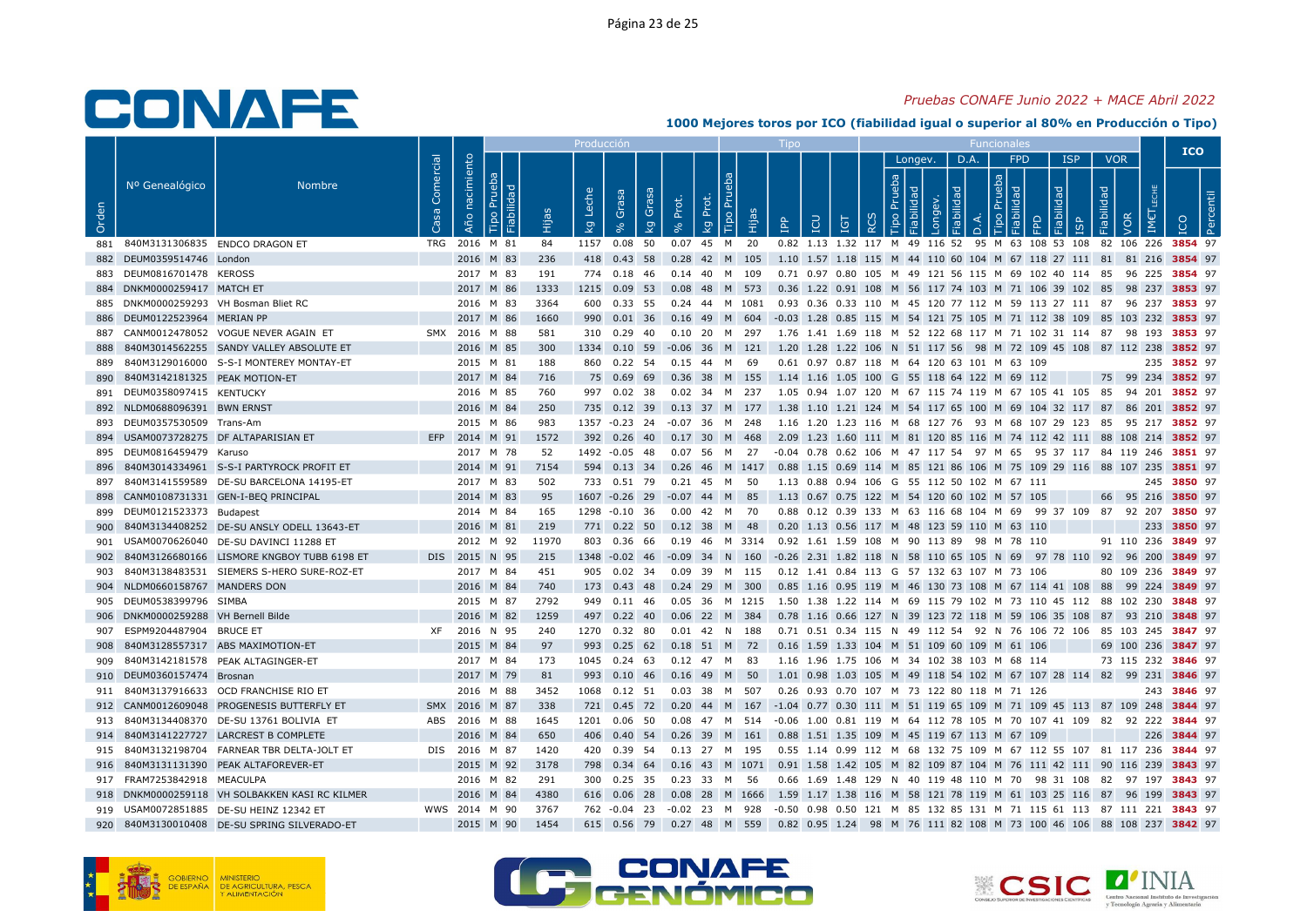## Pruebas CONAFE Junio 2022 + MACE Abril 2022

|       |                                     |                                                |                   |                |   |       | Producció                        |                      |             |                            |                                                                                                                         |     |                               |         |                |                                   |                     |                               |                   | <b>ICO</b>         |  |
|-------|-------------------------------------|------------------------------------------------|-------------------|----------------|---|-------|----------------------------------|----------------------|-------------|----------------------------|-------------------------------------------------------------------------------------------------------------------------|-----|-------------------------------|---------|----------------|-----------------------------------|---------------------|-------------------------------|-------------------|--------------------|--|
| Orden | Nº Genealógico                      | <b>Nombre</b>                                  | Comercial<br>Casa | Año nacimiento | 골 | Hijas | Leche<br>Grasa<br>$k_{g}$        | Grasa<br>Prot.<br>kg | Prot.<br>kg | Tipo Pru<br>Hijas          | <b>CD</b><br>$\mathbf{P}^{\mathbf{p}}$                                                                                  | IGT | Prueba<br>$\circ$<br>$\alpha$ | Longev. | D.A.<br>õ<br>≏ | <b>FPD</b><br>deb<br>ᅙ<br>$\circ$ | <b>ISP</b><br>lidad | Fiabilidad<br>1 <sub>Sp</sub> | <b>VOR</b><br>VOR |                    |  |
|       |                                     | 921 840M3142181099 PEAK ALTALAWSON ET          | EFP               | 2017 M 88      |   | 560   | $-383$ 1.01 79                   |                      |             | 0.62 45 M 93               | 0.75 1.13 1.17 103 M 45 117 63 112 M 73 107 29 108 81 122 244 3842 97                                                   |     |                               |         |                |                                   |                     |                               |                   |                    |  |
|       | 922 CANM0012020883 BOLDI V AIRBORNE |                                                |                   | 2014 M 85      |   | 158   |                                  |                      |             |                            | 1264 -0.10 34 -0.06 34 M 147 1.18 1.05 1.38 116 M 62 123 68 109 M 65 116                                                |     |                               |         |                |                                   |                     |                               |                   | 76 98 216 3842 97  |  |
|       |                                     | 923 840M3125521755 LADYS-MANOR HAL AMBUSH-ET   |                   | 2014 M 84      |   | 417   | 1000 -0.01 35 -0.02 30 M 88      |                      |             |                            | 1.01 0.89 0.95 113 M 70 127 71 109 M 67 109 44 117 82 100 221 3842 97                                                   |     |                               |         |                |                                   |                     |                               |                   |                    |  |
|       | 924 NLDM0538172882 Tjebbinga Foster |                                                |                   | 2012 M 86      |   | 428   |                                  |                      |             |                            | 725 0.12 38 0.28 52 M 173 0.86 0.47 0.45 109 M 66 121 78 112 M 67 110 44 111 85 107 242 3841 97                         |     |                               |         |                |                                   |                     |                               |                   |                    |  |
|       | 925 FRAM4435729865 MONROC ET        |                                                |                   | 2016 M 85      |   | 1812  | 776 0.24 53                      |                      |             | 0.08 33 M 274              | 0.53 1.98 1.64 122 M 49 114 70 100 M 71 111 52 106 88 94 213 3841 97                                                    |     |                               |         |                |                                   |                     |                               |                   |                    |  |
|       | 926 ESPM9204261801 MISIL ET         |                                                |                   | XF 2015 N 95   |   | 199   |                                  |                      |             |                            | 919 0.13 46 0.05 35 N 181 0.46 1.22 1.13 121 N 53 114 70 106 N 71 103 78 119 88 74 200 3841 97                          |     |                               |         |                |                                   |                     |                               |                   |                    |  |
|       | 927 NLDM0748138760 DELTA REPORTER   |                                                |                   | 2014 M 87      |   | 1223  | 623  0.11  33  0.27  48  M  399  |                      |             |                            | 1.16 -0.11 0.00 113 M 68 118 81 121 M 69 115 50 122 88 89 228 <b>3841</b> 97                                            |     |                               |         |                |                                   |                     |                               |                   |                    |  |
| 928   | FRAM8574596959 SJMURANO ET          |                                                |                   | 2016 M 78      |   | 52    | 641 0.15 38 0.12 33 M 46         |                      |             |                            | 1.08 1.88 1.69 115 N 44 119 50 105 M 71 115 43 114 84 113 224 <b>3841</b> 97                                            |     |                               |         |                |                                   |                     |                               |                   |                    |  |
|       | 929 FRAM8529973889 LINDY            |                                                |                   | 2015 M 85      |   | 754   | 762  0.20  48                    |                      |             | 0.06 31 M 130              | 0.33 1.45 1.24 115 M 51 117 69 114 M 71 104 44 114 88 111 215 3840 97                                                   |     |                               |         |                |                                   |                     |                               |                   |                    |  |
| 930   |                                     | 840M3010979251 NO-FLA ALTAEDITION-ET           |                   | 2012 M 85      |   | 595   | 1133 0.13 55 0.14 52 M 109       |                      |             |                            | -0.45 -0.05 -0.42 110 M 75 126 75 111 M 66 111                                                                          |     |                               |         |                |                                   |                     |                               |                   | 257 3839 97        |  |
|       |                                     | 931 840M3136555701 CO-OP UPD BOURBON OTR ET    |                   | CRI 2017 M 78  |   | 111   | 1120  0.10  51  0.13  50  M  55  |                      |             |                            | -0.09 0.68 0.52 106 N 47 121 54 109 M 63 112 37 107 81 112 252 3839 97                                                  |     |                               |         |                |                                   |                     |                               |                   |                    |  |
|       |                                     | 932 840M3129237073 T-SPRUCE SS FISCAL 408-ET   |                   | 2015 M 85      |   | 922   | 1155  0.07  49  0.11  49  M  62  |                      |             |                            | 0.16 0.82 0.44 111 M 73 121 76 105 M 66 110                                                                             |     |                               |         |                |                                   |                     |                               |                   | 242 3839 97        |  |
|       |                                     | 933 NLDM0756516602 HOOGERHORST VEKIS DG LEE    |                   | ALB 2015 M 83  |   | 1300  | 791  0.40  70  0.10  36  M  557  |                      |             |                            | 0.61 1.51 1.35 108 M 53 115 71 103 M 65 94 45 105 84 108 225 3839 97                                                    |     |                               |         |                |                                   |                     |                               |                   |                    |  |
|       |                                     | 934 840M3135087526 STANTONS MDSTY MASERATI-ET  |                   | 2016 M 88      |   | 662   | 515 0.34 53 0.16 33 M 498        |                      |             |                            | 1.30 1.91 1.52 110 M 65 118 72 108 M 72 117                                                                             |     |                               |         |                |                                   |                     |                               |                   | 84 106 227 3839 97 |  |
|       | 935 CANM0108798853 BOLDI ARMOUR ET  |                                                |                   | SMX 2014 M 91  |   | 4381  | 469 0.35 52                      |                      |             | 0.18 33 M 1660             | 0.28 0.93 0.74 112 M 85 119 88 123 M 75 107 59 113 90 110 222 3839 97                                                   |     |                               |         |                |                                   |                     |                               |                   |                    |  |
|       | 936 ESPM9204342143 BRIA DOC ET      |                                                |                   | ABK 2015 N 94  |   | 180   | 1202  0.05  48  0.19  59  N  140 |                      |             |                            | 0.31 0.91 0.87 112 N 49 113 54 96 N 63 110 57 110 87 85 229 3838 97                                                     |     |                               |         |                |                                   |                     |                               |                   |                    |  |
|       |                                     | 937 840M3142934581 OCD SUPERHERO RAY-ET        |                   | 2017 M 82      |   | 102   | 603  0.30  52  0.18  38  M  60   |                      |             |                            | -0.17 1.71 1.31 111 M 30 121 58 114 M 59 103                                                                            |     |                               |         |                |                                   |                     |                               |                   | 69 108 228 3838 97 |  |
|       | 938 USAM0073163134 NO-FLA ALTASHOCK |                                                |                   | 2014 M 91      |   | 2805  | 823 0.15 45 0.04 31 M 892        |                      |             |                            | -0.02 1.08 0.46 109 M 85 133 86 116 M 73 112                                                                            |     |                               |         |                |                                   |                     |                               |                   | 83 117 245 3838 97 |  |
|       | 939 NLDM0679611154 DELTA BEATLE     |                                                |                   | 2015 M 83      |   | 401   | 311 0.53 63                      |                      |             |                            | 0.15 25 M 191 1.62 1.29 1.62 130 M 52 113 77 99 M 62 110 44 110 85 97 200 3838 97                                       |     |                               |         |                |                                   |                     |                               |                   |                    |  |
|       |                                     | 840M3129016028 S-S-I EZIO ENERGIZE-ET          |                   | 2015 M 81      |   | 150   | 1387 0.08 59                     |                      |             | 0.11 57 M 86               | -0.23 1.53 1.34 122 M 60 103 61 93 M 62 95                                                                              |     |                               |         |                |                                   |                     |                               |                   | 219 3837 97        |  |
|       |                                     | 941 USAM0071619125 SPEEK-NJ WALTER CRONKITE-ET |                   | 2013 M 84      |   | 119   | 1703 -0.12 48 0.00 55 M 98       |                      |             |                            | -0.05  0.50  0.47  115  M  63  113  67  104  M  63  110                                                                 |     |                               |         |                |                                   |                     |                               |                   | 74 76 228 3837 97  |  |
|       |                                     | 942 CANM0011935914 PROGENESIS SAVAGE ET        |                   | 2015 M 90      |   | 1806  |                                  |                      |             |                            | 1083 0.14 54 0.06 41 M 477 -0.72 1.44 0.71 121 M 78 119 83 103 M 72 111                                                 |     |                               |         |                |                                   |                     |                               |                   | 85 99 232 3837 97  |  |
|       |                                     | 943 ITAM3990394848 ALL.NURE SS VIRSUM          |                   | 2015 M 83      |   | 1081  | 1107 -0.01 39                    |                      |             | 0.08  44  M  615           | 0.49 1.25 0.91 115 M 50 121 75 106 M 58 110                                                                             |     |                               |         |                |                                   |                     |                               |                   | 67 109 237 3837 97 |  |
|       | 944 NLDM0767719623 K&L RC VOLT      |                                                |                   | 2014 M 78      |   | 45    |                                  |                      |             |                            | 869 0.20 52 0.04 32 M 25 -0.06 1.21 1.05 114 M 51 118 56 115 M 65 114 32 114 82 90 213 3837 97                          |     |                               |         |                |                                   |                     |                               |                   |                    |  |
|       | 945 NLDM0767212379 DELTA LONESTAR   |                                                |                   | 2015 M 81      |   | 451   | 491 0.27 45                      |                      |             | 0.24 40 M 232              | 0.42 0.50 0.42 122 M 44 123 75 110 M 61 100 27 113 87 96 221 3837 97                                                    |     |                               |         |                |                                   |                     |                               |                   |                    |  |
| 946   |                                     | 840M3010356498 MR ALTAHUEGRANT-ET              |                   | 2014 M 90      |   | 1639  |                                  |                      |             |                            | 745 0.23 50 0.15 40 M 542 0.47 0.83 0.81 108 M 80 118 82 125 M 71 108                                                   |     |                               |         |                |                                   |                     |                               |                   | 76 101 224 3836 97 |  |
|       |                                     | 947 840M3130829411 AURORA DISCOVERY 418-ET     |                   | 2015 M 82      |   | 202   | 1071 -0.06 32                    |                      |             | 0.09 44 M 75               | 0.29 1.18 0.83 126 M 63 122 64 102 M 61 113                                                                             |     |                               |         |                |                                   |                     |                               |                   | 226 3836 97        |  |
|       | 948 DEUM0816120177 MINELLI ET       |                                                |                   | 2015 M 87      |   | 824   |                                  |                      |             |                            | 525 0.23 42 0.25 42 M 247 0.13 1.63 1.08 123 M 69 106 77 119 M 69 115 46 111 87 89 208 3836 97                          |     |                               |         |                |                                   |                     |                               |                   |                    |  |
|       |                                     | 949 ESPM9204493441 SANDY GH BONBON ET          |                   | ABK 2016 N 96  |   | 308   | 658 -0.01 22 0.18 40 N 92        |                      |             |                            | 1.13 1.37 1.55 124 N 47 124 54 104 N 87 106 80 108 87 85 195 <b>3836</b> 97                                             |     |                               |         |                |                                   |                     |                               |                   |                    |  |
|       | 950 DEUM0358852336 DW Beletto       |                                                |                   | 2015 M 78      |   | 41    | 591 0.03 24 0.14 34 M 28         |                      |             |                            | 0.14 1.43 1.12 131 M 49 122 54 108 M 61 105 31 119 82 90 193 3836 97                                                    |     |                               |         |                |                                   |                     |                               |                   |                    |  |
|       |                                     | 951 840M3010353518 BUTZ-HILL WINDFALL 54771 ET |                   | ALB 2014 M 86  |   | 1113  |                                  |                      |             |                            | 1516 0.19 75 -0.05 43 M 152 -0.27 0.62 0.22 95 M 73 121 76 101 M 69 120 47 113 82 107 272 3835 97                       |     |                               |         |                |                                   |                     |                               |                   |                    |  |
|       |                                     | 952 CANM0109145511 SILVERSTREAM PORTER ET      |                   | SMX 2014 N 96  |   | 289   |                                  |                      |             |                            | 539 0.43 63 0.10 28 N 241 0.40 1.30 1.27 116 N 60 118 62 112 N 76 105 87 108 92 111 216 3835 97                         |     |                               |         |                |                                   |                     |                               |                   |                    |  |
| 953   |                                     | 840M3131910939 LADYS-MANOR SHOUT-OUT-ET        |                   | 2015 M 90      |   | 1438  | 1146 -0.01 40                    |                      |             | -0.08 28 M 99              | 0.74 1.75 1.30 116 M 78 116 80 117 M 74 107                                                                             |     |                               |         |                |                                   |                     |                               |                   | 75 94 208 3835 97  |  |
|       |                                     | 954 CANM0012130526 WESTCOAST PLEDGE ET         |                   | SMX 2015 M 90  |   | 1764  |                                  |                      |             |                            | 394  0.36  50  0.13  26  M  741  1.19  2.01  1.82  115  M  81  111  84  115  M  75  110  41  114  90  99  202  3835  97 |     |                               |         |                |                                   |                     |                               |                   |                    |  |
|       | 955 NLDM0669663330 DELTA JAFIN      |                                                |                   | CRV 2016 M 85  |   | 840   | 249 0.31 39                      |                      |             | 0.19 27 M 328              | 1.78 -0.03 0.52 120 M 49 131 70 117 M 69 109 40 114 88 112 224 <b>3835</b> 97                                           |     |                               |         |                |                                   |                     |                               |                   |                    |  |
|       |                                     | 956 USAM0072851652 DE-SU 12109 BATTLECRY ET    |                   | ABS 2013 M 96  |   | 6563  |                                  |                      |             | 217 0.34 41 0.12 19 M 3418 | 0.84 1.47 1.29 130 M 88 127 90 111 M 88 106 44 107 97 90 190 3835 97                                                    |     |                               |         |                |                                   |                     |                               |                   |                    |  |
|       |                                     | 957 840M3139405822 OCD MODEST SOPRANO 40332 ET |                   | WWS 2016 M 87  |   | 2854  | 1050 0.35 75                     |                      |             | 0.08  42  M  271           | 0.64 0.96 0.81 97 M 53 119 78 102 M 71 122 61 104 84 126 273 3834 97                                                    |     |                               |         |                |                                   |                     |                               |                   |                    |  |
| 958   | 840M3141494264 ABS BOYD-ET          |                                                | <b>ABS</b>        | 2017 M 81      |   | 288   | 1021 0.33 71                     | 0.06                 |             |                            | 39 M 104 -0.50 0.84 0.39 111 M 33 120 59 109 M 65 104                                                                   |     |                               |         |                |                                   |                     |                               |                   | 241 3833 97        |  |
|       |                                     | 959 CANM0012648593 PROGENESIS HAWAI ET         |                   | 2017 M 88      |   | 476   | 767  0.30  58  0.11  36  M  198  |                      |             |                            | 0.34 1.23 1.05 115 M 38 120 54 108 M 72 109                                                                             |     |                               |         |                |                                   |                     |                               |                   | 71 100 226 3833 97 |  |
|       | 960 DEUM0666934093 ZHW Kilian       |                                                |                   | 2016 M 81      |   | 133   | 821 0.21 51 0.09 36 M 78         |                      |             |                            | 0.89 1.05 0.92 118 M 49 113 56 109 M 67 98 36 112 85 102 214 3833 97                                                    |     |                               |         |                |                                   |                     |                               |                   |                    |  |